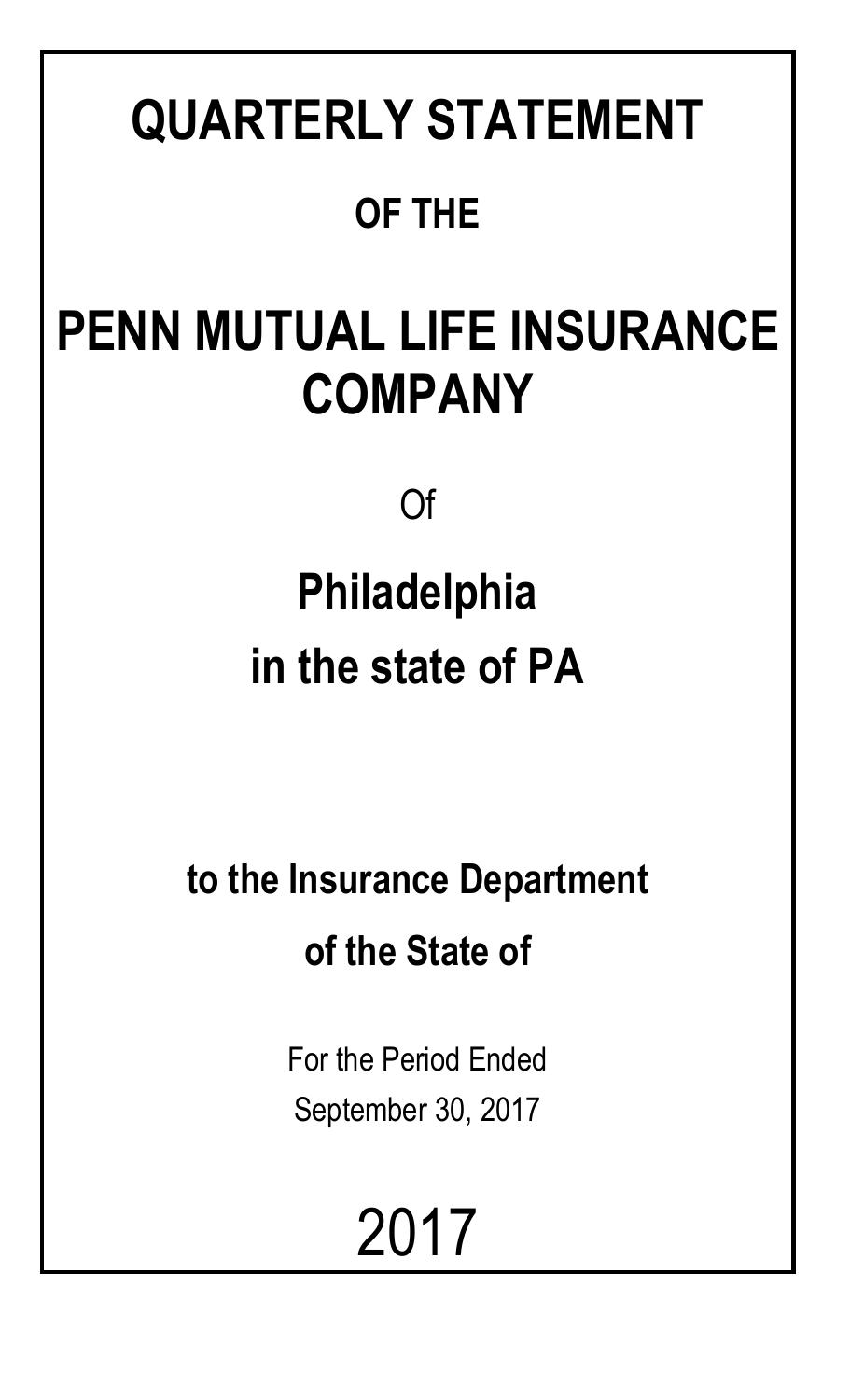# **QUARTERLY STATEMENT**

As of September 30, 2017 of the Condition and Affairs of the

# PENN MUTUAL LIFE INSURANCE COMPANY

NAIC Group Code.....850, 850 NAIC Company Code..... 67644 Employer's ID Number..... 23-0952300 (Current Period) (Prior Period) Organized under the Laws of PA State of Domicile or Port of Entry PA Country of Domicile US Incorporated/Organized..... February 24, 1847 Commenced Business..... May 25, 1847 ...<br>The Penn Mutual Life Insurance Company..... Philadelphia ..... PA ..... US ..... 19172 **Statutory Home Office** (City or Town, State, Country and Zip Code) (Street and Number) Main Administrative Office 600 Dresher Road..... Horsham ..... PA ..... US ..... 19044 215-956-8000 (City or Town, State, Country and Zip Code) (Street and Number) (Area Code) (Telephone Number) The Penn Mutual Life Insurance Company..... Philadelphia ..... PA ..... US ..... 19172 **Mail Address** (Street and Number or P.O. Box) (City or Town, State, Country and Zip Code) Primary Location of Books and Records 600 Dresher Road..... Horsham ..... PA ..... US ..... 19044 215-956-8000 (Street and Number) (City or Town, State, Country and Zip Code) (Area Code) (Telephone Number) Internet Web Site Address www.pennmutual.com **Statutory Statement Contact** Bethanne Doyle Adamsky 215-956-8120 (Name) (Area Code) (Telephone Number) (Extension) adamsky.bethanne@pennmutual.com 215-956-8145 (E-Mail Address) (Fax Number) **OFFICERS Name** Title **Name Title** 1 Eileen Claire McDonnell Chairman & Chief Executive Officer 2. Susan Twine Deakins Executive VP, Chief Financial 3. Franklin Luther Best Jr.

Thomas Henry Harris Nina Marie Mulrooney Raymond Gerard Caucci

Alida M Moose

Executive VP, Distribution Senior VP, General Auditor Senior VP, Product Management, Underwriting and Advanced Markets Senior VP, Chief Human Resources Officer

VP, General Counsel, Insurance

Operations, and Corporate

Secretary

**OTHER** Kevin Terance Reynolds Jay T Lewellen Gregory Joseph Driscoll

4. David Michael O'Malley

Officer and Treasurer President & Chief Operating Officer

Senior VP & Chief Legal Officer VP & Chief Actuary Senior VP, Service Operations & Chief Information Officer

Joan Pauline Carter Anthony M Santomero Helen Pomerantz Pudlin

Robert Eugene Chappell **Edmond Felix Notebaert** Susan Doenges Waring

**DIRECTORS OR TRUSTEES** William Roland Cook

Robert Henry Rock James Stephen Hunt Charisse Ranielle Lillie Eileen Claire McDonnell David Michael O'Malley

State of... Pennsylvania County of..... Montgomery

The officers of this reporting entity being duly swom, each depose and say that they are the described officers of said reporting entity, and that on the reporting period stated above, all of the herein described assets were the absolute property of the said reporting entity, free and clear from any liens or claims thereon, except as herein stated, and that this statement, together with related exhibits, schedules and explanations therein contained, annexed or referred to, is a full and true statement of all the assets and liabilities and of the condition and affairs of the said reporting entity as of the reporting period stated above, and of its income and deductions therefrom for the period ended, and have been completed in accordance with the NAIC Annual Statement Instructions and Accounting Practices and Procedures manual except to the extent that: (1) state law may differ; or, (2) that state rules or regulations require differences in reporting not related to accounting practices and procedures, according to the best of their information, knowledge and belief, respectively. Furthermore, the scope of this attestation by the described officers also includes the related corresponding electronic filing with the NAIC, when required, that is an exact copy (except for formatting differences due to electronic filing) of the enclosed statement. The electronic filing may be requested by various regulators in lieu of or in addition to the enclosed statement

| mogue<br>$\mathcal{L}$                                              | 10                         |                          |
|---------------------------------------------------------------------|----------------------------|--------------------------|
| (Signature)                                                         | (Signature)                | (Signature)              |
| Eileen Claire McDonnell<br><b><i>I Photography A Business A</i></b> | <b>Susan Twine Deakins</b> | Franklin Luther Best Jr. |

ieen Claire McDonnel 1. (Printed Name)

Chairman & Chief Executive Officer

 $(Title)$ 

**Susan Twine Deakins** 2. (Printed Name)

Executive VP, Chief Financial Officer and Treasurer

3. (Printed Name) VP, General Counsel, Insurance Operations, and **Corporate Secretary** 

(Title)

 $\overline{\text{Title}}$ 

Subscribed and swom to before me/ **This** 1 Iñ  $=$  day of  $\boldsymbol{\lambda}$  $\overline{\mathcal{A}}$ Δ **COMMONWEALTH OF PENNSYLVANIA** Notarial Seal Marianne C. Bechtel, Notary Public Horsham Twp., Montgomery County<br>My Commission Expires Dec. 26, 2017

**LMBER, PERNSYLVANIA ASSOCIATION OF NOTARIE** 

- a. Is this an original filing? b. If no:
	- 1. State the amendment number 2. Date filed
	- 3. Numher of pages attached

Yes  $[X]$  No  $[ ]$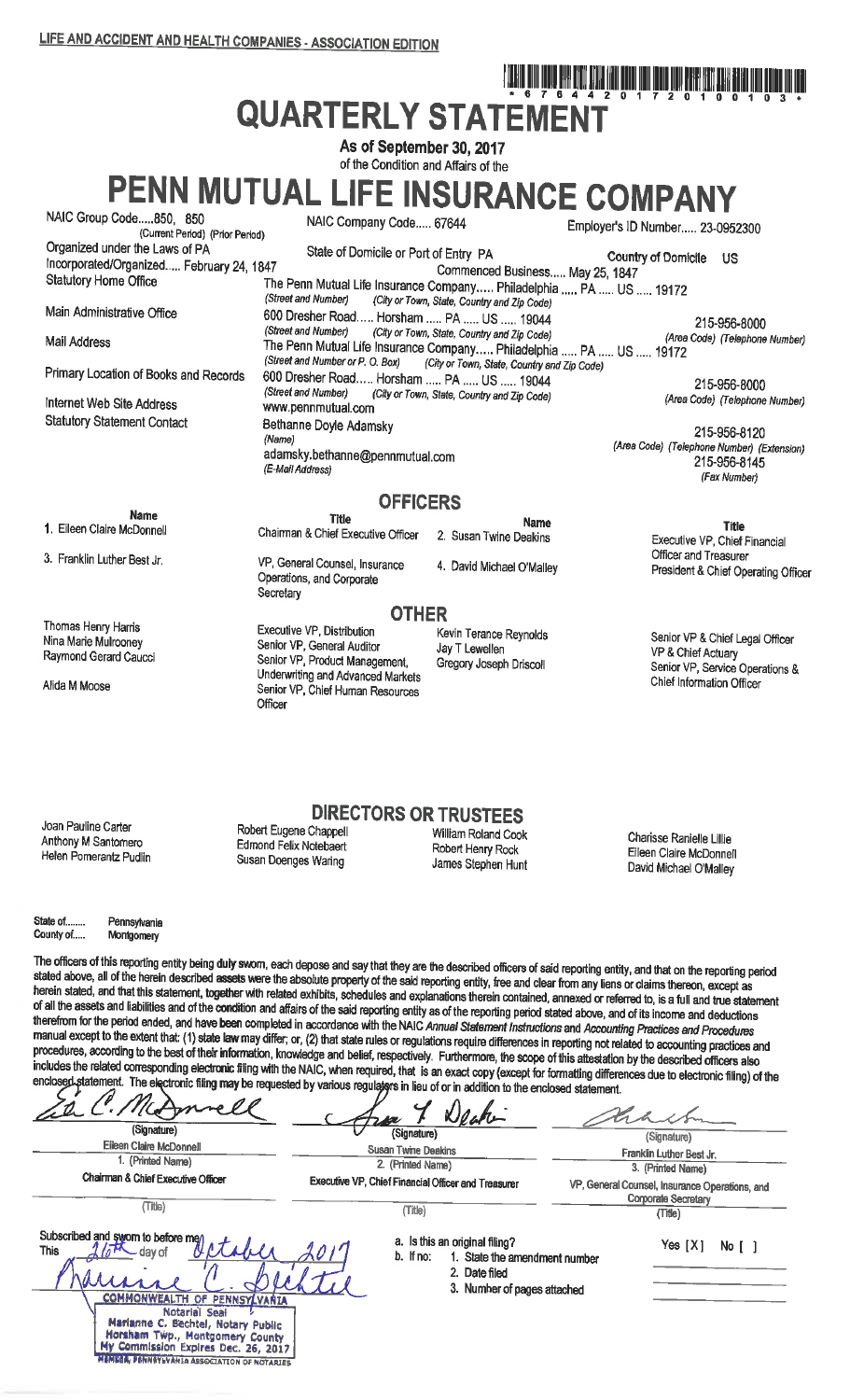| -1<br>2<br><b>Net Admitted</b><br>December 31<br>Nonadmitted<br>Prior Year Net<br>Assets<br>Assets<br>Assets<br>$(Cols. 1 - 2)$<br><b>Admitted Assets</b><br>3,629,523,344<br>3,248,424,676<br>9,248,424,676<br>$1_{-}$<br>Stocks:<br>2.<br>2.1<br>$\ldots$ 562,037,812<br>$2.2^{\circ}$<br>3.<br>Mortgage loans on real estate:<br>3.1<br>3.2<br>4.<br>Real estate:<br>4.1<br>Properties occupied by the company (less \$0<br>Properties held for the production of income (less \$0<br>4.2<br>4.3<br>Cash (\$55,984,633), cash equivalents (\$0)<br>5.<br>6.<br>7.<br>8.<br>9.<br>10.<br>11.<br>12.<br>13.<br>14.<br>Premiums and considerations:<br>15.<br>15.2 Deferred premiums, agents' balances and installments booked but deferred<br>15.3 Accrued retrospective premiums (\$0) and contracts subject to<br>. 0<br><br>16. Reinsurance:<br>17.<br>18.1<br>168,948,959 223,683,917<br>224,409,318<br>1,119,582<br>19.<br>20,144,594<br>20.<br>21.<br>22.<br>23.<br>24.<br>25.<br>Total assets excluding Separate Accounts, Segregated Accounts and Protected<br>26.<br>238,914,952   12,508,333,715   11,803,189,342<br>From Separate Accounts, Segregated Accounts and Protected Cell Accounts7,868,679,078<br>27.<br>238,914,952 20,377,012,793 19,105,796,954<br>28.<br><b>DETAILS OF WRITE-INS</b><br>12,121,007   189,680,747   166,122,053 |  | <b>Current Statement Date</b> |   | Δ |
|----------------------------------------------------------------------------------------------------------------------------------------------------------------------------------------------------------------------------------------------------------------------------------------------------------------------------------------------------------------------------------------------------------------------------------------------------------------------------------------------------------------------------------------------------------------------------------------------------------------------------------------------------------------------------------------------------------------------------------------------------------------------------------------------------------------------------------------------------------------------------------------------------------------------------------------------------------------------------------------------------------------------------------------------------------------------------------------------------------------------------------------------------------------------------------------------------------------------------------------------------------------------------------------------------------------------------------------------------------|--|-------------------------------|---|---|
|                                                                                                                                                                                                                                                                                                                                                                                                                                                                                                                                                                                                                                                                                                                                                                                                                                                                                                                                                                                                                                                                                                                                                                                                                                                                                                                                                          |  |                               | 3 |   |
|                                                                                                                                                                                                                                                                                                                                                                                                                                                                                                                                                                                                                                                                                                                                                                                                                                                                                                                                                                                                                                                                                                                                                                                                                                                                                                                                                          |  |                               |   |   |
|                                                                                                                                                                                                                                                                                                                                                                                                                                                                                                                                                                                                                                                                                                                                                                                                                                                                                                                                                                                                                                                                                                                                                                                                                                                                                                                                                          |  |                               |   |   |
|                                                                                                                                                                                                                                                                                                                                                                                                                                                                                                                                                                                                                                                                                                                                                                                                                                                                                                                                                                                                                                                                                                                                                                                                                                                                                                                                                          |  |                               |   |   |
|                                                                                                                                                                                                                                                                                                                                                                                                                                                                                                                                                                                                                                                                                                                                                                                                                                                                                                                                                                                                                                                                                                                                                                                                                                                                                                                                                          |  |                               |   |   |
|                                                                                                                                                                                                                                                                                                                                                                                                                                                                                                                                                                                                                                                                                                                                                                                                                                                                                                                                                                                                                                                                                                                                                                                                                                                                                                                                                          |  |                               |   |   |
|                                                                                                                                                                                                                                                                                                                                                                                                                                                                                                                                                                                                                                                                                                                                                                                                                                                                                                                                                                                                                                                                                                                                                                                                                                                                                                                                                          |  |                               |   |   |
|                                                                                                                                                                                                                                                                                                                                                                                                                                                                                                                                                                                                                                                                                                                                                                                                                                                                                                                                                                                                                                                                                                                                                                                                                                                                                                                                                          |  |                               |   |   |
|                                                                                                                                                                                                                                                                                                                                                                                                                                                                                                                                                                                                                                                                                                                                                                                                                                                                                                                                                                                                                                                                                                                                                                                                                                                                                                                                                          |  |                               |   |   |
|                                                                                                                                                                                                                                                                                                                                                                                                                                                                                                                                                                                                                                                                                                                                                                                                                                                                                                                                                                                                                                                                                                                                                                                                                                                                                                                                                          |  |                               |   |   |
|                                                                                                                                                                                                                                                                                                                                                                                                                                                                                                                                                                                                                                                                                                                                                                                                                                                                                                                                                                                                                                                                                                                                                                                                                                                                                                                                                          |  |                               |   |   |
|                                                                                                                                                                                                                                                                                                                                                                                                                                                                                                                                                                                                                                                                                                                                                                                                                                                                                                                                                                                                                                                                                                                                                                                                                                                                                                                                                          |  |                               |   |   |
|                                                                                                                                                                                                                                                                                                                                                                                                                                                                                                                                                                                                                                                                                                                                                                                                                                                                                                                                                                                                                                                                                                                                                                                                                                                                                                                                                          |  |                               |   |   |
|                                                                                                                                                                                                                                                                                                                                                                                                                                                                                                                                                                                                                                                                                                                                                                                                                                                                                                                                                                                                                                                                                                                                                                                                                                                                                                                                                          |  |                               |   |   |
|                                                                                                                                                                                                                                                                                                                                                                                                                                                                                                                                                                                                                                                                                                                                                                                                                                                                                                                                                                                                                                                                                                                                                                                                                                                                                                                                                          |  |                               |   |   |
|                                                                                                                                                                                                                                                                                                                                                                                                                                                                                                                                                                                                                                                                                                                                                                                                                                                                                                                                                                                                                                                                                                                                                                                                                                                                                                                                                          |  |                               |   |   |
|                                                                                                                                                                                                                                                                                                                                                                                                                                                                                                                                                                                                                                                                                                                                                                                                                                                                                                                                                                                                                                                                                                                                                                                                                                                                                                                                                          |  |                               |   |   |
|                                                                                                                                                                                                                                                                                                                                                                                                                                                                                                                                                                                                                                                                                                                                                                                                                                                                                                                                                                                                                                                                                                                                                                                                                                                                                                                                                          |  |                               |   |   |
|                                                                                                                                                                                                                                                                                                                                                                                                                                                                                                                                                                                                                                                                                                                                                                                                                                                                                                                                                                                                                                                                                                                                                                                                                                                                                                                                                          |  |                               |   |   |
|                                                                                                                                                                                                                                                                                                                                                                                                                                                                                                                                                                                                                                                                                                                                                                                                                                                                                                                                                                                                                                                                                                                                                                                                                                                                                                                                                          |  |                               |   |   |
|                                                                                                                                                                                                                                                                                                                                                                                                                                                                                                                                                                                                                                                                                                                                                                                                                                                                                                                                                                                                                                                                                                                                                                                                                                                                                                                                                          |  |                               |   |   |
|                                                                                                                                                                                                                                                                                                                                                                                                                                                                                                                                                                                                                                                                                                                                                                                                                                                                                                                                                                                                                                                                                                                                                                                                                                                                                                                                                          |  |                               |   |   |
|                                                                                                                                                                                                                                                                                                                                                                                                                                                                                                                                                                                                                                                                                                                                                                                                                                                                                                                                                                                                                                                                                                                                                                                                                                                                                                                                                          |  |                               |   |   |
|                                                                                                                                                                                                                                                                                                                                                                                                                                                                                                                                                                                                                                                                                                                                                                                                                                                                                                                                                                                                                                                                                                                                                                                                                                                                                                                                                          |  |                               |   |   |
|                                                                                                                                                                                                                                                                                                                                                                                                                                                                                                                                                                                                                                                                                                                                                                                                                                                                                                                                                                                                                                                                                                                                                                                                                                                                                                                                                          |  |                               |   |   |
|                                                                                                                                                                                                                                                                                                                                                                                                                                                                                                                                                                                                                                                                                                                                                                                                                                                                                                                                                                                                                                                                                                                                                                                                                                                                                                                                                          |  |                               |   |   |
|                                                                                                                                                                                                                                                                                                                                                                                                                                                                                                                                                                                                                                                                                                                                                                                                                                                                                                                                                                                                                                                                                                                                                                                                                                                                                                                                                          |  |                               |   |   |
|                                                                                                                                                                                                                                                                                                                                                                                                                                                                                                                                                                                                                                                                                                                                                                                                                                                                                                                                                                                                                                                                                                                                                                                                                                                                                                                                                          |  |                               |   |   |
|                                                                                                                                                                                                                                                                                                                                                                                                                                                                                                                                                                                                                                                                                                                                                                                                                                                                                                                                                                                                                                                                                                                                                                                                                                                                                                                                                          |  |                               |   |   |
|                                                                                                                                                                                                                                                                                                                                                                                                                                                                                                                                                                                                                                                                                                                                                                                                                                                                                                                                                                                                                                                                                                                                                                                                                                                                                                                                                          |  |                               |   |   |
|                                                                                                                                                                                                                                                                                                                                                                                                                                                                                                                                                                                                                                                                                                                                                                                                                                                                                                                                                                                                                                                                                                                                                                                                                                                                                                                                                          |  |                               |   |   |
|                                                                                                                                                                                                                                                                                                                                                                                                                                                                                                                                                                                                                                                                                                                                                                                                                                                                                                                                                                                                                                                                                                                                                                                                                                                                                                                                                          |  |                               |   |   |
|                                                                                                                                                                                                                                                                                                                                                                                                                                                                                                                                                                                                                                                                                                                                                                                                                                                                                                                                                                                                                                                                                                                                                                                                                                                                                                                                                          |  |                               |   |   |
|                                                                                                                                                                                                                                                                                                                                                                                                                                                                                                                                                                                                                                                                                                                                                                                                                                                                                                                                                                                                                                                                                                                                                                                                                                                                                                                                                          |  |                               |   |   |
|                                                                                                                                                                                                                                                                                                                                                                                                                                                                                                                                                                                                                                                                                                                                                                                                                                                                                                                                                                                                                                                                                                                                                                                                                                                                                                                                                          |  |                               |   |   |
|                                                                                                                                                                                                                                                                                                                                                                                                                                                                                                                                                                                                                                                                                                                                                                                                                                                                                                                                                                                                                                                                                                                                                                                                                                                                                                                                                          |  |                               |   |   |
|                                                                                                                                                                                                                                                                                                                                                                                                                                                                                                                                                                                                                                                                                                                                                                                                                                                                                                                                                                                                                                                                                                                                                                                                                                                                                                                                                          |  |                               |   |   |
|                                                                                                                                                                                                                                                                                                                                                                                                                                                                                                                                                                                                                                                                                                                                                                                                                                                                                                                                                                                                                                                                                                                                                                                                                                                                                                                                                          |  |                               |   |   |
|                                                                                                                                                                                                                                                                                                                                                                                                                                                                                                                                                                                                                                                                                                                                                                                                                                                                                                                                                                                                                                                                                                                                                                                                                                                                                                                                                          |  |                               |   |   |
|                                                                                                                                                                                                                                                                                                                                                                                                                                                                                                                                                                                                                                                                                                                                                                                                                                                                                                                                                                                                                                                                                                                                                                                                                                                                                                                                                          |  |                               |   |   |
|                                                                                                                                                                                                                                                                                                                                                                                                                                                                                                                                                                                                                                                                                                                                                                                                                                                                                                                                                                                                                                                                                                                                                                                                                                                                                                                                                          |  |                               |   |   |
|                                                                                                                                                                                                                                                                                                                                                                                                                                                                                                                                                                                                                                                                                                                                                                                                                                                                                                                                                                                                                                                                                                                                                                                                                                                                                                                                                          |  |                               |   |   |
|                                                                                                                                                                                                                                                                                                                                                                                                                                                                                                                                                                                                                                                                                                                                                                                                                                                                                                                                                                                                                                                                                                                                                                                                                                                                                                                                                          |  |                               |   |   |
|                                                                                                                                                                                                                                                                                                                                                                                                                                                                                                                                                                                                                                                                                                                                                                                                                                                                                                                                                                                                                                                                                                                                                                                                                                                                                                                                                          |  |                               |   |   |
|                                                                                                                                                                                                                                                                                                                                                                                                                                                                                                                                                                                                                                                                                                                                                                                                                                                                                                                                                                                                                                                                                                                                                                                                                                                                                                                                                          |  |                               |   |   |
|                                                                                                                                                                                                                                                                                                                                                                                                                                                                                                                                                                                                                                                                                                                                                                                                                                                                                                                                                                                                                                                                                                                                                                                                                                                                                                                                                          |  |                               |   |   |
|                                                                                                                                                                                                                                                                                                                                                                                                                                                                                                                                                                                                                                                                                                                                                                                                                                                                                                                                                                                                                                                                                                                                                                                                                                                                                                                                                          |  |                               |   |   |
|                                                                                                                                                                                                                                                                                                                                                                                                                                                                                                                                                                                                                                                                                                                                                                                                                                                                                                                                                                                                                                                                                                                                                                                                                                                                                                                                                          |  |                               |   |   |
|                                                                                                                                                                                                                                                                                                                                                                                                                                                                                                                                                                                                                                                                                                                                                                                                                                                                                                                                                                                                                                                                                                                                                                                                                                                                                                                                                          |  |                               |   |   |
|                                                                                                                                                                                                                                                                                                                                                                                                                                                                                                                                                                                                                                                                                                                                                                                                                                                                                                                                                                                                                                                                                                                                                                                                                                                                                                                                                          |  |                               |   |   |
|                                                                                                                                                                                                                                                                                                                                                                                                                                                                                                                                                                                                                                                                                                                                                                                                                                                                                                                                                                                                                                                                                                                                                                                                                                                                                                                                                          |  |                               |   |   |
|                                                                                                                                                                                                                                                                                                                                                                                                                                                                                                                                                                                                                                                                                                                                                                                                                                                                                                                                                                                                                                                                                                                                                                                                                                                                                                                                                          |  |                               |   |   |
|                                                                                                                                                                                                                                                                                                                                                                                                                                                                                                                                                                                                                                                                                                                                                                                                                                                                                                                                                                                                                                                                                                                                                                                                                                                                                                                                                          |  |                               |   |   |
|                                                                                                                                                                                                                                                                                                                                                                                                                                                                                                                                                                                                                                                                                                                                                                                                                                                                                                                                                                                                                                                                                                                                                                                                                                                                                                                                                          |  |                               |   |   |
|                                                                                                                                                                                                                                                                                                                                                                                                                                                                                                                                                                                                                                                                                                                                                                                                                                                                                                                                                                                                                                                                                                                                                                                                                                                                                                                                                          |  |                               |   |   |
|                                                                                                                                                                                                                                                                                                                                                                                                                                                                                                                                                                                                                                                                                                                                                                                                                                                                                                                                                                                                                                                                                                                                                                                                                                                                                                                                                          |  |                               |   |   |
|                                                                                                                                                                                                                                                                                                                                                                                                                                                                                                                                                                                                                                                                                                                                                                                                                                                                                                                                                                                                                                                                                                                                                                                                                                                                                                                                                          |  |                               |   |   |

460,006,343

.45,801,819

.414,204,524

.396,591,455

2599. Totals (Lines 2501 thru 2503 plus 2598) (Line 25 above).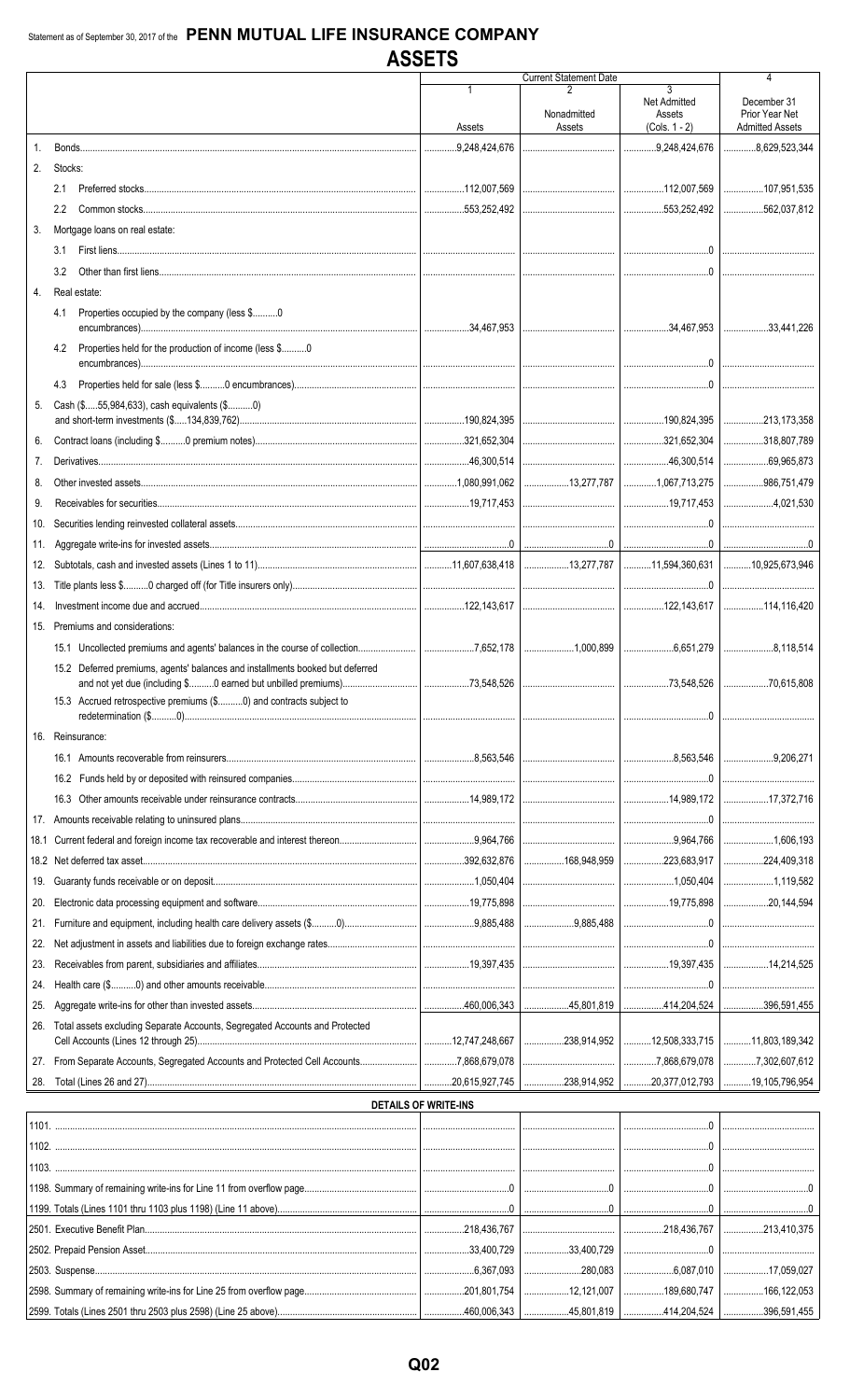# Statement as of September 30, 2017 of the PENN MUTUAL LIFE INSURANCE COMPANY LIABILITIES, SURPLUS AND OTHER FUNDS

|            |                                                                                                                                                                                                                                                                                                                                                                                                                                                                                                             | Current                 | 2<br>December 31                |
|------------|-------------------------------------------------------------------------------------------------------------------------------------------------------------------------------------------------------------------------------------------------------------------------------------------------------------------------------------------------------------------------------------------------------------------------------------------------------------------------------------------------------------|-------------------------|---------------------------------|
|            |                                                                                                                                                                                                                                                                                                                                                                                                                                                                                                             | <b>Statement Date</b>   | Prior Year                      |
| 1.         | Aggregate reserve for life contracts \$7,221,988,220 less \$0                                                                                                                                                                                                                                                                                                                                                                                                                                               |                         |                                 |
| 2.         |                                                                                                                                                                                                                                                                                                                                                                                                                                                                                                             | 10,464,817              |                                 |
| 3.         |                                                                                                                                                                                                                                                                                                                                                                                                                                                                                                             |                         |                                 |
| 4.         | Contract claims:                                                                                                                                                                                                                                                                                                                                                                                                                                                                                            |                         |                                 |
|            | 4.1<br>4.2                                                                                                                                                                                                                                                                                                                                                                                                                                                                                                  |                         |                                 |
| 5.         |                                                                                                                                                                                                                                                                                                                                                                                                                                                                                                             |                         | 304,007                         |
| 6.         | Provision for policyholders' dividends and coupons payable in following calendar year - estimated amounts:                                                                                                                                                                                                                                                                                                                                                                                                  |                         |                                 |
|            | 6.1                                                                                                                                                                                                                                                                                                                                                                                                                                                                                                         |                         | $ $ 58,000,000                  |
|            | 6.2<br>6.3                                                                                                                                                                                                                                                                                                                                                                                                                                                                                                  |                         |                                 |
| 7.         |                                                                                                                                                                                                                                                                                                                                                                                                                                                                                                             |                         |                                 |
| 8.         | Premiums and annuity considerations for life and accident and health contracts received in advance                                                                                                                                                                                                                                                                                                                                                                                                          |                         |                                 |
| 9.         | Contract liabilities not included elsewhere:                                                                                                                                                                                                                                                                                                                                                                                                                                                                |                         |                                 |
|            | 9.1                                                                                                                                                                                                                                                                                                                                                                                                                                                                                                         |                         |                                 |
|            | Provision for experience rating refunds, including the liability of \$ O accident and health experience rating<br>9.2                                                                                                                                                                                                                                                                                                                                                                                       |                         |                                 |
|            |                                                                                                                                                                                                                                                                                                                                                                                                                                                                                                             |                         |                                 |
|            | 9.3<br>9.4                                                                                                                                                                                                                                                                                                                                                                                                                                                                                                  |                         |                                 |
| 10.        | Commissions to agents due or accrued - life and annuity contracts \$0, accident and health \$0                                                                                                                                                                                                                                                                                                                                                                                                              |                         |                                 |
|            |                                                                                                                                                                                                                                                                                                                                                                                                                                                                                                             |                         |                                 |
| 11.        |                                                                                                                                                                                                                                                                                                                                                                                                                                                                                                             |                         |                                 |
| 12.<br>13. | Transfers to Separate Accounts due or accrued (net) (including \$143,440,459 accrued for expense                                                                                                                                                                                                                                                                                                                                                                                                            |                         |                                 |
|            |                                                                                                                                                                                                                                                                                                                                                                                                                                                                                                             |                         |                                 |
| 14.        |                                                                                                                                                                                                                                                                                                                                                                                                                                                                                                             |                         |                                 |
| 15.1       |                                                                                                                                                                                                                                                                                                                                                                                                                                                                                                             |                         |                                 |
| 16.        |                                                                                                                                                                                                                                                                                                                                                                                                                                                                                                             |                         |                                 |
| 17.        |                                                                                                                                                                                                                                                                                                                                                                                                                                                                                                             |                         |                                 |
| 18.        |                                                                                                                                                                                                                                                                                                                                                                                                                                                                                                             |                         |                                 |
| 19.        |                                                                                                                                                                                                                                                                                                                                                                                                                                                                                                             |                         |                                 |
| 20.<br>21. |                                                                                                                                                                                                                                                                                                                                                                                                                                                                                                             |                         | 114,453,202                     |
| 22.        |                                                                                                                                                                                                                                                                                                                                                                                                                                                                                                             |                         |                                 |
| 23.        |                                                                                                                                                                                                                                                                                                                                                                                                                                                                                                             |                         |                                 |
| 24.        | Miscellaneous liabilities:                                                                                                                                                                                                                                                                                                                                                                                                                                                                                  |                         |                                 |
|            |                                                                                                                                                                                                                                                                                                                                                                                                                                                                                                             |                         |                                 |
|            |                                                                                                                                                                                                                                                                                                                                                                                                                                                                                                             |                         |                                 |
|            |                                                                                                                                                                                                                                                                                                                                                                                                                                                                                                             |                         |                                 |
|            |                                                                                                                                                                                                                                                                                                                                                                                                                                                                                                             |                         |                                 |
|            |                                                                                                                                                                                                                                                                                                                                                                                                                                                                                                             |                         |                                 |
|            |                                                                                                                                                                                                                                                                                                                                                                                                                                                                                                             | 240,285,128 216,017,394 |                                 |
|            |                                                                                                                                                                                                                                                                                                                                                                                                                                                                                                             |                         |                                 |
|            |                                                                                                                                                                                                                                                                                                                                                                                                                                                                                                             |                         |                                 |
| 25.        |                                                                                                                                                                                                                                                                                                                                                                                                                                                                                                             |                         |                                 |
| 26.        |                                                                                                                                                                                                                                                                                                                                                                                                                                                                                                             |                         |                                 |
| 27.<br>28. |                                                                                                                                                                                                                                                                                                                                                                                                                                                                                                             | 7,868,679,078           | 7,302,607,612<br>17,365,180.924 |
| 29.        |                                                                                                                                                                                                                                                                                                                                                                                                                                                                                                             |                         |                                 |
| 30.        | $\textbf{Preferred capital stock}.\textcolor{red}{\textbf{not k}(\textbf{not k}(\textbf{not k}(\textbf{not k}(\textbf{not k}(\textbf{not k}(\textbf{not k}(\textbf{not k}(\textbf{not k}(\textbf{not k}(\textbf{not k}(\textbf{not k}(\textbf{not k}(\textbf{not k}(\textbf{not k}(\textbf{not k}(\textbf{not k}(\textbf{not k}(\textbf{not k}(\textbf{not k}(\textbf{not k}(\textbf{not k}(\textbf{not k}(\textbf{not k}(\textbf{not k}(\textbf{not k}(\textbf{not k}(\textbf{not k}(\textbf{not k}(\text$ |                         |                                 |
| 31.        |                                                                                                                                                                                                                                                                                                                                                                                                                                                                                                             |                         |                                 |
| 32.<br>33. |                                                                                                                                                                                                                                                                                                                                                                                                                                                                                                             |                         |                                 |
| 34.        |                                                                                                                                                                                                                                                                                                                                                                                                                                                                                                             |                         |                                 |
| 35.        |                                                                                                                                                                                                                                                                                                                                                                                                                                                                                                             |                         |                                 |
| 36.        | Less treasury stock, at cost:                                                                                                                                                                                                                                                                                                                                                                                                                                                                               |                         |                                 |
|            |                                                                                                                                                                                                                                                                                                                                                                                                                                                                                                             |                         |                                 |
| 37.        |                                                                                                                                                                                                                                                                                                                                                                                                                                                                                                             |                         |                                 |
| 38.        |                                                                                                                                                                                                                                                                                                                                                                                                                                                                                                             |                         |                                 |
| 39.        | <b>DETAILS OF WRITE-INS</b>                                                                                                                                                                                                                                                                                                                                                                                                                                                                                 |                         | 19,105,796,954                  |
|            |                                                                                                                                                                                                                                                                                                                                                                                                                                                                                                             |                         |                                 |
|            |                                                                                                                                                                                                                                                                                                                                                                                                                                                                                                             | 741,431                 |                                 |
|            |                                                                                                                                                                                                                                                                                                                                                                                                                                                                                                             |                         | 20,362,324                      |
|            |                                                                                                                                                                                                                                                                                                                                                                                                                                                                                                             |                         | 2,784,425<br>23,987,162         |
| 3101.      |                                                                                                                                                                                                                                                                                                                                                                                                                                                                                                             |                         |                                 |
|            |                                                                                                                                                                                                                                                                                                                                                                                                                                                                                                             |                         |                                 |
|            |                                                                                                                                                                                                                                                                                                                                                                                                                                                                                                             |                         |                                 |
|            |                                                                                                                                                                                                                                                                                                                                                                                                                                                                                                             |                         |                                 |
|            |                                                                                                                                                                                                                                                                                                                                                                                                                                                                                                             |                         |                                 |
|            |                                                                                                                                                                                                                                                                                                                                                                                                                                                                                                             |                         |                                 |
|            |                                                                                                                                                                                                                                                                                                                                                                                                                                                                                                             |                         |                                 |
|            |                                                                                                                                                                                                                                                                                                                                                                                                                                                                                                             |                         |                                 |
|            |                                                                                                                                                                                                                                                                                                                                                                                                                                                                                                             |                         |                                 |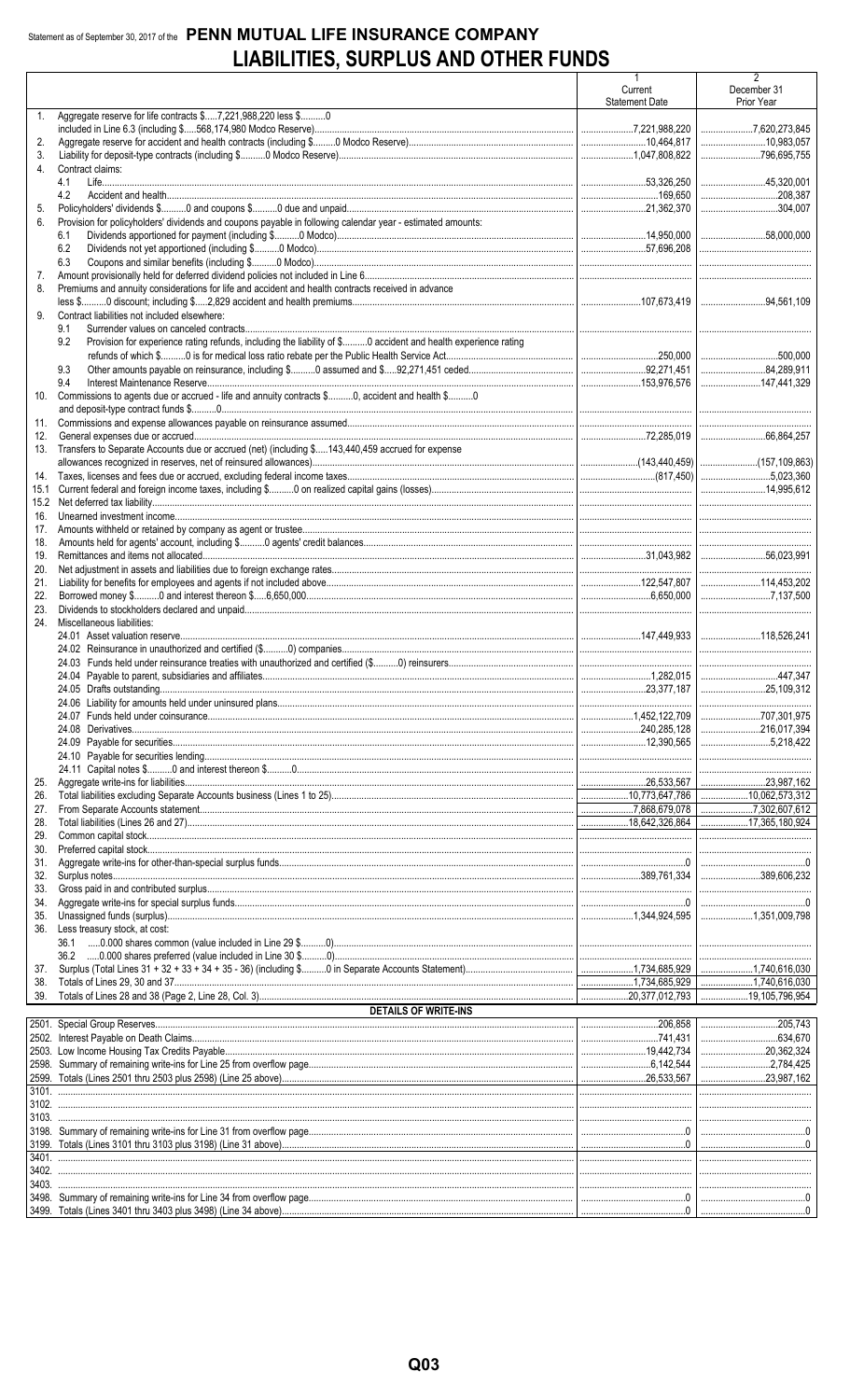# **SUMMARY OF OPERATIONS**

|    |                                                                                                                       | 1<br>Current                                                | $\overline{2}$<br>Prior                                                                                                                                                                                                                                                                                                                              | 3<br>Prior Year Ended                     |
|----|-----------------------------------------------------------------------------------------------------------------------|-------------------------------------------------------------|------------------------------------------------------------------------------------------------------------------------------------------------------------------------------------------------------------------------------------------------------------------------------------------------------------------------------------------------------|-------------------------------------------|
|    |                                                                                                                       | Year to Date                                                | Year to Date                                                                                                                                                                                                                                                                                                                                         | December 31                               |
| 1. |                                                                                                                       | $\frac{1}{(30,804,660)}$                                    |                                                                                                                                                                                                                                                                                                                                                      | 1,260,808,606                             |
|    |                                                                                                                       |                                                             | 7,230,457<br>384,389,357                                                                                                                                                                                                                                                                                                                             | 8,199,741<br>524,557,268                  |
| 4. |                                                                                                                       |                                                             |                                                                                                                                                                                                                                                                                                                                                      |                                           |
| 5. |                                                                                                                       |                                                             |                                                                                                                                                                                                                                                                                                                                                      |                                           |
| 6. |                                                                                                                       | $\ldots$ 122,806,583                                        | 96,183,071                                                                                                                                                                                                                                                                                                                                           | 165,778,534                               |
|    | 8. Miscellaneous Income:                                                                                              | 190,057,502                                                 | 138,701,574                                                                                                                                                                                                                                                                                                                                          | 178,710,974                               |
|    | 8.1 Income from fees associated with investment management, administration and contract quarantees                    |                                                             |                                                                                                                                                                                                                                                                                                                                                      |                                           |
|    |                                                                                                                       | 151,519,686                                                 | 144.678.597                                                                                                                                                                                                                                                                                                                                          | 194,231,920                               |
|    |                                                                                                                       | 1,184,427                                                   | 645,089                                                                                                                                                                                                                                                                                                                                              | 987,630                                   |
|    |                                                                                                                       | $\dots \dots \dots \dots 6.996.001$<br>$\ldots$ 875,032,117 | 6,296,354<br>1, 713, 653, 588                                                                                                                                                                                                                                                                                                                        | $\ldots$ 8.270.409<br>2.337.453.880       |
|    |                                                                                                                       | 131,460,987                                                 | 151,589,884                                                                                                                                                                                                                                                                                                                                          | 188,191,033                               |
|    |                                                                                                                       |                                                             |                                                                                                                                                                                                                                                                                                                                                      |                                           |
|    |                                                                                                                       | 623,832,337                                                 | 704,630,115                                                                                                                                                                                                                                                                                                                                          | 887,326,206                               |
|    |                                                                                                                       |                                                             | $\ldots$ 3,532,008                                                                                                                                                                                                                                                                                                                                   | 1.1, 1.661, 892<br>                       |
|    |                                                                                                                       |                                                             | 108,071,607                                                                                                                                                                                                                                                                                                                                          | $\ldots$ 151,876,642                      |
|    |                                                                                                                       |                                                             |                                                                                                                                                                                                                                                                                                                                                      |                                           |
|    |                                                                                                                       |                                                             |                                                                                                                                                                                                                                                                                                                                                      | 28,235,555                                |
|    |                                                                                                                       | (397,950,499)   479,970,067                                 | 6,908,043                                                                                                                                                                                                                                                                                                                                            | 9,145,571<br>653,175,277                  |
|    |                                                                                                                       | 441,914,095                                                 | 1,485,120,208                                                                                                                                                                                                                                                                                                                                        | 1,922,612,178                             |
|    |                                                                                                                       |                                                             | 107,836,337                                                                                                                                                                                                                                                                                                                                          | 148,543,857                               |
|    |                                                                                                                       |                                                             |                                                                                                                                                                                                                                                                                                                                                      |                                           |
|    |                                                                                                                       |                                                             |                                                                                                                                                                                                                                                                                                                                                      | $\vert$ 270.612.147<br>$\vert$ 39,572,824 |
|    |                                                                                                                       |                                                             | 1,582,414                                                                                                                                                                                                                                                                                                                                            | 4,789,264                                 |
|    |                                                                                                                       |                                                             | $\ldots$ (203,656,533)                                                                                                                                                                                                                                                                                                                               | $\vert$ (234,133,771)                     |
|    |                                                                                                                       | 185,161,360                                                 | 38,287,692                                                                                                                                                                                                                                                                                                                                           | 3,062,739                                 |
|    |                                                                                                                       |                                                             | 1, 657, 221, 635                                                                                                                                                                                                                                                                                                                                     | $\ldots$ 2,235,059,238                    |
|    |                                                                                                                       | 77,198,492                                                  | 56,431,953<br>41,415,817                                                                                                                                                                                                                                                                                                                             | $\ldots$ 102,394,642<br>60,636,736        |
|    | 31. Net gain from operations after dividends to policyholders and before federal income taxes (Line 29 minus Line 30) | $\ldots$ (12,345,202)                                       | 15,016,136                                                                                                                                                                                                                                                                                                                                           | 41,757,906<br>.                           |
|    |                                                                                                                       |                                                             |                                                                                                                                                                                                                                                                                                                                                      |                                           |
|    | 33. Net gain from operations after dividends to policyholders and federal income taxes and before realized            |                                                             |                                                                                                                                                                                                                                                                                                                                                      |                                           |
|    | 34. Net realized capital gains (losses) (excluding gains (losses) transferred to the IMR) less capital gains          |                                                             | 40,448,509                                                                                                                                                                                                                                                                                                                                           |                                           |
|    |                                                                                                                       |                                                             | 28,169,380                                                                                                                                                                                                                                                                                                                                           | 25,942,690<br>.                           |
|    |                                                                                                                       |                                                             | $$ 68,617,889                                                                                                                                                                                                                                                                                                                                        | .99,361,323                               |
|    | <b>CAPITAL AND SURPLUS ACCOUNT</b>                                                                                    |                                                             |                                                                                                                                                                                                                                                                                                                                                      |                                           |
|    |                                                                                                                       |                                                             |                                                                                                                                                                                                                                                                                                                                                      | 1, 787, 691, 878                          |
|    |                                                                                                                       |                                                             |                                                                                                                                                                                                                                                                                                                                                      |                                           |
|    |                                                                                                                       |                                                             |                                                                                                                                                                                                                                                                                                                                                      |                                           |
|    |                                                                                                                       |                                                             |                                                                                                                                                                                                                                                                                                                                                      |                                           |
|    |                                                                                                                       |                                                             |                                                                                                                                                                                                                                                                                                                                                      |                                           |
|    |                                                                                                                       |                                                             |                                                                                                                                                                                                                                                                                                                                                      |                                           |
|    |                                                                                                                       |                                                             |                                                                                                                                                                                                                                                                                                                                                      |                                           |
|    |                                                                                                                       |                                                             |                                                                                                                                                                                                                                                                                                                                                      |                                           |
|    |                                                                                                                       |                                                             |                                                                                                                                                                                                                                                                                                                                                      |                                           |
|    |                                                                                                                       |                                                             |                                                                                                                                                                                                                                                                                                                                                      |                                           |
|    |                                                                                                                       |                                                             |                                                                                                                                                                                                                                                                                                                                                      |                                           |
|    | 50. Capital changes:                                                                                                  |                                                             |                                                                                                                                                                                                                                                                                                                                                      |                                           |
|    |                                                                                                                       |                                                             |                                                                                                                                                                                                                                                                                                                                                      |                                           |
|    |                                                                                                                       |                                                             |                                                                                                                                                                                                                                                                                                                                                      |                                           |
|    | 51. Surplus adjustment:                                                                                               |                                                             |                                                                                                                                                                                                                                                                                                                                                      |                                           |
|    |                                                                                                                       |                                                             |                                                                                                                                                                                                                                                                                                                                                      |                                           |
|    |                                                                                                                       |                                                             |                                                                                                                                                                                                                                                                                                                                                      |                                           |
|    |                                                                                                                       |                                                             |                                                                                                                                                                                                                                                                                                                                                      |                                           |
|    |                                                                                                                       |                                                             |                                                                                                                                                                                                                                                                                                                                                      |                                           |
|    |                                                                                                                       |                                                             |                                                                                                                                                                                                                                                                                                                                                      |                                           |
|    |                                                                                                                       |                                                             |                                                                                                                                                                                                                                                                                                                                                      |                                           |
|    |                                                                                                                       |                                                             |                                                                                                                                                                                                                                                                                                                                                      |                                           |
|    | DETAILS OF WRITE-INS                                                                                                  |                                                             |                                                                                                                                                                                                                                                                                                                                                      |                                           |
|    | 08.301.                                                                                                               |                                                             |                                                                                                                                                                                                                                                                                                                                                      | $1$ 8,076,460                             |
|    | 08.302.<br>08.303.                                                                                                    |                                                             | $\vert$ 270.964                                                                                                                                                                                                                                                                                                                                      |                                           |
|    | 08.398                                                                                                                |                                                             | $\begin{array}{l} \rule{0.2cm}{0.15mm} \rule{0.2cm}{0.15mm} \rule{0.2cm}{0.15mm} \rule{0.2cm}{0.15mm} \rule{0.2cm}{0.15mm} \rule{0.2cm}{0.15mm} \rule{0.2cm}{0.15mm} \rule{0.2cm}{0.15mm} \rule{0.2cm}{0.15mm} \rule{0.2cm}{0.15mm} \rule{0.2cm}{0.15mm} \rule{0.2cm}{0.15mm} \rule{0.2cm}{0.15mm} \rule{0.2cm}{0.15mm} \rule{0.2cm}{0.15mm} \rule{$ |                                           |
|    | 08.399.                                                                                                               |                                                             | 6,296,354                                                                                                                                                                                                                                                                                                                                            | $1$ 8,270,409                             |
|    | 2701.                                                                                                                 |                                                             |                                                                                                                                                                                                                                                                                                                                                      |                                           |
|    | 2702.<br>2703.                                                                                                        |                                                             | 1,118                                                                                                                                                                                                                                                                                                                                                | 1                                         |
|    | 2798.                                                                                                                 |                                                             | 27,533,066                                                                                                                                                                                                                                                                                                                                           | $1$ 37,062,095                            |
|    | 2799.                                                                                                                 |                                                             | $\ldots$ 38,287,692   83,062,739                                                                                                                                                                                                                                                                                                                     |                                           |
|    | 5301.                                                                                                                 |                                                             |                                                                                                                                                                                                                                                                                                                                                      |                                           |
|    | 5302.<br>5303.                                                                                                        |                                                             |                                                                                                                                                                                                                                                                                                                                                      |                                           |
|    | 5398.                                                                                                                 |                                                             |                                                                                                                                                                                                                                                                                                                                                      |                                           |
|    | 5399.                                                                                                                 |                                                             |                                                                                                                                                                                                                                                                                                                                                      |                                           |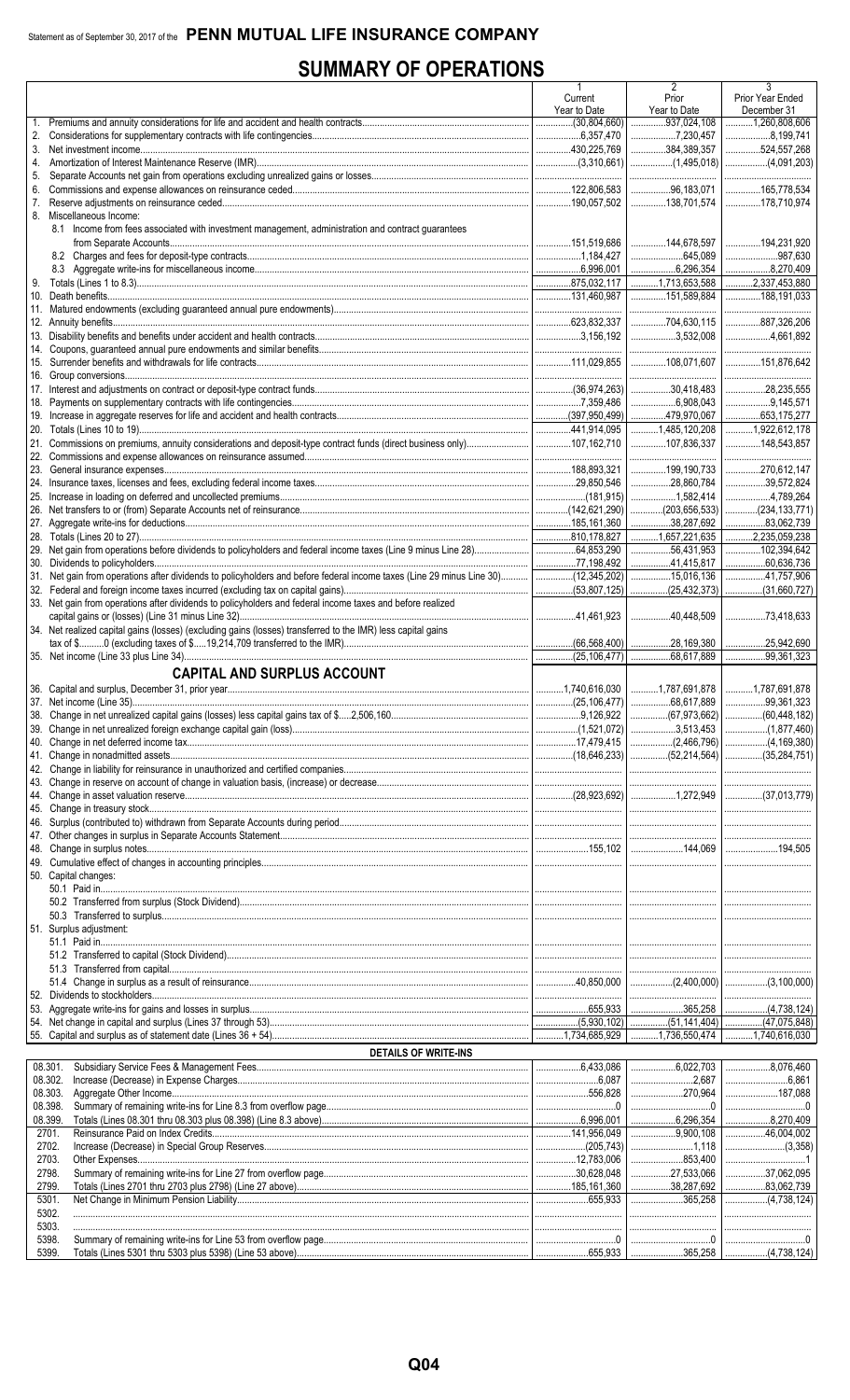|                    |                                                                                                                         | $\mathbf{1}$                   | $\overline{2}$                      | $\overline{3}$                  |
|--------------------|-------------------------------------------------------------------------------------------------------------------------|--------------------------------|-------------------------------------|---------------------------------|
|                    |                                                                                                                         | <b>Current Year</b><br>to Date | Prior Year<br>To Date               | Prior Year Ended<br>December 31 |
|                    | <b>CASH FROM OPERATIONS</b>                                                                                             |                                |                                     |                                 |
| 1.                 |                                                                                                                         |                                |                                     | 1,486,588,591                   |
| 2.                 |                                                                                                                         |                                | $\ldots$ 399.072.938                | 3,427                           |
| 3.                 |                                                                                                                         |                                | $\ldots$ 211,530,878 280,996,253    |                                 |
| 4.                 |                                                                                                                         |                                |                                     |                                 |
| 5.                 |                                                                                                                         |                                | 1.218.089.462                       | 1,207,770,286                   |
| 6.                 |                                                                                                                         |                                |                                     |                                 |
| 7.                 |                                                                                                                         |                                | $\ldots$ 379,973,130 531,563,980    |                                 |
| 8.                 |                                                                                                                         |                                |                                     |                                 |
| 9.                 |                                                                                                                         |                                |                                     |                                 |
| 10.                |                                                                                                                         |                                | $\ldots$ 1,373,092,105              | 1,479,534,050                   |
| 11.                |                                                                                                                         |                                | $\ldots$ 332,398,300 835,554,221    |                                 |
|                    | <b>CASH FROM INVESTMENTS</b>                                                                                            |                                |                                     |                                 |
|                    |                                                                                                                         |                                |                                     |                                 |
| 12.                | Proceeds from investments sold, matured or repaid:                                                                      |                                |                                     |                                 |
|                    | 12.1                                                                                                                    |                                |                                     |                                 |
|                    |                                                                                                                         |                                | $\ldots$ 42,167,716 59,124,026      |                                 |
|                    |                                                                                                                         |                                |                                     |                                 |
|                    | 12.4                                                                                                                    |                                |                                     |                                 |
|                    | 12.5                                                                                                                    |                                |                                     |                                 |
|                    | 12.6                                                                                                                    |                                |                                     |                                 |
|                    | 12.7                                                                                                                    |                                |                                     |                                 |
|                    | 12.8                                                                                                                    |                                | 843,703,967 1,202,419,164           |                                 |
| 13.                | Cost of investments acquired (long-term only):                                                                          |                                |                                     |                                 |
|                    | 13.1                                                                                                                    |                                |                                     |                                 |
|                    |                                                                                                                         |                                |                                     |                                 |
|                    | 13.3                                                                                                                    |                                |                                     |                                 |
|                    | 13.4                                                                                                                    |                                |                                     |                                 |
|                    | 13.5                                                                                                                    |                                |                                     |                                 |
|                    | 13.6                                                                                                                    |                                |                                     |                                 |
|                    |                                                                                                                         |                                |                                     |                                 |
| 14.                |                                                                                                                         |                                |                                     |                                 |
|                    |                                                                                                                         |                                |                                     |                                 |
|                    | <b>CASH FROM FINANCING AND MISCELLANEOUS SOURCES</b>                                                                    |                                |                                     |                                 |
| 16.                | Cash provided (applied):                                                                                                |                                |                                     |                                 |
|                    |                                                                                                                         |                                |                                     |                                 |
|                    |                                                                                                                         |                                |                                     |                                 |
|                    | 16.3                                                                                                                    |                                |                                     |                                 |
|                    | 16.4                                                                                                                    |                                |                                     |                                 |
|                    | 16.5                                                                                                                    |                                |                                     |                                 |
|                    | 16.6                                                                                                                    |                                |                                     |                                 |
| 17.                | Net cash from financing and miscellaneous sources (Lines 16.1 through 16.4 minus Line 16.5 plus Line 16.6)  566,408,829 |                                | 94,451,528                          |                                 |
|                    | RECONCILIATION OF CASH, CASH EQUIVALENTS AND SHORT-TERM INVESTMENTS                                                     |                                |                                     |                                 |
|                    |                                                                                                                         |                                |                                     |                                 |
| 18.                |                                                                                                                         |                                |                                     |                                 |
| 19.                | Cash, cash equivalents and short-term investments:                                                                      |                                |                                     |                                 |
|                    |                                                                                                                         |                                | 245,071,078 245,071,078             |                                 |
|                    |                                                                                                                         |                                |                                     |                                 |
| 20.0001            | Note: Supplemental disclosures of cash flow information for non-cash transactions:                                      |                                |                                     |                                 |
| 20.0002            |                                                                                                                         |                                | (2, 236, 362)<br>.<br>(144,069)<br> | (194,505)                       |
| 20.0003            |                                                                                                                         |                                |                                     |                                 |
| 20.0004            |                                                                                                                         |                                |                                     |                                 |
| 20.0005<br>20.0006 |                                                                                                                         |                                |                                     | (22,300,214)   (27,366,122)     |
| 20.0007            |                                                                                                                         |                                |                                     |                                 |
|                    | 20.0008                                                                                                                 |                                |                                     | (6.179.280)                     |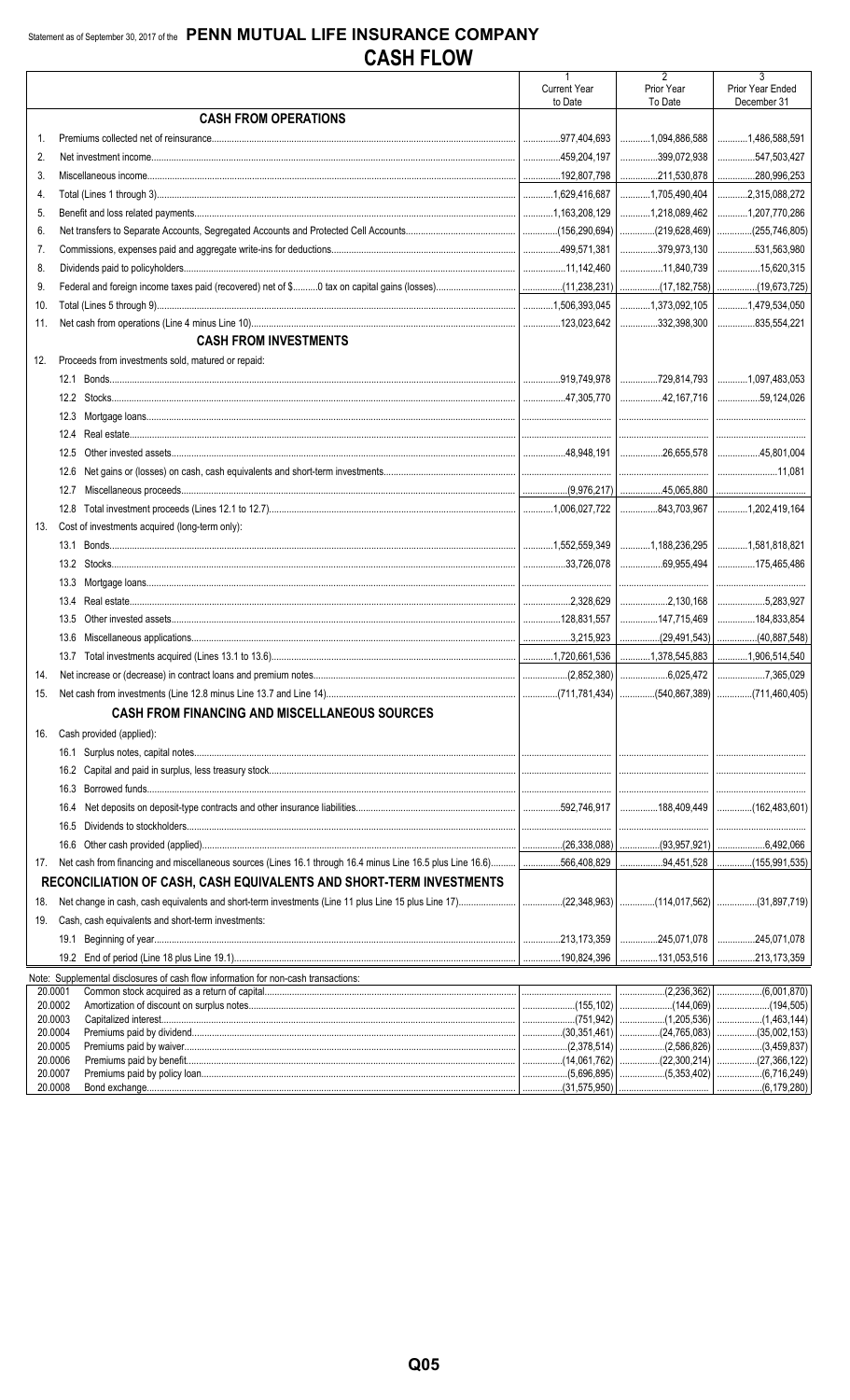# DIRECT PREMIUMS AND DEPOSIT-TYPE CONTRACTS

| Prior Year<br><b>Current Year</b><br>Prior Year<br>Ended December 31<br>To Date<br>To Date<br>$\mathbf{1}$ .<br>2.<br>3. |  |
|--------------------------------------------------------------------------------------------------------------------------|--|
|                                                                                                                          |  |
|                                                                                                                          |  |
|                                                                                                                          |  |
|                                                                                                                          |  |
|                                                                                                                          |  |
|                                                                                                                          |  |
|                                                                                                                          |  |
|                                                                                                                          |  |
|                                                                                                                          |  |
|                                                                                                                          |  |
|                                                                                                                          |  |
|                                                                                                                          |  |
| 5.                                                                                                                       |  |
|                                                                                                                          |  |
| 6.                                                                                                                       |  |
|                                                                                                                          |  |
|                                                                                                                          |  |
| 7.                                                                                                                       |  |
|                                                                                                                          |  |
| 8.                                                                                                                       |  |
|                                                                                                                          |  |
| 9.                                                                                                                       |  |
|                                                                                                                          |  |
| 10.                                                                                                                      |  |
|                                                                                                                          |  |
|                                                                                                                          |  |
|                                                                                                                          |  |
|                                                                                                                          |  |
| 12.                                                                                                                      |  |
|                                                                                                                          |  |
|                                                                                                                          |  |

| <b>DETAILS OF WRITE-INS</b> |  |  |  |  |  |  |  |  |  |
|-----------------------------|--|--|--|--|--|--|--|--|--|
|                             |  |  |  |  |  |  |  |  |  |
|                             |  |  |  |  |  |  |  |  |  |
|                             |  |  |  |  |  |  |  |  |  |
|                             |  |  |  |  |  |  |  |  |  |
|                             |  |  |  |  |  |  |  |  |  |
|                             |  |  |  |  |  |  |  |  |  |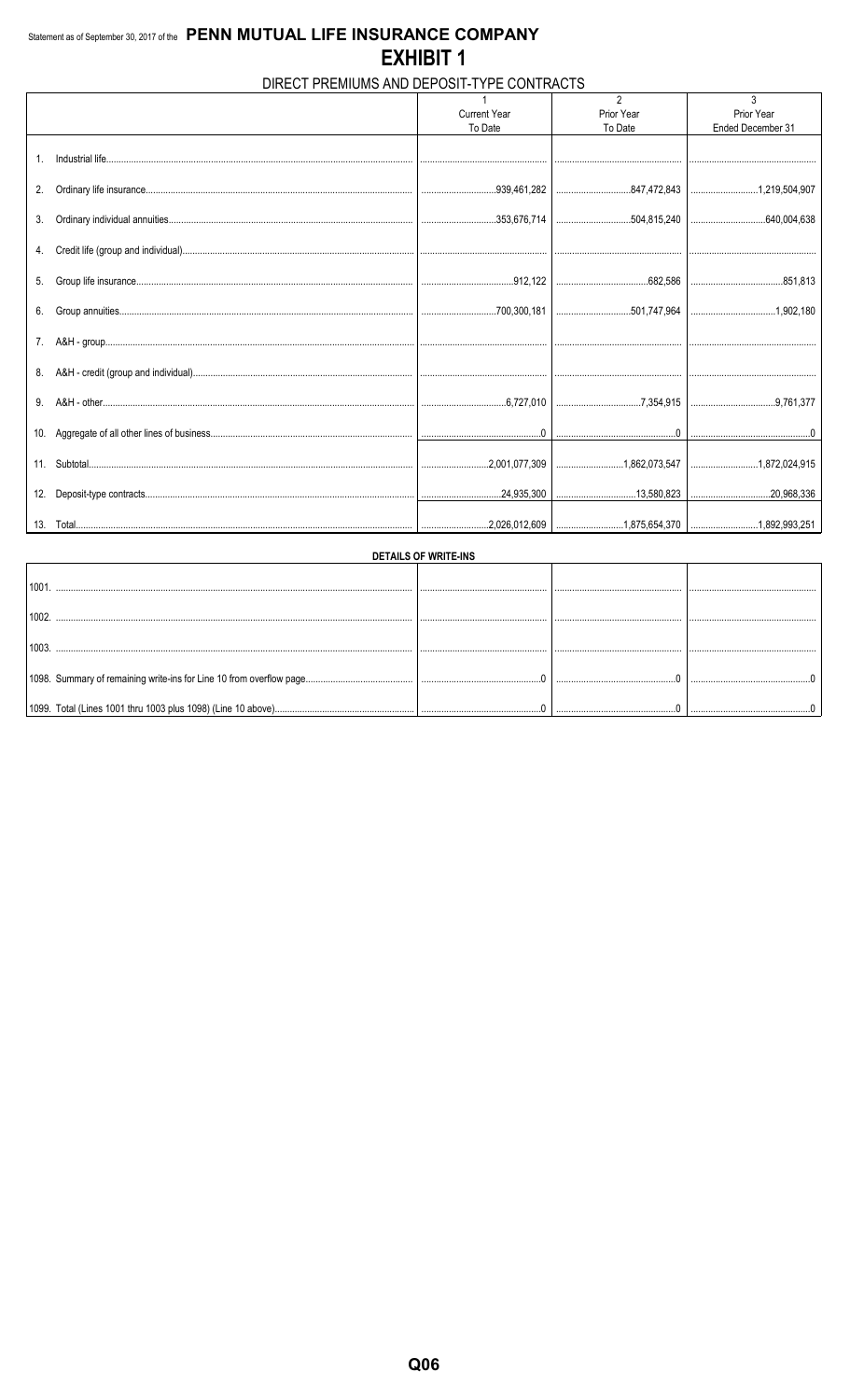#### **Note 1 – Summary of Significant Accounting Policies and Going Concern**

#### A. Accounting Practices

The financial statements of The Penn Mutual Life Insurance Company ("the Company") have been prepared in conformity with statutory accounting practices ("SAP") prescribed or permitted by the Insurance Department of the Commonwealth of Pennsylvania. Insurance companies domiciled in Pennsylvania are required to prepare their statutory financial statements in accordance with the National Association of Insurance Commissioners' *Accounting Practices and Procedures* manual, (referred to as NAIC SAP), subject to any deviations prescribed or permitted by the Pennsylvania Insurance Commissioner. The Company employs no permitted practices or significant prescribed practices, which differ from NAIC SAP in the preparation of its financial statements.

A reconciliation of the Company's net income and capital and surplus between NAIC SAP and practices prescribed and permitted by the State of Pennsylvania is shown below:

|     |                                                                                    | SSAP#      | F/S Page   | $F/S$ Line # |    | 2017                | 2016          |
|-----|------------------------------------------------------------------------------------|------------|------------|--------------|----|---------------------|---------------|
|     | <b>INET INCOME</b>                                                                 |            |            |              |    |                     |               |
| (1) | PENN MUTUAL LIFE INSURANCE COMPANY state basis<br>(Page 4, Line 35, Columns 1 & 2) | <b>XXX</b> | <b>XXX</b> | <b>XXX</b>   |    | $(25, 106, 477)$ \$ | 99,361,323    |
| (2) | State Prescribed Practice that is an increase/(decrease) from NAIC<br><b>SAP</b>   |            |            |              |    |                     |               |
| (3) | State Permitted Practice that is an increase/(decrease) from NAIC<br><b>SAP</b>    |            |            |              |    |                     |               |
| (4) | NAIC SAP $(1 - 2 - 3 = 4)$                                                         | XXX        | <b>XXX</b> | XXX          | \$ | $(25, 106, 477)$ \$ | 99,361,323    |
|     | <b>SURPLUS</b>                                                                     |            |            |              |    |                     |               |
| (5) | PENN MUTUAL LIFE INSURANCE COMPANY state basis<br>(Page 3, line 38, Columns 1 & 2) | <b>XXX</b> | <b>XXX</b> | <b>XXX</b>   | S  | 1,734,685,929 \$    | 1,740,616,030 |
| (6) | State Prescribed Practice that is an increase/(decrease) from NAIC<br>SAP          |            |            |              |    |                     |               |
| (7) | State Permitted Practice that is an increase/(decrease) from NAIC<br><b>SAP</b>    |            |            |              |    |                     |               |
| (8) | NAIC SAP $(5 - 6 - 7 = 8)$                                                         | <b>XXX</b> | <b>XXX</b> | <b>XXX</b>   |    | 1,734,685,929 \$    | 1,740,616,030 |

B. Use of Estimates in the Preparation of the Financial Statement

The preparation of financial statements in conformity with Statutory Accounting Principles requires management to make estimates and assumptions that affect the reported amounts of assets and liabilities. It also requires the disclosure of contingent assets and liabilities at the date of the financial statements and the reported amounts of revenue and expenses during the period. Actual results could differ from those estimates. Included among the material reported amounts and disclosures that require extensive use of estimates are:

- Carrying value of certain invested assets and derivatives
- Liabilities for reserves and funds for payment of insurance and annuity benefits
- Accounting for income taxes and valuation of deferred income tax assets and liabilities and unrecognized tax benefits
- Litigation and other contingencies
- Pension and other postretirement and postemployment benefits

#### C. Accounting Policy

Premiums on products with life contingencies are recognized as revenue over the premium payment period of the related policies. Annuity premium on policies with life contingencies are recognized as revenue as they are received. Both premium and annuity considerations are recorded net of reinsurance premiums. Commissions and other costs related to issuance of new policies, and policy maintenance and settlement costs are charged to current operations when incurred. Surrender fee charges on certain life and annuity products are recorded as a reduction of benefits and expenses. Benefit payments are reported net of the amounts received from reinsurers.

The liability for policyholders' dividends includes the estimated amount of annual dividends and settlement dividends to be paid to policyholders in the following year. Policyholders' dividends incurred are recorded in the Statements of Income. Dividends expected to be paid to policyholders in the following year are approved annually by the Company's Board of Trustees. The allocation of these dividends to policyholders reflects the relative contribution of each group of participating policies to surplus and considers, among other factors, investment returns, mortality and morbidity experience, expenses, and income tax charges.

In addition, the Company uses the following accounting policies:

- (1) Short-term investments, which are carried at amortized cost and approximate fair value, consist primarily of money market funds and investments purchased with maturities of greater than three months and less than or equal to 12 months.
- (2) Bonds with a NAIC designation of 1 to 5 are valued at amortized cost. All other bonds are valued at the lower of cost or fair value. Fair value is determined using an external pricing service or management's pricing model.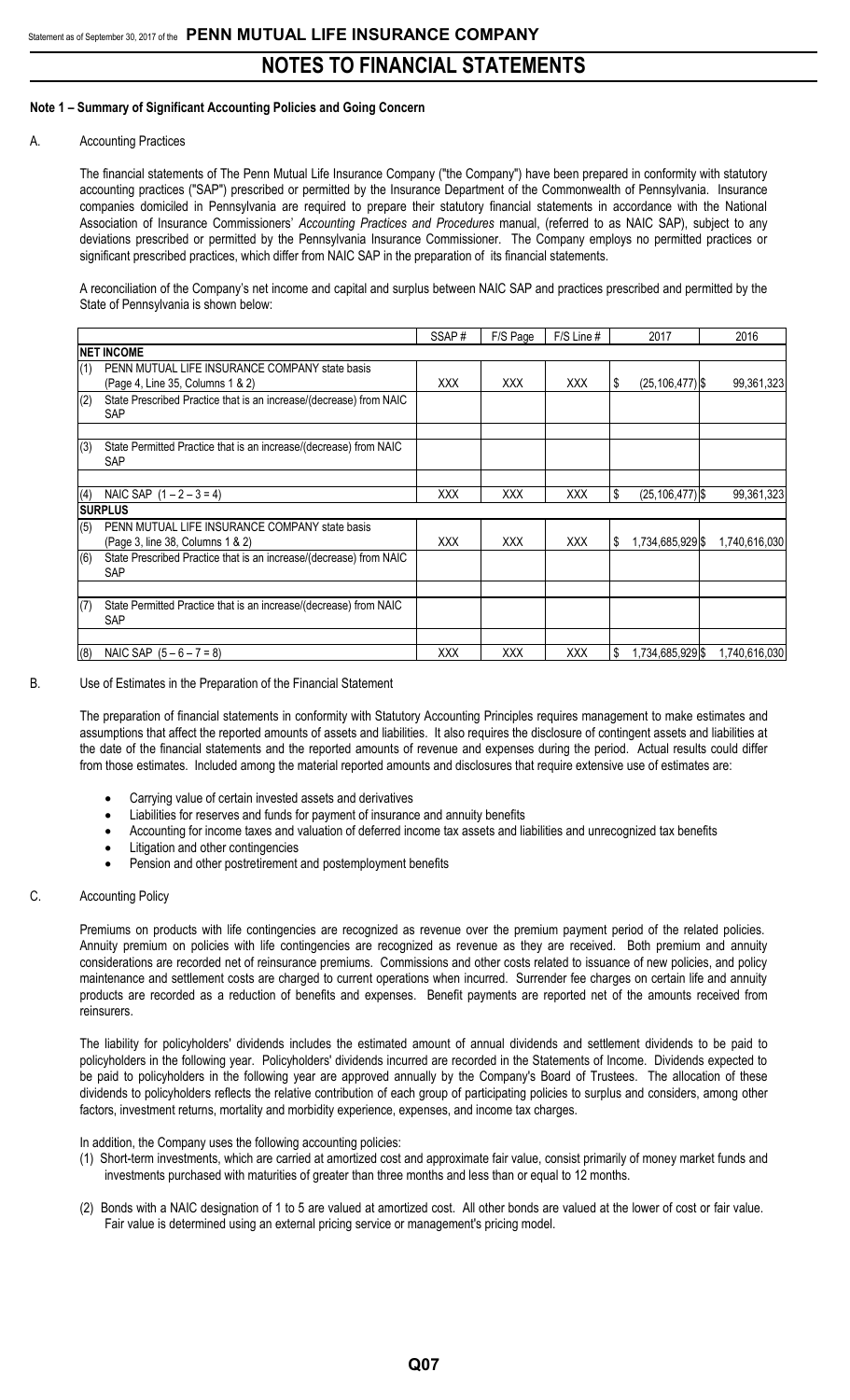For fixed income securities that do not have a fixed schedule of payments, including asset-backed and mortgage-backed securities, the effect on amortization or accretion is revalued three times per year based on the current estimated cash flows, using the retrospective method, except for favorable changes in expected cash flows for structured securities where the possibility of non-interest loss is other than remote. In these cases, income is recognized on the prospective method over the remaining life of the securities. Under the retrospective method, the recalculated effective yield equates the present value of the actual and anticipated cash flows, including new prepayment assumptions, to the original cost of the investment. Prepayment assumptions are based on borrower constraints and economic incentives such as original term, age, and coupon of the loan as affected by the interest rate environment. The current carrying value is then increased or decreased to the amount that would have resulted had the revised yield been applied since inception, and investment income is correspondingly decreased or increased. Cash flow assumptions for structured securities are obtained from broker dealer survey values or internal estimates. These assumptions are consistent with the current interest rate and economic environment.

The carrying values of fixed income, preferred and common stocks are written down when a decline is considered to be other-than-temporary. The Company considers an impairment to be other-than-temporary ("OTTI") if: (a) the Company's intent is to sell, (b) the Company will more likely than not be required to sell, (c) the Company does not have the intent and ability to hold the security for a period of time sufficient to recover the amortized cost basis, or (d) the Company does not expect to recover the entire amortized cost basis. The Company conducts a periodic management review of all securities with a market to book ratio below 80%, or otherwise designated by management. The Company also considers other qualitative and quantitative factors in determining the existence of other-than-temporary impairments including, but not limited to, unrealized loss trend analysis and significant short-term changes in value, default rates, delinquency rates, percentage of nonperforming loans, prepayments, and severities. If the impairment is other-than-temporary, the non-interest loss portion of the impairment is recorded through realized losses and the interest related portion of the loss would be disclosed in the notes to the financial statements.

The non-interest portion is determined based on the Company's "best estimate" of future cash flows discounted to a present value using the appropriate yield. The difference between the present value of the best estimate of cash flows and the amortized cost is the non-interest loss. The remaining difference between the amortized cost and the fair value is the interest loss.

- 3) Common Stock of the Company's insurance affiliates is carried at its underlying audited statutory equity. Common stock of audited non-insurance affiliates is admitted at the GAAP-basis equity. Common stock of unaudited non-insurance affiliates is nonadmitted. Unaffiliated common stock is carried at fair value. Dividends are recognized in net investment income on the ex-dividend date. Other changes in the carrying value of affiliates are recognized as changes in unrealized gains or losses in surplus. The investment in capital stock of the Federal Home Loan Bank of Pittsburgh (FHLB-PGH) is carried at par, which approximates fair value.
- (4) Preferred Stock with a NAIC designation of 1 to 3 are valued at amortized cost. All other preferred stocks are valued at the lower of cost or market. Fair value is determined using an external pricing service or management's pricing model.
- (5) The Company has no investments in mortgage loans.
- (6) Loan-backed securities are stated at either amortized cost or the lower of amortized cost or market. For loan and asset-backed securities of high credit quality, the impact of changes in expected cash flows are recognized on the retrospective adjustment method. For structured securities where the possibility of credit loss is other than remote, the impact of favorable changes in expected cash flows are recognized on the prospective method over the remaining life of the securities.
- (7) The Company has 100% ownership of the subsidiaries listed below, unless noted otherwise:

| Subsidiary's Name                            | Carrying Method          |
|----------------------------------------------|--------------------------|
| Penn Mutual Asset Management, LLC            | <b>GAAP Equity</b>       |
| Independence Square Properties LLC (95.78%)* | <b>GAAP Equity</b>       |
| The Penn Insurance and Annuity Company       | <b>Statutory Surplus</b> |
| Vantis Life Insurance Company                | <b>Statutory Surplus</b> |
| Hornor, Townsend & Kent, Inc.                | <b>GAAP Equity</b>       |
| Penn Mutual Payroll Administration           | Nonadmitted Asset        |
| ILS Holdings, LLC                            | Nonadmitted Asset        |

- \* Independence Square Properties is admitted to the extent that underlying investments are audited.
- (8) Alternative Assets consist primarily of limited partnerships. The Company accounts for the value of its investments at their underlying GAAP equity. Dividends/income distributions from limited partnerships are recorded in investment income. Undistributed earnings are included in unrealized gains and losses and are reflected in surplus, net of deferred taxes. Distributions that are recorded as a return of capital reduce the carrying value of the limited partnership investment. Due to the timing of the valuation data received from the general partner, these investments are reported in accordance with the most recent valuations received which are primarily on a one quarter lag. Investments in Low Income Housing Tax Credits ("LIHTC") are included in Other Invested Assets and are accounted for under the cost method. The delayed equity contributions for these investments are unconditional and legally binding and therefore, have been recognized as a liability. LIHTC investments are reviewed for OTTI, which is accounted for as a realized loss.
- (9) All derivatives are recognized at fair value. Derivatives with a positive fair value are reported in other invested assets. Derivatives with a negative fair value are reported in other liabilities**.** The accounting treatment of specific derivatives depends on whether management elects to follow hedge accounting. Derivatives used in hedging transactions that meet the criteria of a highly effective hedge are reported and valued in a manner that is consistent with the assets hedged.
- (10) Not applicable.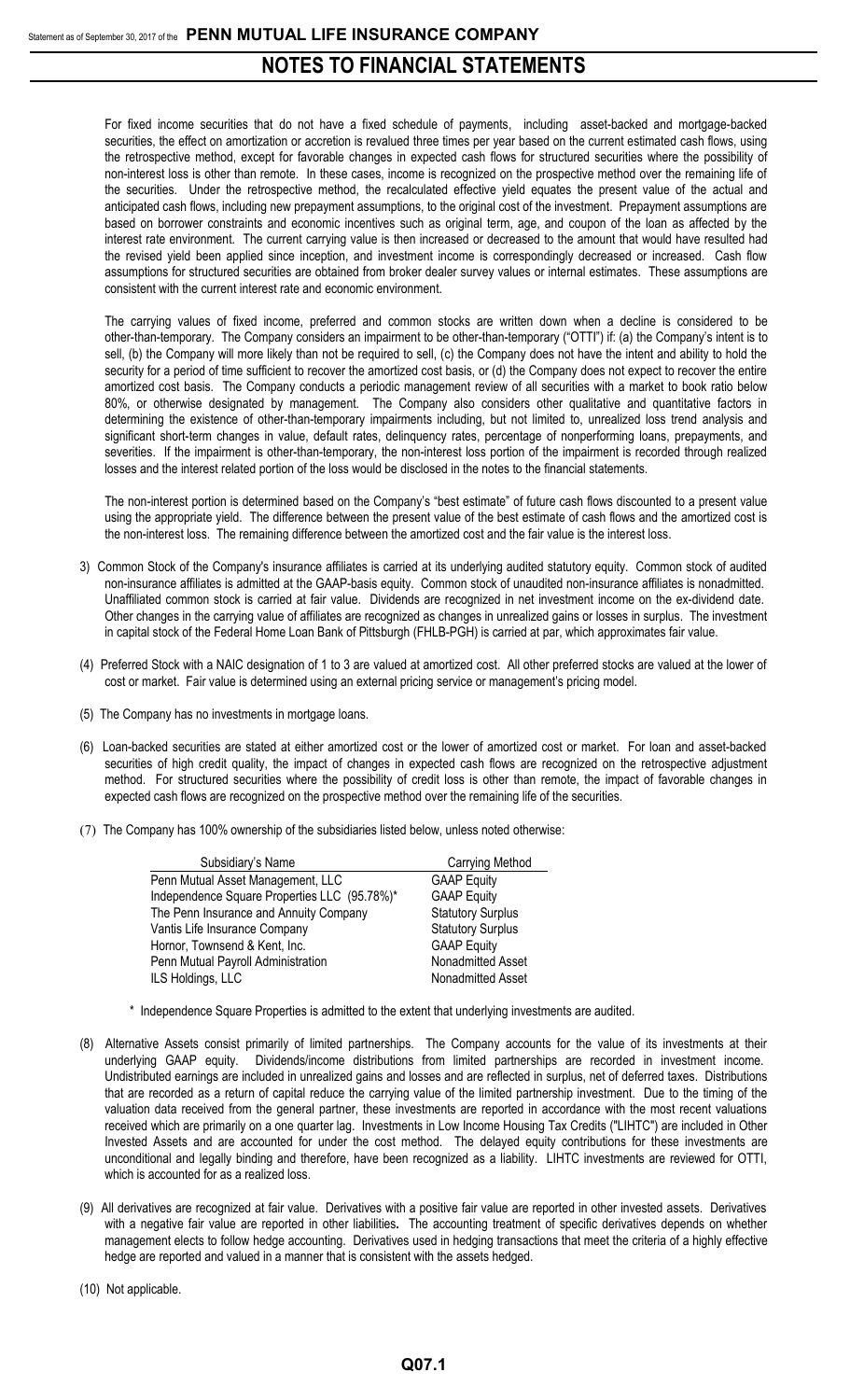### (11) Not applicable.

- (12) The Company has not modified its capitalization policy from the prior period.
- (13) Not applicable.
- D. Going Concern

Not applicable

#### **Note 2 – Accounting Changes and Corrections of Errors**

No significant changes

#### **Note 3 – Business Combinations and Goodwill**

No significant change.

#### **Note 4 – Discontinued Operations**

The Company did not have any discontinued operations through September 30, 2017.

#### **Note 5 – Investments**

- D. Loan-Backed Securities
	- (1) Prepayment assumptions are obtained from broker dealer survey values or internal estimates.
	- (2) There were no other than temporary impairments recognized on loan-backed securities for the period ended September 30, 2017.
	- (3) Recognized OTTI securities

There were no securities through September 30, 2017 in which the Company recognized the non-interest portion of other-than-temporary impairments.

(4) All impaired securities (fair value is less than cost or amortized cost) for which an other-than-temporary impairment has not been recognized in earnings as a realized loss (including securities with a recognized other-than-temporary impairment for non-interest related declines when a non-recognized interest related impairment remains):

| The aggregate amount of unrealized losses:                             | Less than 12 Months | 17.648.000  |
|------------------------------------------------------------------------|---------------------|-------------|
|                                                                        | 12 Months or Longer | 13.280.000  |
| The aggregate related fair value of securities with unrealized losses: | Less than 12 Months | 839.976.000 |
|                                                                        | 12 Months or Longer | 193.489.000 |

- (5) The Company also considers other qualitative and quantitative factors in determining the existence of other-than-temporary impairments including, but not limited to, unrealized loss trend analysis and significant short-term changes in value. If the impairment is other-than-temporary, the non-interest loss portion of the impairment is recorded through realized losses and the interest related portion of the loss would be disclosed in the notes to the financial statements.
- E. Repurchase Agreements and/or Securities Lending Transactions

The Company has entered into repurchase agreements with financial institutions in the normal course of investment activities; however, there were no open positions as of September 30, 2017 and December 31, 2016.

I. Working Capital Finance Investments

The Company did not have any Working Capital Finance Investments at September 30, 2017.

J. Offsetting and Netting of Assets and Liabilities

The Company did not have any assets or liabilities that are offset and reported net in accordance with a valid right to offset as of September 30, 2017.

### **Note 6 – Joint Ventures, Partnerships and Limited Liability Companies**

No significant changes

#### **Note 7 – Investment Income**

No significant changes

#### **Note 8 – Derivative Instruments**

No significant changes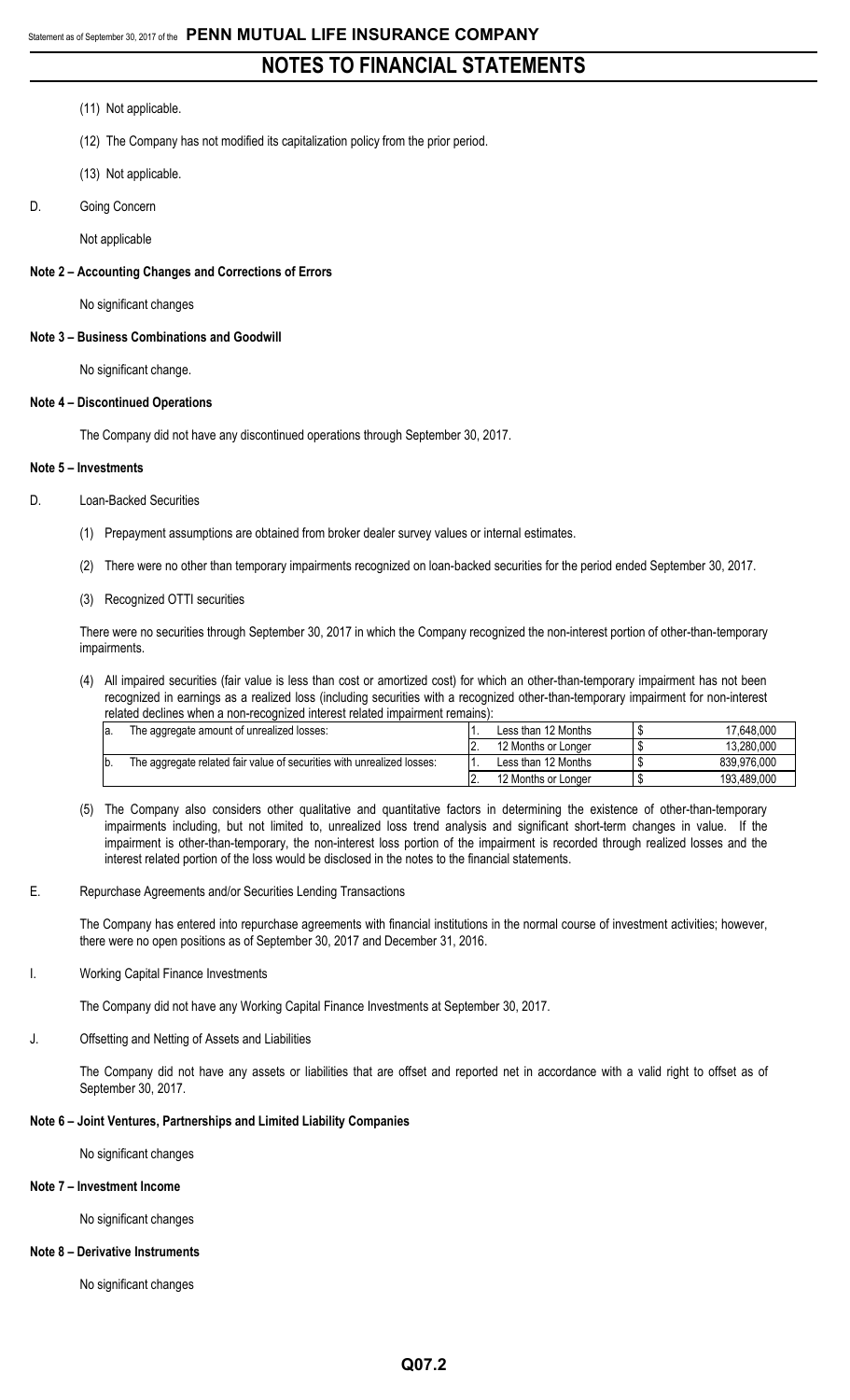#### **Note 9 – Income Taxes**

No significant changes

### **Note 10 – Information Concerning Parent, Subsidiaries, Affiliates and Other Related Parties**

No significant changes

### **Note 11 – Debt**

- B. FHLB (Federal Home Loan Bank) Agreements
	- (1) In August 2014, the Company became a member of the FHLB-PGH, which provides access to collateralized advances, collateralized funding agreements, and other FHLB-PGH products. Collateralized advances from the FHLB-PGH are classified in "Borrowed money." Collateralized funding agreements issued to the FHLB-PGH are classified as liabilities for deposit-type funds and are recorded within "Reserves and funds for payment of insurance and annuity benefits." FHLB-PGH is a first-priority secured creditor.

The Company' s membership in FHLB-PGH requires the ownership of member stock, and borrowings from FHLB-PGH require the purchase of FHLB-PGH activity based stock in an amount equal to 4% of the outstanding borrowings. All FHLB-PGH stock purchased by the Company is classified as restricted general account investments within "Common stock - unaffiliated." The Company's borrowing capacity is determined by the lesser of the assets available to be pledged as collateral to FHLB-PGH or 10% of the Company's prior period admitted general account assets. The fair value of the qualifying assets pledged as collateral by the Company must be maintained at certain specified levels of the borrowed amount, which can vary, depending on the nature of the assets pledged. The Company's agreement allows for the substitution of assets and the advances are pre-payable. Current borrowings are subject to prepayment penalties.

The Company's investment in the FHLB-PGH Class B Membership Capital Stock as of September 30, 2017 and December 31, 2016 was \$1,767,000 and \$1,578,000 , respectively. The Company also invested \$24,000,000 and \$12,000,000 in FHLB-PGH Activity Stock as of September 30, 2017 and December 31, 2016. The Class B Membership Capital Stock held by the Company is subject to written notices of requests for redemption followed by a five year waiting period.

#### (2) FHLB Capital Stock

- a. Aggregate Totals
	- 1. Current Period

|     |                                           | Total         |      | General    | Separate   |
|-----|-------------------------------------------|---------------|------|------------|------------|
|     |                                           | $2 + 3$       |      | Account    | Accounts   |
| (a) | Membership Stock - Class A                |               |      |            |            |
| (b) | Membership Stock - Class B                | 1,767,000     |      | 1,767,000  |            |
| (c) | <b>Activity Stock</b>                     | 24,000,000    |      | 24,000,000 |            |
| (d) | Excess Stock                              |               |      |            |            |
| (e) | Aggregate Total (a+b+c+d)                 | 25,767,000    | - 15 | 25,767,000 | IS.        |
| (f) | Actual or estimated borrowing capacity as |               |      |            |            |
|     | determined by the insurer                 | 1,180,319,000 |      | <b>XXX</b> | <b>XXX</b> |

#### 2. Prior Year

|     |                                           | Total       | General    | Separate   |
|-----|-------------------------------------------|-------------|------------|------------|
|     |                                           | $2 + 3$     | Account    | Accounts   |
| (a) | Membership Stock - Class A                |             |            |            |
| (b) | Membership Stock - Class B                | 1,578,000   | 1,578,000  |            |
| (c) | <b>Activity Stock</b>                     | 12,000,000  | 12,000,000 |            |
| (d) | <b>Excess Stock</b>                       |             |            |            |
| (e) | Aggregate Total (a+b+c+d)                 | 13,578,000  | 13,578,000 | Ι\$        |
| (f) | Actual or estimated borrowing capacity as |             |            |            |
|     | determined by the insurer                 | 792,580,000 | <b>XXX</b> | <b>XXX</b> |

#### b. Membership Stock (Class A and B) Eligible for Redemption

|              |                |                  |           | Eligible for<br>Redemption |                |  |              |  |
|--------------|----------------|------------------|-----------|----------------------------|----------------|--|--------------|--|
|              |                |                  |           |                            |                |  |              |  |
|              | Current Period |                  |           |                            |                |  |              |  |
| Membership   | Total          | Not Eligible for | Less than | 6 Months to Less I         | 1 to Less Than |  |              |  |
| <b>Stock</b> | $(2+3+4+5+6)$  | Redemption       | 6 Months  | Than 1 Year                | 3 Years        |  | 3 to 5 Years |  |
| Class A      |                |                  |           |                            |                |  |              |  |
| Class B      | .767,000       |                  |           |                            |                |  | 1.767.000    |  |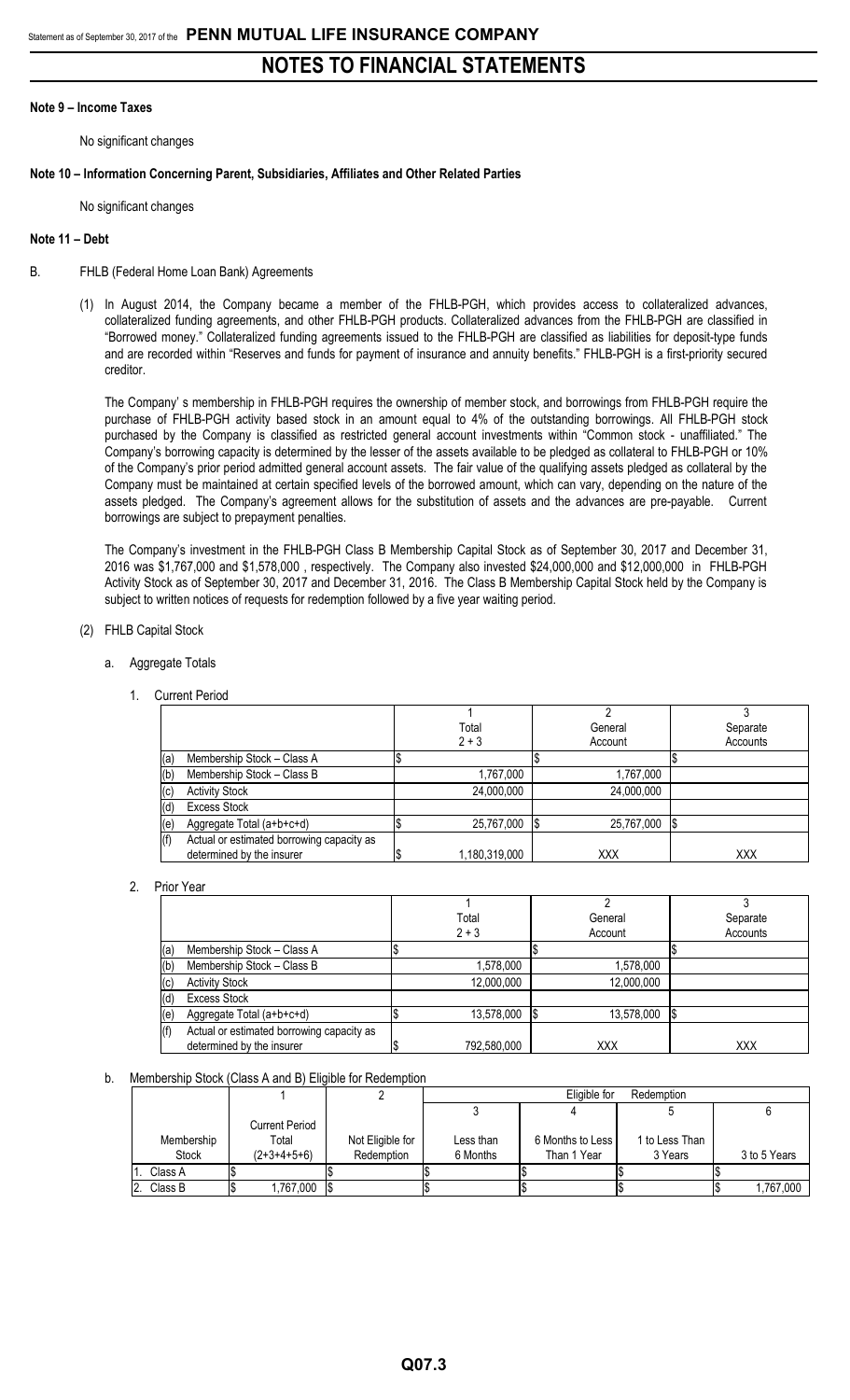# (3) Collateral Pledged to FHLB

a. Amount Pledged as of Reporting Date

|                                                             |             |                | Aggregate Total |
|-------------------------------------------------------------|-------------|----------------|-----------------|
|                                                             | Fair Value  | Carrying Value | Borrowing       |
| Current Period Total General and Separate Accounts Total \$ |             |                |                 |
| Collateral Pledged (Lines 2+3)                              | 720.843.000 | 681,319,000    | 550,000,000     |
| Current Period General Account                              |             |                |                 |
| <b>Total Collateral Pledged</b>                             | 720,843,000 | 681,319,000    | 550,000,000     |
| Current Period Separate Accounts                            |             |                |                 |
| <b>Total Collateral Pledged</b>                             |             |                |                 |
| Prior Year Total General and Separate Accounts              |             |                |                 |
| <b>Total Collateral Pledged</b>                             | 363.639.000 | 344,103,000    | 300.000.000     |

# b. Maximum Amount Pledged During Reporting Period

|                                                            |             |                | Amount of Borrowed at |
|------------------------------------------------------------|-------------|----------------|-----------------------|
|                                                            |             |                | Time of Maximum       |
|                                                            | Fair Value  | Carrying Value | Collateral            |
| Current Period Total General and Separate Accounts Total S |             |                |                       |
| Collateral Pledged (Lines 2+3)                             | 928.375.000 | 883,761,000    | 800,000,000           |
| Current Period General Account                             |             |                |                       |
| Total Collateral Pledged                                   | 928,375,000 | 883,761,000    | 800,000,000           |
| Current Period Separate Accounts                           |             |                |                       |
| Total Collateral Pledged                                   |             |                |                       |
| Prior Year Total General and Separate Accounts             |             |                |                       |
| <b>Total Collateral Pledged</b>                            | 720,196,014 | 650,743,492    | 600,000,000           |

# (4) Borrowing from FHLB

### a. Amount as of the Reporting Date

1. Current Period

|     |                              | Total       | General     | Separate | <b>Funding Agreements</b> |
|-----|------------------------------|-------------|-------------|----------|---------------------------|
|     |                              | $2 + 3$     | Account     | Accounts | Reserves Established      |
| (a) | Debt                         |             |             |          | XXX                       |
| (b) | <b>Funding Agreements</b>    | 550.000.000 | 550.000.000 |          |                           |
| (c) | Other                        |             |             |          | XXX                       |
| (d) | Aggregate Total (a+b+c)   \$ | 550,000,000 | 550,000,000 |          |                           |

2. Prior Year

|     |                              | Total       | General     | Separate | <b>Funding Agreements</b> |
|-----|------------------------------|-------------|-------------|----------|---------------------------|
|     |                              | $2 + 3$     | Account     | Accounts | Reserves Established      |
| (a) | Debt                         |             |             |          | XXX                       |
| (b) | <b>Funding Agreements</b>    | 300,000,000 | 300,000,000 |          |                           |
| (c) | Other                        |             |             |          | <b>XXX</b>                |
| (d) | Aggregate Total (a+b+c)   \$ | 300,000,000 | 300,000,000 |          |                           |

# b. Maximum Amount During Reporting Period (Current Period)

|    |                               | Total       | General     | Separate |
|----|-------------------------------|-------------|-------------|----------|
|    |                               | $2 + 3$     | Account     | Accounts |
|    | Debt                          |             |             |          |
| ۷. | <b>Funding Agreements</b>     | 800,000,000 | 800,000,000 |          |
| U. | Other                         |             |             |          |
|    | Aggregate Total (Lines 1+2+3) | 800,000,000 | 800,000,000 |          |

#### c. FHLB – Prepayment Obligations

|                           | Does the Company have<br>Prepayment Obligations under<br>the Following Arrangements<br>(YES/NO) |
|---------------------------|-------------------------------------------------------------------------------------------------|
| Debt                      |                                                                                                 |
| <b>Funding Agreements</b> | NC.                                                                                             |
| )ther                     |                                                                                                 |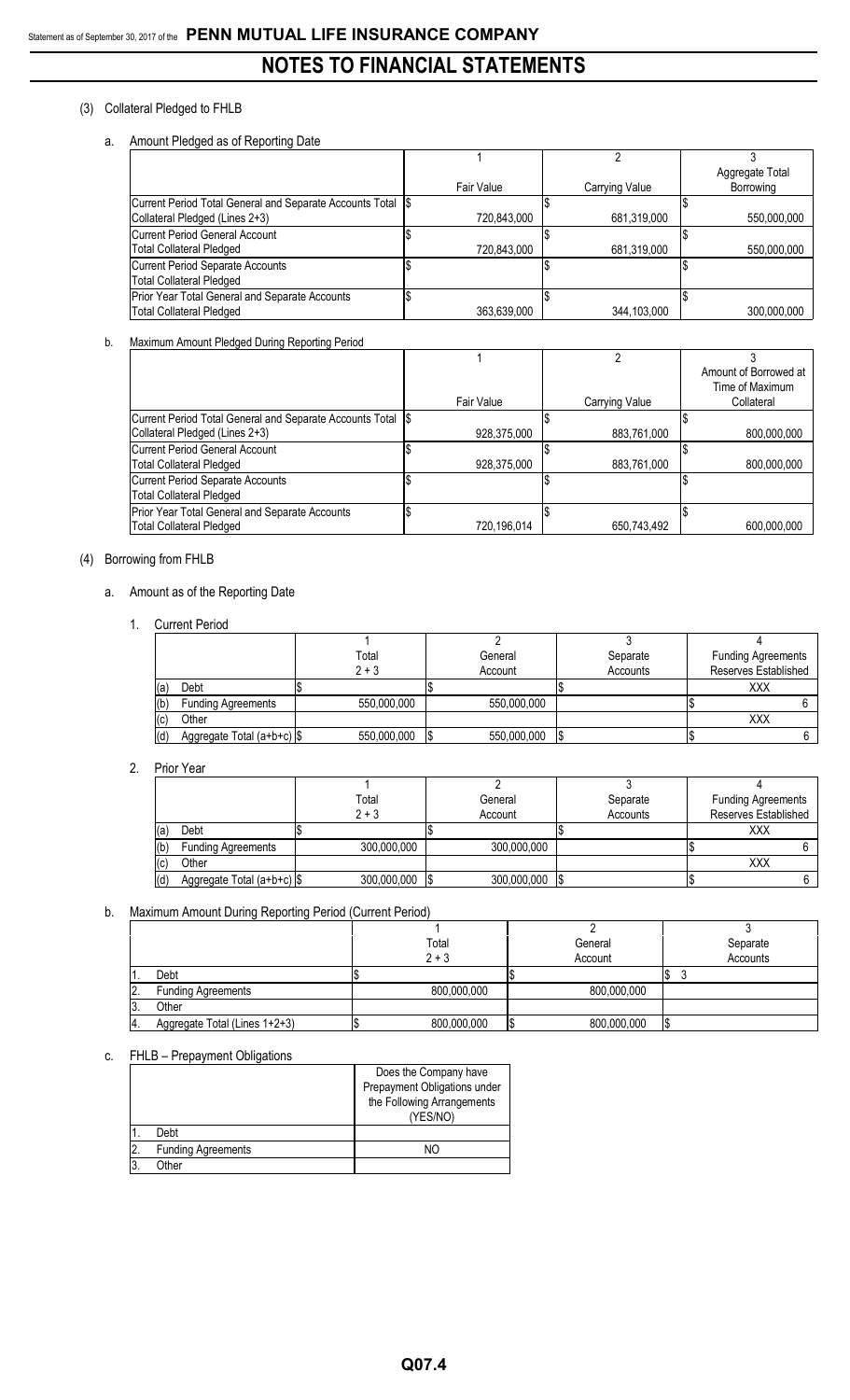#### **Note 12 – Retirement Plans, Deferred Compensation, Postemployment Benefits and Compensated Absences and Other Postretirement Benefit Plans**

### A. Defined Benefit Plan

| (4) |    | Components of net     |                       |                  |                       |                 |  | Special or            | Contractual |
|-----|----|-----------------------|-----------------------|------------------|-----------------------|-----------------|--|-----------------------|-------------|
|     |    | periodic benefit cost | Pension               | <b>Benefits</b>  | Postretirement        | <b>Benefits</b> |  | Benefits per          | SSAP No. 11 |
|     |    |                       | <b>Current Period</b> | Prior Year       | <b>Current Period</b> | Prior Year      |  | <b>Current Period</b> | Prior Year  |
|     | a. | Service cost          |                       |                  | 254,000               | 296,000 \$      |  |                       |             |
|     | b. | Interest cost         | 5,396,000             | 5,640,000        | 524,000               | 647,000         |  |                       |             |
|     | c. | Expected return on    |                       |                  |                       |                 |  |                       |             |
|     |    | plan assets           | (9, 168, 000)         | (8,997,000)      |                       |                 |  |                       |             |
|     | d. | Transition asset or   |                       |                  |                       |                 |  |                       |             |
|     |    | obligation            |                       |                  |                       |                 |  |                       |             |
|     | е. | Gains and losses      | 734,000               | 464,000          | (77,000)              |                 |  |                       |             |
|     |    | Prior service cost or |                       |                  |                       |                 |  |                       |             |
|     |    | credit                |                       |                  | (1,000)               | (719,000)       |  |                       |             |
|     | g. | Gain or loss          |                       |                  |                       |                 |  |                       |             |
|     |    | recognized due to a   |                       |                  |                       |                 |  |                       |             |
|     |    | settlement            |                       |                  |                       |                 |  |                       |             |
|     |    | curtailment           |                       |                  |                       |                 |  |                       |             |
|     | h. | Total net periodic    |                       |                  |                       |                 |  |                       |             |
|     |    | benefit cost          | (3,038,000)           | $(2,893,000)$ \$ | 700,000               | 224,000 \$      |  |                       | \$          |

#### **Note 13 – Capital and Surplus, Dividend Restrictions and Quasi-Reorganizations**

### (11) The reporting entity issued the following surplus debentures or similar obligations:

|             |               | Par Value       |                   | Principal and/or | <b>Total Principal</b> | Unapproved       |                  |
|-------------|---------------|-----------------|-------------------|------------------|------------------------|------------------|------------------|
|             |               | (Face Amount of | Carrying Value of | Interest Paid    | and/or Interest        | Principal and/or |                  |
| Date Issued | Interest Rate | Notes)          | Note*             | Current Year     | Paid                   | Interest         | Date of Maturity |
| 06/15/2004  | $6.650$ % \$  | 200.000.000 \$  | 197.484.834 \$    | $6.650.000$ \$   | 169.871.000 \$         |                  | 06/15/2034       |
| 07/01/2010  | 7.625 %I\$    | 200.000.000 \$  | 192.276.500 \$    | 15.225.000 \$    | 110.537.500 \$         |                  | 06/15/2040       |
| Total       | XXX           | 400,000,000 \$  | 389,761,334 \$    | 21.875.000 \$    | 280,408,500 \$         |                  | XXX              |

Total should agree with Page 3, Line 32.

#### The Surplus Notes were issued for cash.

Notes sold in reliance upon Rule 144A under the Securities Act will be represented by global certificates deposited with or on behalf of the Depository Trust Company. Notes sold in reliance on Regulation S under the Securities Act will be represented by separate global certificates deposited with or on behalf of the Depository Trust Company. The 2004 Surplus Notes were underwritten by Goldman, Sachs & Co., Janney Montgomery Scott LLC, J.P. Morgan and Lehman Brothers. The 2010 Surplus Notes were underwritten by Goldman, Sachs & Co., Janney Montgomery Scott LLC, and J.P. Morgan.

Interest shall not be recorded as a liability nor an expense until approval for payment of such interest has been granted by the Insurance Commissioner of the Pennsylvania Insurance Department. Unapproved interest shall not be reported through operations, shall not be represented as an addition to the principal or notional amount of the instrument, and shall not accrue further interest.

The Surplus Note issued June 15, 2004 will rank pari passu with the Surplus Note issued July 1, 2010, or any future surplus notes or similar obligations. The notes will be expressly subordinate in right of payment to all indebtedness and policy and other creditor claims of the Company.

Each payment of interest on and principal of the 2004 and 2010 notes is subject to prior approval by the Insurance Commissioner of Pennsylvania.

Bank of New York, JPMCBNA, and SSB&T Co. each owned more than 10% of the outstanding 2004 surplus notes as of September 30, 2017, distributed pursuant to Rule 144A under the Securities Act of 1933. Bank of New York and SSB&T Co. each owned more than 10% of the outstanding 2010 surplus notes as of September 30, 2017.

#### **Note 14 – Liabilities, Contingencies and Assessments**

#### A. Contingent Commitments

The Company is not aware of any actions or allegations that should reasonably give rise to a material adverse impact to the Company's financial position or liquidity, the outcome of litigation cannot be foreseen with certainty.

### **Note 15 – Leases**

No significant changes

#### **Note 16 – Information about Financial Instruments with Off-Balance Sheet Risk and Financial Instruments with Concentrations of Credit Risk**

No significant changes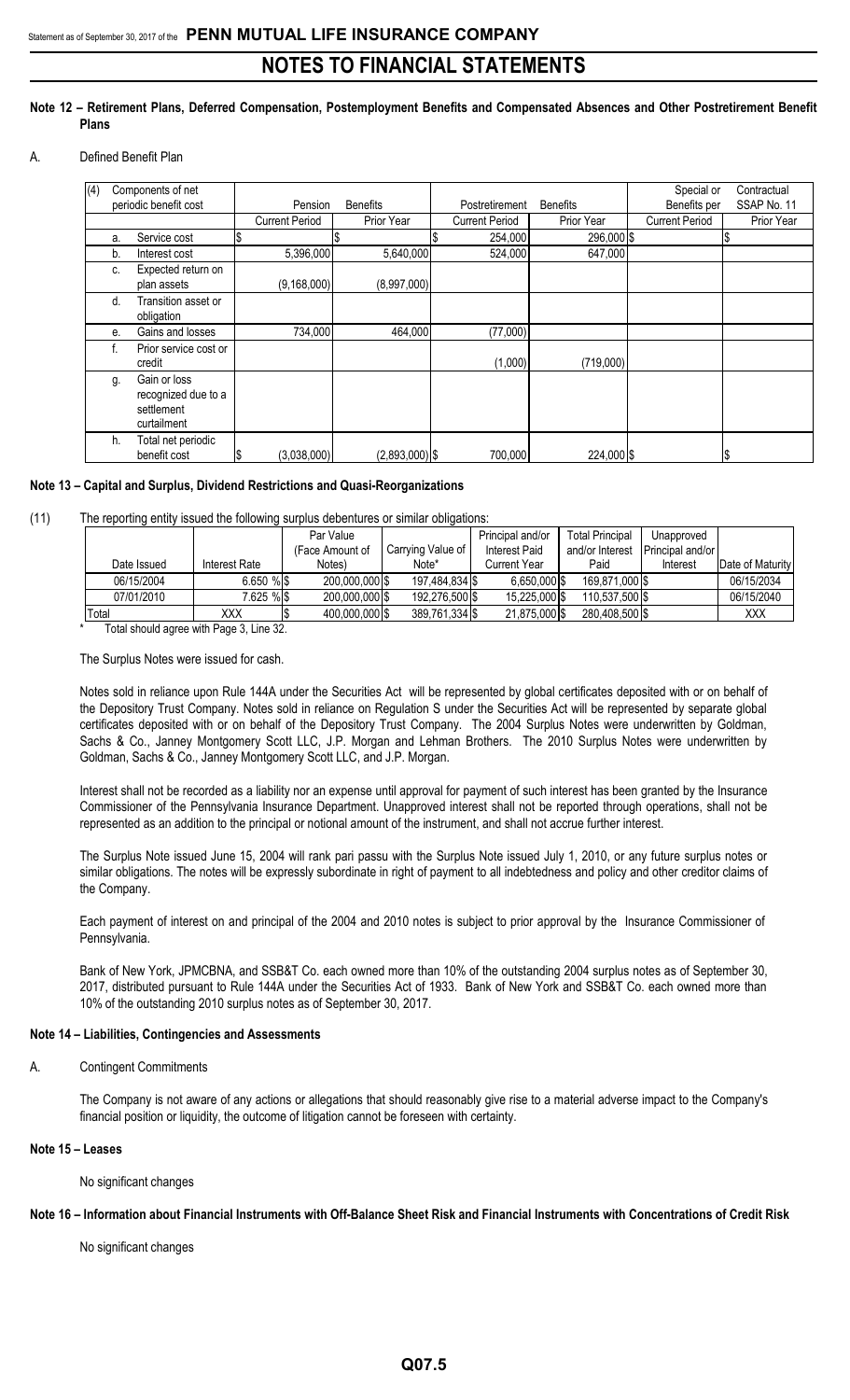#### **Note 17 – Sale, Transfer and Servicing of Financial Assets and Extinguishments of Liabilities**

B. Transfer and Servicing of Financial Assets

There have been no transfer or servicing of financial assets through September 30, 2017.

- C. Wash Sales
	- (1) In the course of the Company's asset management, securities are sold and reacquired within 30 days of the sale date to enhance the Company's yield on its investment portfolio.
	- (2) The Company did not sell any NAIC designation 3 or below, or unrated of securities during the period ended September 30, 2017 and reacquired within 30 days of the sale date.

#### **Note 18 – Gain or Loss to the Reporting Entity from Uninsured Plans and the Portion of Partially Insured Plans**

Not applicable

#### **Note 19 – Direct Premium Written/Produced by Managing General Agents/Third Party Administrators**

#### Not applicable

#### **Note 20 – Fair Value Measurements**

Fair value is defined as the price that would be received to sell an asset or paid to transfer a liability in an orderly transaction between market participants at the measurement date. Fair value measurement is based on assumptions market participants would make in pricing an asset or liability. Inputs to valuation techniques to measure fair value are prioritized by establishing a three-level fair value hierarchy. The fair value hierarchy gives the highest priority to quoted prices in active markets and the lowest priority to prices derived from unobservable inputs. An asset or liability's classification within the fair value hierarchy is based on the lowest level of significant input to its fair value measurement. The Company has categorized its assets and liabilities into the three-level fair value hierarchy based upon the priority of the inputs. The following summarizes the types of assets and liabilities included within the three-level hierarchy:

- Level 1 Fair value is based on unadjusted quoted market prices in active markets for identical assets or liabilities that are accessible at the measurement date. These generally provide the most reliable evidence and are used to measure fair value whenever available. Active markets are defined as having the following for the measured asset/liability: i) many transactions, ii) current prices, iii) price quotes not varying substantially among market makers, iv) narrow bid/ask spreads and v) most information publicly available. Prices are obtained from readily available sources for market transactions involving identical assets and liabilities.
- Level 2 Fair value is based on significant inputs, other than quoted prices included in Level 1, that are observable for the asset or liability, either directly or indirectly, for substantially the full term of the asset or liability through corroboration with observable market data. Prices for assets classified as Level 2 are primarily provided by an independent pricing service or are internally priced using observable inputs. In circumstances where prices from pricing services are reviewed for reasonability but cannot be corroborated to observable market data as noted above, these security values are recorded in Level 3 in the fair value hierarchy.
- Level 3 Fair value is based on significant inputs that are unobservable for the asset or liability. These inputs reflect the Company's assumptions about the assumptions market participants would use in pricing the asset or liability. These are typically less liquid fixed maturity securities with very limited trading activity. Prices are determined using valuation methodologies such as option pricing models, discounted cash flow models, market approach and other similar techniques. Prices may be based upon non-binding quotes from brokers or other market makers that are reviewed for reasonableness, based on the Company's understanding of the market but are not further corroborated with other additional observable market information.

The determination of fair value, which for certain assets and liabilities is dependent on the application of estimates and assumptions, can have a significant impact on the Company's results of operations. The following sections describe the valuation methodologies used to determine fair values as well as the key estimates and assumptions surrounding certain assets and liabilities, measured at fair value on a recurring basis, that could have a significant impact on the Company's results of operations or involve the use of significant unobservable inputs.

The fair value process is monitored by on a quarterly basis by financial and investment professionals who utilize additional subject matter experts as applicable. The purpose is to monitor the Company's asset valuation policies and procedures by ensuring objective and reliable valuation practices and pricing of financial instruments, as well as addressing fair valuation issues, changes to valuation methodologies and pricing sources. To assess the continuing appropriateness of third party pricing service security valuations, the Company regularly monitors the prices and reviews price variance reports. In addition, the Company performs an initial and ongoing review of the third party pricing services methodologies, reviews inputs and assumptions used for a sample of securities on a periodic basis. Pricing challenges are raised on valuations considered not reflective of market and are monitored by the Company.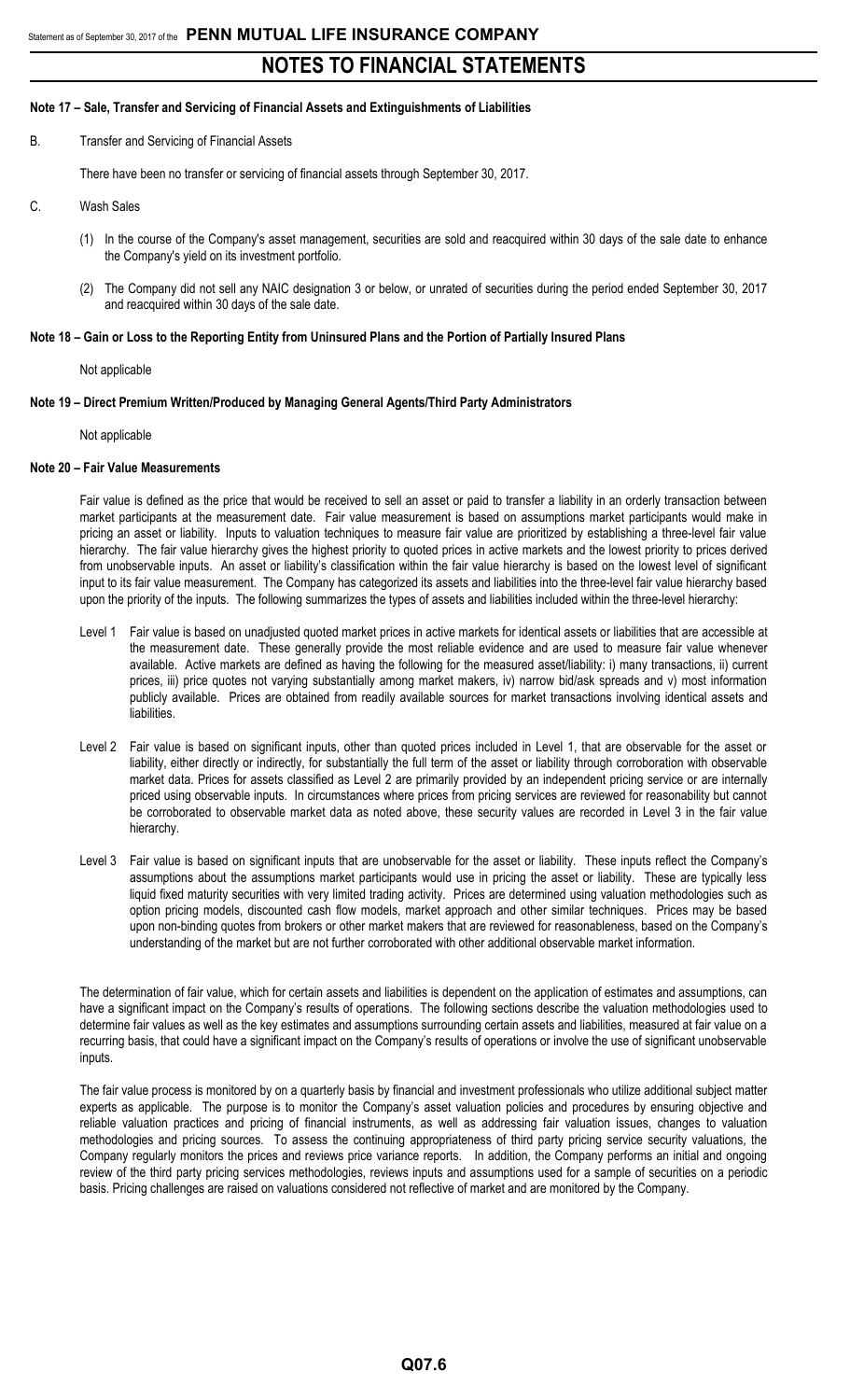#### **BONDS**

The fair values of the Company's debt securities are generally based on quoted market prices, prices obtained from independent pricing services or internally developed pricing.

In order to validate reasonability of valuations received from independent pricing services, prices are reviewed by internal investment professionals through comparison with directly observed recent market trades or color or by comparison of significant inputs used by the pricing service to the Company's observations of those inputs in the market. In circumstances where prices from independent pricing services are reviewed for reasonability but cannot be corroborated to observable market data as noted above, these security values are recorded in Level 3 in the Company's fair value hierarchy. Under certain conditions, the Company may conclude pricing information received from third party pricing services is not reflective of market activity and may over-ride that information with an internally developed valuation that utilizes market information and activity. As of September 30, 2017 and December 31, 2016, there were no debt securities carried at fair value that were valued in this manner.

In circumstances where market data such as quoted market prices or vendor pricing is not available, estimated fair value is calculated internally using internal estimates based on significant observable inputs are used to determine fair value. Inputs considered in developing internal pricing vary by type of security; however generally include: public debt, industrial comparables, underlying assets, credit ratings, yield curves, type of deal structure, collateral performance, loan characteristics and various indices, as applicable. Internally priced securities using significant observable inputs are classified within Level 2 of the fair value hierarchy which generally include the Company's investments in privately-placed corporate securities and investments in certain ABS that are priced using observable market data. Inputs considered for these securities generally include: public corporate bond spreads, industry sectors, average life, internal ratings, security structure, liquidity spreads, credit spreads and yield curves, as applicable. If the discounted cash flow model incorporates significant unobservable inputs, these securities would be reflected within Level 3 in the Company's fair value hierarchy.

In circumstances where significant observable inputs are not available, estimated fair value is calculated internally by using unobservable inputs. These inputs reflect the Company's assumptions about the inputs market participants would use in pricing the asset, and are therefore included in Level 3 in the Company's fair value hierarchy. Circumstances where observable market data is not available may include events such as market illiquidity and credit events related to the security.

The Company's Level 3 debt securities generally include certain ABS priced using one or multiple broker quotes, asset backed trust preferred debt, auction rate securities, and certain public and private debt securities priced internally based on observable and unobservable inputs.

Significant inputs used in valuing the Company's Level 3 debt securities include: issue specific credit adjustments, illiquidity premiums, estimation of future collateral performance cash flows, default rate assumptions, acquisition cost, market activity for securities considered comparable and non-binding quotes from certain market participants. Certain of these inputs are considered unobservable, as not all market participants will have access to this data.

The methodologies followed for valuing the Company's significant Level 3 debt securities include:

- Asset backed securities These assets are valued based upon broker quotes which are updated regularly. The quoted valuation is based upon a discounted cash flow model and the assumptions underlying the model include swap curve rates, prepayment and default assumptions and an illiquidity premium. On a periodic basis, management reviews the underlying assumptions with the quoting broker and reviews the final quotes for reasonableness.
- Asset backed trust preferred securities The process used to value these assets consists of determining the current market price and credit spread of the underlying floating rate security that will be received at maturity of the trust. That value is then discounted based upon a rate consisting of the applicable swap yield to maturity, the discount margin and an illiquidity premium established by management.
- Auction rate securities ("ARS") Valuations for ARS in the Company's investment portfolio are generally determined based non-current observed trades or on the weighted average of observed trade prices for securities considered to be comparable. These inputs are considered to be unobservable.

#### **EQUITY SECURITIES**

Equity securities consist principally of investments in common and preferred stock of publicly traded companies, exchange traded funds, closed-end funds, and FHLB-PGH capital stock.

*Common Stock* The fair values of most publicly traded common stock are based on quoted market prices in active markets for identical assets and are classified within Level 1 in the Company's fair value hierarchy. Fair value for the FHLB capital stock approximates par value and is classified within Level 3 of the Company's fair value hierarchy.

*Preferred Stock* The fair values of publicly traded preferred stock are based on quoted market prices in active markets for identical assets and are classified within Level 1 in the Company's fair value hierarchy. The fair values of non-exchange traded preferred equity securities are based on prices obtained from independent pricing services and, in order to validate reasonability, are compared with recent market trades we have directly observed. Accordingly, these securities are classified within Level 2 in the Company's fair value hierarchy. Preferred stock that is internally priced utilizes less observable inputs. The specific natures of the inputs are evaluated on a security by security basis by PMAM; however, securities of this type are generally classified within Level 3 of the fair value hierarchy.

#### **CASH AND SHORT-TERM INVESTMENTS**

Short-term investments carried at Level 1 consist of money market funds and investments purchased with maturities of greater than three months and less than or equal to 12 months. These are carried at amortized cost and approximate fair value.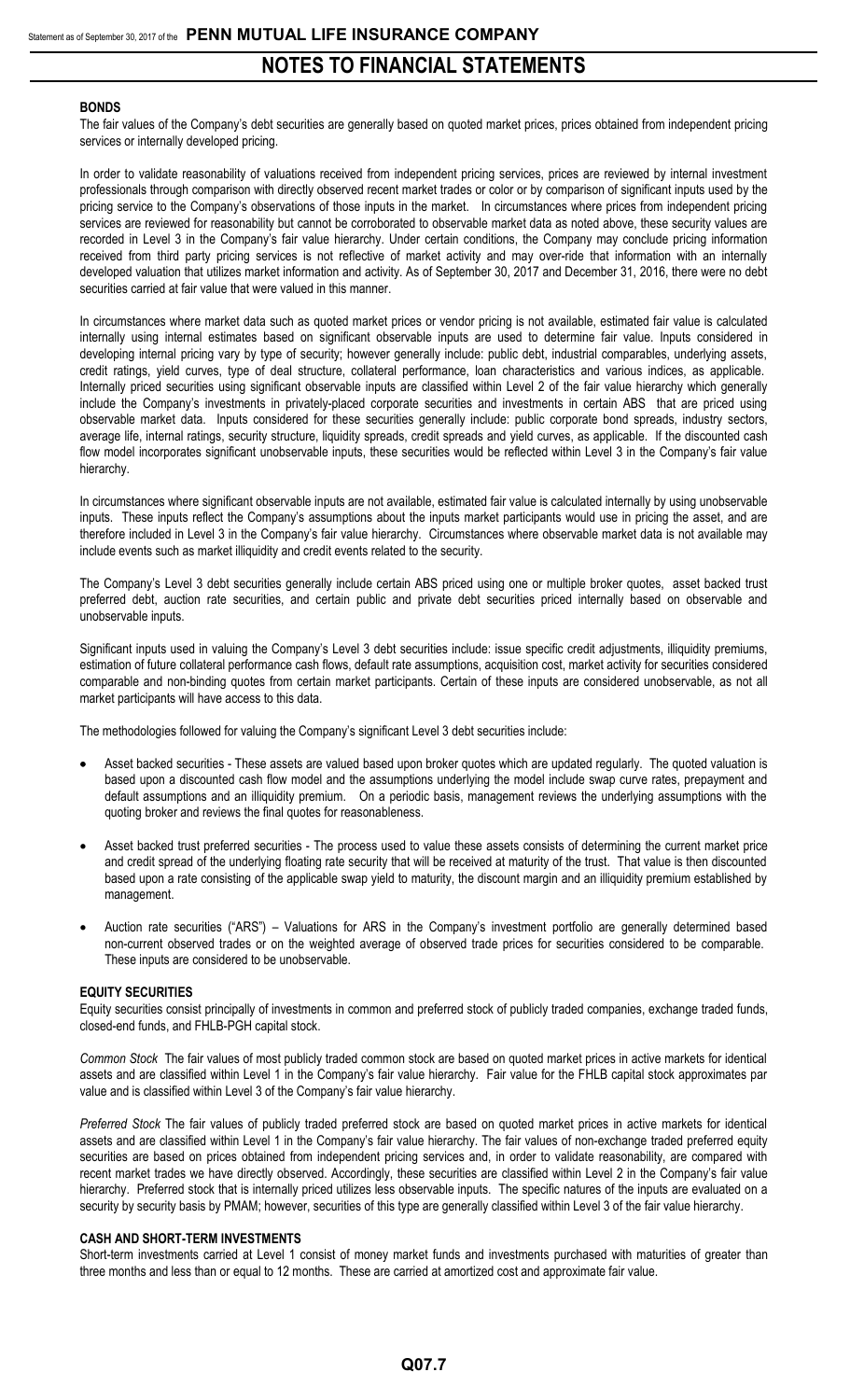### **DERIVATIVE INSTRUMENTS**

The fair values of derivative contracts are determined based on quoted prices in active exchanges or prices provided by counterparties, exchanges or clearing members as applicable, utilizing valuation models. The fair values of derivative contracts can be affected by changes in interest rates, foreign exchange rates, commodity prices, credit spreads, market volatility, expected returns and liquidity as well as other factors.

The Company's exchange traded futures include index futures that are valued using quoted prices in active markets and are classified within Level 1 in our fair value hierarchy.

Derivative positions traded in the OTC derivative market where fair value is determined based upon values received form counterparties are classified within Level 2. These investments include: interest rate swaps, interest rate caps, total return swaps, swaptions, equity options, inflation swaps, forward contracts, and credit default swaps. OTC derivatives classified within Level 2 are valued using models generally accepted in the financial services industry that use actively quoted or observable market input values from external market data providers, broker-dealer quotations, third-party pricing vendors and/or recent trading activity. In order to validate reasonability of prices received by counterparties, prices are reviewed by our internal investment professionals through comparison with directly observed recent market trades, comparison with internal valuations estimated through use of valuation models maintained on an industry standard analytical and valuation platform, or comparison of all significant inputs used by the pricing service to our observations of those inputs in the market. Fair values can also be affected by changes in estimates and assumptions including those related to counterparty behavior used in valuation models.

#### **SEPARATE ACCOUNT ASSETS**

Separate account assets primarily consist of mutual funds. The fair value of mutual funds is based upon quoted prices in an active market, resulting in classification within Level 1 of the Company's fair value hierarchy.

#### A.

### (1) Fair Value Measurements at Reporting Date

|                             | Level 1          | Level 2        | Level 3       | Total         |
|-----------------------------|------------------|----------------|---------------|---------------|
| Assets at Fair Value        |                  |                |               |               |
| Corporate Securities        |                  | 287,000 \$     |               | 287,000       |
| Common Stock - Unaffiliated | 52,996,000 \$    |                | 25,778,000 \$ | 78,774,000    |
| <b>Derivatives</b>          | 820.000 \$       | 28,126,000 \$  |               | 28,946,000    |
| Separate Account Assets     | 7,868,679,078 \$ |                |               | 7,868,679,078 |
| Total                       | 7,922,495,078 \$ | 28,413,000 \$  | 25,778,000 \$ | 7,976,686,078 |
| Liabilities at Fair Value   |                  |                |               |               |
| Derivatives                 | 1,453,000 \$     | 238,832,000 \$ |               | 240,285,000   |
| Total                       | 1,453,000 \$     | 238,832,000 \$ |               | 240,285,000   |

### (2) Fair Value Measurements in (Level 3) of the Fair Value Hierarchy

|                    |     |               |              |                  | <b>Total Gains</b> | <b>Total Gains</b> |                  |                  |                    |         |              |
|--------------------|-----|---------------|--------------|------------------|--------------------|--------------------|------------------|------------------|--------------------|---------|--------------|
|                    |     | Beginning     |              |                  | and                | and                |                  |                  |                    |         | Ending       |
|                    |     | Balance at    |              | <b>Transfers</b> | (Losses)           | (Losses)           |                  |                  |                    |         | Balance at   |
|                    |     | current       | Transfers    | Out of           | Included in        | Included in        |                  |                  |                    | Settle- | current      |
|                    |     | period        | Into Level 3 | Level 3          | Net Income I       | Surplus            | <b>Purchases</b> | <b>Issuances</b> | Sales              | ments   | period       |
| Assets<br>a.       |     |               |              |                  |                    |                    |                  |                  |                    |         |              |
| Common Stock -     |     |               |              |                  |                    |                    |                  |                  |                    |         | 25,778,00    |
| Unaffiliated       | IS. | 33,778,000 \$ |              |                  |                    |                    |                  |                  | $$ (8,000,000)$ \$ |         | $\mathbf{0}$ |
|                    |     |               |              |                  |                    |                    |                  |                  |                    |         | 25,778,00    |
| Total              | I\$ | 33,778,000 \$ |              |                  |                    |                    |                  |                  | $$ (8,000,000)$ \$ |         | $\mathbf 0$  |
| Liabilities<br>lb. |     |               |              |                  |                    |                    |                  |                  |                    |         |              |
|                    |     |               |              |                  |                    |                    |                  |                  |                    |         |              |
| Total              |     |               |              |                  |                    |                    |                  |                  |                    |         |              |

(3) When a determination is made to classify a financial instrument within Level 3, the determination is based upon the significance of the unobservable parameters to the overall fair value measurement. However, Level 3 financial instruments typically include, in addition to the unobservable or Level 3 components, observable components (that is, components that are actively quoted and can be validated to external sources); accordingly, the gains and losses in the table below include changes in fair value due in part to observable factors that are part of the valuation methodology.

The Company recognizes transfers into Level 3 as of the end of the period in which the circumstances leading to the transfer occurred. The Company recognizes transfers out of Level 3 at the beginning of a period in which the circumstances leading to the transfer occurred.

There were no assets transferred in to Level 3 or out of level 3 for the period ended September 30, 2017.

(4) The following summarizes the fair value, valuation techniques and significant observable inputs of the Level 3 fair value measurements that were developed as of September 30, 2017:

|                       | <b>Fair Value</b> | <b>Valuation Technique</b> | <b>Significant</b><br>Unobservable<br>Inputs | Rate/ Range or<br>/weighted avg. |
|-----------------------|-------------------|----------------------------|----------------------------------------------|----------------------------------|
| Assets:               |                   |                            |                                              |                                  |
| Investments           |                   |                            |                                              |                                  |
| Common stock          |                   |                            |                                              |                                  |
| Unaffiliated          | 11,000            |                            |                                              |                                  |
| FHLB Membership Stock | 25,767,000        | Cost(3)                    | Not available                                | N/A                              |
|                       |                   |                            |                                              |                                  |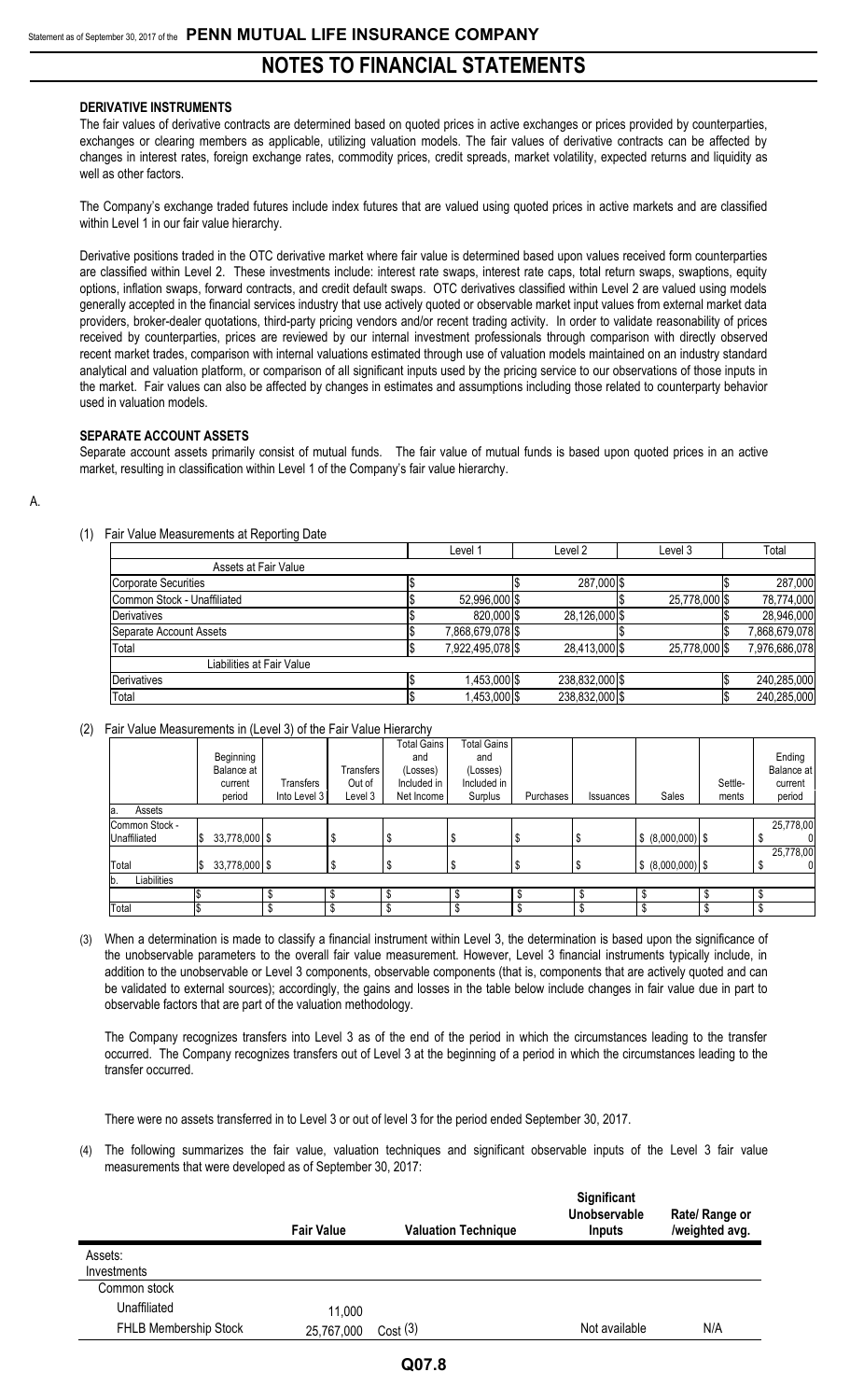| Total investments | 25,778,000 |                                                                                                                                             |  |
|-------------------|------------|---------------------------------------------------------------------------------------------------------------------------------------------|--|
|                   |            | (1) Broker quoted fair values on these asset backed securities represent indicative, non-binding quotes developed by a single market maker. |  |
|                   |            |                                                                                                                                             |  |

The significant inputs are not developed by the Company and are not reasonably available. (2) The Company utilizes comparable transactions in the market as well as other information available in Bloomberg and applies various spreads.

(3) Fair value approximates carrying value. The par value of the FHLB capital stock is \$100 and set by the FHLB. The capital stock is issued,

redeemed and repurchased at par.

(5) Derivatives instruments not qualifying as an effective hedge with a positive fair value are recorded as other invested assets. Derivatives instruments not qualifying as an effective hedge with negative fair values are reported as other liabilities. The fair values of derivative contracts are determined based on quoted prices in active exchanges or prices provided by counterparties, exchanges or clearing members as applicable, utilizing valuation models. The fair values of derivative contracts can be affected by changes in interest rates, foreign exchange rates, commodity prices, credit spreads, market volatility, expected returns and liquidity as well as other factors. In order to validate reasonability, prices are reviewed by our internal investment professionals through comparison with directly observed recent market trades, comparison with internal valuations estimated through use of valuation models maintained on an industry standard analytical and valuation platform, or comparison of all significant inputs used by the pricing service to our observations of those inputs in the market. Fair values can also be affected by changes in estimates and assumptions including those related to counterparty behavior used in valuation models.

The Company's exchange traded futures include index futures that are valued using quoted prices in active markets and are classified within Level 1 in our fair value hierarchy. Derivative positions traded in the over-the-counter ("OTC") derivative market are classified within Level 2. These investments include: interest rate swaps, interest rate caps, total return swaps, swaptions, equity options, inflation swaps, forward contracts, and credit default swaps. OTC derivatives classified within Level 2 are valued using models generally accepted in the financial services industry that use actively quoted or observable market input values from external market data providers, broker-dealer quotations, third-party pricing vendors and/or recent trading activity.

#### B. Not applicable

C. The following table summarizes the aggregate fair value for all financial instruments and the level within the fair value hierarchy in which the fair value measurements in their entirety fall, for which it is practicable to estimate fair value, at September 30, 2017:

|                                   |     |                |     |                        |    |                  |               |                |     | Not Practicable |
|-----------------------------------|-----|----------------|-----|------------------------|----|------------------|---------------|----------------|-----|-----------------|
|                                   |     | Aggregate Fair |     |                        |    |                  |               |                |     | (Carrying       |
| Type of Financial Instrument      |     | Value          |     | <b>Admitted Assets</b> |    | (Level 1)        | (Level 2)     | (Level 3)      |     | Value)          |
| Financial Assets:                 |     |                |     |                        |    |                  |               |                |     |                 |
| <b>Bonds</b>                      |     | 9,911,402,000  | S   | $9,248,425,000$ \$     |    | 522,394,000 \$   | 9,244,394,000 | 144,614,000 \$ |     |                 |
| Redeemable Preferred Stock  \$    |     | 117,774,000    | \$  | 112,008,000 \$         |    | 70,322,000 \$    | 37,786,000    | $9,666,000$ \$ |     |                 |
| Common Stock - Unaffiliated       |     | 78,774,000     |     | 78,774,000 \$          |    | 52,996,000 \$    |               | 25,778,000     | -\$ |                 |
| Cash and Short-Term               |     |                |     |                        |    |                  |               |                |     |                 |
| Investments                       |     | 190,824,000    | S   | 190.824.000 \$         |    | 190,824,000 \$   |               |                |     |                 |
| Derivatives                       |     | 67,668,000     |     | 46,301,000 \$          |    | 820,000 \$       | 66.848.000    |                |     |                 |
| Separate Account Assets           |     | 7,868,679,078  | \$. | 7,868,679,078 \$       |    | 7,868,679,078 \$ |               |                |     |                 |
| <b>Financial Liabilities:</b>     |     |                |     |                        |    |                  |               |                |     |                 |
| <b>Investment Type Contracts:</b> |     |                |     |                        |    |                  |               |                |     |                 |
| <b>Individual Annuities</b>       |     | 2,450,665,731  | \$. | 2,445,264,501          | Ŝ. |                  |               | 2,450,665,731  | \$  |                 |
| <b>Derivatives</b>                |     | 241,850,000    |     | 240,285,000 \$         |    | 1,453,000 \$     | 240,397,000   |                |     |                 |
| Separate Account Liabilities      | I\$ | 7.868.679.078  |     | 7.868.679.078 \$       |    | 7,868,679,078 \$ |               |                |     |                 |

#### D. Not Practicable to Estimate Fair Value

|                                       |                | Effective            |               |             |
|---------------------------------------|----------------|----------------------|---------------|-------------|
| Type of Class or Financial Instrument | Carrying Value | <b>Interest Rate</b> | Maturity Date | Explanation |
|                                       |                |                      |               |             |

#### **Note 21 – Other Items**

No significant changes

#### **Note 22 – Events Subsequent**

The Company has evaluated events subsequent to September 30, 2017, and has determined that there were no significant events requiring recognition in the financial statements and no additional events requiring disclosure in the financial statements.

#### **Note 23 – Reinsurance**

No significant changes

#### **Note 24 – Retrospectively Rated Contracts and Contracts Subject to Redetermination**

The Company does not have any retrospectively rated contracts.

#### **Note 25 – Change in Incurred Losses and Loss Adjustment Expenses**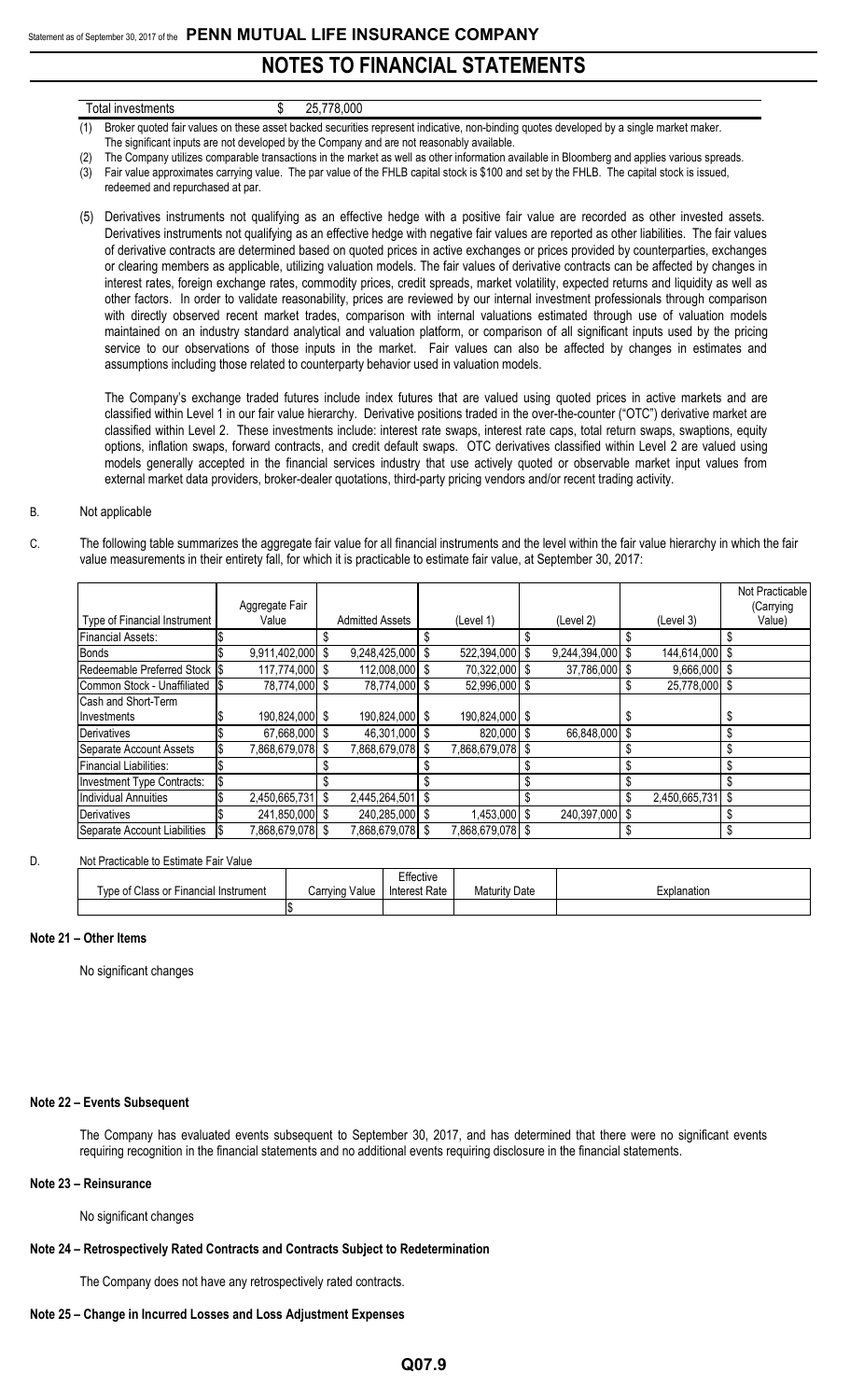Not applicable

# **Note 26 – Intercompany Pooling Arrangements**

The Company is not part of a group of affiliated insurers that utilizes a pooling arrangement.

# **Note 27 – Structured Settlements**

Not applicable

# **Note 28 – Health Care Receivables**

Not applicable

# **Note 29 – Participating policies**

No significant changes

# **Note 30 – Premium Deficiency Reserves**

No significant changes

# **Note 31 – Reserves for Life Contracts and Deposit-Type Contracts**

No significant changes

# **Note 32 – Analysis of Annuity Actuarial Reserves and Deposit Liabilities by Withdrawal Characteristics**

No significant changes

# **Note 33 – Premium and Annuity Considerations Deferred and Uncollected**

No significant changes

# **Note 34 – Separate Accounts**

No significant changes

# **Note 35 – Loss/Claim Adjustment Expenses**

No significant changes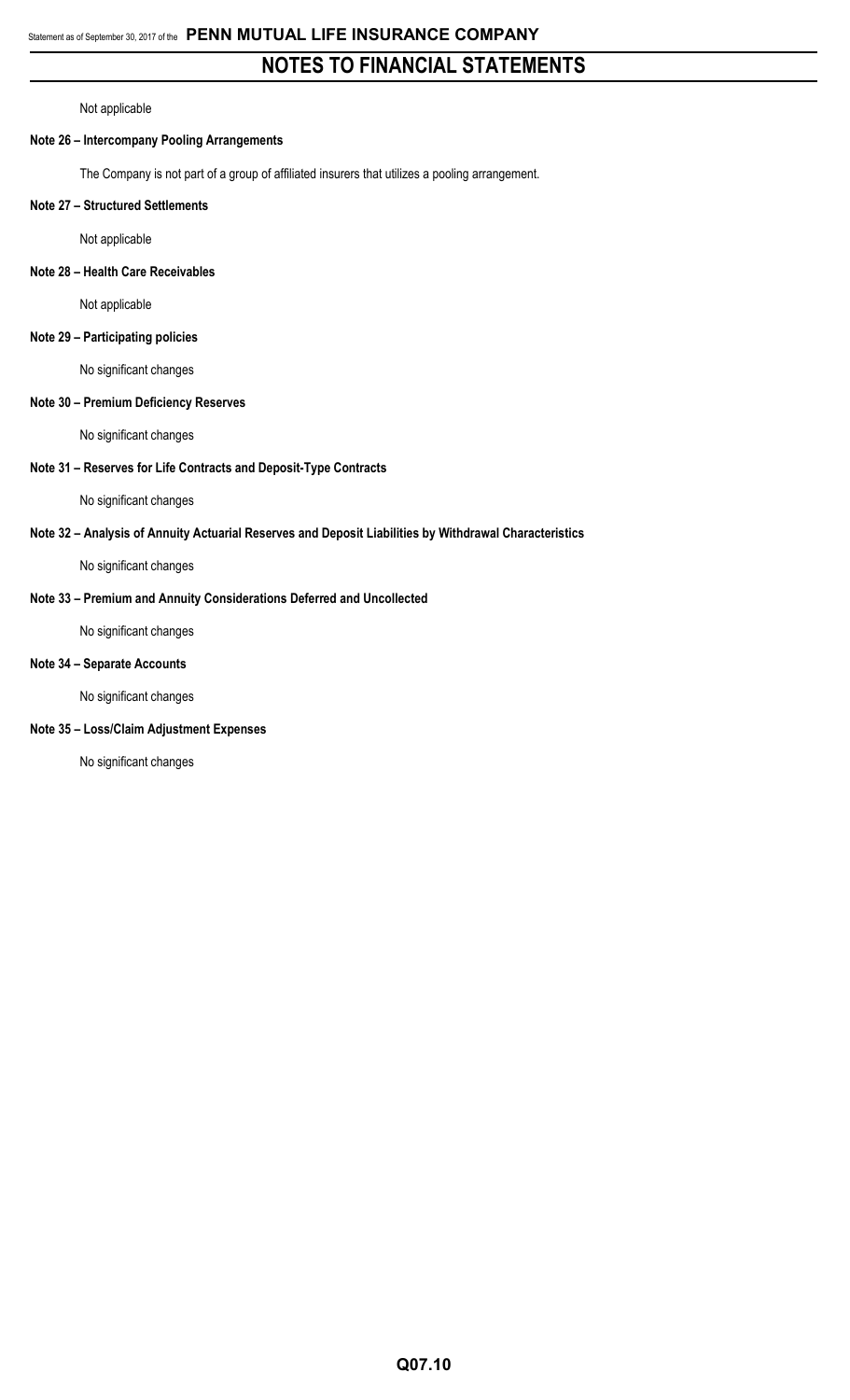# **GENERAL INTERROGATORIES**

# **PART 1 - COMMON INTERROGATORIES**

# **GENERAL**

|            | ulinlival                                                                                                                                                                                                                                                                                                                                                                                                                                    |                                       |                  |                               |                          |                          |
|------------|----------------------------------------------------------------------------------------------------------------------------------------------------------------------------------------------------------------------------------------------------------------------------------------------------------------------------------------------------------------------------------------------------------------------------------------------|---------------------------------------|------------------|-------------------------------|--------------------------|--------------------------|
| 1.1        | Did the reporting entity experience any material transactions requiring the filing of Disclosure of Material Transactions with the State of Domicile,<br>as required by the Model Act?                                                                                                                                                                                                                                                       |                                       |                  |                               | Yes [ 1                  | No[X]                    |
| 1.2        | If yes, has the report been filed with the domiciliary state?                                                                                                                                                                                                                                                                                                                                                                                |                                       |                  |                               | Yes[ ]                   | No [ ]                   |
| 2.1        | Has any change been made during the year of this statement in the charter, by-laws, articles of incorporation, or deed of settlement of the<br>reporting entity?                                                                                                                                                                                                                                                                             |                                       |                  |                               | Yes $[ ]$                | No[X]                    |
| 2.2        | If yes, date of change:                                                                                                                                                                                                                                                                                                                                                                                                                      |                                       |                  |                               |                          |                          |
| 3.1        | Is the reporting entity a member of an Insurance Holding Company System consisting of two or more affiliated persons, one or more of which is an insurer?<br>If yes, complete Schedule Y, Parts 1 and 1A.                                                                                                                                                                                                                                    |                                       |                  |                               | Yes[X]                   | No [ ]                   |
| 3.2        | Have there been any substantial changes in the organizational chart since the prior quarter end?                                                                                                                                                                                                                                                                                                                                             |                                       |                  |                               | Yes $[X]$                | No [ ]                   |
| 3.3        | If the response to 3.2 is yes, provide a brief description of those changes.                                                                                                                                                                                                                                                                                                                                                                 |                                       |                  |                               |                          |                          |
|            | Effective July 3, 2017, Penn Mutual has included the Penn Mutual Asset Management Multi-Series Fund (Master), LLC - Series B fund as an affiliate by<br>virtue of its majority ownership in the fund.                                                                                                                                                                                                                                        |                                       |                  |                               |                          |                          |
| 4.1        | Has the reporting entity been a party to a merger or consolidation during the period covered by this statement?                                                                                                                                                                                                                                                                                                                              |                                       |                  |                               | Yes $\lceil$ $\rceil$    | No[X]                    |
| 4.2        | If yes, provide name of entity, NAIC Company Code, and state of domicile (use two letter state abbreviation) for any entity that has ceased to exist as a<br>result of the merger or consolidation.                                                                                                                                                                                                                                          |                                       |                  |                               |                          |                          |
|            | 1                                                                                                                                                                                                                                                                                                                                                                                                                                            |                                       |                  | $\overline{2}$<br><b>NAIC</b> |                          | 3                        |
|            | Name of Entity                                                                                                                                                                                                                                                                                                                                                                                                                               |                                       |                  | Company<br>Code               |                          | State of<br>Domicile     |
| 5.         |                                                                                                                                                                                                                                                                                                                                                                                                                                              |                                       |                  |                               |                          |                          |
|            | If the reporting entity is subject to a management agreement, including third-party administrator(s), managing general agent(s), attorney-in-fact, or<br>similar agreement, have there been any significant changes regarding the terms of the agreement or principals involved?<br>If yes, attach an explanation.                                                                                                                           |                                       |                  | Yes[ ]                        | No[X]                    | N/A [ ]                  |
|            |                                                                                                                                                                                                                                                                                                                                                                                                                                              |                                       |                  |                               |                          |                          |
| 6.1<br>6.2 | State as of what date the latest financial examination of the reporting entity was made or is being made.<br>State the as of date that the latest financial examination report became available from either the state of domicile or the reporting entity. This date                                                                                                                                                                         |                                       |                  |                               | 12/31/2015               |                          |
| 6.3        | should be the date of the examined balance sheet and not the date the report was completed or released.<br>State as of what date the latest financial examination report became available to other states or the public from either the state of domicile or the                                                                                                                                                                             |                                       |                  |                               | 12/31/2015<br>12/04/2016 |                          |
| 6.4        | reporting entity. This is the release date or completion date of the examination report and not the date of the examination (balance sheet date).<br>By what department or departments?                                                                                                                                                                                                                                                      |                                       |                  |                               |                          |                          |
|            | Pennsylvania Insurance Department                                                                                                                                                                                                                                                                                                                                                                                                            |                                       |                  |                               |                          |                          |
| 6.5        | Have all financial statement adjustments within the latest financial examination report been accounted for in a subsequent financial statement filed<br>with Departments?                                                                                                                                                                                                                                                                    |                                       |                  | Yes $\lceil \ \rceil$         | No [ ]                   | N/A[X]                   |
| 6.6        | Have all of the recommendations within the latest financial examination report been complied with?                                                                                                                                                                                                                                                                                                                                           |                                       |                  | Yes[X]                        | No [ ]                   | $N/A$ $\vert$ $\vert$    |
| 7.1        | Has this reporting entity had any Certificates of Authority, licenses or registrations (including corporate registration, if applicable) suspended or revoked<br>by any governmental entity during the reporting period?                                                                                                                                                                                                                     |                                       |                  |                               | Yes $\lceil \ \rceil$    | No[X]                    |
| 7.2        | If yes, give full information:                                                                                                                                                                                                                                                                                                                                                                                                               |                                       |                  |                               |                          |                          |
| 8.1        | Is the company a subsidiary of a bank holding company regulated with the Federal Reserve Board?                                                                                                                                                                                                                                                                                                                                              |                                       |                  |                               | Yes $[ ]$                | No[X]                    |
| 8.2        | If response to 8.1 is yes, please identify the name of the bank holding company.                                                                                                                                                                                                                                                                                                                                                             |                                       |                  |                               |                          |                          |
| 8.3        | Is the company affiliated with one or more banks, thrifts or securities firms?                                                                                                                                                                                                                                                                                                                                                               |                                       |                  |                               | Yes[X]                   | No [ ]                   |
| 8.4        | If the response to 8.3 is yes, please provide below the names and location (city and state of the main office) of any affiliates regulated by a federal<br>regulatory services agency [i.e. the Federal Reserve Board (FRB), the Office of the Comptroller of the Currency (OCC), the Federal Deposit Insurance<br>Corporation (FDIC) and the Securities Exchange Commission (SEC)] and identify the affiliate's primary federal regulator]. |                                       |                  |                               |                          |                          |
|            |                                                                                                                                                                                                                                                                                                                                                                                                                                              | $\mathfrak{p}$                        | 3                | 4                             | 5                        | 6                        |
|            | Affiliate Name<br>Hornor, Townsend & Kent Inc.                                                                                                                                                                                                                                                                                                                                                                                               | Location (City, State)<br>Horsham, PA | <b>FRB</b><br>NO | <b>OCC</b><br><b>NO</b>       | <b>FDIC</b><br><b>NO</b> | <b>SEC</b><br><b>YES</b> |
|            | Janney Montgomery Scott, LLC                                                                                                                                                                                                                                                                                                                                                                                                                 | Philadelphia, PA                      | NO               | NO                            | <b>NO</b>                | <b>YES</b>               |
| 9.1        | Penn Mutual Asset Management, LLC<br>Are the senior officers (principal executive officer, principal financial officer, principal accounting officer or controller, or persons performing similar                                                                                                                                                                                                                                            | Horsham, PA                           | <b>NO</b>        | <b>NO</b>                     | <b>NO</b>                | <b>YES</b>               |
|            | functions) of the reporting entity subject to a code of ethics, which includes the following standards?                                                                                                                                                                                                                                                                                                                                      |                                       |                  |                               | Yes[X]                   | No [ ]                   |
|            | Honest and ethical conduct, including the ethical handling of actual or apparent conflicts of interest between personal and professional relationships;<br>(a)                                                                                                                                                                                                                                                                               |                                       |                  |                               |                          |                          |
|            | Full, fair, accurate, timely and understandable disclosure in the periodic reports required to be filed by the reporting entity;<br>(b)                                                                                                                                                                                                                                                                                                      |                                       |                  |                               |                          |                          |
|            | Compliance with applicable governmental laws, rules and regulations;<br>(C)                                                                                                                                                                                                                                                                                                                                                                  |                                       |                  |                               |                          |                          |
|            | The prompt internal reporting of violations to an appropriate person or persons identified in the code; and<br>(d)                                                                                                                                                                                                                                                                                                                           |                                       |                  |                               |                          |                          |
|            | Accountability for adherence to the code.<br>(e)<br>9.11 If the response to 9.1 is No, please explain:                                                                                                                                                                                                                                                                                                                                       |                                       |                  |                               |                          |                          |
|            |                                                                                                                                                                                                                                                                                                                                                                                                                                              |                                       |                  |                               |                          |                          |
| 9.2        | Has the code of ethics for senior managers been amended?                                                                                                                                                                                                                                                                                                                                                                                     |                                       |                  |                               | Yes $[ ]$                | No[X]                    |
|            | 9.21 If the response to 9.2 is Yes, provide information related to amendment(s).                                                                                                                                                                                                                                                                                                                                                             |                                       |                  |                               |                          |                          |
| 9.3        | Have any provisions of the code of ethics been waived for any of the specified officers?                                                                                                                                                                                                                                                                                                                                                     |                                       |                  |                               | Yes $\lceil \ \rceil$    | No[X]                    |
|            | 9.31 If the response to 9.3 is Yes, provide the nature of any waiver(s).                                                                                                                                                                                                                                                                                                                                                                     |                                       |                  |                               |                          |                          |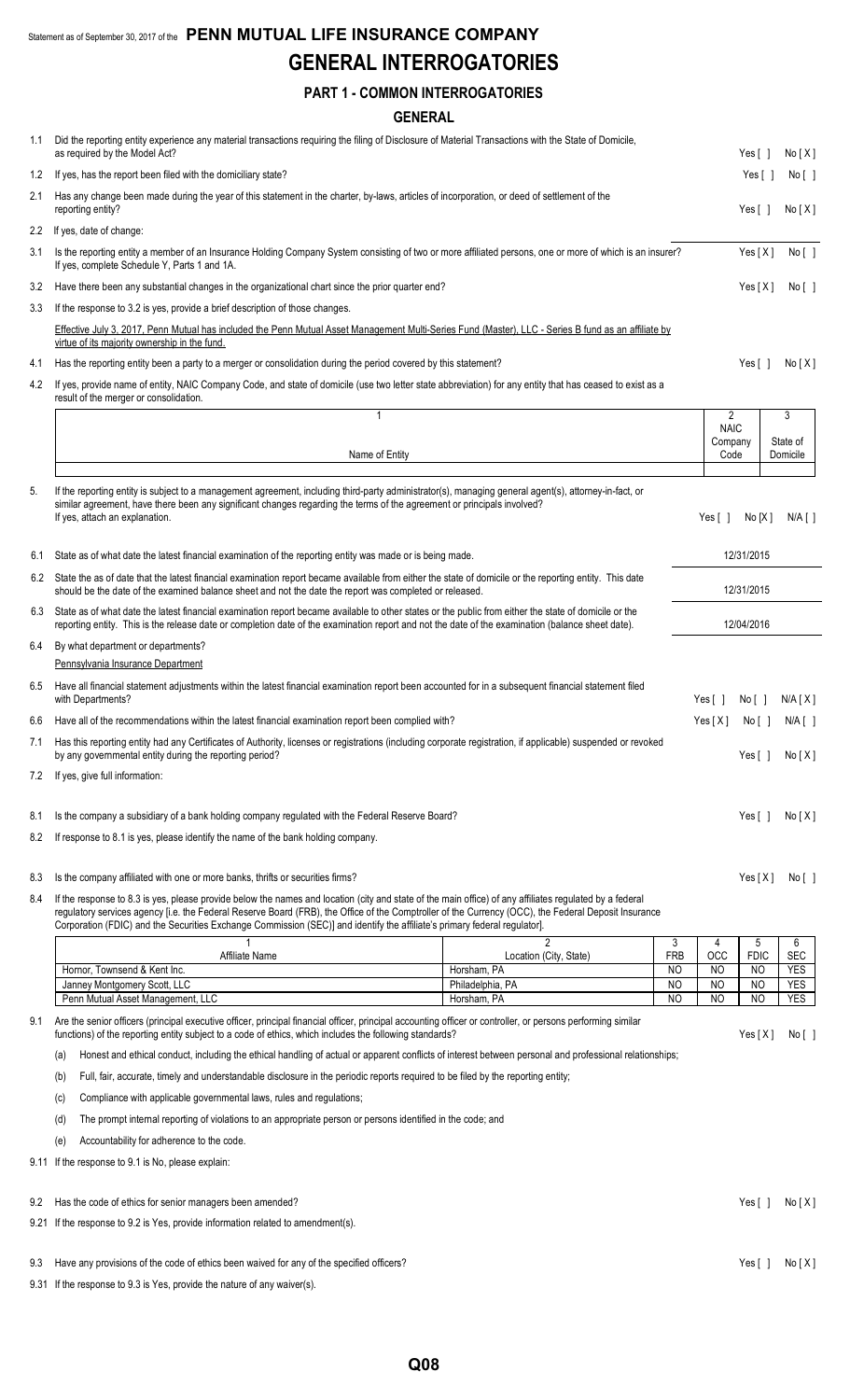# Statement as of September 30, 2017 of the **PENN MUTUAL LIFE INSURANCE COMPANY GENERAL INTERROGATORIES**

# **PART 1 - COMMON INTERROGATORIES**

# **FINANCIAL**

|                | 10.1 Does the reporting entity report any amounts due from parent, subsidiaries or affiliates on Page 2 of this statement?                                                                                                                                                                                                                                                                                                                                                                                                                                        |                                                                  |                                 |          |                                                                           |                          | Yes[X]                                                            | No [ ]                              |
|----------------|-------------------------------------------------------------------------------------------------------------------------------------------------------------------------------------------------------------------------------------------------------------------------------------------------------------------------------------------------------------------------------------------------------------------------------------------------------------------------------------------------------------------------------------------------------------------|------------------------------------------------------------------|---------------------------------|----------|---------------------------------------------------------------------------|--------------------------|-------------------------------------------------------------------|-------------------------------------|
|                | 10.2 If yes, indicate any amounts receivable from parent included in the Page 2 amount:                                                                                                                                                                                                                                                                                                                                                                                                                                                                           |                                                                  |                                 |          |                                                                           | \$                       |                                                                   | 0                                   |
|                |                                                                                                                                                                                                                                                                                                                                                                                                                                                                                                                                                                   |                                                                  | <b>INVESTMENT</b>               |          |                                                                           |                          |                                                                   |                                     |
|                | 11.1 Were any of the stocks, bonds, or other assets of the reporting entity loaned, placed under option agreement, or otherwise made available for<br>use by another person? (Exclude securities under securities lending agreements.)                                                                                                                                                                                                                                                                                                                            |                                                                  |                                 |          |                                                                           |                          | Yes $\lceil \ \rceil$                                             | No[X]                               |
|                | 11.2 If yes, give full and complete information relating thereto:                                                                                                                                                                                                                                                                                                                                                                                                                                                                                                 |                                                                  |                                 |          |                                                                           |                          |                                                                   |                                     |
| 12.            | Amount of real estate and mortgages held in other invested assets in Schedule BA:                                                                                                                                                                                                                                                                                                                                                                                                                                                                                 |                                                                  |                                 |          |                                                                           | \$                       |                                                                   | 0                                   |
| 13.            | Amount of real estate and mortgages held in short-term investments:                                                                                                                                                                                                                                                                                                                                                                                                                                                                                               |                                                                  |                                 |          |                                                                           | \$                       |                                                                   | $\mathbf 0$                         |
|                | 14.1 Does the reporting entity have any investments in parent, subsidiaries and affiliates?                                                                                                                                                                                                                                                                                                                                                                                                                                                                       |                                                                  |                                 |          |                                                                           |                          | Yes[X]                                                            | No [ ]                              |
|                | 14.2 If yes, please complete the following:                                                                                                                                                                                                                                                                                                                                                                                                                                                                                                                       |                                                                  |                                 |          |                                                                           |                          |                                                                   |                                     |
|                |                                                                                                                                                                                                                                                                                                                                                                                                                                                                                                                                                                   |                                                                  |                                 |          | Prior Year End Book/Adjusted                                              |                          | $\mathfrak{p}$<br>Current Quarter Book/Adjusted<br>Carrying Value |                                     |
| 14.21          | <b>Bonds</b>                                                                                                                                                                                                                                                                                                                                                                                                                                                                                                                                                      |                                                                  |                                 | \$       | Carrying Value                                                            | \$<br>0                  |                                                                   | 0                                   |
| 14.22<br>14.23 | <b>Preferred Stock</b><br>Common Stock                                                                                                                                                                                                                                                                                                                                                                                                                                                                                                                            |                                                                  |                                 |          | 478,378,672                                                               | 0                        | 474,478,000                                                       | 0                                   |
| 14.24          | Short-Term Investments                                                                                                                                                                                                                                                                                                                                                                                                                                                                                                                                            |                                                                  |                                 |          |                                                                           | 0                        |                                                                   | 0                                   |
| 14.25<br>14.26 | Mortgage Loans on Real Estate<br>All Other                                                                                                                                                                                                                                                                                                                                                                                                                                                                                                                        |                                                                  |                                 |          | 189,129,076                                                               | $\mathbf 0$              | 498,639,000                                                       | 0                                   |
| 14.27<br>14.28 | Total Investment in Parent, Subsidiaries and Affiliates (Subtotal Lines 14.21 to 14.26)<br>Total Investment in Parent included in Lines 14.21 to 14.26 above                                                                                                                                                                                                                                                                                                                                                                                                      |                                                                  |                                 | \$<br>\$ | 667,507,748                                                               | \$<br>\$<br>0            | 973,117,000                                                       | 0                                   |
|                | 15.1 Has the reporting entity entered into any hedging transactions reported on Schedule DB?                                                                                                                                                                                                                                                                                                                                                                                                                                                                      |                                                                  |                                 |          |                                                                           |                          | Yes[X]                                                            | No[                                 |
|                | 15.2 If yes, has a comprehensive description of the hedging program been made available to the domiciliary state?                                                                                                                                                                                                                                                                                                                                                                                                                                                 |                                                                  |                                 |          |                                                                           |                          | Yes[X]                                                            | No [ ]                              |
|                | If no, attach a description with this statement.                                                                                                                                                                                                                                                                                                                                                                                                                                                                                                                  |                                                                  |                                 |          |                                                                           |                          |                                                                   |                                     |
| 16.            | For the reporting entity's security lending program, state the amount of the following as of current statement date:                                                                                                                                                                                                                                                                                                                                                                                                                                              |                                                                  |                                 |          |                                                                           |                          |                                                                   |                                     |
|                | 16.1 Total fair value of reinvested collateral assets reported on Schedule DL, Parts 1 and 2:                                                                                                                                                                                                                                                                                                                                                                                                                                                                     |                                                                  |                                 |          |                                                                           | \$                       |                                                                   | 0                                   |
|                | 16.2 Total book adjusted/carrying value of reinvested collateral assets reported on Schedule DL, Parts 1 and 2:                                                                                                                                                                                                                                                                                                                                                                                                                                                   |                                                                  |                                 |          |                                                                           | \$                       |                                                                   | 0                                   |
|                |                                                                                                                                                                                                                                                                                                                                                                                                                                                                                                                                                                   |                                                                  |                                 |          |                                                                           |                          |                                                                   |                                     |
|                | 16.3 Total payable for securities lending reported on the liability page:                                                                                                                                                                                                                                                                                                                                                                                                                                                                                         |                                                                  |                                 |          |                                                                           | \$                       |                                                                   | 0                                   |
| 17.            | Excluding items in Schedule E-Part 3-Special Deposits, real estate, mortgage loans and investments held physically in the reporting entity's<br>offices, vaults or safety deposit boxes, were all stocks, bonds and other securities, owned throughout the current year held pursuant to a<br>custodial agreement with a qualified bank or trust company in accordance with Section 1, III - General Examination Considerations, F. Outsourcing<br>of Critical Functions, Custodial or Safekeeping Agreements of the NAIC Financial Condition Examiners Handbook? |                                                                  |                                 |          |                                                                           |                          | Yes[X]                                                            |                                     |
|                | 17.1 For all agreements that comply with the requirements of the NAIC Financial Condition Examiners Handbook, complete the following:                                                                                                                                                                                                                                                                                                                                                                                                                             |                                                                  |                                 |          |                                                                           | 2                        |                                                                   |                                     |
|                | State Street Corporation                                                                                                                                                                                                                                                                                                                                                                                                                                                                                                                                          | Name of Custodian(s)                                             |                                 |          | 2 World Financial Center 225 Liberty Street 24th Floor New York, NY 10281 | <b>Custodian Address</b> |                                                                   |                                     |
|                | Goldman Sachs & Company<br>17.2 For all agreements that do not comply with the requirements of the NAIC Financial Condition Examiners Handbook, provide the name,<br>location and a complete explanation:                                                                                                                                                                                                                                                                                                                                                         |                                                                  |                                 |          | 200 West Street New York, NY 10282-2198                                   |                          |                                                                   |                                     |
|                |                                                                                                                                                                                                                                                                                                                                                                                                                                                                                                                                                                   |                                                                  | $\overline{2}$                  |          |                                                                           |                          | 3                                                                 |                                     |
|                | Name(s)                                                                                                                                                                                                                                                                                                                                                                                                                                                                                                                                                           |                                                                  | Location(s)                     |          |                                                                           |                          | Complete Explanation(s)                                           |                                     |
|                | 17.3 Have there been any changes, including name changes, in the custodian(s) identified in 17.1 during the current quarter?                                                                                                                                                                                                                                                                                                                                                                                                                                      |                                                                  |                                 |          |                                                                           |                          | Yes $\lceil$ $\rceil$                                             |                                     |
|                | 17.4 If yes, give full and complete information relating thereto:                                                                                                                                                                                                                                                                                                                                                                                                                                                                                                 |                                                                  |                                 |          |                                                                           |                          |                                                                   |                                     |
|                | Old Custodian                                                                                                                                                                                                                                                                                                                                                                                                                                                                                                                                                     |                                                                  | $\overline{2}$<br>New Custodian |          | 3<br>Date of<br>Change                                                    |                          | 4<br>Reason                                                       |                                     |
|                | 17.5 Investment management - Identify all investment advisors, investment managers, broker/dealers, including individuals that have the authority to make investment decisions on behalf<br>of the reporting entity. For assets that are managed internally by employees of the reporting entity, note as such ["that have access to the investment accounts", "handle                                                                                                                                                                                            |                                                                  |                                 |          |                                                                           |                          |                                                                   |                                     |
|                | securities"].                                                                                                                                                                                                                                                                                                                                                                                                                                                                                                                                                     | Name of Firm or Individual                                       |                                 |          |                                                                           |                          | $\overline{2}$<br>Affiliation                                     |                                     |
|                | Penn Mutual Asset Management, LLC.<br>17.5097<br>For those firms/individuals listed in the table for Question 17.5, do any firms/individuals unaffiliated with the reporting entity (i.e., designated with a "U")                                                                                                                                                                                                                                                                                                                                                 |                                                                  |                                 |          |                                                                           |                          |                                                                   |                                     |
|                | manage more than 10% of the reporting entity's assets?<br>17.5098<br>For firms/individuals unaffiliated with the reporting entity (i.e., designated with a "U") listed in the table for Question 17.5, does the total assets under                                                                                                                                                                                                                                                                                                                                |                                                                  |                                 |          |                                                                           |                          | Yes [ ]                                                           |                                     |
|                | management aggregate to more than 50% of the reporting entity's assets?<br>17.6 For those firms or individuals listed in the table for 17.5 with an affiliation code of "A" (affiliated) or "U" (unaffiliated), provide the information for the table below.                                                                                                                                                                                                                                                                                                      |                                                                  |                                 |          |                                                                           |                          | Yes $\lceil$ 1                                                    |                                     |
|                |                                                                                                                                                                                                                                                                                                                                                                                                                                                                                                                                                                   | $\overline{2}$                                                   | 3                               |          | 4                                                                         |                          | 5<br>Investment                                                   |                                     |
|                | <b>Central Registration Depository</b><br>Number                                                                                                                                                                                                                                                                                                                                                                                                                                                                                                                  | Name of Firm or Individual<br>Penn Mutual Asset Management, LLC. | Legal Entity Identifier (LEI)   |          | <b>Registered With</b>                                                    |                          | Management<br>Agreement (IMA) Filed                               | No [ ]<br>No[X]<br>No [ ]<br>No [ ] |

18.1 Have all the filing requirements of the Purposes and Procedures Manual of the NAIC Investment Analysis Office been followed? Yes [ ] No [ X ]

18.2 If no, list exceptions: Documents submitted for private placement preferred stock and rejected by SVO. In contact with SVO to determine appropriate documents.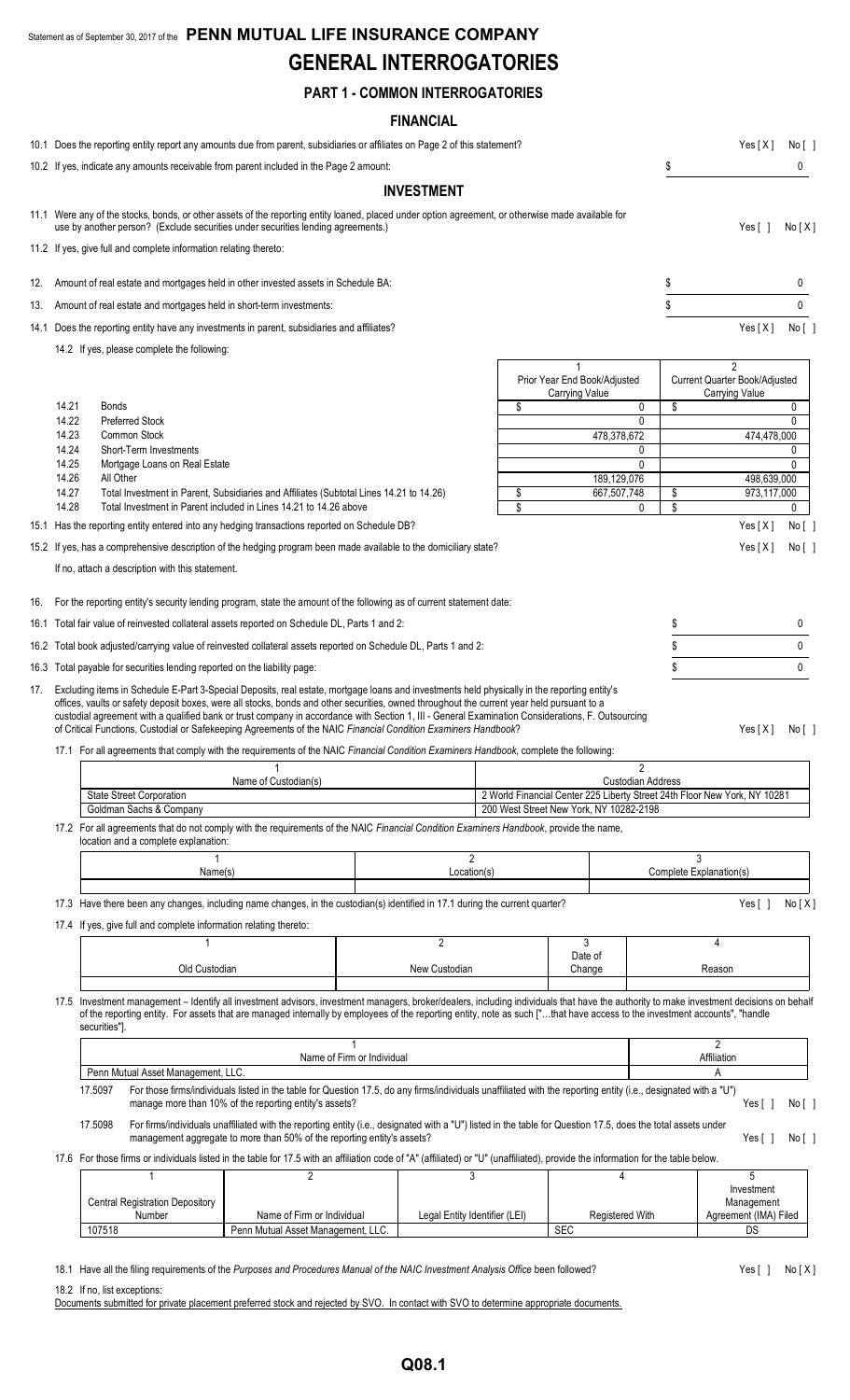# Statement as of September 30, 2017 of the **PENN MUTUAL LIFE INSURANCE COMPANY GENERAL INTERROGATORIES PART 1 - COMMON INTERROGATORIES**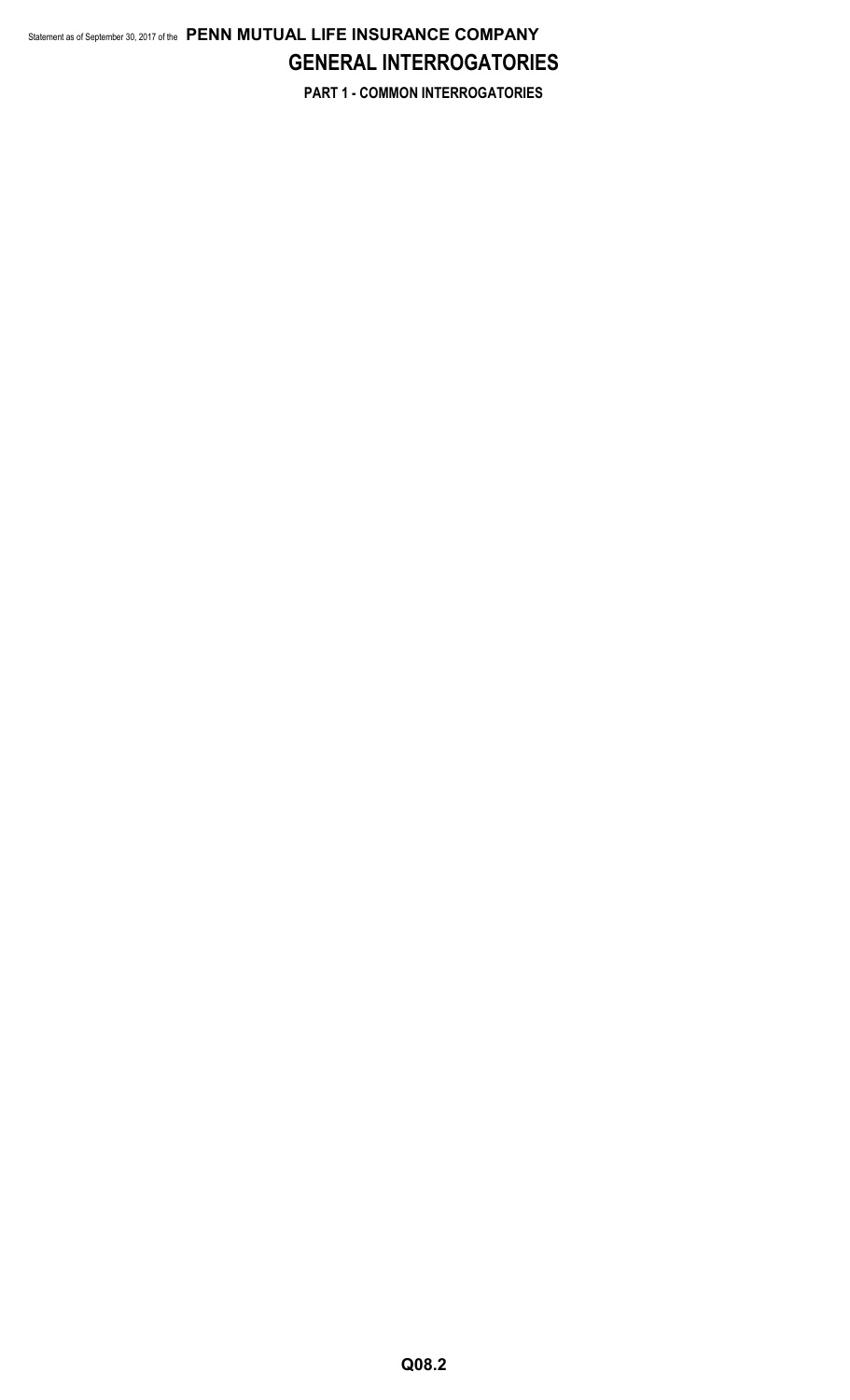# Statement as of September 30, 2017 of the PENN MUTUAL LIFE INSURANCE COMPANY **GENERAL INTERROGATORIES (continued)** PART 2 - LIFE & HEALTH

1. Report the statement value of mortgage loans at the end of this reporting period for the following categories:

| 1.1 | Long-term mortgages in good standing                                                                                                                                                                                                                                                                                                                                                                                                                                                                                 | Amount          |
|-----|----------------------------------------------------------------------------------------------------------------------------------------------------------------------------------------------------------------------------------------------------------------------------------------------------------------------------------------------------------------------------------------------------------------------------------------------------------------------------------------------------------------------|-----------------|
|     | 1.11                                                                                                                                                                                                                                                                                                                                                                                                                                                                                                                 |                 |
|     | 1.12                                                                                                                                                                                                                                                                                                                                                                                                                                                                                                                 |                 |
|     | 1.13<br>$\textbf{Commercial mortgages.}\textcolor{red}{\textbf{Conmercial mortgages.}\textcolor{red}{\textbf{}}\textcolor{red}{\textbf{}}\textcolor{red}{\textbf{}}\textcolor{red}{\textbf{}}\textcolor{red}{\textbf{}}\textcolor{red}{\textbf{}}\textcolor{red}{\textbf{}}\textcolor{red}{\textbf{}}\textcolor{red}{\textbf{}}\textcolor{red}{\textbf{}}\textcolor{red}{\textbf{}}\textcolor{red}{\textbf{}}\textcolor{red}{\textbf{}}\textcolor{red}{\textbf{}}\textcolor{red}{\textbf{}}\textcolor{red}{\textbf{$ |                 |
|     | 1.14                                                                                                                                                                                                                                                                                                                                                                                                                                                                                                                 |                 |
|     | 1.2 Long-term mortgages in good standing with restructured terms                                                                                                                                                                                                                                                                                                                                                                                                                                                     |                 |
|     |                                                                                                                                                                                                                                                                                                                                                                                                                                                                                                                      |                 |
| 1.3 | Long-term mortgage loans upon which interest is overdue more than three months                                                                                                                                                                                                                                                                                                                                                                                                                                       |                 |
|     | 1.31                                                                                                                                                                                                                                                                                                                                                                                                                                                                                                                 |                 |
|     | 1.32                                                                                                                                                                                                                                                                                                                                                                                                                                                                                                                 |                 |
|     | 1.33                                                                                                                                                                                                                                                                                                                                                                                                                                                                                                                 |                 |
|     | 1.34                                                                                                                                                                                                                                                                                                                                                                                                                                                                                                                 |                 |
| 1.4 | Long-term mortgage loans in process of foreclosure                                                                                                                                                                                                                                                                                                                                                                                                                                                                   |                 |
|     | 1.41                                                                                                                                                                                                                                                                                                                                                                                                                                                                                                                 |                 |
|     | 1.42                                                                                                                                                                                                                                                                                                                                                                                                                                                                                                                 |                 |
|     | 1.43                                                                                                                                                                                                                                                                                                                                                                                                                                                                                                                 |                 |
|     | 1.44                                                                                                                                                                                                                                                                                                                                                                                                                                                                                                                 |                 |
| 1.5 |                                                                                                                                                                                                                                                                                                                                                                                                                                                                                                                      |                 |
| 1.6 | Long-term mortgages foreclosed, properties transferred to real estate in current quarter                                                                                                                                                                                                                                                                                                                                                                                                                             |                 |
|     | 1.61                                                                                                                                                                                                                                                                                                                                                                                                                                                                                                                 |                 |
|     | 1.62                                                                                                                                                                                                                                                                                                                                                                                                                                                                                                                 |                 |
|     | 1.63                                                                                                                                                                                                                                                                                                                                                                                                                                                                                                                 |                 |
|     | 1.64                                                                                                                                                                                                                                                                                                                                                                                                                                                                                                                 |                 |
| 2.  | <b>Operating Percentages:</b>                                                                                                                                                                                                                                                                                                                                                                                                                                                                                        |                 |
|     | 2.1                                                                                                                                                                                                                                                                                                                                                                                                                                                                                                                  |                 |
|     | 2.2                                                                                                                                                                                                                                                                                                                                                                                                                                                                                                                  |                 |
|     | 2.3                                                                                                                                                                                                                                                                                                                                                                                                                                                                                                                  |                 |
| 3.1 |                                                                                                                                                                                                                                                                                                                                                                                                                                                                                                                      | Yes[ ]<br>No[X] |
| 3.2 |                                                                                                                                                                                                                                                                                                                                                                                                                                                                                                                      |                 |
| 3.3 |                                                                                                                                                                                                                                                                                                                                                                                                                                                                                                                      | Yes[ ]<br>No[X] |
| 3.4 |                                                                                                                                                                                                                                                                                                                                                                                                                                                                                                                      |                 |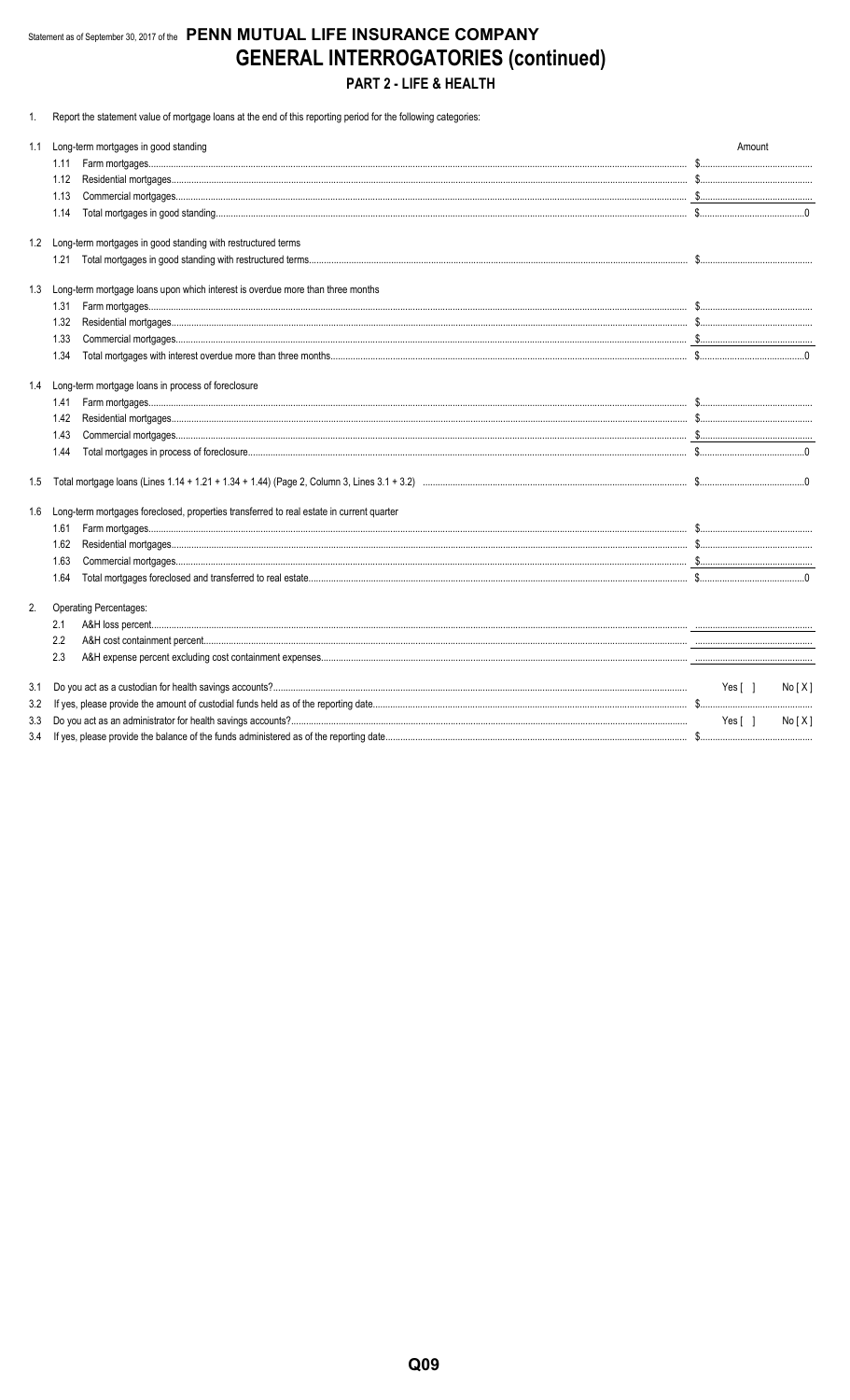# Statement as of September 30, 2017 of the **PENN MUTUAL LIFE INSURANCE COMPANY SCHEDULE S - CEDED REINSURANCE**

|                                                              | Showing All New Reinsurance Treaties - Current Year to Date |                   |                                 |              |                                               |                      |                                                       |                                                              |  |  |  |  |
|--------------------------------------------------------------|-------------------------------------------------------------|-------------------|---------------------------------|--------------|-----------------------------------------------|----------------------|-------------------------------------------------------|--------------------------------------------------------------|--|--|--|--|
|                                                              |                                                             |                   |                                 |              | 6                                             |                      |                                                       |                                                              |  |  |  |  |
| <b>NAIC</b><br>Company<br>Code<br><b>Life Non-Affiliates</b> | <b>ID Number</b>                                            | Effective<br>Date | Name of Reinsurer               | Jurisdiction | Type of<br>Domiciliary   Reinsurance<br>Ceded | Type of<br>Reinsurer | Certified<br><b>Reinsurer Rating</b><br>(1 throuah 6) | <b>Effective Date</b><br>of Certified<br>Reinsurer<br>Rating |  |  |  |  |
| 93572                                                        | 43-1235868.                                                 |                   | 109/30/2017 RGA Reinsurance Co. |              | COFW/I                                        | Authorized.          |                                                       |                                                              |  |  |  |  |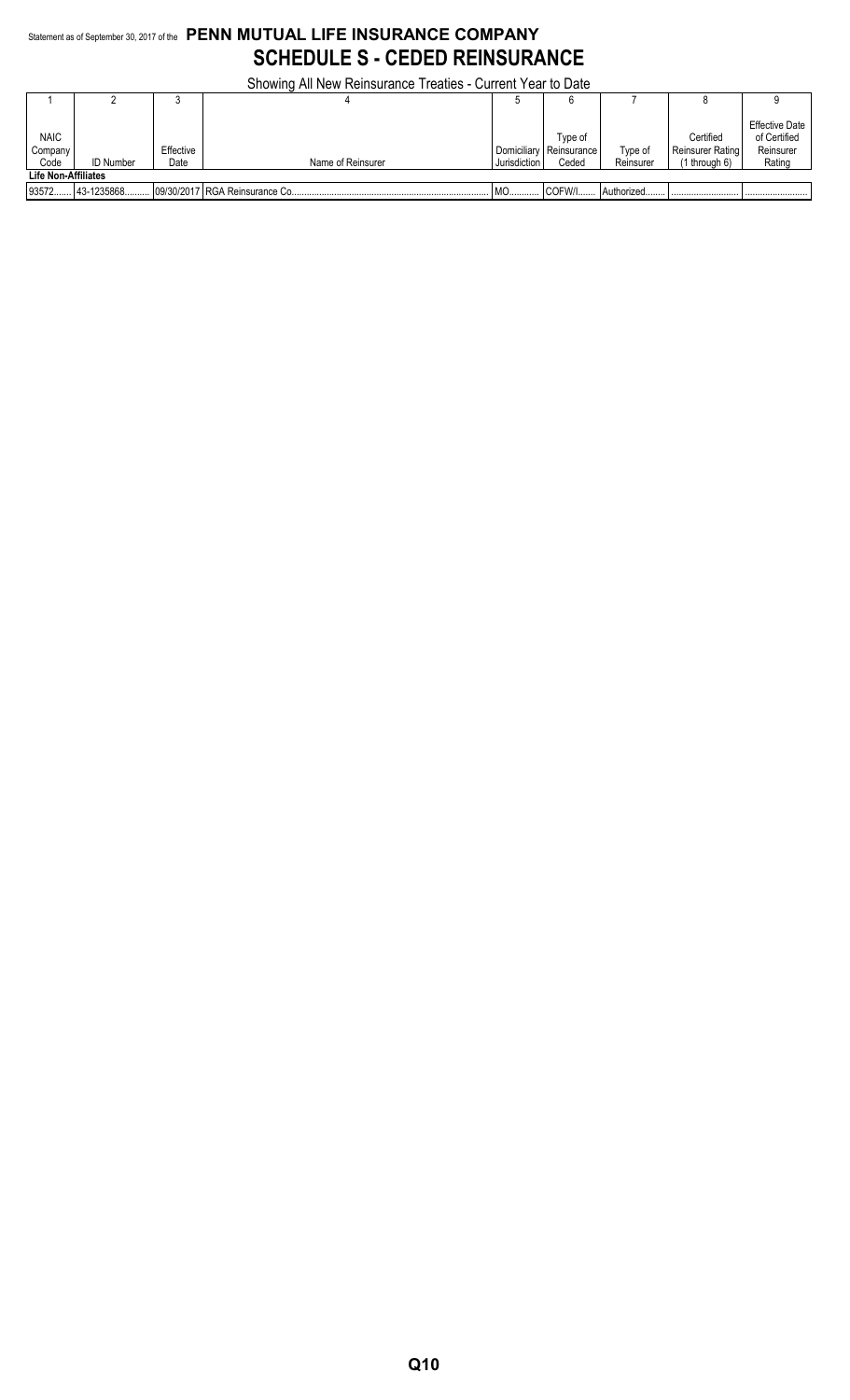#### Statement as of September 30, 2017 of the PENN MUTUAL LIFE INSURANCE COMPANY **SCHEDULE T - PREMIUMS AND ANNUITY CONSIDERATIONS** Allocatod I

|                  |                                                                      |                  |                                   |                                           | Current real to Date - Allocated by States and Termones |                     |                                            |                                                                                                                |
|------------------|----------------------------------------------------------------------|------------------|-----------------------------------|-------------------------------------------|---------------------------------------------------------|---------------------|--------------------------------------------|----------------------------------------------------------------------------------------------------------------|
|                  |                                                                      |                  |                                   | Life Contracts                            | Direct Business Only<br>4                               | 5                   | 6                                          |                                                                                                                |
|                  |                                                                      |                  | $\overline{2}$                    | $\overline{3}$                            |                                                         |                     |                                            |                                                                                                                |
|                  |                                                                      |                  |                                   |                                           |                                                         |                     |                                            |                                                                                                                |
|                  |                                                                      |                  |                                   |                                           | A&H Insurance                                           |                     |                                            |                                                                                                                |
|                  |                                                                      |                  |                                   |                                           | Premiums,<br><b>Including Policy</b>                    |                     |                                            |                                                                                                                |
|                  |                                                                      | Active           | Life Insurance                    | Annuity                                   | Membership and                                          | Other               | <b>Total Columns 2</b>                     | Deposit-Type                                                                                                   |
|                  | States, Etc.                                                         | <b>Status</b>    | Premiums                          | Considerations                            | Other Fees                                              | Considerations      | through 5                                  | Contracts                                                                                                      |
| 1.               | AI                                                                   |                  | 1,343,264                         |                                           | .28,706<br>.                                            |                     | $\frac{1}{1000}$ .6,199,750                |                                                                                                                |
| 2.               |                                                                      |                  | 152,484                           | 96.305                                    | 11,296                                                  |                     | .260,085                                   |                                                                                                                |
| 3.<br>4.         |                                                                      | L<br>. L         | 15,306,796<br>3,776,935           | 10.971.617<br>2,454,969                   | 49.851<br>5,472                                         |                     | 328,264<br>6,237,376<br>1, 1, 1, 1, 1, 1   | 683.700<br>284,489                                                                                             |
| 5.               |                                                                      | L                | 39,255,623                        | 11,856,761                                | 495.403                                                 |                     | 111,607,787                                | 3,921,343                                                                                                      |
| 6.               |                                                                      | L                | 13,010,363                        | 608,854                                   | 26,826                                                  |                     | $\ldots$ 13.646.043                        |                                                                                                                |
| 7.               |                                                                      | .                | 30,972,558                        | $\ldots$ 3,858,467                        | 190,730                                                 |                     | 35,021,755                                 |                                                                                                                |
| 8.               |                                                                      | L                | 11,621,476                        | $\ldots$ 13,343,439                       | 27,532                                                  | 36,000              | $\ldots$ 25,028,447                        |                                                                                                                |
| 9.<br>10.        |                                                                      | L<br>.           | $\ldots$ 3,275,073<br>357,267,959 | 119,352<br>$\ldots$ 24,075,358            | 18,911<br>708,759                                       |                     | 3,413,336<br>.82,052,076<br>.              | 623,778                                                                                                        |
| 11.              |                                                                      | . L              | 11,154,788                        | 5,961,481                                 | 28,273                                                  |                     | 17,144,542                                 | 388.765                                                                                                        |
| 12.              |                                                                      | L                | 1,758,065                         | 203,538                                   | 4,411                                                   |                     | 1,966,014                                  |                                                                                                                |
| 13.              |                                                                      | L                | $\ldots$ 2,687,843                | .527,789<br>.                             | 823                                                     |                     |                                            |                                                                                                                |
| 14.<br>15.       |                                                                      | . L<br>L         | $\ldots$ 27,568,150<br>4,931,573  | $\ldots$ 10,992,846<br>$\ldots$ 1,665,092 | 107,836<br>41,319                                       |                     | 38.668.832<br>6,637,984                    | 989.961                                                                                                        |
| 16.              |                                                                      | L                | 3, 7, 898, 221                    | 731,442                                   | 53,145                                                  |                     | 3,682,808                                  | 200,000                                                                                                        |
| 17.              |                                                                      | 1, 1, 1, 1, 1, 1 | $\ldots$ 6.809.093                | $\ldots$ 6,648,147                        | 141,066                                                 |                     | 13,598,306                                 | 227.018                                                                                                        |
| 18.              |                                                                      | . L              | 4,040,274                         | 369,113                                   | 43,332                                                  |                     | 4.452.719                                  |                                                                                                                |
| 19.              |                                                                      | L                | 3,674,667                         | 475.640                                   | 20,823                                                  |                     | 1.171,130                                  | $\ldots$ 1.500.000                                                                                             |
| 20.<br>21.       |                                                                      | L<br>L           | $\ldots$ 1,651,618<br>12,406,982  | 486,268<br>8.469.691                      | 98,822<br>219,876                                       |                     | $\ldots$ 2.236.708<br>321,096,549          | .327,293<br>100,000                                                                                            |
| 22.              |                                                                      | . L              | $\ldots$ 15,107,976               | $\ldots$ 11,367,157                       | 19,324                                                  |                     | .26,494,457<br>$\ldots$                    | 1.869.383                                                                                                      |
| 23.              |                                                                      | .                | 3.25,455,618                      | 1,655,771                                 | 190,243                                                 |                     | .27,301,632<br>$\ldots$                    | 73,500                                                                                                         |
| 24.              |                                                                      | . L              | 35,038,595                        |                                           | 110,871                                                 |                     | 32,792,184                                 | $\ldots$ 325.637                                                                                               |
| 25.              |                                                                      | L                | $\dots$ 2,212,565                 |                                           | 56,841                                                  |                     | $\ldots$ 2,269,406                         |                                                                                                                |
| 26.              |                                                                      | L                | 4,875,642<br>1,682,681            | 1,390,275<br>139,587                      | 5,219<br>.8.480<br>$\frac{1}{2}$                        |                     | $\ldots$ 6,271,136<br>1,830,748            | and a complete the complete state of the state of the state of the state of the state of the state of the stat |
| 27.<br>28.       |                                                                      | L                | 1,545,747                         | 3.105                                     | 11.101                                                  |                     | 1,559,953                                  |                                                                                                                |
| 29.              |                                                                      | . L              | 13,815,794                        | 395,524                                   | $\ldots$ 8,145                                          |                     | 14,219,463                                 |                                                                                                                |
| 30.              |                                                                      | .                | $\ldots$ 2,082,464                | 2,044,798                                 | 20,036                                                  |                     | 4,147,298                                  | 511,295                                                                                                        |
| 31.              |                                                                      | L                | 32,505,525                        | 34,346,747                                | .550,214<br>.                                           |                     | 37,402,486                                 | .2,523,881                                                                                                     |
| 32.              |                                                                      | . L<br>L         | 1,868,945<br>$\ldots$ 162,927,691 | 841,068<br>$\ldots$ 40,221,423            | 13,464<br>2,209,979                                     | 94,505              | $\ldots$ 2,723,477<br>$\ldots$ 205,453,598 | 55,000<br>1,937,856                                                                                            |
| 33.<br>34.       |                                                                      | . 1.             | 13,699,689                        | 1.1.1473                                  | 71,033                                                  |                     | 18,282,195                                 | 655,805                                                                                                        |
| 35.              |                                                                      | L                | 4,368,143                         | 150,000                                   | .2,598                                                  |                     | 4,520,741                                  | 77,828                                                                                                         |
| 36.              |                                                                      | . L              | 30,064                            | $\ldots$ 16,027,136                       | 108,237                                                 | 11.723              | 42.986.160                                 | 92,201                                                                                                         |
| 37.              |                                                                      | L                | 394,475                           | 21,330,740                                | 23,047                                                  |                     | .28,748,262<br>1, 1, 1, 1, 1               | .293.145                                                                                                       |
| 38.              |                                                                      | . L<br>L         | 3.144,410                         | 1,645,046<br>44,109,783                   | 40,500<br>407,781                                       | 69,270              | .6,829,956<br>.<br>103,233,624             | .2,304,430                                                                                                     |
| 39.<br>40.       |                                                                      | L                | 33.58,646,790<br>4,299,195        | 1,123,712                                 | 16,227                                                  |                     | 3,439,134                                  | 703,744                                                                                                        |
| 41.              |                                                                      | L                | $\ldots$ 6,614,345                | $\ldots$ 1,074,267                        | 36,569                                                  |                     |                                            | 336,039                                                                                                        |
| 42.              |                                                                      | L                | 4,342,734                         | $\ldots$ 2,000,000                        | 23,010                                                  |                     | $\ldots$ 6,365,744                         | .313,333                                                                                                       |
| 43.              |                                                                      |                  | 7,776,204                         | 1,635,834                                 | .67,775                                                 |                     | .9,479,813                                 | .407,834                                                                                                       |
| 44.<br>45.       |                                                                      | L<br>. L         | 45,396,540<br>.<br>.30.212.469    | $\ldots$ 15,253,721<br>.9,938,102         | 141.901<br>4,894                                        |                     | .60.792.162<br>$\cdots$<br>.40,155,465     | .847,299<br>.333,747                                                                                           |
| 46.              |                                                                      | L                | .<br>1,978,542                    | 774,152                                   | .<br>25,564                                             |                     | لتنبيذ<br>2,778,258<br>1, 1, 1, 1, 1       | 225,000                                                                                                        |
| 47.              |                                                                      | L                | 15,832,754                        | $\ldots$ 12,324,294                       | 113,827                                                 |                     | .28,270,875<br>$\ldots$                    | .1,622,265<br>.                                                                                                |
| 48.              |                                                                      | L                | 21,676,168                        | 8,243,666                                 | 69,883                                                  |                     | 29.989.717                                 | 100,000                                                                                                        |
| 49.              |                                                                      | 1, 1, 1, 1, 1, 1 | 1,646,820                         | $\ldots$ 4,520,979                        | 2,371                                                   | 88,683              | $\ldots$ 6,258,853                         |                                                                                                                |
| 50.<br>51.       |                                                                      | L                | $\ldots$ 16,336,843<br>1,301,258  | 2,417,458<br>739,657                      | 35,079                                                  |                     | $\ldots$ 18,789,380<br>$\ldots$ 2,040,915  | 137,804                                                                                                        |
| 52.              |                                                                      | N                |                                   |                                           |                                                         |                     |                                            |                                                                                                                |
| 53.              |                                                                      | N                |                                   |                                           |                                                         |                     |                                            |                                                                                                                |
| 54.              |                                                                      | N                | 1.11                              |                                           |                                                         |                     |                                            |                                                                                                                |
| 55.              |                                                                      | N                |                                   |                                           |                                                         |                     |                                            |                                                                                                                |
| 56.<br>57.       |                                                                      | N<br>N           | 630                               |                                           |                                                         |                     | 630                                        | .                                                                                                              |
| 58.              |                                                                      | $$ XXX           | 1,100,482                         |                                           |                                                         |                     | 1,121,439                                  |                                                                                                                |
| 59.              |                                                                      | (a).51           | $\frac{1}{2}$ 907,334,447         |                                           | $\ldots$ 353,618,642 $\ldots$ 6,735,013                 | $\frac{300,181}{2}$ | 1,267,988,283                              | 24,993,373                                                                                                     |
| 90.              | Reporting entity contributions for employee benefit plans            | $$ XXX           |                                   |                                           |                                                         |                     |                                            |                                                                                                                |
| 91.              | Dividends or refunds applied to purchase paid-up                     |                  |                                   |                                           |                                                         |                     |                                            |                                                                                                                |
| 92.              | Dividends or refunds applied to shorten endowment or                 | $\ldots$ XXX     | .30,351,461                       |                                           |                                                         |                     | $\dots$ 30,351,461                         |                                                                                                                |
|                  |                                                                      | $$ XXX           |                                   |                                           |                                                         |                     |                                            |                                                                                                                |
| 93.              | Premium or annuity considerations waived under disability            |                  |                                   |                                           |                                                         |                     |                                            |                                                                                                                |
|                  |                                                                      | $$ XXX           | 2,378,514                         |                                           |                                                         |                     | .2,378,514                                 |                                                                                                                |
| 94.              |                                                                      |                  | $\ldots$ 1,674,555                |                                           |                                                         |                     | 1,674,555                                  |                                                                                                                |
| 95.<br>96.       |                                                                      | XXX              | .941,738,977<br>.<br>5,613,325    | $\ldots$ 353,618,642                      | $\frac{1}{1000}$ .5,735,013<br>                         | 300.181             | 1,302,392,813<br>.5,613,325                | 24,993,373                                                                                                     |
| 97.              |                                                                      | $$ XXX           | .947,352,302<br>.                 | 353,618,642                               | .6,735,013<br>.                                         | 300.181             | $\dots$ 1,308,006,138                      | 24,993,373<br>.                                                                                                |
| 98.              |                                                                      |                  | 1,330,945,442                     | 154,767                                   | $\ldots$ 6,395,085                                      |                     | 1,337,495,294                              |                                                                                                                |
| 99.              |                                                                      | $$ $XXX$         | (383, 593, 140)<br>.              | $\ldots$ 353,463,875                      | $\frac{339,928}{2}$                                     | $\frac{300,181}{2}$ | (29, 489, 156)<br>.                        | 24,993,373                                                                                                     |
|                  |                                                                      |                  | <b>DETAILS OF WRITE-INS</b>       |                                           |                                                         |                     |                                            |                                                                                                                |
|                  |                                                                      | XXX.             | 1.100.482                         | $\overline{6,500}$                        | 14,457                                                  |                     | $\frac{1}{2}$ 1.121.439                    |                                                                                                                |
| 58002.<br>58003. |                                                                      | $$ $XXX$<br>XXX. |                                   |                                           |                                                         |                     |                                            |                                                                                                                |
|                  | 58998. Summary of remaining write-ins for line 58 from overflow page | $$ XXX           |                                   |                                           |                                                         | 0                   |                                            |                                                                                                                |
|                  | 58999. Total (Lines 58001 thru 58003 plus 58998) (Line 58 above)     | XXX.             |                                   |                                           |                                                         | 0                   | 1,121,439                                  |                                                                                                                |
| 9401.            |                                                                      | XXX.             | 1.674.555                         |                                           |                                                         |                     | 1.674.555                                  |                                                                                                                |
| 9402.            |                                                                      | $\ldots$ XXX     |                                   |                                           |                                                         |                     |                                            |                                                                                                                |
| 9403.<br>9498.   | Summary of remaining write-ins for line 94 from overflow page        | $$ XXX<br>XXX.   |                                   | 0                                         |                                                         |                     |                                            |                                                                                                                |
|                  | 9499. Total (Lines 9401 thru 9403 plus 9498) (Line 94 above)         | XXX.             | 1,674,555                         |                                           |                                                         |                     | 1,674,555                                  |                                                                                                                |

Change of Charlers Servi und Service Duster Service University of Above Duster March 2011 (Line Service Duster of Duster Alternation Duster Alternation Duster Carrier of Duster Carrier of Duster Carrier of Duster Carrier o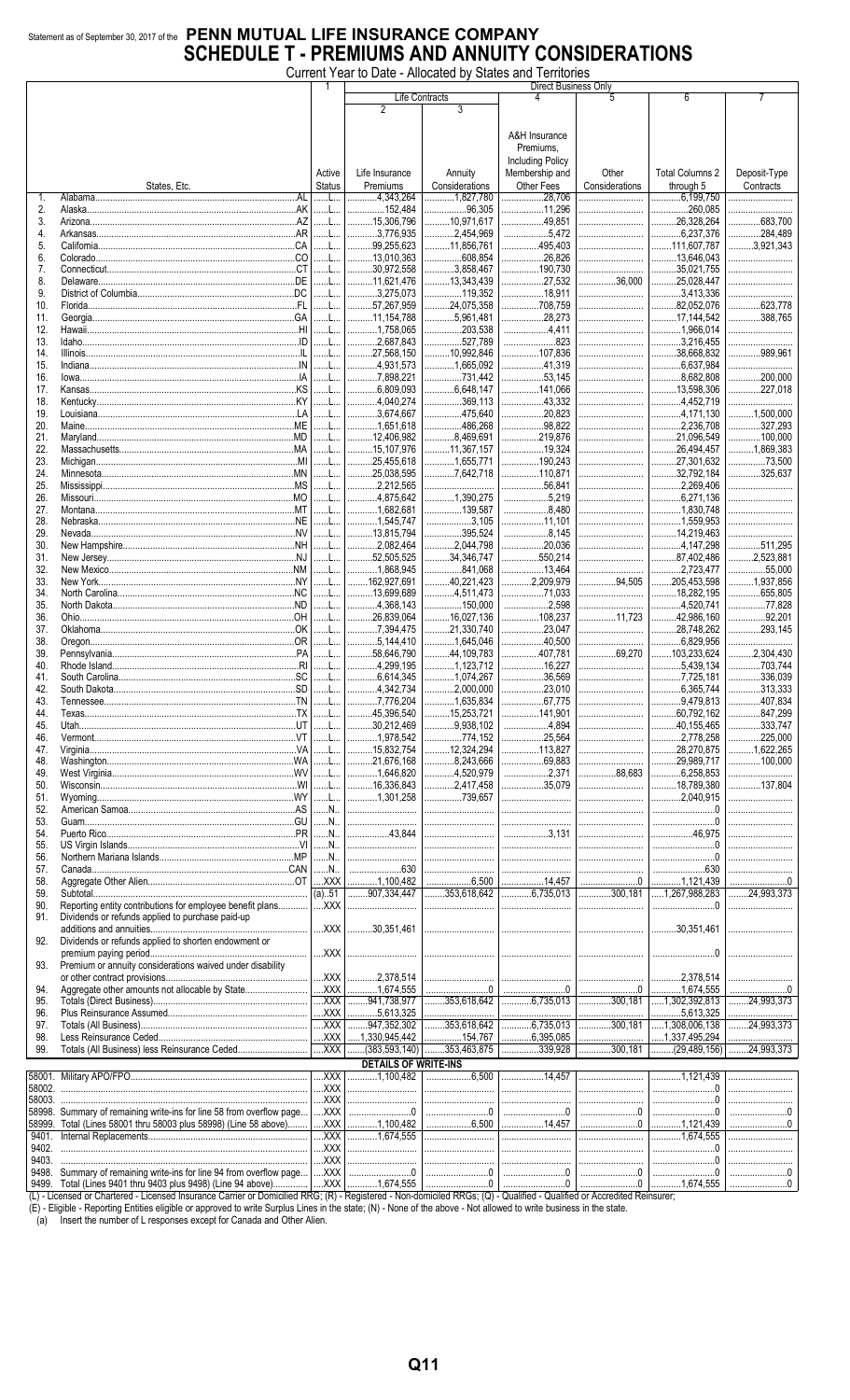# **SCHEDULE Y – INFORMATION CONCERNING ACTIVITIES OF INSURER MEMBERS OF A HOLDING COMPANY GROUP**

PART 1 – ORGANIZATIONAL CHART

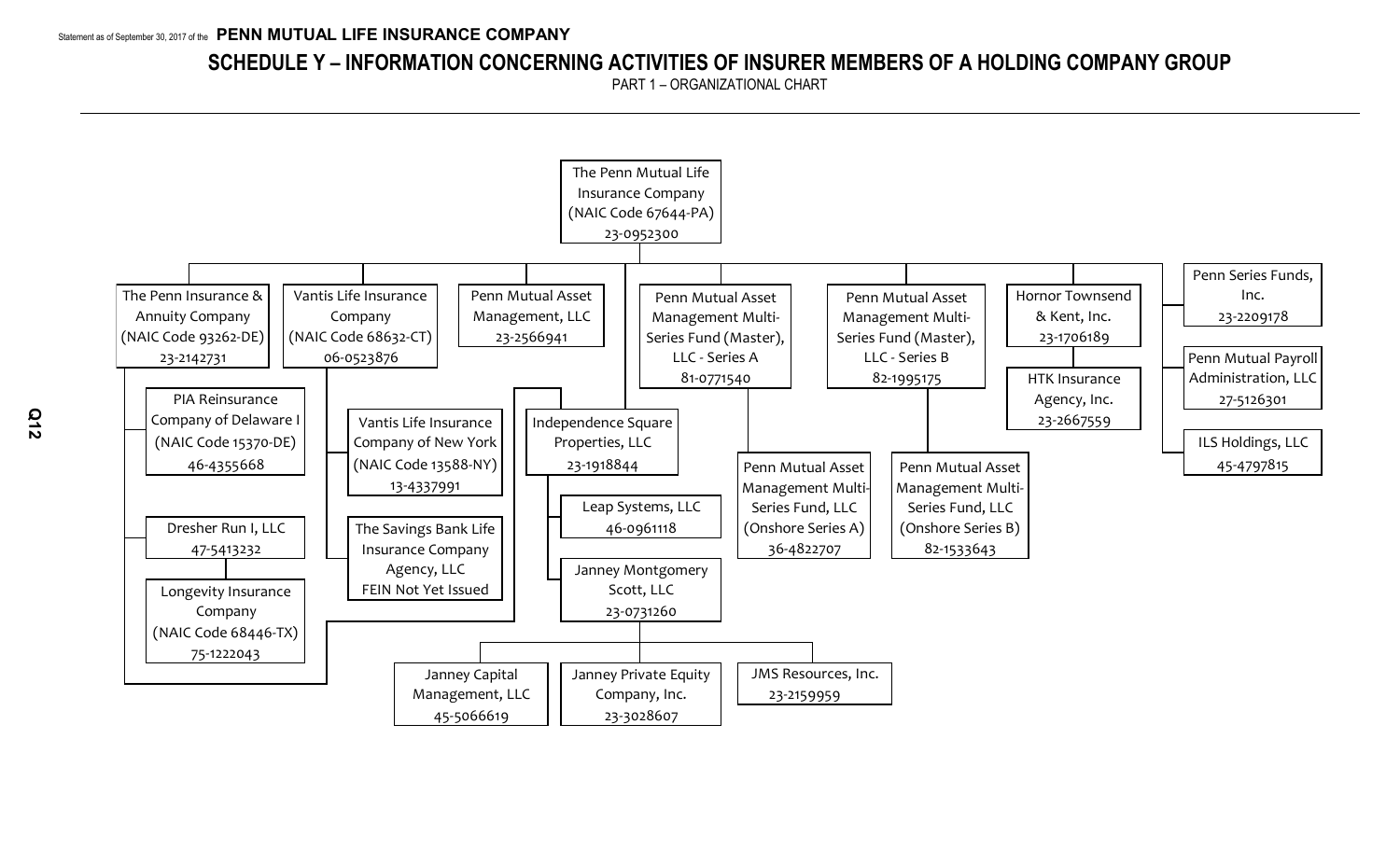# **SCHEDULE Y**

PART 1A - DETAIL OF INSURANCE HOLDING COMPANY SYSTEM

| Group                   | Group                                            | <b>NAIC</b><br>Company | ID                | Federal     |            | Name of<br>Securities<br>Exchange<br>if Publicly<br>Traded<br>$(U.S.$ or | Names of<br>Parent. Subsidiaries                                           | Domiciliary | 10<br>Relationship<br>to Reporting | 11<br>Directly Controlled by                                               | 12<br>Type of<br>Control<br>(Ownership<br>Board.<br>Management.<br>Attorney-in-Fact, | 13<br>If Control is<br>Ownership<br>Provide | Ultimate Controlling                             | 15<br>Is an<br><b>SCA</b><br>Filing<br>Required? | 16 |
|-------------------------|--------------------------------------------------|------------------------|-------------------|-------------|------------|--------------------------------------------------------------------------|----------------------------------------------------------------------------|-------------|------------------------------------|----------------------------------------------------------------------------|--------------------------------------------------------------------------------------|---------------------------------------------|--------------------------------------------------|--------------------------------------------------|----|
| Code                    | Name                                             | Code                   | Number            | <b>RSSD</b> | <b>CIK</b> | International)                                                           | or Affiliates                                                              | Location    | Entity                             | (Name of Entity/Person)                                                    | Influence, Other) Percentage                                                         |                                             | Entity(ies)/Person(s)                            | (Y/N)                                            |    |
|                         | <b>Members</b>                                   |                        |                   |             |            |                                                                          |                                                                            |             |                                    |                                                                            |                                                                                      |                                             |                                                  |                                                  |    |
| 850.                    | The Penn Mutual Life<br>Insurance Company        | 67644                  | 23-0952300        |             |            |                                                                          | The Penn Mutual Life Insurance Company.                                    | PA.         | UDP.                               |                                                                            |                                                                                      |                                             |                                                  | N                                                |    |
| 850.                    | The Penn Mutual Life<br><b>Insurance Company</b> |                        | 93262 23-2142731. |             |            |                                                                          | The Penn Insurance and Annuity Company.                                    | DE.         |                                    | The Penn Mutual Life Insurance Company.                                    | Ownership.                                                                           |                                             | .100.000 The Penn Mutual Life Insurance Company. | .Y.                                              |    |
| 850.                    | The Penn Mutual Life<br><b>Insurance Company</b> | 15370                  | 46-4355668.       |             |            |                                                                          | PIA Reinsurance Company of Delaware I.                                     | DE.         |                                    | The Penn Insurance and Annuity Company.                                    | Ownership.                                                                           | .100.000                                    | The Penn Mutual Life Insurance Company.          | $Y_{\cdots}$                                     |    |
| 850.                    | The Penn Mutual Life<br><b>Insurance Company</b> |                        | 23-1706189.       |             | .77131     |                                                                          | Hornor Townsend & Kent. Inc.                                               | PA.         | NIA.                               | The Penn Mutual Life Insurance Company.                                    | Ownership.                                                                           | 100.000                                     | The Penn Mutual Life Insurance Company.          |                                                  |    |
| 850.                    | The Penn Mutual Life<br>Insurance Company        |                        | 23-2667559.       |             |            |                                                                          | HTK Insurance Agency, Inc.                                                 | DE.         | DS.                                | Hornor Townsend & Kent. Inc.                                               | Ownership.                                                                           |                                             | .100.000 The Penn Mutual Life Insurance Company. | .N                                               |    |
| 850.                    | The Penn Mutual Life<br>Insurance Company        |                        | 23-1918844.       |             |            |                                                                          | Independence Square Properties, LLC.                                       | <b>PA</b>   | NIA                                | The Penn Mutual Life Insurance Company.                                    | Ownership.                                                                           |                                             | .95.780 The Penn Mutual Life Insurance Company.  | .N                                               |    |
| $\frac{2}{\omega}$ 850. | The Penn Mutual Life<br>Insurance Company        |                        | 23-2566941        |             |            |                                                                          | Penn Mutual Asset Management, LLC.                                         | PA.         | NIA                                | The Penn Mutual Life Insurance Company.                                    | Ownership.                                                                           | .100.000                                    | The Penn Mutual Life Insurance Company.          | $N_{\cdot}$                                      |    |
| 850.                    | The Penn Mutual Life<br>Insurance Company        |                        | 23-2209178.       |             |            |                                                                          | Penn Series Fund, Inc.                                                     | <b>PA</b>   | NIA.                               | The Penn Mutual Life Insurance Company.                                    | Ownership.                                                                           |                                             | .100.000 The Penn Mutual Life Insurance Company. | .N.                                              |    |
| 0850                    | The Penn Mutual Life<br><b>Insurance Company</b> |                        | 27-5126301        |             |            |                                                                          | Penn Mutual Payroll Administration, LLC.                                   | PA.         | NIA                                | The Penn Mutual Life Insurance Company.                                    | Ownership.                                                                           |                                             | .100.000 The Penn Mutual Life Insurance Company. | N                                                |    |
| 0850                    | The Penn Mutual Life<br><b>Insurance Company</b> |                        | 45-4797815.       |             |            |                                                                          | ILS Holdings, LLC.                                                         | <b>PA</b>   | NIA                                | The Penn Mutual Life Insurance Company.                                    | Ownership.                                                                           | .100.000                                    | The Penn Mutual Life Insurance Company.          | .N                                               |    |
| 0850                    | The Penn Mutual Life<br><b>Insurance Company</b> |                        | 23-0731260.       |             | .200401    |                                                                          | Janney Montgomery Scott, LLC.                                              | PA.         | DS.                                | Independence Square Properties, LLC.                                       | Ownership.                                                                           |                                             | .100.000 The Penn Mutual Life Insurance Company. | $N_{\cdot}$                                      |    |
| 0850                    | The Penn Mutual Life<br>Insurance Company        |                        | 46-0961118.       |             |            |                                                                          | Leap Systems, LLC.                                                         | PA.         | DS.                                | Independence Square Properties, LLC.                                       | Ownership.                                                                           |                                             | .100.000 The Penn Mutual Life Insurance Company. | .N                                               |    |
| 0850                    | The Penn Mutual Life<br><b>Insurance Company</b> |                        | 45-5066619.       |             |            |                                                                          | Janney Capital Management, LLC.                                            | PA.         | DS.                                | Janney Montgomery Scott, LLC.                                              | Ownership.                                                                           | .100.000                                    | The Penn Mutual Life Insurance Company.          | $N_{\cdot}$                                      |    |
| 0850                    | The Penn Mutual Life<br>Insurance Company        |                        | 23-2159959.       |             |            |                                                                          | <b>JMS Resources, Inc.</b>                                                 | PA.         | DS.                                | Janney Montgomery Scott, LLC.                                              | Ownership.                                                                           |                                             | .100.000 The Penn Mutual Life Insurance Company. | $N_{\cdots}$                                     |    |
| 0850                    | The Penn Mutual Life<br><b>Insurance Company</b> |                        | 23-3028607        |             |            |                                                                          | Janney Private Equity Company, Inc.                                        | DE.         | DS.                                | <b>JMS Resources, Inc.</b>                                                 | Ownership.                                                                           |                                             | .100.000 The Penn Mutual Life Insurance Company. | N                                                |    |
| 0850                    | The Penn Mutual Life<br><b>Insurance Company</b> |                        | 47-5413232.       |             |            |                                                                          | Dresher Run I. LLC.                                                        | DE.         | NIA                                | The Penn Insurance and Annuity Company.                                    | Ownership.                                                                           | .100.000                                    | The Penn Mutual Life Insurance Company.          | .N                                               |    |
| 0850                    | The Penn Mutual Life<br><b>Insurance Company</b> |                        | 68446 75-1222043. |             |            |                                                                          | Longevity Insurance Company                                                | <b>TX</b>   |                                    | Dresher Run I, LLC.                                                        | Ownership.                                                                           | .100.000                                    | The Penn Mutual Life Insurance Company.          | .N                                               |    |
| 0850                    | The Penn Mutual Life<br>Insurance Company        |                        | 81-0771540.       |             |            |                                                                          | Penn Mutual Asset Management Multi-Series<br>Fund (Master), LLC - Series A | PA.         | OTH.                               | The Penn Mutual Life Insurance Company                                     | Influence.                                                                           |                                             | The Penn Mutual Life Insurance Company.          | .N                                               |    |
|                         | The Penn Mutual Life<br>0850 Insurance Company   |                        | 36-4822707.       |             |            |                                                                          | Penn Mutual Asset Management Multi-Series<br>Fund LLC (onshore)            | PA.         | OTH.                               | Penn Mutual Asset Management Multi-Series<br>Fund (Master), LLC - Series A | Influence                                                                            |                                             | The Penn Mutual Life Insurance Company.          |                                                  |    |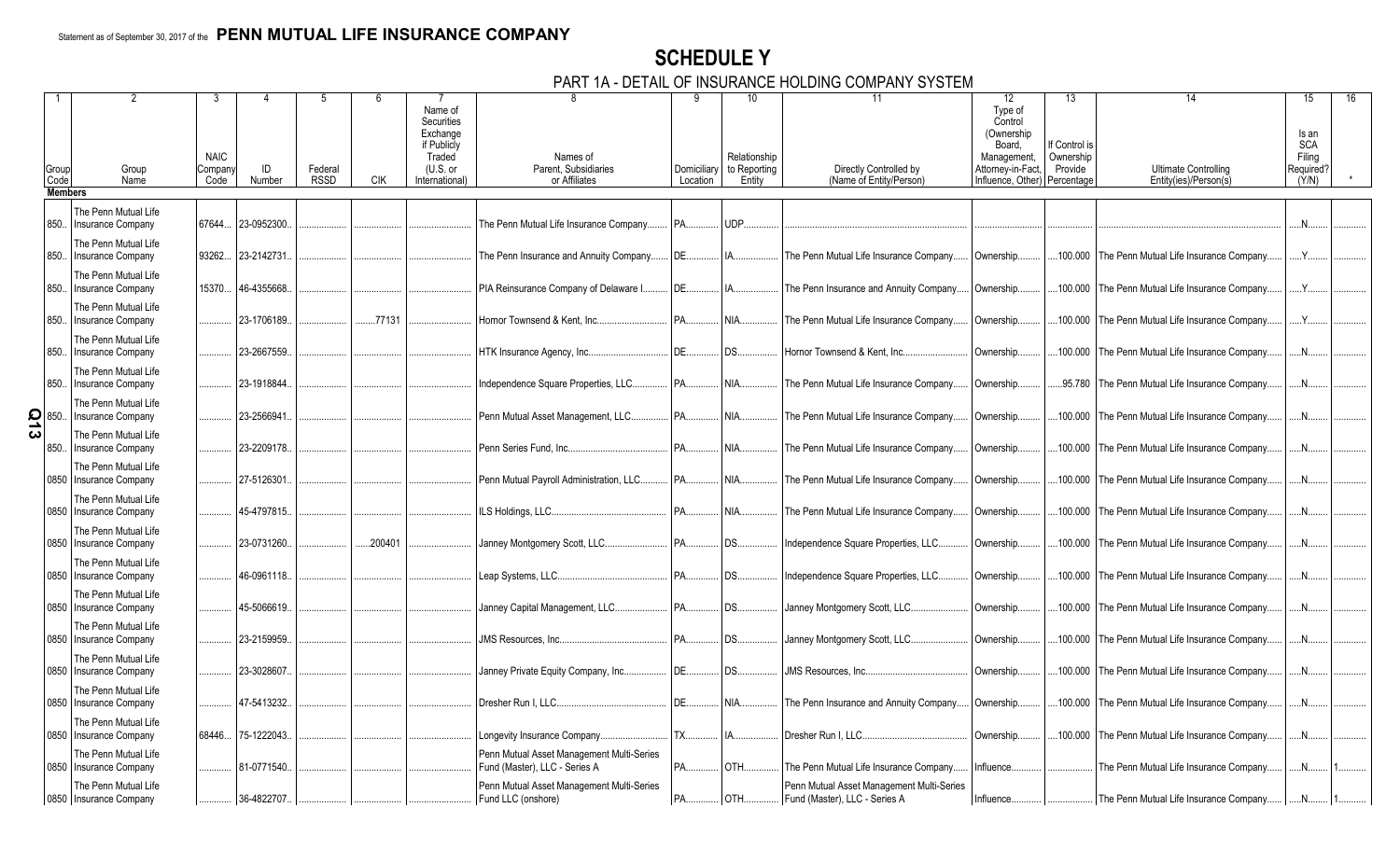# **SCHEDULE Y**

# PART 1A - DETAIL OF INSURANCE HOLDING COMPANY SYSTEM

|       |                                                |             |                   |             |                       |                                                                            |             |              |                                                                            | 12                           | 13.                        |                                                 |                     | 16. |
|-------|------------------------------------------------|-------------|-------------------|-------------|-----------------------|----------------------------------------------------------------------------|-------------|--------------|----------------------------------------------------------------------------|------------------------------|----------------------------|-------------------------------------------------|---------------------|-----|
|       |                                                |             |                   |             | Name of<br>Securities |                                                                            |             |              |                                                                            | Type of<br>Control           |                            |                                                 |                     |     |
|       |                                                |             |                   |             | Exchange              |                                                                            |             |              |                                                                            | (Ownership                   |                            |                                                 | Is an               |     |
|       |                                                | <b>NAIC</b> |                   |             | if Publicly<br>Traded | Names of                                                                   |             | Relationship |                                                                            | Board,<br>Management.        | If Control is<br>Ownership |                                                 | <b>SCA</b>          |     |
| Group | Group                                          | Company     |                   | Federal     | (U.S. or              | Parent, Subsidiaries                                                       | Domiciliary | to Reporting | Directly Controlled by                                                     | Attorney-in-Fact,            | Provide                    | <b>Ultimate Controlling</b>                     | Filing<br>Required? |     |
| Code  | Name                                           | Code        | Number            | <b>RSSD</b> | International)        | or Affiliates                                                              | Location    | Entity       | (Name of Entity/Person)                                                    | Influence, Other) Percentage |                            | Entity(ies)/Person(s)                           | (Y/N)               |     |
|       |                                                |             |                   |             |                       |                                                                            |             |              |                                                                            |                              |                            |                                                 |                     |     |
|       | The Penn Mutual Life<br>0850 Insurance Company |             | 82-1995175.       |             |                       | Penn Mutual Asset Management Multi-Series<br>Fund (Master), LLC - Series B | PA.         | OTH          | The Penn Mutual Life Insurance Company                                     | Influence.                   |                            | The Penn Mutual Life Insurance Company.         |                     |     |
|       | The Penn Mutual Life<br>0850 Insurance Company |             | 82-1533643.       |             |                       | Penn Mutual Asset Management Multi-Series<br>Fund, LLC (onshore)           |             | OTH.         | Penn Mutual Asset Management Multi-Series<br>Fund (Master), LLC - Series B | Influence.                   |                            | The Penn Mutual Life Insurance Company.         |                     |     |
|       | The Penn Mutual Life<br>0850 Insurance Company |             | 68632 06-0523876. |             |                       | Vantis Life Insurance Company.                                             |             |              | The Penn Mutual Life Insurance Company                                     | Ownership                    |                            | 100.000 The Penn Mutual Life Insurance Company. |                     |     |
|       | The Penn Mutual Life<br>0850 Insurance Company | 13588       | 13-4337991        |             |                       | Vantis Life Insurance Company of New York                                  |             |              | Vantis Life Insurance Company.                                             | Ownership.                   |                            | 100.000 The Penn Mutual Life Insurance Company. |                     |     |
|       | The Penn Mutual Life<br>0850 Insurance Company |             |                   |             |                       | The Savings Bank Life Insurance Company<br>Agency, LLC                     |             |              | Vantis Life Insurance Company.                                             | Ownership                    |                            | 100.000 The Penn Mutual Life Insurance Company. |                     |     |

**Asterisk Explanation**

1 Entity over which The Penn Mutual Life Insurance Company has significant influence, but no ownership.

**Q13.1**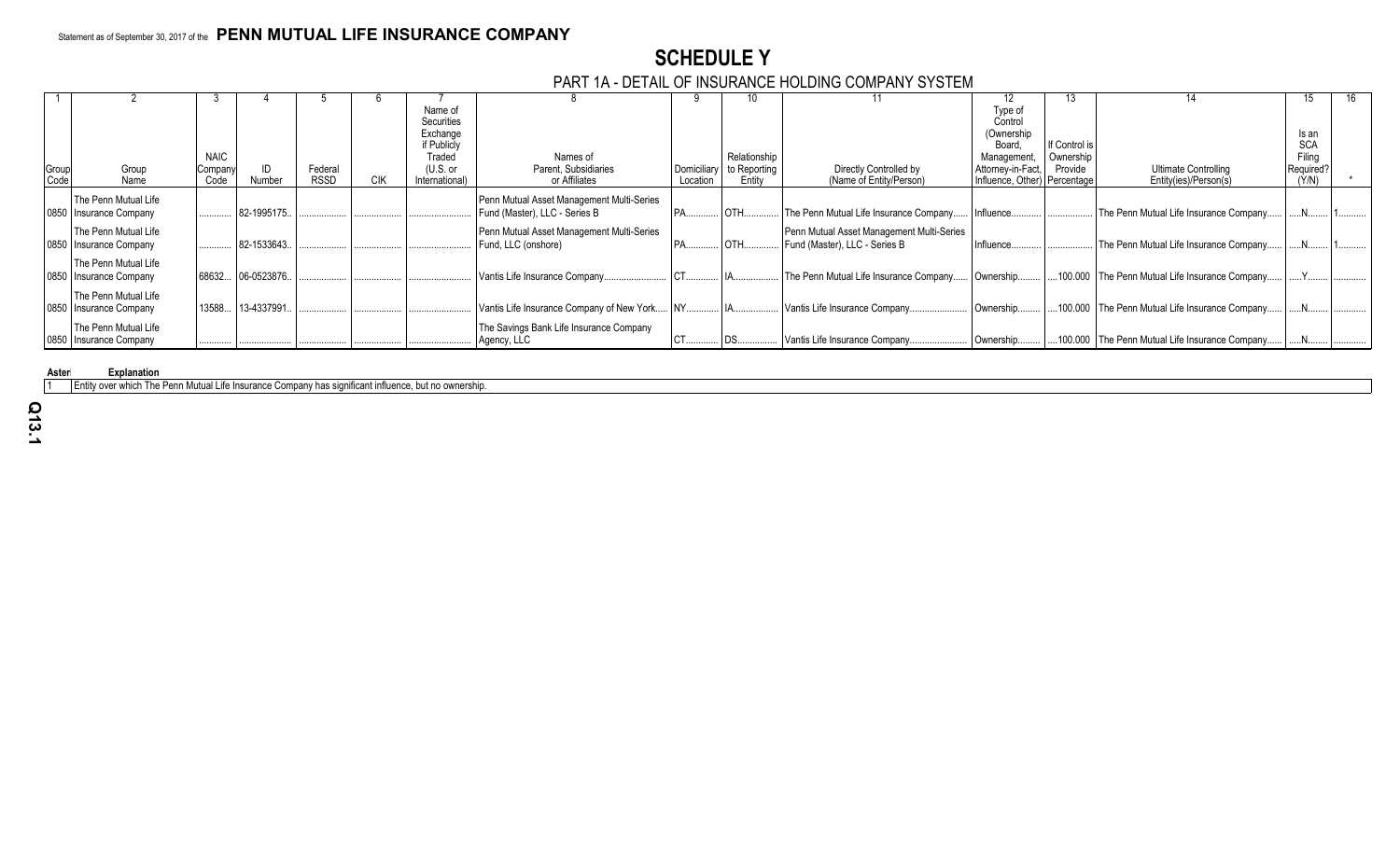# Statement as of September 30, 2017 of the **PENN MUTUAL LIFE INSURANCE COMPANY SUPPLEMENTAL EXHIBITS AND SCHEDULES INTERROGATORIES**

The following supplemental reports are required to be filed as part of your statement filing. However, in the event that your company does not transact the type of business for which the special report must be filed, your response of NO to the specific interrogatory will be accepted in lieu of filing a "NONE" report and a bar code will be printed below. If the supplement is required of your company but is not being filed for whatever reason, enter SEE EXPLANATION and provide an explanation following the interrogatory questions.

|    |                                                                                                                                                                                                                    | Response       |
|----|--------------------------------------------------------------------------------------------------------------------------------------------------------------------------------------------------------------------|----------------|
|    | Will the Trusteed Surplus Statement be filed with the state of domicile and the NAIC with this statement?                                                                                                          | N <sub>O</sub> |
| 2. | Will the Medicare Part D Coverage Supplement be filed with the state of domicile and the NAIC with this statement?                                                                                                 | NO             |
| 3. | Will the Reasonableness of Assumptions Certification required by Actuarial Guideline XXXV be filed with the state of domicile and electronically<br>with the NAIC?                                                 | NO.            |
| 4. | Will the Reasonableness and Consistency of Assumptions Certification required by Actuarial Guideline XXXV be filed with the state of domicile<br>and electronically with the NAIC?                                 | NO             |
| 5. | Will the Reasonableness of Assumptions Certification for Implied Guaranteed Rate Method required by Actuarial Guideline XXXVI be filed with<br>the state of domicile and electronically with the NAIC?             | NO.            |
| 6. | Will the Reasonableness and Consistency of Assumptions Certification required by Actuarial Guideline XXXVI (Updated Average Market Value)<br>be filed with the state of domicile and electronically with the NAIC? | YES.           |
|    | Will the Reasonableness and Consistency of Assumptions Certification required by Actuarial Guideline XXXVI (Updated Market Value) be filed<br>with the state of domicile and electronically with the NAIC?         | N <sub>O</sub> |

#### **Explanations:**

- 1. The data for this supplement is not required to be filed.
- 2. The data for this supplement is not required to be filed.
- 3. The data for this supplement is not required to be filed.
- 4. The data for this supplement is not required to be filed.
- 5. The data for this supplement is not required to be filed.
- 6.

7. The data for this supplement is not required to be filed.

#### **Bar Code:**

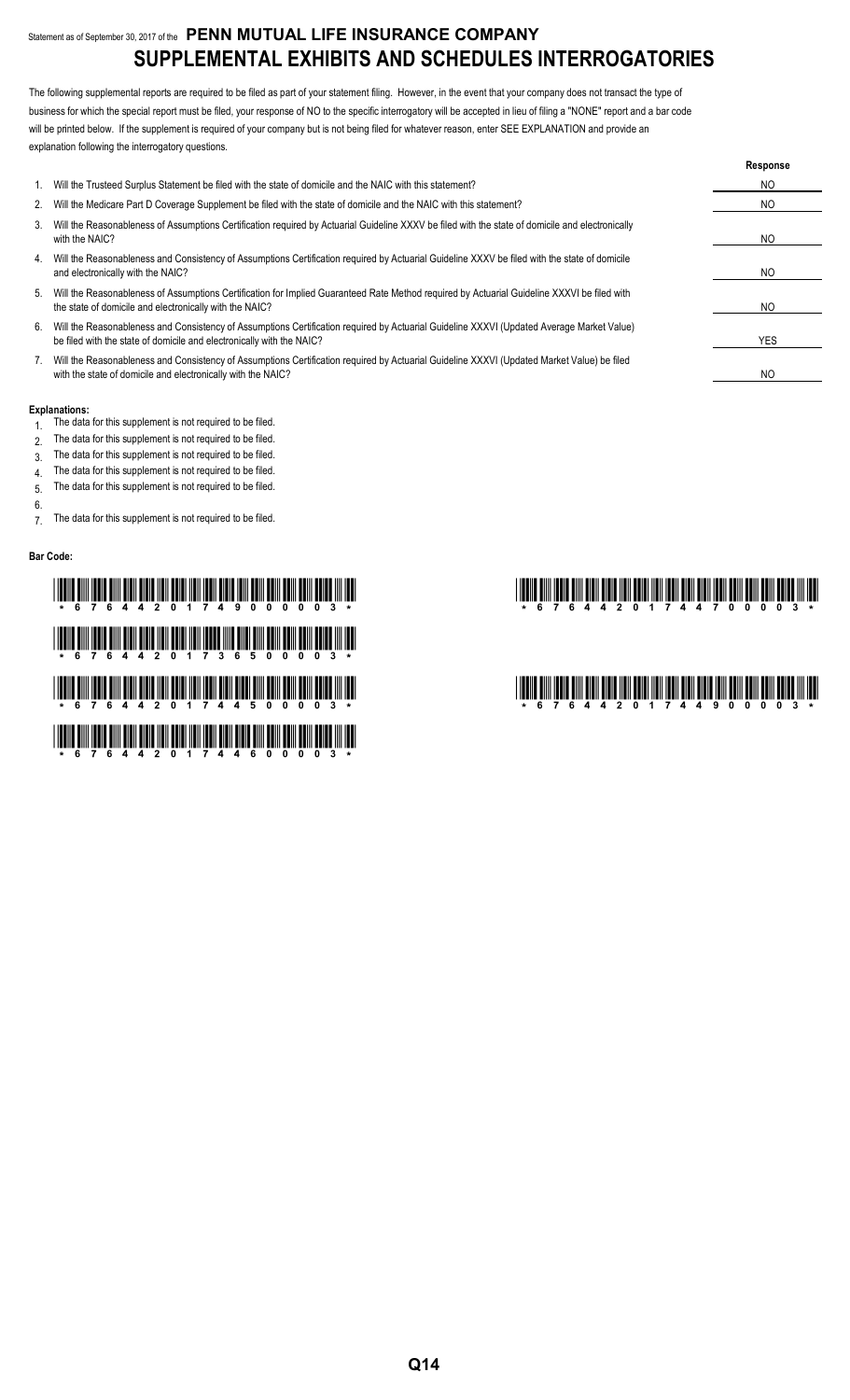# Statement as of September 30, 2017 of the PENN MUTUAL LIFE INSURANCE COMPANY **Overflow Page for Write-Ins**

# **Additional Write-ins for Assets:**

|        |             | Net Admitted  | December 31.           |
|--------|-------------|---------------|------------------------|
|        | Nonadmitted | Assets        | Prior Year Net         |
| Assets | Assets      | (Cols. 1 - 2) | <b>Admitted Assets</b> |
|        |             |               |                        |
|        |             | 2.915.966     | 3.017.447              |
|        |             |               |                        |
|        |             |               |                        |
|        |             |               |                        |
|        |             |               | $\ldots$ 36.145.125    |
|        |             |               |                        |

### **Additional Write-ins for Liabilities:**

|                                                        | Current        | December 3 เ |  |  |  |  |  |
|--------------------------------------------------------|----------------|--------------|--|--|--|--|--|
|                                                        | Statement Date | Prior Year   |  |  |  |  |  |
| 2504<br>liabilities<br>$2$ ther                        | .6.142.544     | 2.784.425    |  |  |  |  |  |
| 2597<br>Summary of remaining write-ins for Line 25     | 142.544<br>.   | 2.784.425    |  |  |  |  |  |
| <b>Additional Write-ins for Summary of Operations:</b> |                |              |  |  |  |  |  |

|       |                                             | Current      | Prior        | <b>Prior Year Ended</b> |
|-------|---------------------------------------------|--------------|--------------|-------------------------|
|       |                                             | Year to Date | Year to Date | December 31             |
| 2704  | Interest on LLC Note.                       | 2.192.664    | 1.970.150    | 2.666.426               |
| 2705  | Net Investment Income on Funds Withheld.    | 28.435.384   | .25.562.916  | 34.395.669              |
| 2797. | Summary of remaining write-ins for Line 27. | 30,628,048   | 27,533,066   | $\ldots$ 37,062,095     |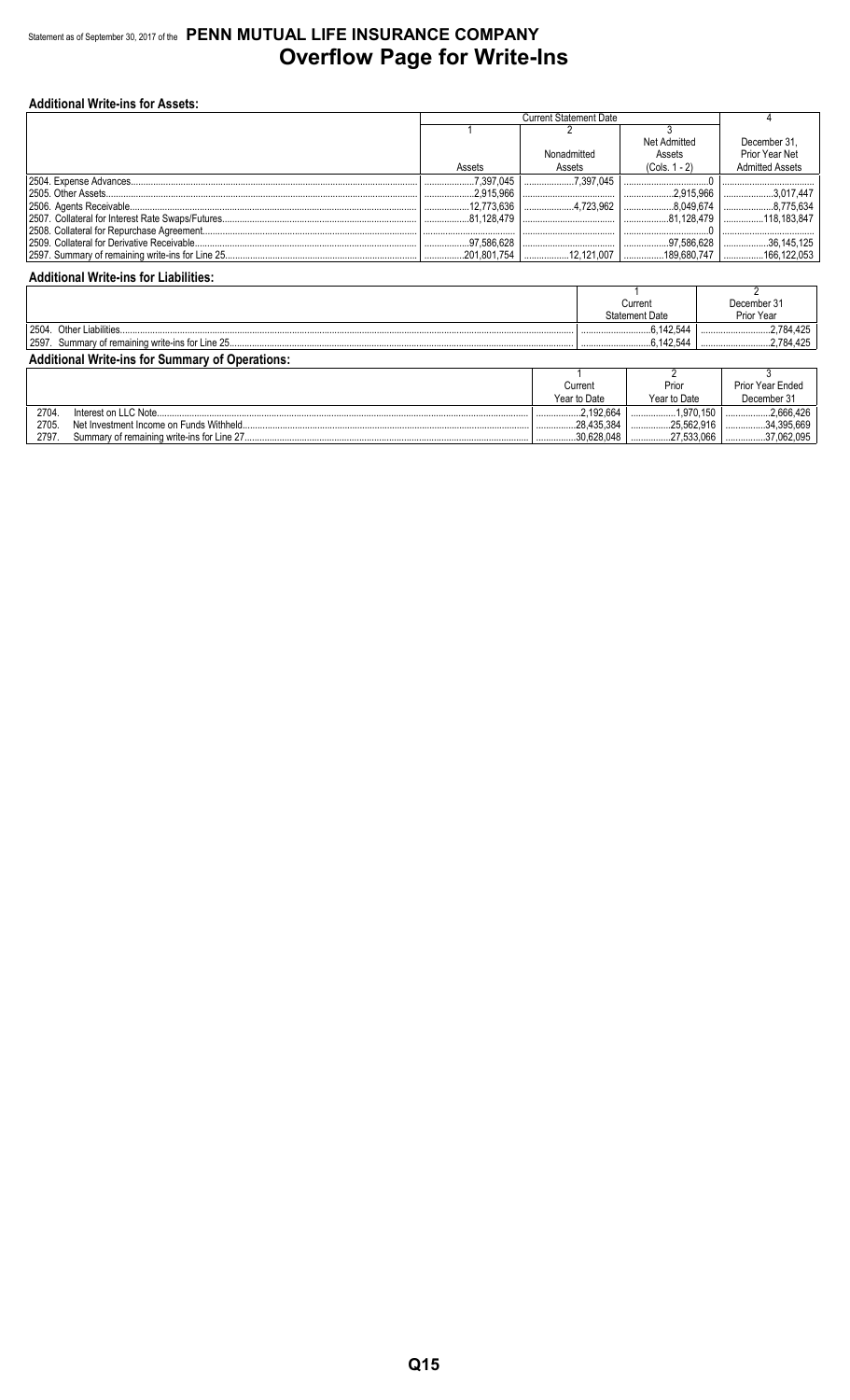# Statement as of September 30, 2017 of the PENN MUTUAL LIFE INSURANCE COMPANY **SCHEDULE A - VERIFICATION**

**Real Estate** 

|    |                      |              | Prior Year Ended |
|----|----------------------|--------------|------------------|
|    |                      | Year to Date | December 31      |
|    |                      |              |                  |
|    | 2. Cost of acquired: |              |                  |
|    |                      |              |                  |
|    |                      |              |                  |
|    |                      |              |                  |
|    |                      |              |                  |
| 5. |                      |              |                  |
| 6. |                      |              |                  |
|    |                      |              |                  |
| 8. |                      |              |                  |
| 9. |                      |              |                  |
|    |                      |              |                  |
|    |                      |              |                  |

# **SCHEDULE B - VERIFICATION**

Mortgage Loans

|     |                      |              | Prior Year Ended |
|-----|----------------------|--------------|------------------|
|     |                      | Year to Date | December 31      |
|     |                      |              |                  |
|     | 2. Cost of acquired: |              |                  |
|     |                      |              |                  |
|     |                      |              |                  |
| 3.  |                      |              |                  |
|     |                      |              |                  |
| 5.  |                      |              |                  |
| 6.  |                      |              |                  |
|     |                      |              |                  |
| 8.  |                      |              |                  |
| 9.  |                      |              |                  |
| 10. |                      |              |                  |
|     |                      |              |                  |
|     |                      |              |                  |
|     |                      |              |                  |
|     |                      |              |                  |
|     |                      |              |                  |

# **SCHEDULE BA - VERIFICATION**

Other Long-Term Invested Assets

|     |                   |              | Prior Year Ended |
|-----|-------------------|--------------|------------------|
|     |                   | Year to Date | December 31      |
|     |                   |              | 885.062.531      |
| 2.  | Cost of acquired: |              |                  |
|     |                   |              |                  |
|     |                   |              |                  |
| 3.  |                   |              |                  |
| 4.  |                   |              |                  |
| 5.  |                   |              |                  |
| 6.  |                   |              |                  |
| 7.  |                   |              |                  |
| 8.  |                   |              |                  |
| 9.  |                   |              |                  |
| 10. |                   |              |                  |
| 11. |                   |              |                  |
| 12. |                   |              | 15.353.262       |
|     |                   |              |                  |

# **SCHEDULE D - VERIFICATION**

**Bonds and Stocks** 

|    |              | Prior Year Ended |
|----|--------------|------------------|
|    | Year to Date | December 31      |
|    |              | 8,677,755.653    |
|    |              |                  |
|    |              |                  |
| 4. |              |                  |
|    |              |                  |
|    |              |                  |
|    |              |                  |
|    |              |                  |
| 9. |              |                  |
|    |              |                  |
|    |              |                  |
|    |              |                  |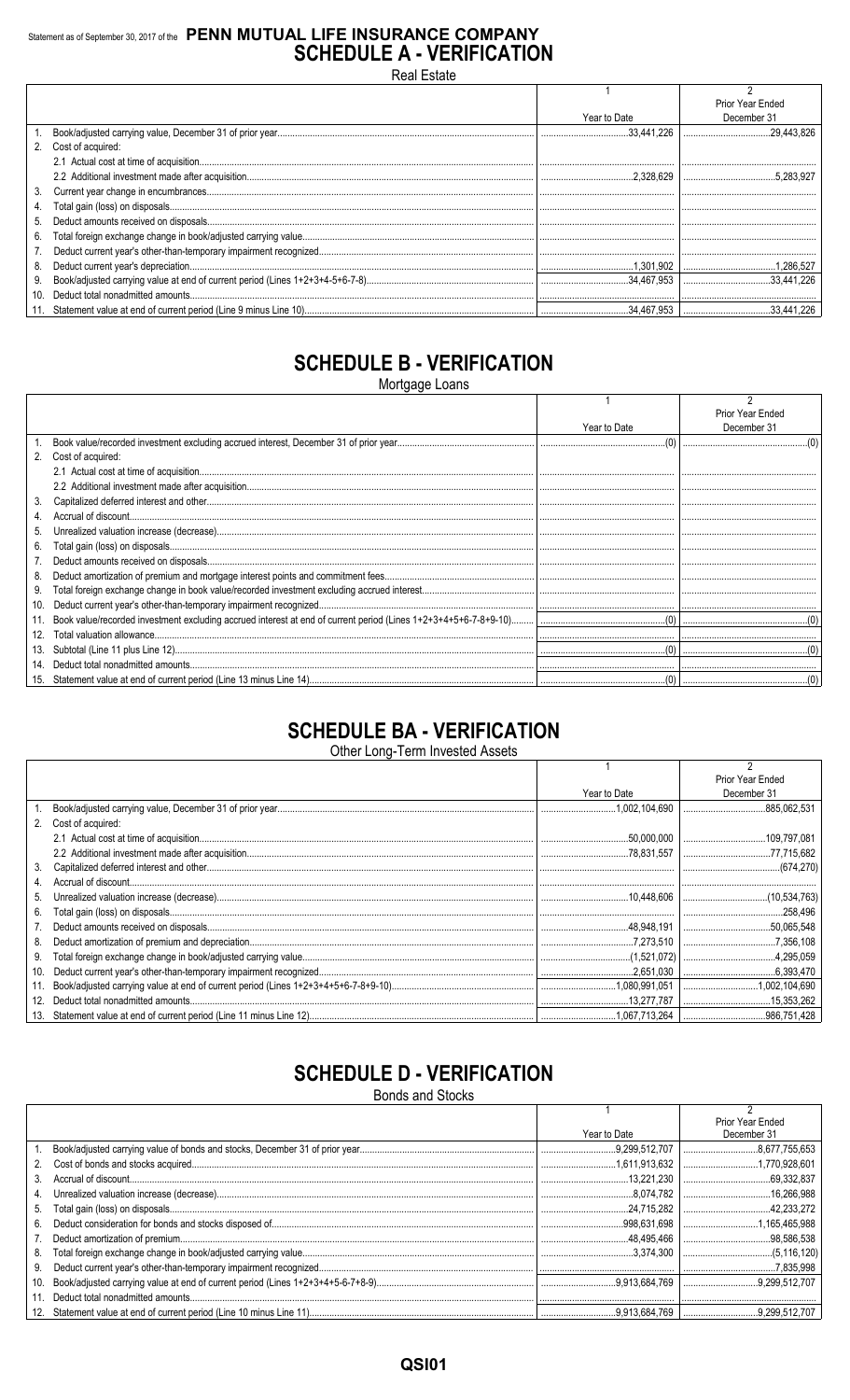# **SCHEDULE D - PART 1B**

Showing the Acquisitions, Dispositions and Non-Trading Activity

During the Current Quarter for all Bonds and Preferred Stock by NAIC Designation

|              |                           | $\overline{1}$         | 2                      | $\mathbf{3}$           | $\overline{4}$         | $5^{\circ}$                   | 6                             | $\overline{7}$                | 8                             |
|--------------|---------------------------|------------------------|------------------------|------------------------|------------------------|-------------------------------|-------------------------------|-------------------------------|-------------------------------|
|              |                           | Book/Adjusted Carrying | Acquisitions           | <b>Dispositions</b>    | Non-Trading Activity   | <b>Book/Adjusted Carrying</b> | <b>Book/Adjusted Carrying</b> | <b>Book/Adjusted Carrying</b> | <b>Book/Adjusted Carrying</b> |
|              |                           | Value Beginning        | During                 | During                 | During                 | Value End of                  | Value End of                  | Value End of                  | Value December 31             |
|              | <b>NAIC Designation</b>   | of Current Quarter     | <b>Current Quarter</b> | <b>Current Quarter</b> | <b>Current Quarter</b> | <b>First Quarter</b>          | Second Quarter                | <b>Third Quarter</b>          | Prior Year                    |
|              | <b>BONDS</b>              |                        |                        |                        |                        |                               |                               |                               |                               |
|              |                           | 6,556,376,387          | 345,379,795            | 448,486,273            | 2,796,262              | .6,527,304,647                | 6,556,376,387                 | 6,456,066,171                 | 5,899,901,349                 |
|              |                           | 2,447,877,456          | 56,173,199             | 90,156,080             | 23,719,291<br>.        | 2,409,392,492                 | 2,447,877,456                 | 2,437,613,866<br>.            | 2,309,173,256                 |
|              |                           | 299,796,692            | 9,788,530              | 14,264,770             | (35,571,333)           | 307,579,597                   | 299,796,692                   | 259,749,119                   | 289,628,910                   |
|              |                           | 69,235,548             | 2.000.000              | 4,520,111              | 2,248,135              | 82,249,273                    | 69,235,548                    | 68,963,572                    | 81,119,078                    |
|              |                           | 34.945.915             |                        | 3,988,725              | $\ldots$ .1.176.158    | , 40,596,605                  | 34.945.915                    | 32,133,348                    | 37,931,255                    |
|              |                           | $\ldots$ 13,333,153    |                        |                        | 217,589                | 14,684,295                    |                               |                               |                               |
| <b>QSI02</b> |                           | 9,421,565,151          | 413,341,524<br>.       |                        |                        | 9,381,806,909                 | 9,421,565,151                 | 9,266,353,235                 | 8,637,010,303                 |
|              | PREFERRED STOCK           |                        |                        |                        |                        |                               |                               |                               |                               |
|              |                           | 24,946,575             |                        |                        |                        | 24.946.575                    | 24.946.575                    | 24.946.575                    | 24,946,575                    |
|              |                           | 72,629,880             |                        |                        |                        | 70.629.880                    | 72.629.880                    | 72,629,880                    | 70,629,880                    |
|              |                           | 6,048,500              |                        |                        |                        | 6,048,500                     | 6,048,500                     | 6,048,500                     | 4,048,500                     |
|              |                           | 7,600,000              |                        |                        |                        | 0.7,600,000                   | 7.600.000                     | 0.7,600,000                   | 7,543,966                     |
|              |                           |                        |                        |                        |                        |                               |                               |                               |                               |
|              |                           | 627,793                |                        |                        | 154,821                |                               | $.627,793$ .                  | 782.614                       | 782,614                       |
|              | 14. Total Preferred Stock | 111,852,748            |                        | $\overline{0}$         |                        |                               |                               |                               | 107,951,535                   |
|              |                           |                        |                        |                        |                        |                               |                               |                               |                               |

(a) Book/Adjusted Carrying Value column for the end of the current reporting period includes the following amount of short-term and cash equivalent bonds by NAIC designation:

NAIC 1 \$...........0; NAIC 2 \$..........0; NAIC 3 \$...........0; NAIC 4 \$..........0; NAIC 5 \$..........0; NAIC 6 \$..........0.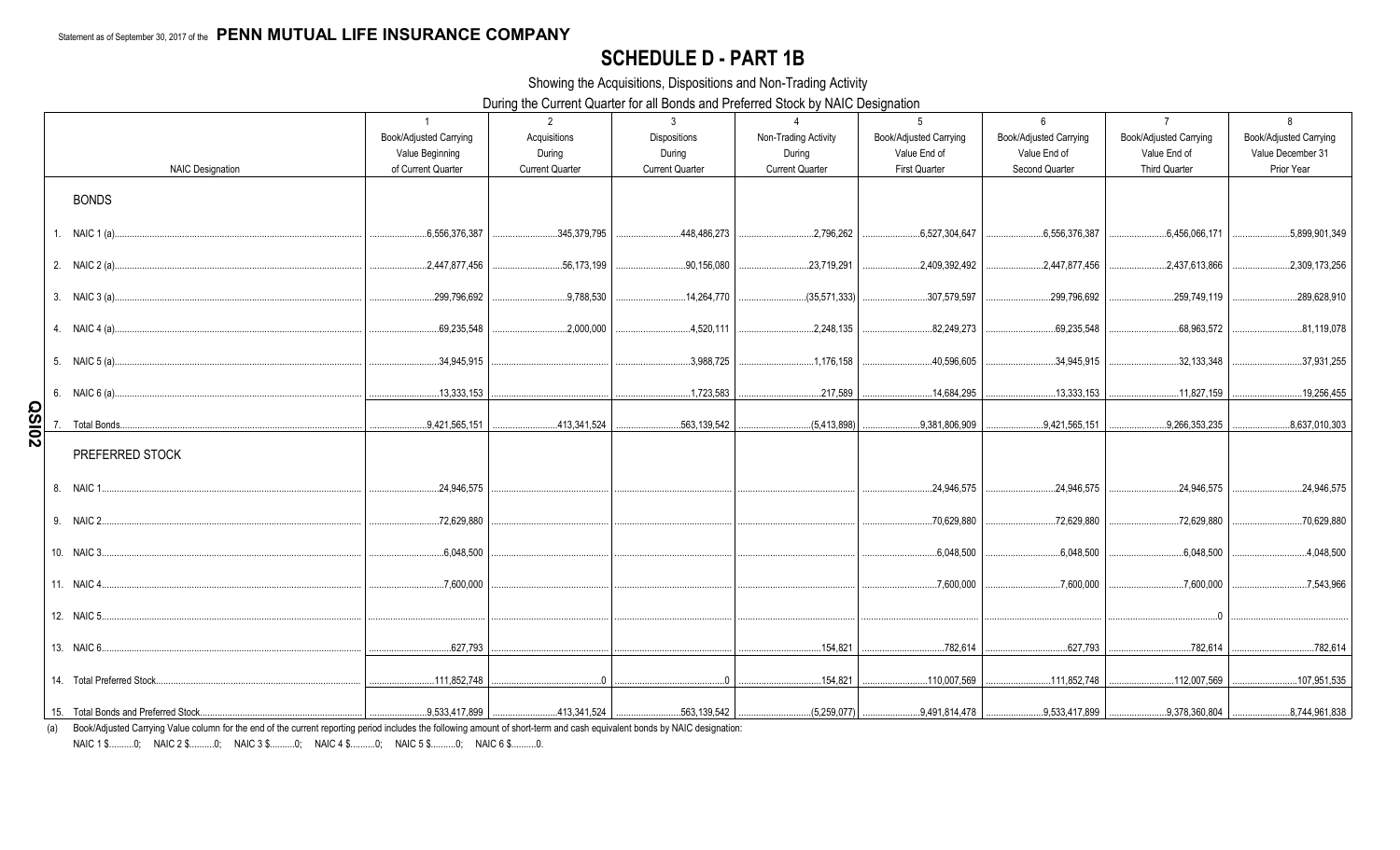# Statement as of September 30, 2017 of the PENN MUTUAL LIFE INSURANCE COMPANY **SCHEDULE DA - PART 1**

Short-Term Investments

| <u> UITUR I UITII III VUUTIUTINU</u> |           |                 |                    |                           |  |  |  |
|--------------------------------------|-----------|-----------------|--------------------|---------------------------|--|--|--|
|                                      |           |                 |                    |                           |  |  |  |
| Book/Adjusted                        |           | Actual          | Interest Collected | Paid for Accrued Interest |  |  |  |
| Carrying Value                       | Par Value | Cost            | Year To Date       | Year To Date              |  |  |  |
|                                      |           |                 |                    |                           |  |  |  |
| 134,839,762<br>                      | VVI       | 134,839,762<br> |                    |                           |  |  |  |

# **SCHEDULE DA - VERIFICATION**

Short-Term Investments

|         |              | $\mathfrak{p}$                  |
|---------|--------------|---------------------------------|
|         | Year To Date | Prior Year Ended<br>December 31 |
|         |              |                                 |
|         |              |                                 |
|         |              |                                 |
| $3_{-}$ |              |                                 |
|         |              |                                 |
| 5.      |              |                                 |
| 6.      |              |                                 |
| 7.      |              |                                 |
| 8.      |              |                                 |
| 9.      |              |                                 |
| 10.     |              |                                 |
| 11.     |              |                                 |
|         |              |                                 |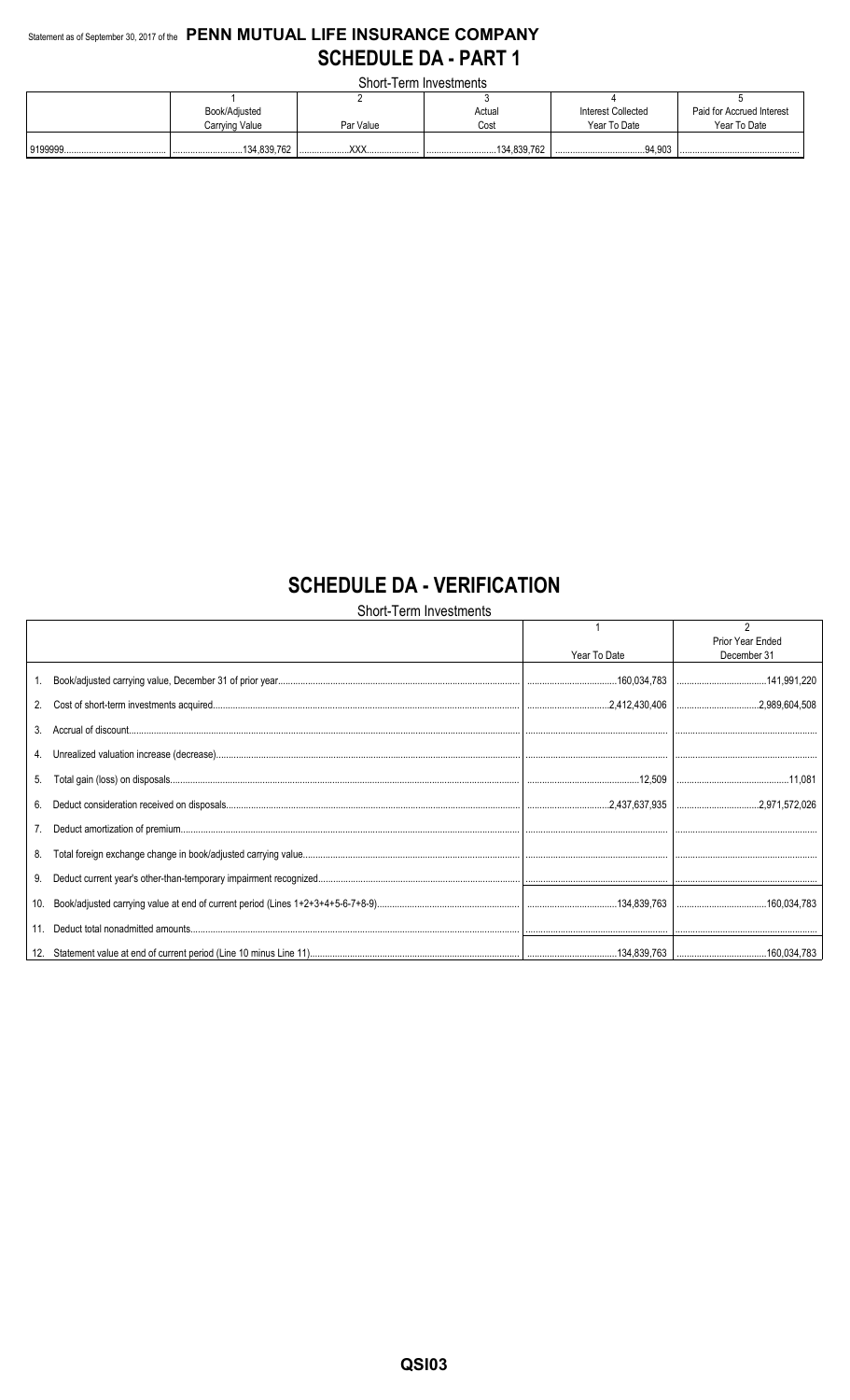# Statement as of September 30, 2017 of the **PENN MUTUAL LIFE INSURANCE COMPANY SCHEDULE DB - PART A - VERIFICATION**

Options, Caps, Floors, Collars, Swaps and Forwards

|    | (144,198,907)   |
|----|-----------------|
|    | (4,491,055)     |
|    | (10, 764, 946)  |
|    | (79, 201, 955)  |
|    | 10.168.301      |
| 6  |                 |
|    | 55,473,075      |
| 8. |                 |
|    | (193, 352, 090) |
|    |                 |
|    | (193.352.090)   |

# **SCHEDULE DB - PART B - VERIFICATION**

|     |           |                                                                         | <b>Futures Contracts</b> |            |           |             |
|-----|-----------|-------------------------------------------------------------------------|--------------------------|------------|-----------|-------------|
| 1.  |           |                                                                         |                          |            |           | (1,852,615) |
| 2.  |           |                                                                         |                          |            |           | 1,220,089   |
|     | 3.1 Add:  |                                                                         |                          |            |           |             |
|     |           | Change in variation margin on open contracts - Highly Effective Hedges: |                          |            |           |             |
|     |           |                                                                         |                          |            |           |             |
|     |           |                                                                         |                          | 0          |           |             |
|     |           | Change in variation margin on open contracts - All Other:               |                          |            |           |             |
|     |           | 3.13 Section 1, Column 18, current year to date minus                   | (632, 531)               |            |           |             |
|     |           |                                                                         | (1,852,620)              | 1,220,089  | 1,220,089 |             |
|     | 3.2 Add:  |                                                                         |                          |            |           |             |
|     |           | Change in adjustment to basis of hedged item:                           |                          |            |           |             |
|     | 3.21      |                                                                         |                          |            |           |             |
|     |           |                                                                         |                          | 0          |           |             |
|     |           | Change in amount recognized:                                            |                          |            |           |             |
|     |           | 3.23 Section 1, Column 19, current year to date minus                   | (632,529)                |            |           |             |
|     |           |                                                                         |                          | 1.220.090  | 1.220.090 |             |
|     |           |                                                                         |                          |            |           | (1)         |
| 4.1 |           |                                                                         |                          |            |           |             |
|     | 4.2 Less: |                                                                         |                          |            |           |             |
|     |           |                                                                         |                          |            |           |             |
|     |           |                                                                         |                          | 12.937.542 |           |             |
|     |           |                                                                         |                          |            |           | 0           |
| 5.  |           | Dispositions gains (losses) on contracts terminated in prior year:      |                          |            |           |             |
|     | 5.1       |                                                                         |                          |            |           |             |
|     | 5.2       |                                                                         |                          |            |           |             |
| 6.  |           |                                                                         |                          |            |           | (632, 528)  |
| 7.  |           |                                                                         |                          |            |           |             |
| 8.  |           |                                                                         |                          |            |           | (632.528)   |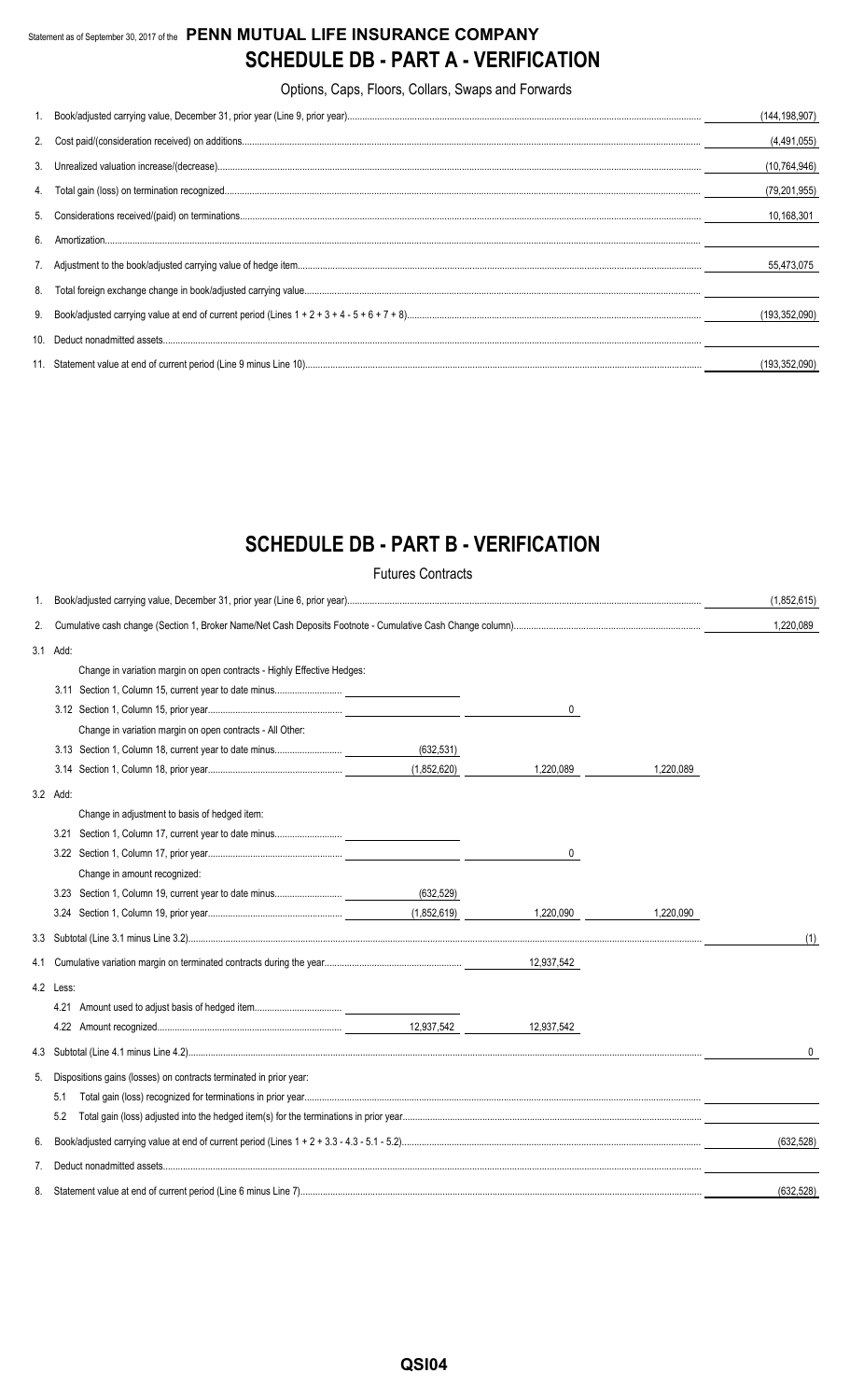**Sch. DB - Pt. C - Sn. 1 NONE**

**Sch. DB - Pt. C - Sn. 2 NONE**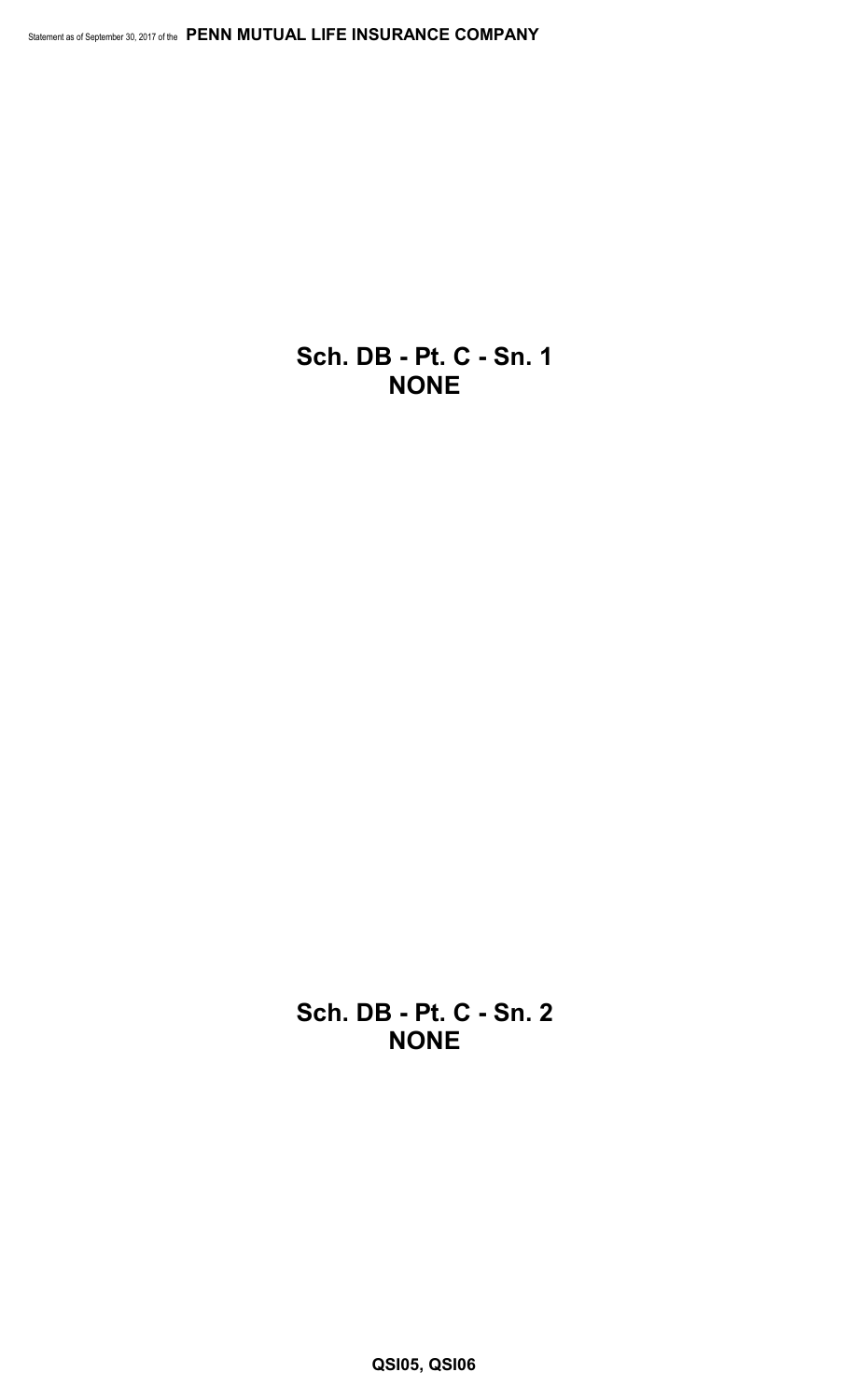# Statement as of September 30, 2017 of the PENN MUTUAL LIFE INSURANCE COMPANY **SCHEDULE DB - VERIFICATION**

Verification of Book/Adjusted Carrying Value, Fair Value and Potential Exposure of all Open Derivative Contracts

|    | Book/Adjusted Carrying Value Check |                 |
|----|------------------------------------|-----------------|
|    | (193, 352, 081)                    |                 |
|    | (632, 529)                         |                 |
| 3. |                                    | (193, 984, 610) |
| 4. | 46,300,516                         |                 |
| 5. | (240, 285, 127)                    |                 |
| 6. |                                    |                 |
|    | Fair Value Check                   |                 |
|    | (173, 548, 699)                    |                 |
|    | (632, 529)                         |                 |
| 9. |                                    | (174, 181, 228) |
|    | 67,668,491                         |                 |
|    | (241,849,719)                      |                 |
|    |                                    | (0)             |
|    | <b>Potential Exposure Check</b>    |                 |
|    | 78,790,288                         |                 |
|    | 3,380,000                          |                 |
|    | 82,170,288                         |                 |
|    |                                    |                 |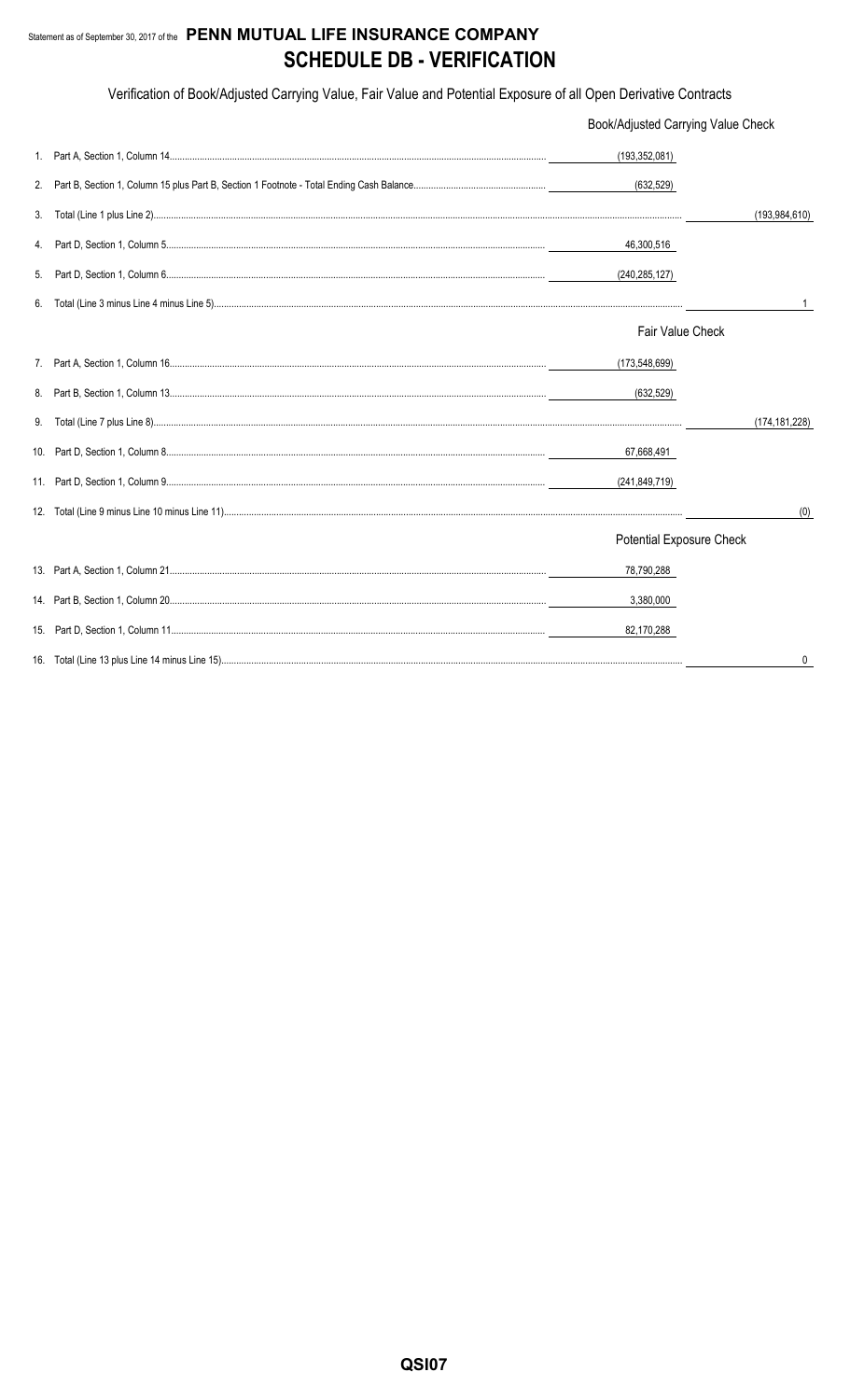# **Sch. E - Verification NONE**

**Sch. A - Pt. 2 NONE**

**Sch. A - Pt. 3 NONE**

**Sch. B - Pt. 2 NONE**

# **Sch. B - Pt. 3 NONE**

**QSI08, QE01, QE02**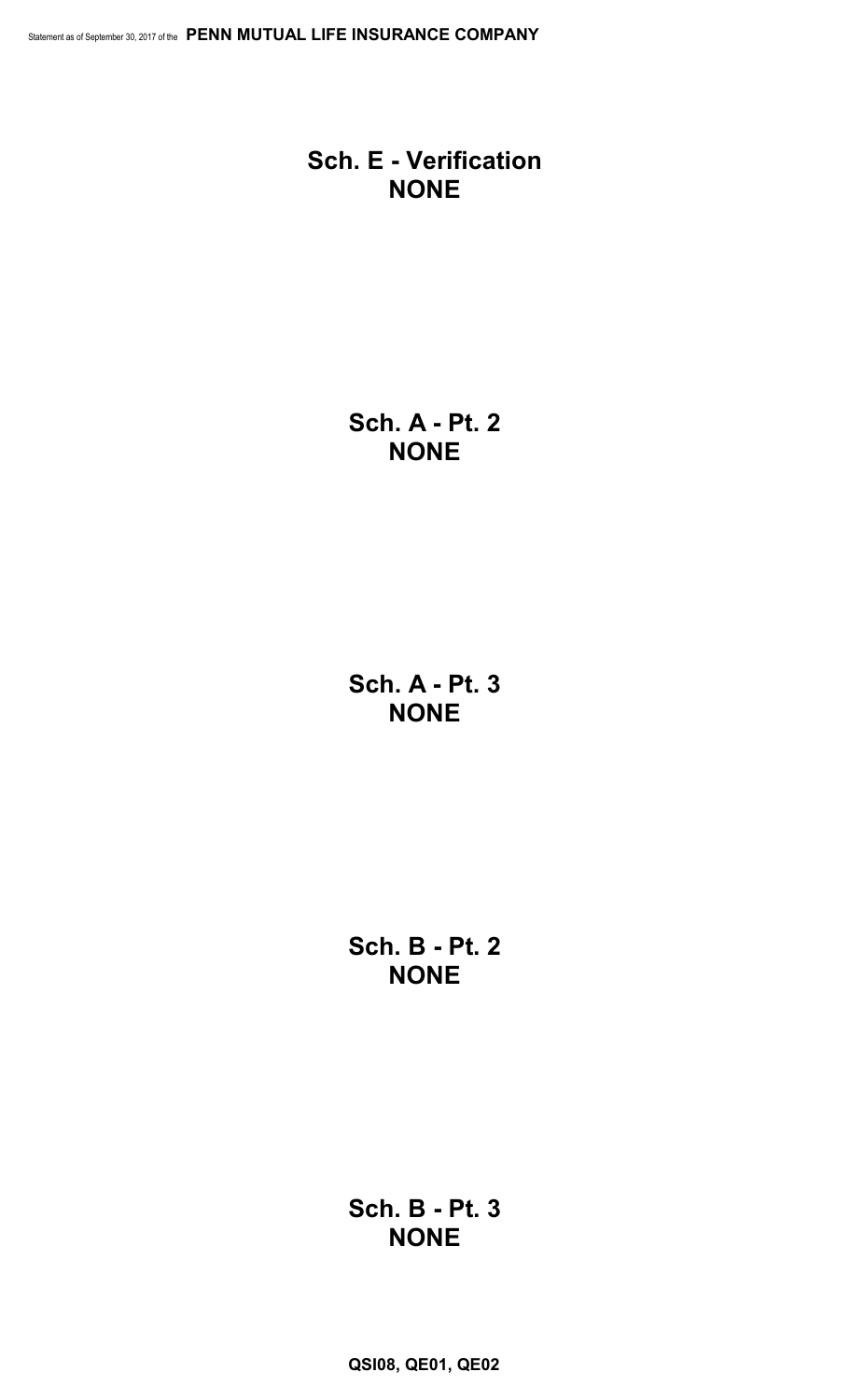# **SCHEDULE BA - PART 2**

Showing Other Long-Term Invested Assets ACQUIRED AND ADDITIONS MADE During the Current Quarter

|            |                             | $\mathfrak{D}$                                                                                                               | Location       |                        |                                                         | -6          |             | 8        | 9                      | 10                           | 11           | 12                           | 13            |
|------------|-----------------------------|------------------------------------------------------------------------------------------------------------------------------|----------------|------------------------|---------------------------------------------------------|-------------|-------------|----------|------------------------|------------------------------|--------------|------------------------------|---------------|
|            |                             |                                                                                                                              | $\mathcal{R}$  | $\overline{4}$         |                                                         |             |             |          |                        |                              |              |                              |               |
|            |                             |                                                                                                                              |                |                        |                                                         | <b>NAIC</b> | Date        |          |                        |                              |              |                              |               |
|            |                             |                                                                                                                              |                |                        |                                                         | Desig-      | Originally  | Type and | Actual Cost at Time of | <b>Additional Investment</b> | Amount of    | Commitment for               | Percentage of |
|            | <b>CUSIP</b> Identification | Name or Description                                                                                                          | City           | <b>State</b>           | Name of Vendor or General Partner                       | nation      | Acquired    | Strategy | Acquisition            | Made after Acquisition       | Encumbrances | <b>Additional Investment</b> | Ownership     |
|            |                             | Fixed or Variable Interest Rate Investments That Have Underlying Characteristics of Bonds - Affiliated                       |                |                        |                                                         |             |             |          |                        |                              |              |                              |               |
|            |                             | 000000 00 0 Credit Opportunities Series                                                                                      | Horsham        |                        | PA Penn Mutual Asset Management Multi-Series Fund, LLC. | 3FE.        | 07/03/2017. |          | .50.000.000            |                              |              |                              |               |
|            |                             | 0899999. Total - Fixed or Variable Interest Rate Investments That Have Underlying Characteristics of Bonds - Affiliated      |                |                        |                                                         |             |             |          | .50.000.000            |                              |              | 0                            | .XXX          |
|            |                             | Joint Venture or Partnership Interests That Have Underlying Characteristics of Common Stocks - Unaffiliated                  |                |                        |                                                         |             |             |          |                        |                              |              |                              |               |
|            |                             | 000000 00 0 Atlas Venture Fund X, L.P.                                                                                       | Cambridge      | <b>MA</b>              | <b>Atlas Venture Partners</b>                           |             | 03/20/2015. |          |                        | .457.956                     |              | .3.544.394                   | .2.800        |
|            | 000000                      | 00 0 Battery Ventures XI, L.P.                                                                                               | Waltham.       | <b>MA</b>              | <b>Battery Ventures</b>                                 |             | 02/22/2016. |          |                        | 1,365,000                    |              | .3,454,500                   | .1.077        |
|            | 000000                      | Bessemer Venture Partners IX Institutional L.P.<br>$00\,$                                                                    | Larchmont.     | <b>NY</b>              | <b>Bessemer Venture Partners</b>                        |             | 02/28/2015. |          |                        | 488,129                      |              | .3,806,433                   | .0.438        |
|            | 000000                      | Cross Creek Capital Partners III, L.P.<br>$00\,$                                                                             | Salt Lake City | UT                     | Cross Creek Capital.                                    |             | 08/29/2013. |          |                        | .250,000                     |              | .1,775,000                   | .6.132        |
|            | 000000                      | Cross Creek Capital Partners IV, L.P.<br>$00\,$                                                                              | Salt Lake City | UT                     | Cross Creek Capital                                     |             | 03/31/2016  |          |                        | .646.130                     |              | .4,169,870                   | .5.600        |
|            |                             |                                                                                                                              |                |                        |                                                         |             |             |          |                        |                              |              |                              |               |
|            | 000000                      | 0 European Secondary Development Fund V.<br>$00\,$                                                                           | London.        | <b>UK</b><br><b>WA</b> | Arcis Group.                                            |             | 07/22/2016. |          |                        | .1,007,664                   |              | .9,214,920                   | .4.164        |
|            | 000000                      | 0 Frazier Healthcare VII. LP.<br>$00\,$                                                                                      | Seattle.       |                        | <b>Frazier Healthcare Partners</b>                      |             | 08/01/2013. |          |                        | .87,500                      |              | 782,500                      | .1.706        |
|            | 000000                      | $00\,$<br>Frazier Life Sciences VIII, L.P.                                                                                   | Menlo Park     | CA                     | <b>Frazier Healthcare Partners</b>                      |             | 09/30/2015. |          |                        | 492,000                      |              | .6,726,000                   | .5.333        |
|            | 000000                      | GS Vintage Fund V, L.P.<br>$00\,$                                                                                            | New York.      | NY                     | Goldman Sachs & Co.                                     |             | 10/29/2008. |          |                        | .8,665                       |              | .1,354,485                   | .0.183        |
|            | 000000                      | Jackson Square Ventures I, L.P.<br>$00\,$                                                                                    | Menlo Park     | CA                     | <b>Jackson Square Ventures</b>                          |             | 11/28/2011. |          |                        | .48,322                      |              | .647,462                     | .2.416        |
|            | 000000                      | Lightspeed Venture Partners Select, L.P.<br>$00\,$                                                                           | Menlo Park     | CA                     | Lightspeed Ventures                                     |             | 03/24/2014. |          |                        | .30,000                      |              | .180,000                     | .0.462        |
|            | 000000                      | Lightspeed Venture Partners X, L.P<br>$00\,$                                                                                 | Menlo Park     | CA                     | Lightspeed Ventures                                     |             | 07/07/2014. |          |                        | 135,000                      |              | .900,000                     | .0.720        |
|            | 000000                      | Lightspeed Venture Partners XI, L.P<br>$00\,$                                                                                | Menlo Park     | CA.                    | Lightspeed Ventures                                     |             | 03/10/2016  |          |                        | .750,000                     |              | .4,875,000                   | .0.999        |
|            | 000000                      | Longitude Venture Partners III, L.P.<br>$00\,$                                                                               | Menlo Park     | CA                     | Longitude Capital Management Co., LLC.                  |             | 03/31/2016. |          |                        | .400,869                     |              | .7,345,452                   | .1.524        |
| O          | 000000                      | 0 Menlo Special Opportunities Fund, L.P.<br>$00\,$                                                                           | Menlo Park     | CA                     | Menlo Ventures                                          |             | 03/31/2016  |          |                        | 1,203,840                    |              | .3,759,632                   | .4.000        |
|            | 000000                      | $00\,$<br>0 Omega Fund IV, L.P.                                                                                              | Boston.        | MA.                    | Omega Fund Management.                                  |             | 06/20/2013. |          |                        | 106,777                      |              | .252,271                     | .1.089        |
| <b>EO3</b> | 000000                      | $00\,$<br>0 Omega Fund V, L.P.                                                                                               | Boston.        | MA                     | Omega Fund Management.                                  |             | 04/30/2015. |          |                        | 1,146,600                    |              | .7,917,443                   | .4.000        |
|            | 000000                      | 0 Point 406 Ventures III. L.P.<br>00                                                                                         | Boston.        | MA                     | .406 Ventures.                                          |             | 04/30/2015. |          |                        | .174,000                     |              | .4,752,000                   | 3.429         |
|            | 000000                      | 0 Point Judith Venture Fund III. L.P.<br>$00\,$                                                                              | Providence     | RI                     | Point Judith Capital Partners.                          |             | 11/21/2011. |          |                        | 192,000                      |              | 80,145                       | .6.620        |
|            | 000000                      | Rembrandt Venture Partners Fund Three, L.P.<br>$00\,$                                                                        | Menlo Park     | CA                     | Rembrandt Venture Management, LLC                       |             | 04/02/2012. |          |                        | 300,000                      |              | 315.000                      | .9.025        |
|            | 000000                      | Sigma Partners 8, L.P.<br>$00\,$                                                                                             | Menlo Park     | CA                     | Sigma Partners.                                         |             | 08/30/2007. |          |                        | .99,000                      |              | .397,000                     | .1.980        |
|            | 000000                      | $00\,$<br>0 Summit Partners Growth Equity Fund IX                                                                            | Boston.        | <b>MA</b>              | Summit Partners                                         |             | 09/30/2015. |          |                        | 652.000                      |              | .6.868.000                   | .0.267        |
|            | 000000                      | 0 Trinity Ventures XI, L.P.<br>$00\,$                                                                                        | Menlo Park     | CA                     | <b>Trinity Ventures.</b>                                |             | 04/04/2013. |          |                        | .90,000                      |              | .1,091,250                   | .1.371        |
|            | 000000                      | Trinity Ventures XII, L.P.<br>$00\,$                                                                                         | Menlo Park     | CA.                    | <b>Trinity Ventures.</b>                                |             | 10/31/2015. |          |                        | 160,000                      |              | .5,800,000                   | .2.000        |
|            | 000000                      | 0 Upfront Opportunity Fund I, L.P.<br>$00\,$                                                                                 | Los Angeles.   | CA                     | <b>Upfront Ventures</b>                                 |             | 03/31/2015. |          |                        | .91,553                      |              | .845,850                     | .6.000        |
|            | 000000                      | $00\,$<br>0 Upfront V, L.P.                                                                                                  | Los Angeles    | CA                     | <b>Upfront Ventures</b>                                 |             | 11/30/2014. |          |                        | .648.069                     |              | .2,908,444                   | .2.500        |
|            | 000000                      | 00 0 Warburg Pincus Private Equity XII, LP.                                                                                  | New York.      | <b>NY</b>              | Warburg, Pincus LLC.                                    |             | 12/21/2015. |          |                        | .2,194,500                   |              | 10,763,500                   | 0.147         |
|            |                             | 1599999. Total - Joint Venture or Partnership Interests That Have Underlying Characteristics of Common Stocks - Unaffiliated |                |                        |                                                         |             |             |          |                        | .13,225,574                  |              | .94,526,551                  | XXX           |
|            |                             | Joint Venture or Partnership Interests That Have Underlying Characteristics of Other - Unaffiliated                          |                |                        |                                                         |             |             |          |                        |                              |              |                              |               |
|            | 000000                      | 0 3i Eurofund IV, L.P.<br>00                                                                                                 | London         |                        | GBR. 3i Group Plc.                                      |             | 12/10/2003. |          |                        | .17,730                      |              | .233.326                     | .0.807        |
|            | 000000                      | $00\,$<br>ABRY Advanced Securities Fund II. L.P.                                                                             | Boston.        | MA.                    | <b>ABRY Partners, LLC</b>                               |             | 05/04/2011. |          |                        | .36,328                      |              | .3,185,527                   | .0.553        |
|            | 000000                      | ABRY Advanced Securities Fund III, L.P.<br>$00\,$                                                                            | Boston.        | MA.                    | <b>ABRY Partners, LLC</b>                               |             | 09/14/2011. |          |                        | .243.975                     |              | .5,580,204                   | 0.667         |
|            | 000000                      | ABRY Heritage Partners, L.P.<br>$00\,$                                                                                       | Boston.        | MA.                    | <b>ABRY Partners, LLC</b>                               |             | 07/22/2016. |          |                        | .95,323                      |              | .4,657,092                   | .1.048        |
|            | 000000                      | $00\,$<br>ABRY Partners VI. L.P.                                                                                             | Boston.        | MA.                    | <b>ABRY Partners, LLC</b>                               |             | 03/26/2008. |          |                        | .17.468                      |              | .1,149,771                   | .0.721        |
|            | 000000                      | $00\,$<br>ABRY Partners VIII, L.P.                                                                                           | Boston.        | MA.                    | <b>ABRY Partners, LLC</b>                               |             | 09/30/2014. |          |                        | 137,578                      |              | .2,426,914                   | .0.684        |
|            | 000000                      | $00\,$<br>ABRY Senior Equity III, L.P                                                                                        | Boston.        | MA.                    | <b>ABRY Partners, LLC</b>                               |             | 08/09/2010. |          |                        | .5.548                       |              | 757,273                      | .1.314        |
|            | 000000                      | $00\,$                                                                                                                       | Boston.        | MA.                    | <b>ABRY Partners, LLC</b>                               |             | 12/12/2012  |          |                        | .118,245                     |              | .1,087,474                   | .1.022        |
|            |                             | ABRY Senior Equity IV, L.P                                                                                                   | Boston.        | MA.                    | <b>ABRY Partners, LLC</b>                               |             |             |          |                        |                              |              |                              | .0.857        |
|            | 000000                      | $00\,$<br>ABRY Senior Equity V, L.P.                                                                                         |                |                        |                                                         |             | 12/01/2016. |          |                        | 109,034                      |              | .8,321,466                   |               |
|            | 000000                      | $00\,$<br>Acon Equity Partners IV, L.P.                                                                                      | Washington     | DC                     | Acon Investments                                        |             | 04/22/2016. |          |                        | 298,237                      |              | 16,983,123                   | .3.460        |
|            | 000000                      | 0 Apollo European Principal Finance Fund II, L.P.<br>$00\,$                                                                  | Purchase       | NY                     | Apollo Global Management, LLC                           |             | 07/23/2012. |          |                        | 108,003                      |              | .2,617,988                   | .0.565        |
|            | 000000                      | 00 0 Avenue Europe Special Situations Fund III (U.S.), L.P.                                                                  | New York.      |                        | NY Avenue Capital Group                                 |             | 06/05/2015  |          |                        | .1,600,000                   |              | .2,528,443                   | .0.800        |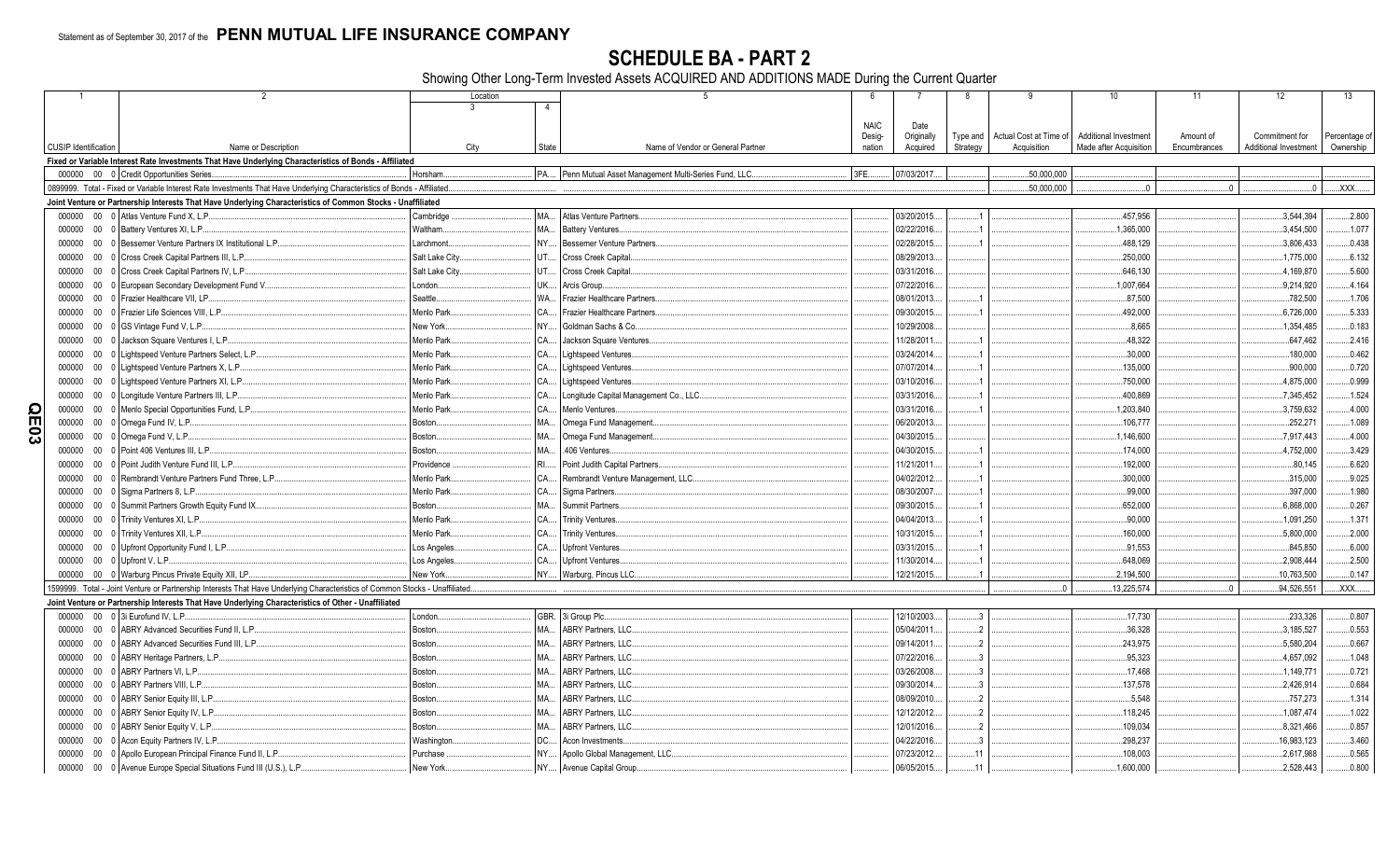# **SCHEDULE BA - PART 2**

Showing Other Long-Term Invested Assets ACQUIRED AND ADDITIONS MADE During the Current Quarter

|                                      |                                                                                                                       | Location       |           |                                     |             |             |          |                                   | 10                           |              |                       | 13            |
|--------------------------------------|-----------------------------------------------------------------------------------------------------------------------|----------------|-----------|-------------------------------------|-------------|-------------|----------|-----------------------------------|------------------------------|--------------|-----------------------|---------------|
|                                      |                                                                                                                       |                |           |                                     |             |             |          |                                   |                              |              |                       |               |
|                                      |                                                                                                                       |                |           |                                     | <b>NAIC</b> | Date        |          |                                   |                              |              |                       |               |
|                                      |                                                                                                                       |                |           |                                     | Desig-      | Originally  |          | Type and   Actual Cost at Time of | <b>Additional Investment</b> | Amount of    | Commitment for        | Percentage of |
| <b>CUSIP</b> Identification          | Name or Description                                                                                                   | City           | State     | Name of Vendor or General Partner   | nation      | Acquired    | Strategy | Acquisition                       | Made after Acquisition       | Encumbrances | Additional Investment | Ownership     |
|                                      | 000000 00 0 Beacon Capital Strategic Partners VII, L.P.                                                               | Boston.        |           | MA Beacon Capital Partners, LLC.    |             | 10/20/2015. |          |                                   | .2.150.000                   |              | .9,800,000            | .2.000        |
| 000000                               | 00 0 BlueBay Direct Lending Fund I, LP.                                                                               | Guernsey       |           | GBR. BlueBay Asset Management plc.  |             | 06/25/2013. |          |                                   | 4.291                        |              | 524.289               | .0.288        |
| 000000                               | 00 0 Brynwood Partners VII L.P.                                                                                       | Greenwich.     |           | CT Brynwood Partners                |             | 12/27/2013. |          |                                   | .916.666                     |              | .2,556,401            | .1.667        |
| 000000                               | 00 0 Carlyle Strategic Partners III, L.P.                                                                             | Wilminaton     |           | DE Carlyle Group, L.P               |             | 09/30/2012. |          |                                   | .390.169                     |              | .3.033.063            | .0.843        |
| 000000                               | 00 0 Century Focused Fund III, L.P.                                                                                   | Boston         |           | MA Century Capital Management, LLC. |             | 12/22/2011. |          |                                   | 34.586                       |              | 120.493               | .1.383        |
|                                      | 000000 00 0 Columbia Capital Equity Partners VI (QP), L.P.                                                            | Alexandria.    |           | VA Columbia Capital                 |             | 07/31/2015. |          |                                   | .802.004                     |              | 6,760,443             | .2.400        |
| 000000                               | 00 0 EnCap Energy Capital Fund IX, L.P.                                                                               | Houston.       | TX.       | EnCap Investments, L.P.             |             | 01/08/2013. |          |                                   | .527.990                     |              | .1,904,972            | .0.233        |
| 000000                               | 00 0 EnCap Energy Capital Fund VII, L.P.                                                                              | Houston.       | TX.       | EnCap Investments, L.P.             |             | 09/17/2007. |          |                                   | .40.000                      |              | 153.005               | .0.196        |
| 000000                               | 00 0 EnCap Energy Capital Fund X, L.P.                                                                                | Houston.       |           | TX EnCap Investments, L.P           |             | 02/28/2015. |          |                                   | 1.375.012                    |              | 7,839,127             | .0.340        |
| 000000                               | 00 0 EnCap Energy Capital Fund XI, L.P.                                                                               | Houston.       | TX.       | EnCap Investments, L.P.             |             | 01/31/2017. |          |                                   | .270.400                     |              | 15,729,600            | .0.246        |
| 000000                               | 00 0 EnCap Flatrock Midstream Fund III, L.P                                                                           | Houston.       | <b>TX</b> | EnCap Investments, L.P.             |             | 07/09/2014. |          |                                   | 181.300                      |              | 3.346.356             | .0.200        |
|                                      | 000000 00 0 Fulcrum Capital Partners V, LP.                                                                           | Toronto.       |           | ON Fulcrum Capital Partners.        |             | 06/11/2015. |          |                                   | .87.117                      |              | 6,656,786             | .4.000        |
| 000000                               | 00 0 Gryphon Partners IV, L.P.                                                                                        | San Francisco. | CA.       | Gryphon Investors                   |             | 09/01/2016. |          |                                   | .2,261,125                   |              | .5,511,048            | .2.238        |
| 000000                               | 00 0 Highbridge Specialty Loan Fund III LP                                                                            | New York       |           | Highbridge Principal Strategies.    |             | 05/06/2013. |          |                                   | .47.811                      |              | .1,041,646            | .3.594        |
| 000000                               | 00 0 Kelso Investment Associates VIII, L.P.                                                                           | New York.      |           | Kelso & Company                     |             | 11/29/2007. |          |                                   | 7,539                        |              | 755,520               | .0.103        |
| 000000                               | 00 0 MHR Institutional Partners IV, L.P.                                                                              | New York.      |           | MHR Fund Management.                |             | 06/27/2016. |          |                                   | .250.000                     |              | 15.352.402            | .2.222        |
| 000000                               | 00 0 NGP Natural Resources XI. L.P.                                                                                   | Irving         | TX.       | NGP Energy Capital Management.      |             | 11/14/2014. |          |                                   | 1.556.333                    |              | .6, 126, 301          | 0.378         |
|                                      | 000000 00 0 Resolution Recovery Partners, LP                                                                          | New York       | <b>NY</b> | Ranieri Real Estate Partners.       |             | 02/03/2012  |          |                                   | (56, 162)                    |              | .1,301,969            | .1.000        |
| <u>ဂ</u> ္ဂ<br>000000                | 00 0 Selene Residential Mortgage Opportunity Fund II L.P                                                              | New York.      | NY .      | Ranieri Real Estate Partners        |             | 12/27/2010  |          |                                   | .39,819                      |              | .7.212.340            | 2.521         |
| o                                    | 2199999. Total - Joint Venture or Partnership Interests That Have Underlying Characteristics of Other - Unaffiliated. |                |           |                                     |             |             |          |                                   | .13.673.469                  |              | .145,254,362          | XXX           |
| ယ၊                                   | 4499999. Subtotal - Unaffiliated.                                                                                     |                |           |                                     |             |             |          |                                   | .26.899.043                  |              | 239,780,913           | XXX           |
| ∸<br>4599999. Subtotal - Affiliated. |                                                                                                                       |                |           |                                     |             |             |          | .50,000,000                       |                              |              |                       | XXX           |
| 4699999. Totals.                     |                                                                                                                       |                |           |                                     |             |             |          | 50.000.000                        | .26.899.043                  |              | 239,780,913           | $XXX$         |

# **SCHEDULE BA - PART 3**

Showing Other Long-Term Invested Assets DISPOSED, Transferred or Repaid During the Current Quarter

|                             |                                                                                                                          | Location       |                                               |                        |                  |                             |                       |                                 |                          | Changes in Book/Adjusted Carrying Value |                                |                       |                             |                |                           | 18                    |                       |                      |
|-----------------------------|--------------------------------------------------------------------------------------------------------------------------|----------------|-----------------------------------------------|------------------------|------------------|-----------------------------|-----------------------|---------------------------------|--------------------------|-----------------------------------------|--------------------------------|-----------------------|-----------------------------|----------------|---------------------------|-----------------------|-----------------------|----------------------|
|                             |                                                                                                                          |                |                                               |                        |                  |                             |                       |                                 |                          |                                         |                                | 14                    |                             |                |                           |                       |                       |                      |
|                             |                                                                                                                          |                |                                               |                        |                  |                             |                       |                                 |                          |                                         |                                |                       |                             |                |                           |                       |                       |                      |
|                             |                                                                                                                          |                |                                               |                        |                  | Book/Adjusted               |                       | Current Year's   Current Year's |                          |                                         |                                |                       | Book/Adjusted               |                |                           |                       |                       |                      |
|                             |                                                                                                                          |                |                                               |                        |                  | <b>Carrying Value</b>       | Unrealized            | (Depreciation)                  | Other-Than-              | Capitalized                             |                                | <b>Total Foreign</b>  | <b>Carrying Value</b>       |                | Foreian                   |                       |                       |                      |
|                             |                                                                                                                          |                |                                               | Date                   |                  | Less                        | Valuation             | or                              | Temporary                | Deferred                                | <b>Total Change</b>            | Exchange              | Less                        |                | Exchange                  | <b>Realized Gain</b>  | <b>Total Gain</b>     |                      |
| <b>CUSIP</b> Identification | Name or Description                                                                                                      |                | State Name of Purchaser or Nature of Disposal | Originally<br>Acquired | Disposal<br>Date | Encumbrances,<br>Prior Year | Increase<br>(Decrease | (Amortization)<br>Accretion     | Impairment<br>Recognized | nterest and<br>Other                    | in B./A.C.V.<br>$(9+10-11+12)$ | Change in<br>B./A.C.V | Encumbrances<br>on Disposal | Consideration  | Gain (Loss) on<br>Disposa | (Loss) on<br>Disposal | (Loss) on<br>Disposal | Investment<br>Income |
|                             |                                                                                                                          |                |                                               |                        |                  |                             |                       |                                 |                          |                                         |                                |                       |                             |                |                           |                       |                       |                      |
|                             | Fixed or Variable Interest Rate Investments That Have Underlying Characteristics of Bonds - Affiliated                   |                |                                               |                        |                  |                             |                       |                                 |                          |                                         |                                |                       |                             |                |                           |                       |                       |                      |
|                             | 000000 00 0 Global Unconstrained Bond Series                                                                             | Horsham        | PA., Return Of Capital.                       | 01/04/2016 07/03/2017  |                  | .208,369                    |                       |                                 |                          |                                         |                                |                       | .208,369                    | .208,369       |                           |                       |                       |                      |
|                             | 0899999. Total - Fixed or Variable Interest Rate Investments That Have Underlying Characteristics of Bonds - Affiliated. |                |                                               |                        |                  | .208.369                    |                       |                                 |                          |                                         |                                |                       | .208,369                    | .208.369       |                           |                       |                       |                      |
|                             | Joint Venture or Partnership Interests That Have Underlying Characteristics of Common Stocks - Unaffiliated              |                |                                               |                        |                  |                             |                       |                                 |                          |                                         |                                |                       |                             |                |                           |                       |                       |                      |
|                             | 000000 00 0 Atlas Venture Fund X, L.P                                                                                    | Cambridge      | MA. Return Of Capital.                        | 03/20/2015 09/12/2017  |                  | 262,645                     |                       |                                 |                          |                                         |                                |                       | .262,645                    | .262,645       |                           |                       |                       |                      |
|                             | 000000 00 0 Edison Venture Fund V, LP                                                                                    | Lawrenceville. | NJ Return Of Capital                          | 05/13/2002 07/24/2017  |                  | 1,326,262                   |                       |                                 |                          |                                         |                                |                       | 1,326,262                   | .1,326,262     |                           |                       |                       |                      |
|                             | 000000 00 0 Grotech Partners VI, L.P.                                                                                    | Timonium.      | MD. Return Of Capital.                        | 11/20/2000 09/13/2017  |                  | 640.492                     |                       |                                 |                          |                                         |                                |                       | .640,492                    | .640,492       |                           |                       |                       |                      |
|                             | 000000 00 0 GS Vintage Fund V, L.P                                                                                       | New York       | NY Return Of Capital.                         | 10/29/2008 09/18/2017  |                  | .228.068                    |                       |                                 |                          |                                         |                                |                       | .228,068                    | .228.068       |                           |                       |                       |                      |
| 000000                      | 00 0 Omega Fund V, L.P                                                                                                   | Boston.        | MA. Return Of Capital                         | 04/30/2015 09/26/2017  |                  | .13.261                     |                       |                                 |                          |                                         |                                |                       | .13,261                     | $\dots$ 13,261 |                           |                       |                       |                      |
| 000000                      | 00 0 Sanderling Venture Partners VI Co-Investment, L.P                                                                   | San Mateo.     | CA Return Of Capital.                         | 03/31/2005 09/12/2017  |                  | .70.159                     |                       |                                 |                          |                                         |                                |                       | .70,159                     | 70.159         |                           |                       |                       |                      |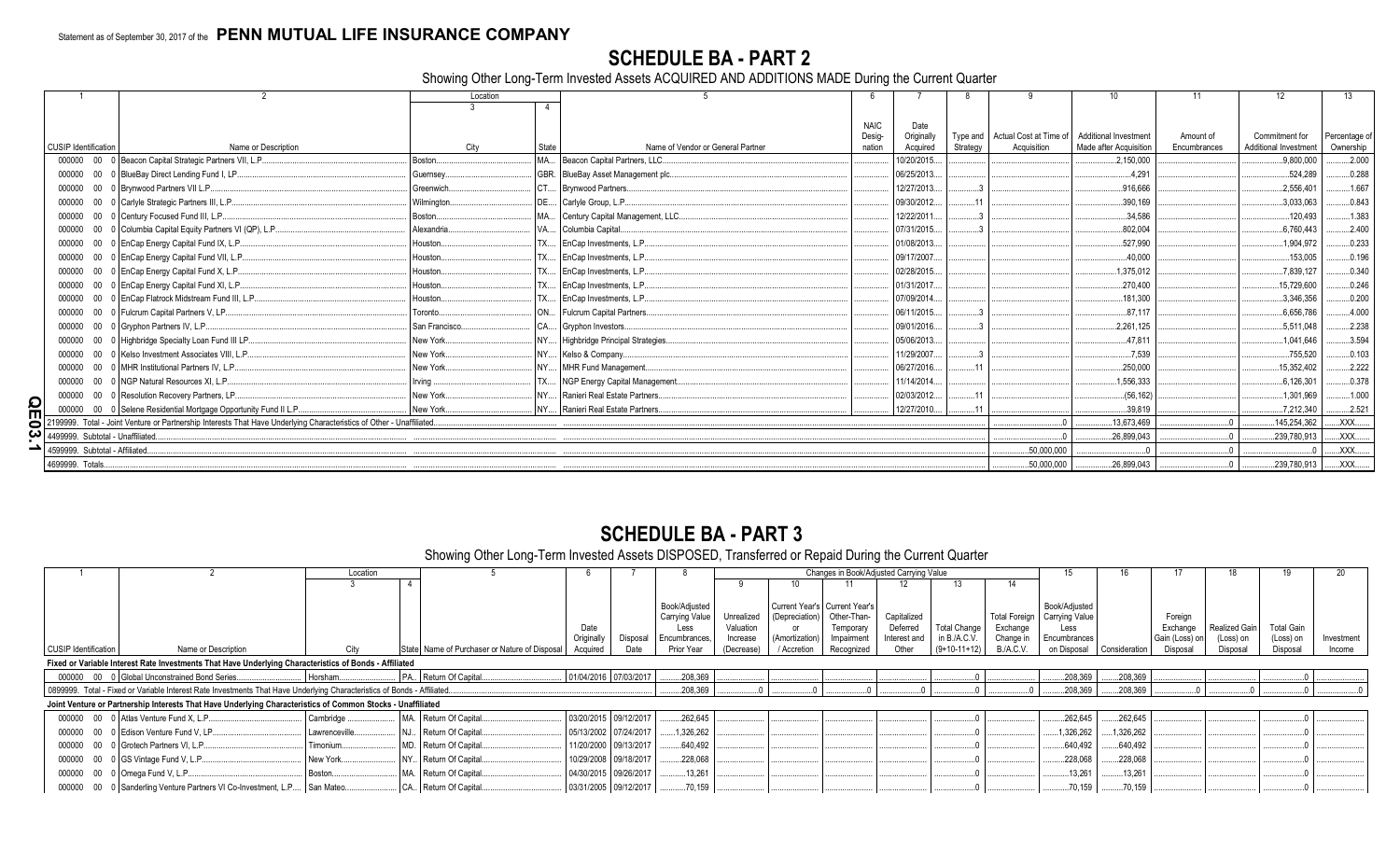SCHEDULE BA - PART 3<br>Showing Other Long-Term Invested Assets DISPOSED, Transferred or Repaid During the Current Quarter

|           |                                |        |                                                                                                                               | Location        |                                               |                        |                       |                             |                        |                                 | Changes in Book/Adjusted Carrying Value |                       |                                 |                        | 15                          |               |                            |                       |                       | 20         |
|-----------|--------------------------------|--------|-------------------------------------------------------------------------------------------------------------------------------|-----------------|-----------------------------------------------|------------------------|-----------------------|-----------------------------|------------------------|---------------------------------|-----------------------------------------|-----------------------|---------------------------------|------------------------|-----------------------------|---------------|----------------------------|-----------------------|-----------------------|------------|
|           |                                |        |                                                                                                                               |                 |                                               |                        |                       |                             |                        | 10                              |                                         | 12 <sup>1</sup>       | 13                              | 14                     |                             |               |                            |                       |                       |            |
|           |                                |        |                                                                                                                               |                 |                                               |                        |                       | Book/Adjusted               |                        | Current Year's   Current Year's |                                         |                       |                                 |                        | Book/Adjusted               |               |                            |                       |                       |            |
|           |                                |        |                                                                                                                               |                 |                                               |                        |                       | Carrying Value              | Unrealized             | (Depreciation)                  | Other-Than-                             | Capitalized           |                                 | <b>Total Foreign</b>   | <b>Carrying Value</b>       |               | Foreign                    |                       |                       |            |
|           |                                |        |                                                                                                                               |                 |                                               | Date                   |                       | Less                        | Valuation              | or                              | Temporary                               | Deferred              | <b>Total Change</b>             | Exchange               | l ess                       |               | Exchange                   | Realized Gain         | <b>Total Gain</b>     |            |
|           | CUSIP Identification           |        | Name or Description                                                                                                           | City            | State Name of Purchaser or Nature of Disposal | Originally<br>Acauired | Disposal<br>Date      | Encumbrances.<br>Prior Year | Increase<br>(Decrease) | (Amortization)<br>/ Accretion   | Impairment<br>Recognized                | Interest and<br>Other | in $B.A.C.V.$<br>$(9+10-11+12)$ | Change in<br>B./A.C.V. | Encumbrances<br>on Disposal | Consideration | Gain (Loss) on<br>Disposal | (Loss) on<br>Disposal | (Loss) on<br>Disposal | Investment |
|           |                                |        | 1599999. Total - Joint Venture or Partnership Interests That Have Underlying Characteristics of Common Stocks - Unaffiliated. |                 |                                               |                        |                       | .2.540.887                  |                        |                                 |                                         |                       |                                 |                        | 2.540.887                   | 2.540.887     |                            |                       |                       | Income     |
|           |                                |        | Joint Venture or Partnership Interests That Have Underlying Characteristics of Other - Unaffiliated                           |                 |                                               |                        |                       |                             |                        |                                 |                                         |                       |                                 |                        |                             |               |                            |                       |                       |            |
|           |                                |        | 000000 00 0 ABRY Advanced Securities Fund II, L.P.                                                                            | Boston.         | MA. Return Of Capital.                        |                        | 05/04/2011 09/28/2017 | .610,679                    |                        |                                 |                                         |                       |                                 |                        | 610,679                     | 610,679       |                            |                       |                       |            |
|           | 000000                         |        | 00 0 ABRY Partners VI, L.P.                                                                                                   | Boston.         | MA. Return Of Capital.                        |                        | 03/26/2008 08/16/2017 | .161,402                    |                        |                                 |                                         |                       |                                 |                        | .161,402                    | 161.402       |                            |                       |                       |            |
|           | 000000                         | $00\,$ | 0 ABRY Senior Equity III, L.P.                                                                                                | Boston.         | MA.<br>Return Of Capital.                     |                        | 08/09/2010 09/08/2017 | .177.625                    |                        |                                 |                                         |                       |                                 |                        | 177,625                     | 177,625       |                            |                       |                       |            |
|           | 000000                         | $00\,$ | 0 ABRY Senior Equity IV, L.P.                                                                                                 | Boston.         | MA.<br>Return Of Capital.                     |                        | 12/12/2012 09/05/2017 | 629,925                     |                        |                                 |                                         |                       |                                 |                        | 629.925                     | .629.925      |                            |                       |                       |            |
|           | 000000                         | $00\,$ | 0 ABRY Senior Equity V, L.P.                                                                                                  | Boston.         | MA. Return Of Capital.                        |                        | 12/01/2016 08/29/2017 | .1,793                      |                        |                                 |                                         |                       |                                 |                        | .1.793                      | .1.793        |                            |                       |                       |            |
|           | 000000                         | $00\,$ | 0 Acon Equity Partners IV, L.P.                                                                                               | Washington.     | DC Return Of Capital.                         |                        | 04/22/2016 08/01/2017 | .1,112,744                  |                        |                                 |                                         |                       |                                 |                        | .1,112,744                  | .1,112,744    |                            |                       |                       |            |
|           | 000000                         | 00     | 0 Apollo European Principal Finance Fund II, L.P.                                                                             | Purchase.       | NY. Return Of Capital.                        |                        | 07/23/2012 08/24/2017 | 1,759,214                   |                        |                                 |                                         |                       |                                 |                        | .1,759,214                  | .1.759.214    |                            |                       |                       |            |
|           | 000000                         | $00\,$ | 0 Avenue Asia Special Situations Fund IV, L.P.                                                                                | New York.       | NY Return Of Capital.                         |                        | 06/30/2006 07/20/2017 | .92.209                     |                        |                                 |                                         |                       |                                 |                        | .92,209                     | .92.209       |                            |                       |                       |            |
|           | 000000                         | $00\,$ | 0 Avenue Europe Special Situations Fund II (U.S.), L.P                                                                        | New York.       | NY Return Of Capital.                         | 10/04/2011             | 09/22/2017            | .843,896                    |                        |                                 |                                         |                       |                                 |                        | .843,896                    | .843,896      |                            |                       |                       |            |
|           | 000000                         | $00\,$ | 0 Avenue Special Situations Fund VI, L.P.                                                                                     | New York.       | NY., Return Of Capital.                       | 06/15/2010             | 09/22/2017            | .152,869                    |                        |                                 |                                         |                       |                                 |                        | .152,869                    | .152.869      |                            |                       |                       |            |
|           | 000000                         | $00\,$ | 0 BlueBay Direct Lending Fund I, LP.                                                                                          | Guernsev.       | GBR Return Of Capital.                        |                        | 06/25/2013 08/02/2017 | .100,372                    |                        |                                 |                                         |                       |                                 |                        | .100,372                    | .100,372      |                            |                       |                       |            |
|           | 000000                         |        | 00 0 Colony American Homes Holdings III, L.P.                                                                                 | Santa Monica.   | CA Return Of Capital.                         |                        | 01/30/2013 09/01/2017 | .476.847                    |                        |                                 |                                         |                       |                                 |                        | 476,847                     | 476.847       |                            |                       |                       |            |
|           | 000000                         | $00\,$ | 0 Graham Partners III. L.P.                                                                                                   | Newtown Sgaure. | PA Return Of Capital.                         | 09/30/2008             | 07/20/2017            | 1,155,998                   |                        |                                 |                                         |                       |                                 |                        | 1,155,998                   | .1.155.998    |                            |                       |                       |            |
|           | 000000                         |        | 00 0 Highbridge Specialty Loan Fund III LP.                                                                                   | New York.       | NY Return Of Capital.                         |                        | 05/06/2013 08/17/2017 | .145.784                    |                        |                                 |                                         |                       |                                 |                        | .145,784                    | 145.784       |                            |                       |                       |            |
| <b>OE</b> | 000000                         |        | 00 0 Kelso Investment Associates VIII, L.P.                                                                                   | New York        | NY Return Of Capital.                         |                        | 11/29/2007 09/18/2017 | .41,075                     |                        |                                 |                                         |                       |                                 |                        | .41,075                     | .41.075       |                            |                       |                       |            |
|           | 000000                         |        | 00 0 New Canaan Funding Mezzanine V, L.P.                                                                                     | New Canaan.     | CT., Return Of Capital.                       | 08/05/2011             | 09/20/2017            | 598,756                     |                        |                                 |                                         |                       |                                 |                        | 598,756                     | 598.756       |                            |                       |                       |            |
| င္လ       | 000000                         |        | 00 0 Newstone Capital Partners II, L.P.                                                                                       | Los Angeles.    | CA Return Of Capital.                         |                        | 12/10/2010 07/14/2017 | 817,734                     |                        |                                 |                                         |                       |                                 |                        | 817,734                     | 817.734       |                            |                       |                       |            |
| N         |                                |        | 000000 00 0 Perry Partners L.P. Class C.                                                                                      | New York.       | NY Return Of Capital.                         |                        | 12/24/2014 07/20/2017 | 499,016                     |                        |                                 |                                         |                       |                                 |                        | 499,016                     | 499.016       |                            |                       |                       |            |
|           | 000000                         |        | 00 0 Resolution Recovery Partners, LP                                                                                         | New York.       | NY. Return Of Capital.                        |                        | 02/03/2012 09/14/2017 | .89,499                     |                        |                                 |                                         |                       |                                 |                        | 89.499                      | 89.499        |                            |                       |                       |            |
|           |                                |        | 2199999. Total - Joint Venture or Partnership Interests That Have Underlying Characteristics of Other - Unaffiliated.         |                 |                                               |                        |                       | 9.467.437                   |                        |                                 |                                         |                       |                                 |                        | .9.467.437                  | .9.467.437    |                            |                       |                       |            |
|           |                                |        | 4499999. Subtotal - Unaffiliated.                                                                                             |                 |                                               |                        |                       | .12.008.324                 |                        |                                 |                                         |                       |                                 |                        | 12.008.324                  | .12.008.324   |                            |                       |                       |            |
|           | 4599999. Subtotal - Affiliated |        |                                                                                                                               |                 |                                               |                        |                       | 208.369                     |                        |                                 |                                         |                       |                                 |                        | 208.369                     | 208.369       |                            |                       |                       |            |
|           | 4699999. Totals.               |        |                                                                                                                               |                 |                                               |                        |                       | 12,216,693                  |                        |                                 |                                         |                       |                                 |                        | .12,216,693                 | 12,216,693    |                            |                       |                       |            |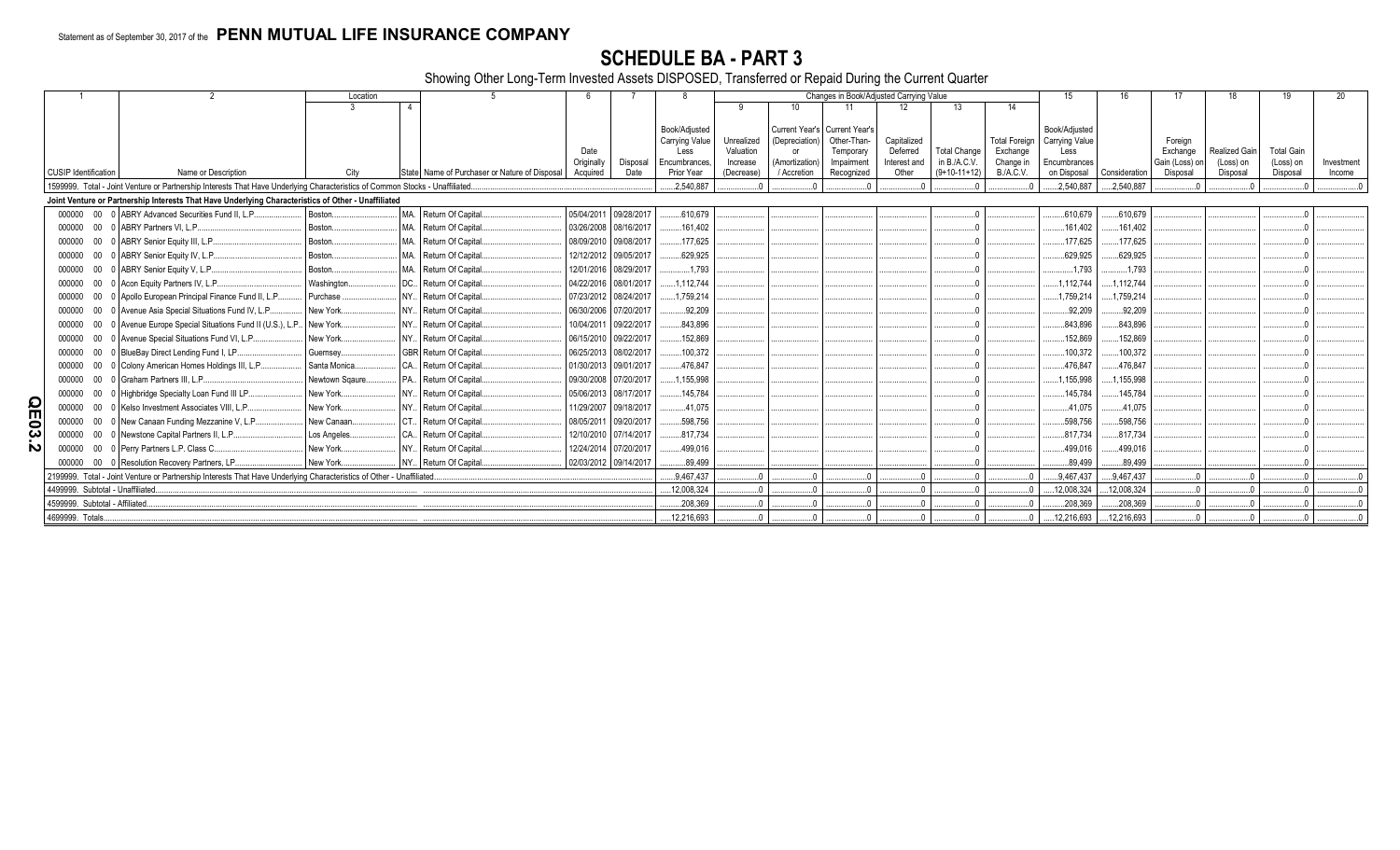**SCHEDULE D - PART 3**<br>Showing all Long-Term Bonds and Stocks ACQUIRED During Current Quarter

|              |                             |                | $\overline{2}$<br>$\overline{\mathbf{3}}$                       | $\overline{4}$ | 5                              | 6                         | $\overline{7}$     | 8           | -9                                      | 10                   |
|--------------|-----------------------------|----------------|-----------------------------------------------------------------|----------------|--------------------------------|---------------------------|--------------------|-------------|-----------------------------------------|----------------------|
|              |                             |                |                                                                 |                |                                |                           |                    |             |                                         | NAIC Designation or  |
|              | <b>CUSIP</b> Identification |                | Description<br>Foreign                                          | Date Acquired  | Name of Vendor                 | Number of Shares of Stock | <b>Actual Cost</b> | Par Value   | Paid for Accrued Interest and Dividends | Market Indicator (a) |
|              | Bonds - U.S. Government     |                |                                                                 |                |                                |                           |                    |             |                                         |                      |
|              |                             |                | 38378B 2W 8 GNR 2012-150 Z.                                     | 09/01/2017.    | CAPITALIZED INTEREST.          |                           | .95,363            | .95,363     |                                         |                      |
|              | 38378B                      | 3F             | 4 GNR 2012-147 Z.                                               | 09/01/2017.    | <b>CAPITALIZED INTEREST</b>    |                           | .29,994            | .29,994     |                                         |                      |
|              | 38378B                      |                | M6 3 GNR 2012-120 Z.                                            | 09/01/2017.    | CAPITALIZED INTEREST           |                           | .59,243            | .59,243     |                                         |                      |
|              | 38378B                      |                | N5 4 GNR 2012-125 Z.                                            | 09/01/2017.    | <b>CAPITALIZED INTEREST</b>    |                           | .73,301            | .73,301     |                                         |                      |
|              |                             |                | 912810 RW 0 US TII .875 02/15/47.                               | 09/27/2017.    | VARIOUS.                       |                           | 50,218,252         | .50,706,500 | 53,049                                  |                      |
|              |                             |                | 0599999. Total - Bonds - U.S. Government.                       |                |                                |                           | .50,476,153        | .50,964,40  | .53,049                                 | XXX.                 |
|              |                             |                | Bonds - U.S. States, Territories and Possessions                |                |                                |                           |                    |             |                                         |                      |
|              | 130685                      |                | C8 1 CA PUB WKS-B2-TXB                                          | 09/19/2017.    | RAYMOND JAMES.                 |                           | 4,263,000          | .3,000,000  | 13,007 1FE.                             |                      |
|              | 732155                      |                | CQ 7 POMPANO BEACH-TXBL                                         | 09/18/2017.    | RAYMOND JAMES.                 |                           | 2,359,350          | .2,250,000  | .23,586                                 | 1FE                  |
|              | 882722                      |                | KF 7   TEXAS STATE TRANS COMM                                   | 08/04/2017.    | SALOMON/CITIGROUP.             |                           | .4.059.974         | 3.105.000   | .60,908                                 | 1FE                  |
|              |                             |                | 1799999. Total - Bonds - U.S. States, Territories & Possessions |                |                                |                           | 10,682,324         | 8,355,000   | .97,501                                 | XXX                  |
|              |                             |                | <b>Bonds - Industrial and Miscellaneous</b>                     |                |                                |                           |                    |             |                                         |                      |
|              |                             |                | 00817Y AZ 1 AETNA INC.                                          | 08/07/2017.    | <b>BANK OF AMERICA</b>         |                           | .2,492,050         | .2,500,000  |                                         | 2FE                  |
|              | 01626P                      | AG             | 1 ALIMENTATION COUCHE-TARD                                      | 08/04/2017.    | <b>BANK OF AMERICA</b>         |                           | .6,995,076         | 6,835,000   | .11,107                                 | 2FE                  |
|              | 02376T                      |                | AC 2 AM AIRLINE 13-2 B.                                         | 07/05/2017.    | <b>BARCLAYS CAPITAL</b>        |                           | .155,399           | .148,992    | .4,056                                  |                      |
|              | 03040W                      |                | AR 6 AMERICAN WATER WORKS CO, INC                               | 08/07/2017.    | JP MORGAN CHASE.               |                           | 3,489,255          | .3,500,000  |                                         |                      |
|              | 034863                      | AR             | AALLN 4 3/4 04/10/27.                                           | 09/12/2017.    | GOLDMAN SACHS & CO.            |                           | .5,270,850         | .5,000,000  | 101,597                                 |                      |
|              | 03939P                      | AA             | 2 ARCHMS 8 1/2 09/15/25.                                        | 08/14/2017.    | <b>BANK OF AMERICA.</b>        |                           | .1,000,000         | .1,000,000  |                                         |                      |
|              | 05518V                      |                | AA 3 BAC CAP TR XIV                                             | 07/12/2017.    | US BANCORP/PIPER JAFFRAY       |                           | .1,904,381         | 2,161,000   | .8,164                                  | 3FE                  |
| Q            | 05526D                      | BE<br>$\Delta$ | BATSLN 4.54 08/15/47                                            | 08/08/2017.    | <b>BANK OF AMERICA.</b>        |                           | .2,500,000         | .2,500,000  |                                         |                      |
| m            | 09062X                      | AD             | <b>BIOGEN INC</b>                                               | 09/12/2017.    | SEELAUS.                       |                           | 3,204,931          | 2,786,000   | 72,034                                  |                      |
| $\mathbf{a}$ | 09256B                      |                | AK 3 BX 4 10/02/47.                                             | 09/25/2017.    | <b>BANK OF AMERICA</b>         |                           | 2,442,300          | .2,500,000  |                                         |                      |
|              | 12595E                      |                | AE 5 COMM 2017-COR2 XA                                          | 09/22/2017.    | DEUTSCHE BANK.                 |                           | 3,490,132          |             | .33,951                                 | 1FF                  |
|              | 12622D                      | AJ             | 3 COMM 2010-C1 C.                                               | 09/13/2017.    | <b>BANK OF AMERICA</b>         |                           | .5,403,125         | .5,000,000  | 12,034                                  |                      |
|              | 126408                      | GY             | 3 CSX CORP.                                                     | 09/18/2017.    | <b>BNP PARIBAS.</b>            |                           | .2,907,594         | 2,891,000   | .1,646                                  |                      |
|              | 12649A                      |                | AQ 2   CSMC 2014-USA E.                                         | 08/28/2017.    | JP MORGAN CHASE.               |                           | 2,035,986          | .2,250,000  | .8,200                                  |                      |
|              | 12656*                      | AP             | 7 CSL FINANCE.                                                  | 09/12/2017.    | SALOMON/CITIGROUP.             |                           | 1,000,000          | 1,000,000   |                                         |                      |
|              | 14918M                      | AU             | 7 CATLK 2015-2A DR                                              | 08/04/2017.    | JEFFERIES & CO                 |                           | .2,380,000         | 2,380,000   | .8,216 2FE                              |                      |
|              | 16164A                      | AC<br>-9       | CHASE 2016-2 M2.                                                | 08/08/2017.    | AURIGA GLOBAL INVERTORS        |                           | .3,483,248         | 3,387,446   | .3,529                                  |                      |
|              | 17326D                      | AH<br>- 5      | CGCMT 2017-P8 C.                                                | 09/18/2017.    | SALOMON/CITIGROUP              |                           | .3,114,317         | .3,101,000  | 10,304                                  |                      |
|              | 17326D                      | AJ             | CGCMT 2017-P8 XA.                                               | 09/20/2017.    | SALOMON/CITIGROUP.             |                           | 3,500,849          |             | .35,657                                 |                      |
|              | 20605P                      | AJ<br>$\cap$   | CXO 4 7/8 10/01/47                                              | 09/15/2017.    | STIFEL, NICOLAUS & CO.         |                           | 3,081,390          | .3,000,000  |                                         | 2FE                  |
|              | 22160@                      | AA<br>- 6      | COSTCO.                                                         | 09/12/2017.    | WILLIAM BLAIR                  |                           | .3,651,000         | 3,651,000   |                                         |                      |
|              | 233046                      | AE 1           | DNKN 2017-1A A2I.                                               | 09/14/2017.    | <b>GUGGENHEIM SECURITIES</b>   |                           | .4,000,000         | .4,000,000  |                                         | 2FF                  |
|              | 25470D                      | AR             | DISCA 3.95 03/20/28.                                            | 09/12/2017.    | SALOMON/CITIGROUP.             |                           | 1,986,760          | .2,000,000  |                                         | 2FE                  |
|              | 257469                      | AJ             | DOMINION RESOURCES INC                                          | 08/04/2017.    | SUSQUEHANNA INTL               |                           | .556,301           | .481,000    | .561                                    | 2FF                  |
|              | 29364W                      | AV<br>റ        | ENTERGY LA LLC                                                  | 08/09/2017.    | SUSQUEHANNA INTL               |                           | 4,696,875          | .4,500,000  | .17,944                                 |                      |
|              | 29379V                      | BN 2           | <b>ENTERPRISE PRODUCTS.</b>                                     | 08/07/2017.    | SALOMON/CITIGROUP.             |                           | .2,000,000         | .2,000,000  |                                         |                      |
|              | 30292X                      | AQ<br>$\Delta$ | FREMF 2015-K151 B                                               | 08/23/2017.    | <b>BANK OF AMERICA.</b>        |                           | .5,251,212         | .11,557,000 |                                         |                      |
|              | 3137BS                      | 5P             | FHMS KS06 X                                                     | 08/24/2017.    | PERFORMANCE TRUST.             |                           | .3,426,760         |             | .44,961                                 |                      |
|              | 3137FA                      | $RH$ 3         | <b>FHMS K727 X3.</b>                                            | 09/20/2017.    | CREDIT SUISSE/FIRST BOSTON     |                           | .5,012,436         |             | .58,840                                 |                      |
|              | 3137FA                      | WU 8           | <b>FHMS K067 X1.</b>                                            | 09/25/2017.    | GOLDMAN SACHS & CO.            |                           | .4,007,720         |             | .35,672                                 |                      |
|              | 37185L                      | AJ             | <b>GENESIS ENERGY LP/FIN</b>                                    | 08/07/2017.    | <b>WELLS FARGO/WACHOVIA</b>    |                           | .1,000,000         | 1,000,000   |                                         |                      |
|              | 46640M                      | AS             | JPMMT 2013-3 B2.                                                | 07/19/2017.    | AURIGA GLOBAL INVERTORS        |                           | 2,180,864          | 2,153,940   | .4,695                                  |                      |
|              | 50077L                      | AB             | 2 KRAFT HEINZ FOOD.                                             | 08/09/2017.    | <b>GOLDMAN SACHS &amp; CO.</b> |                           | 4,873,350          | .5,000,000  | 44,358                                  |                      |
|              | 559080                      | AM             | 8   MAGELLAN MIDSTREAM PARTN                                    | 09/26/2017.    | WELLS FARGO/WACHOVIA           |                           | .993,410           | 1,000,000   |                                         | 2FE                  |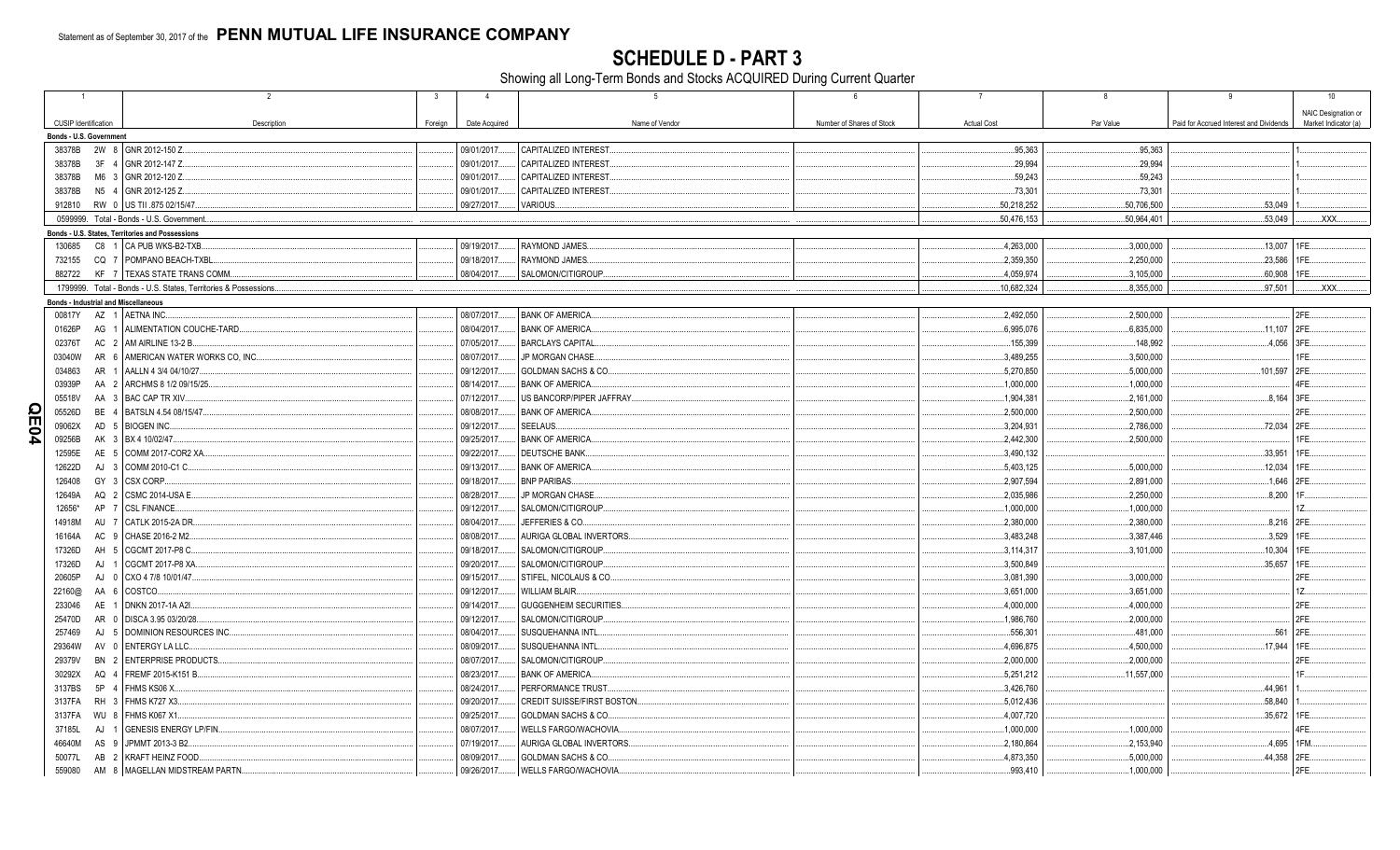# **SCHEDULE D - PART 3**

Showing all Long-Term Bonds and Stocks ACQUIRED During Current Quarter

|                         |                                                                | $\overline{\mathbf{3}}$ |               |                                |                           |                    |             | q                                       | 10                   |
|-------------------------|----------------------------------------------------------------|-------------------------|---------------|--------------------------------|---------------------------|--------------------|-------------|-----------------------------------------|----------------------|
|                         |                                                                |                         |               |                                |                           |                    |             |                                         | NAIC Designation or  |
| CUSIP Identification    | Description                                                    | Foreign                 | Date Acquired | Name of Vendor                 | Number of Shares of Stock | <b>Actual Cost</b> | Par Value   | Paid for Accrued Interest and Dividends | Market Indicator (a) |
| 579780                  | AP 2 MCCORMICK & CO.                                           |                         | 08/09/2017    | <b>BANK OF AMERICA.</b>        |                           | .995.930           | 1.000.000   |                                         | 2FE.                 |
| 655044                  | AN 5 NOBLE ENERGY INC.                                         |                         | 08/08/2017    | SALOMON/CITIGROUP.             |                           | .2.989.290         | .3.000.000  |                                         | 2FE.                 |
| 667274                  | AC 8 NORTHWELL HEALTHCARE INC.                                 |                         | 09/19/2017    | SALOMON/CITIGROUP              |                           | .4.000.000         | 4.000.000   |                                         | 1FE.                 |
| 71647N                  | AW 9 PETBRA 5.999 01/27/28.                                    |                         | 09/18/2017    | JP MORGAN CHASE.               |                           | 1.500.000          | 1,500,000   |                                         | 3FE.                 |
| 845467                  | AM 1 SWN 7 1/2 04/01/26.                                       |                         | 09/13/2017    | VARIOUS                        |                           | 3.503.750          | 3.500.000   |                                         | 3FE.                 |
| 87470L                  | AD 3 TEP 5 1/2 01/15/28.                                       |                         | 09/12/2017    | <b>MORGAN STANLEY.</b>         |                           | .2.725.000         | .2.725.000  |                                         | 3FE.                 |
| 883556                  | BY 7 TMO 4.1 08/15/47.                                         |                         | 08/10/2017    | JP MORGAN CHASE.               |                           | .3.458.875         | .3,500,000  |                                         | 2FE.                 |
| 928563                  | AC 9 VMW 3.9 08/21/27                                          |                         | 09/15/2017    | SALOMON/CITIGROUP.             |                           | 2.016.240          | 2.000.000   | $.6.067$ 2FE.                           |                      |
| 93884P                  | DW 7 WASHINGTON GAS LIGHT CO.                                  |                         | 09/13/2017    | MITSUBISHI SECURITIES.         |                           | 4.926.400          | .5,000,000  | .1.582 1FE.                             |                      |
| 95000X                  | AJ 6 WFCM 2017-C39 XB.                                         |                         | 08/11/2017    | <b>WELLS FARGO/WACHOVIA</b>    |                           | 4.263.590          |             | .35,053 1FE.                            |                      |
| 970630                  | AB 8 WESTF 2017-A B.                                           |                         | 07/28/2017    | <b>BANK OF AMERICA</b>         |                           | .2.457.402         | .2,500,000  |                                         | 2FE.                 |
| 97652R                  | BB 2 WIN 2014-3 B3.                                            |                         | 08/10/2017    | JP MORGAN CHASE.               |                           | .3,905,363         | 3.762.930   | .5.821                                  | 1FF                  |
| 65334H                  | AG 7 NEXEN INC                                                 |                         | 08/04/2017    | SEELAUS                        |                           | .3.848.940         | 3.000.000   | .44.800 1FE.                            |                      |
| 05509R                  | AE 5 BANDM 2014-1A B.                                          |                         | 08/28/2017    | CREDIT SUISSE/FIRST BOSTON     |                           | .3,007,800         | .3,000,000  | 15,389                                  | 1FF                  |
| 12550A                  | AG 1 CIFC 2014-5A D1.                                          |                         | 09/11/2017    | CANTOR FITZGERALD.             |                           | 1.013.750          | .1.000.000  | $.8,142$ 2FE.                           |                      |
| G07980                  | AF 5 BARCLAYS BANK PLC.                                        |                         | 07/24/2017    | <b>GOLDMAN SACHS &amp; CO.</b> |                           | 17.076.000         | 20.000.000  |                                         | 1FE.                 |
|                         | 3899999. Total - Bonds - Industrial and Miscellaneous.         |                         |               |                                |                           | 165,175,901        | 148.771.308 | .634.380                                | $\ldots$ XXX.        |
|                         | 8399997. Total - Bonds - Part 3.                               |                         |               |                                |                           | 226.334.378        | 208.090.709 | .784.930                                | $\mathsf{L}$ XXX.    |
| 8399999. Total - Bonds. |                                                                |                         |               |                                |                           | 226,334,378        | 208,090,709 | .784,930                                | $\mathsf{L}$ XXX.    |
|                         | <b>Common Stocks - Industrial and Miscellaneous</b>            |                         |               |                                |                           |                    |             |                                         |                      |
|                         | 16934Q 20 8 CHIMERA INVESTMENT CORP.                           |                         | 08/04/2017    | <b>WELLS FARGO.</b>            | 53.000.000                | .995.086           | XXX         |                                         |                      |
|                         | 25278X 10 9 DIAMONBACK ENERGY.                                 |                         | 09/21/2017    | <b>DISTRIBUTION.</b>           | .1.176.000                | 114.495            | <b>XXX</b>  |                                         |                      |
|                         | 83304A 10 6 SNAP INC - A.                                      |                         | 09/19/2017    | <b>DISTRIBUTION.</b>           | 390.080.000               | 5.490.086          | XXX         |                                         |                      |
|                         | 9099999. Total - Common Stocks - Industrial and Miscellaneous. |                         |               |                                |                           | 6.599.667          | <b>XXX</b>  |                                         | $\ldots$ XXX.        |
|                         | 9799997. Total - Common Stocks - Part 3.                       |                         |               |                                |                           | .6.599.667         | <b>XXX</b>  |                                         | <b>XXX.</b>          |
|                         | 9799999. Total - Common Stocks.                                |                         |               |                                |                           | .6.599.667         | <b>XXX</b>  |                                         | <b>XXX</b>           |
|                         | 9899999. Total - Preferred and Common Stocks.                  |                         |               |                                |                           | 6.599.667          | XXX         |                                         | XXX.                 |
|                         | 9999999. Total - Bonds, Preferred and Common Stocks.           |                         |               |                                |                           | 232.934.045        | <b>XXX</b>  | .784.930                                | XXX.                 |
|                         |                                                                |                         |               |                                |                           |                    |             |                                         |                      |

For all common stock bearing NAIC market indicator "U" provide the number of such issues:.....................  $(a)$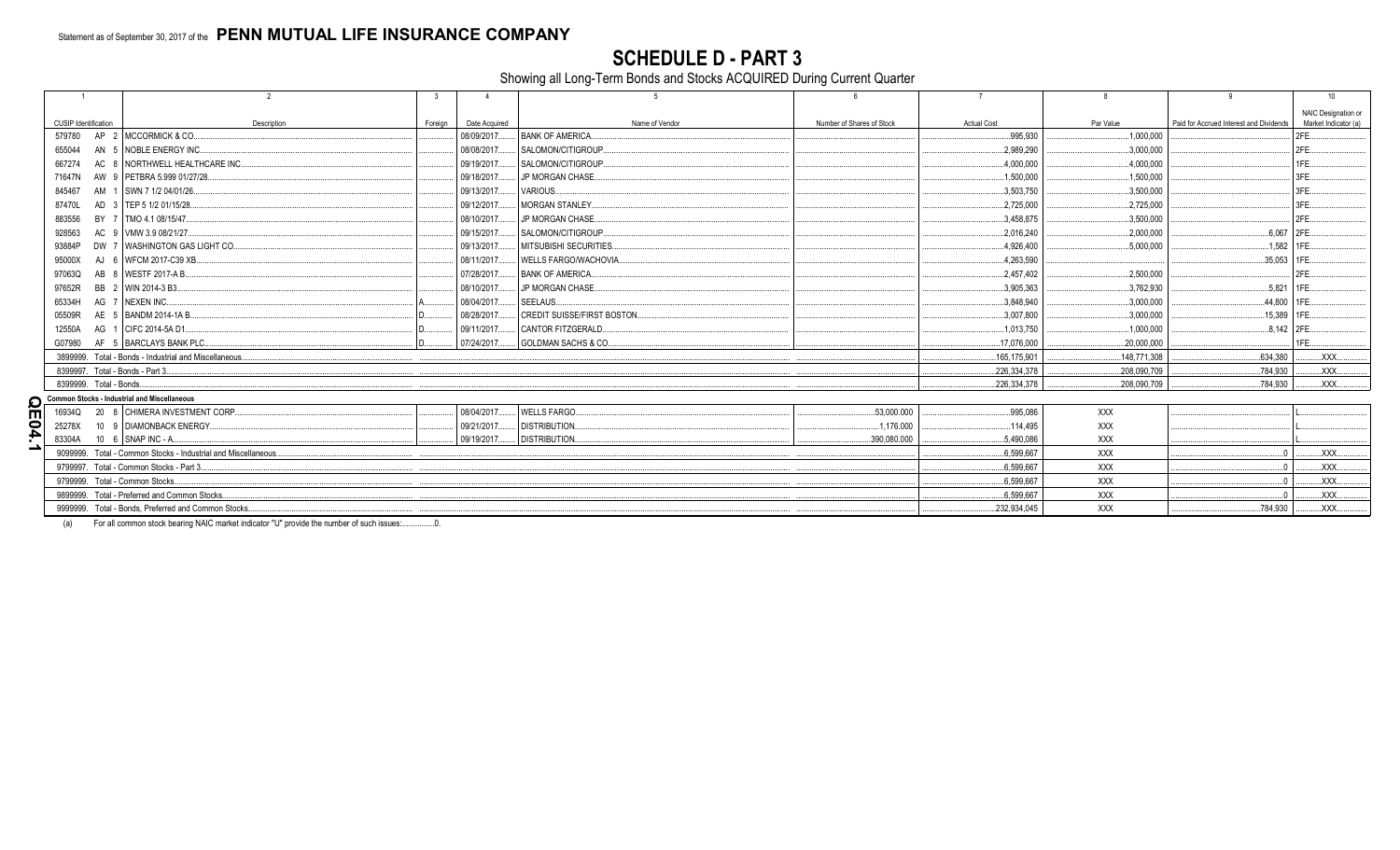|                       |                             |                |                                                         |                         | -5                            | $\epsilon$                    |             |             | -9                 | 10                |            |                        |                      | Change in Book/Adjusted Carrying Value |                      | 16                | 17                      | 18          | 19                | 20                          | 21          | 22            |
|-----------------------|-----------------------------|----------------|---------------------------------------------------------|-------------------------|-------------------------------|-------------------------------|-------------|-------------|--------------------|-------------------|------------|------------------------|----------------------|----------------------------------------|----------------------|-------------------|-------------------------|-------------|-------------------|-----------------------------|-------------|---------------|
|                       |                             |                |                                                         |                         |                               |                               |             |             |                    |                   | 11         | 12                     | 13                   |                                        | 15                   |                   |                         |             |                   |                             |             |               |
|                       |                             |                |                                                         |                         |                               |                               |             |             |                    |                   |            |                        |                      |                                        |                      |                   |                         |             |                   |                             |             |               |
|                       |                             |                |                                                         |                         |                               |                               |             |             |                    |                   |            |                        | Current              |                                        |                      |                   |                         |             |                   | Bond                        |             |               |
|                       |                             |                |                                                         |                         |                               |                               |             |             |                    |                   | Unrealized | Current                | Year's<br>Other-Than |                                        | <b>Total Foreigr</b> |                   | Foreign                 |             |                   | Interest<br>Stock           | Stated      | <b>NAIC</b>   |
|                       |                             |                |                                                         |                         |                               |                               |             |             |                    | <b>Prior Year</b> | Valuation  | Year's                 | Temporary            | <b>Total Change</b>                    | Exchange             | Book/Adjusted     | Exchange                | Realized    | <b>Total Gain</b> | <b>Dividends</b>            | Contractual | Designation   |
|                       |                             |                |                                                         | Disposal                |                               | Number of                     |             |             |                    | Book/Adjusted     | Increase   | Amortization)          | Impairment           | in B./A.C.V                            | Change in            | Carrying Value at | Gain (Loss)             | Gain (Loss) | (Loss) on         | Received                    | Maturity    | or Market     |
|                       | <b>CUSIP</b> Identification |                | Description                                             | Date                    | Name of Purchaser             | Shares of Stock Consideration |             | Par Value   | <b>Actual Cost</b> | Carrying Value    | (Decrease) | / Accretion            | Recognized           | $(11+12-13)$                           | <b>B./A.C.V.</b>     | Disposal Date     | on Disposal on Disposal |             | Disposal          | During Year                 | Date        | Indicator (a) |
|                       | Bonds - U.S. Government     |                |                                                         |                         |                               |                               |             |             |                    |                   |            |                        |                      |                                        |                      |                   |                         |             |                   |                             |             |               |
|                       | 228027                      | AA             | VESSEL MGMT SERVICES.                                   | 08/16/2017.             | CALL at 100,000               |                               | .80,000     | .80,000     | .80,000            | .80,000           |            |                        |                      |                                        |                      | .80,000           |                         |             |                   | .2,746                      | 08/15/2036. |               |
|                       | 30250W                      | AB             | SSGN 2010-S2 2A.                                        | 09/29/201               | MBS PAYDOWN.                  |                               | .361,998    | .361,998    | .362,313           | .362,313          |            |                        |                      |                                        |                      | .362,313          |                         | .(316)      | (316)             | .6,977                      | 07/29/2047  |               |
|                       | 36194S                      | <b>PD</b>      | <b>GN AU4920.</b>                                       | 09/01/201               | MBS PAYDOWN.                  |                               | .39,612     | .39,612     | .40,343            | .39,639           |            | (27)                   |                      | (27)                                   |                      | .39,612           |                         |             |                   | .798                        | 09/16/2041  |               |
|                       | 36296U                      | <b>ZX</b>      | <b>GNSF POOL 701958</b>                                 | 09/01/201               | <b>MBS PAYDOWN</b>            |                               | .140,491    | 140,491     | 132,018            | .139,621          |            | .870                   |                      | 870                                    |                      | 140,491           |                         |             |                   | .3,509                      | 06/01/2039  |               |
|                       | 38375U                      | QQ             | GNR 2014-H20 CI                                         | 09/29/201               | INTEREST ONLY PAYMENT         |                               |             |             | 119,689            | .103,246          |            | (103, 246)             |                      | (103, 246)                             |                      |                   |                         |             |                   | .10,729                     | 10/20/2064  |               |
|                       | 38375U                      | SC             | <b>GNR 2014-H22 CI</b>                                  | 09/29/201               | INTEREST ONLY PAYMENT.        |                               |             |             | .62,322            | .52,948           |            | (52,948)               |                      | (52, 948)                              |                      |                   |                         |             |                   | .5,814                      | 11/20/2064  |               |
|                       | 38378B                      | <b>ZR</b>      | GNR 2012-88 DI.                                         | 09/29/201               | INTEREST ONLY PAYMENT.        |                               |             |             | .67,663            | .58,129           |            | (58, 129)              |                      | (58, 129)                              |                      |                   |                         |             |                   | .4.843                      | 08/16/2046  |               |
|                       | 38378K                      | 6A             | GNR 2013-161 IO                                         | 09/29/201               | INTEREST ONLY PAYMENT.        |                               |             |             | .458,91            | .256,289          |            | (256, 289)             |                      | (256, 289)                             |                      |                   |                         |             |                   | .97,603                     | 05/16/2054  |               |
|                       | 38378N                      | <b>NJ</b>      | GNR 2013-194 IO                                         | 09/29/201               | INTEREST ONLY PAYMENT.        |                               |             |             | 168,139            | 122,571           |            | (122, 571)             |                      | (122, 571)                             |                      |                   |                         |             |                   | .27,119                     | 09/16/2054  |               |
|                       | 38378N                      | XK             | GNR 2014-17 IO.                                         | 09/29/2017              | INTEREST ONLY PAYMENT.        |                               |             |             | .99,958            | .47,897           |            | (47, 897)              |                      | (47, 897)                              |                      |                   |                         |             |                   | .18.166                     | 06/16/2048  |               |
|                       | 38378X                      | MU             | GNR 2014-126 IO.                                        | 09/29/201               | INTEREST ONLY PAYMENT.        |                               |             |             | .265,804           | 211,084           |            | (211,084)              |                      | (211,084)                              |                      |                   |                         |             |                   | .52.786                     | 02/16/2055  |               |
|                       | 38378X                      | PE             | GNR 2014-135 IO                                         | 09/29/201               | INTEREST ONLY PAYMENT.        |                               |             |             | .9,630             | .7,492            |            |                        |                      |                                        |                      |                   |                         |             |                   | .918                        | 01/16/2056  |               |
|                       | 38378X                      | TX             | GNR 2014-148 IO                                         | 09/29/201               | INTEREST ONLY PAYMENT.        |                               |             |             | 154,936            | .122,053          |            | (7, 492)<br>(122, 053) |                      | (7, 492)<br>(122, 053)                 |                      |                   |                         |             |                   | .20,025                     | 10/01/2049. |               |
|                       | 38379K                      | JC.            |                                                         |                         | <b>INTEREST ONLY PAYMENT.</b> |                               |             |             |                    |                   |            |                        |                      |                                        |                      |                   |                         |             |                   |                             |             |               |
|                       |                             | <b>PR</b>      | GNR 2015-51 IO                                          | 09/29/201<br>09/29/2017 |                               |                               |             |             | .42,541            | .33,111           |            | (33, 111)              |                      | (33, 111)                              |                      |                   |                         |             |                   | .6,121                      | 12/16/2056  |               |
| <u>O</u>              | 38379K                      |                | GNR 2015-67 IO                                          |                         | <b>INTEREST ONLY PAYMENT.</b> |                               |             |             | .29,800            | .20,086           |            | (20,086)               |                      | (20,086)                               |                      |                   |                         |             |                   | .2,107                      | 11/01/2056  |               |
|                       | 38379K                      | TL             | GNR 2015-85 IO                                          | 09/29/201               | INTEREST ONLY PAYMENT.        |                               |             |             | .64,134            | .42,703           |            | (42,703)               |                      | (42, 703)                              |                      |                   |                         |             |                   | .6,768                      | 07/01/2057  |               |
| $\bullet$<br><b>ທ</b> | 49549C                      |                | EXIM - KING INTL LEASING LLC                            | 07/15/201               | SINKING FUND REDEMPTION.      |                               | .284,145    | .284,145    | .284,145           | .284,145          |            |                        |                      |                                        |                      | .284,145          |                         |             |                   | .5,869                      | 10/15/2022  |               |
|                       | 797224                      | AC.            | EXIM - SAN CLEMENTE LEASING LLC.                        | 08/22/201               | SINKING FUND REDEMPTION.      |                               | .323,265    | .323.265    | .323,265           | .323,265          |            |                        |                      |                                        |                      | .323.265          |                         |             |                   | .7,346                      | 11/22/2022. |               |
|                       | 805649                      | AA             | <b>EXIM - SAYARRA LTD</b>                               | 07/29/201               | SINKING FUND REDEMPTION.      |                               | .92,571     | .92,571     | .92,571            | .92,571           |            |                        |                      |                                        |                      | .92,571           |                         |             |                   | 1,958                       | 10/29/2021  |               |
|                       | 805649                      | AB             | <b>EXIM - SAYARRA LTD</b><br>- 6                        | 07/31/2017              | SINKING FUND REDEMPTION.      |                               | .326,069    | .326,069    | .326,069           | .326,069          |            |                        |                      |                                        |                      | .326,069          |                         |             |                   | .6,297                      | 04/14/2022. |               |
|                       | 912810                      | <b>RR</b>      | TII 1.00 02/15/46.                                      | 08/31/2017. VARIOUS     |                               |                               | 53,221,831  | .51,690,500 | .52,184,975        |                   |            | (22.852)               |                      | (22.852)                               |                      | .52,162,123       |                         | 1,059,708   | 1.059.708         | .536.931                    | 02/15/2046. |               |
|                       | 0599999                     |                | Total - Bonds - U.S. Government                         |                         |                               |                               | 54.869.982  | 53.338.651  | .55,369,226        | .2,725,232        | $\Omega$   | (1,099,618)            |                      | (1,099,618)                            |                      | 53,810,589        | $\Omega$                | 1,059,392   | 1,059,392         | .825,430                    | <b>XXX</b>  | <b>XXX</b>    |
|                       |                             |                | Bonds - U.S. States, Territories and Possessions        |                         |                               |                               |             |             |                    |                   |            |                        |                      |                                        |                      |                   |                         |             |                   |                             |             |               |
|                       |                             |                | 041042 WZ 1 ARKANSAS ST                                 |                         | 09/22/2017. CALL at 100.000   |                               | .25,000,000 | .25,000,000 | 25,000,000         | .25,000,000       |            |                        |                      | 0                                      |                      | .25,000,000       |                         |             |                   | $.0$ .1,274,306 07/01/2034. |             | 1FE.          |
|                       | 1799999                     |                | Total - Bonds - U.S. States, Territories & Possessions. |                         |                               |                               | .25,000,000 | .25,000,000 | 25,000,000         | .25,000,000       | $\Omega$   | $0$ .                  |                      | $\Omega$                               |                      | .25,000,000       | $\Omega$                |             |                   | $.0$ .1,274,306             | <b>XXX</b>  | <b>XXX</b>    |
|                       |                             |                | Bonds - U.S. Special Revenue and Special Assessment     |                         |                               |                               |             |             |                    |                   |            |                        |                      |                                        |                      |                   |                         |             |                   |                             |             |               |
|                       | 03255M                      | QB             | ANAHEIM FING-WTR-B-BA                                   | 07/05/2017.             | RAYMOND JAMES.                |                               | 5,006,800   | .4,000,000  | .4,000,000         | .4,000,000        |            |                        |                      | $\Omega$ .                             |                      | .4,000,000        |                         | 1,006,800   | .1,006,800        | .176,235                    | 10/01/2040. | 1FE.          |
|                       | 072024                      | <b>ND</b>      | BAY AREA TOLL-F-2.                                      | 07/11/2017              | <b>BARCLAYS CAPITAL</b>       |                               | 7,061,600   | 5,000,000   | 5,000,000          | .5,000,000        |            |                        |                      |                                        |                      | .5,000,000        |                         | .2,061,600  | 2,061,600         | .246,171                    | 04/01/2049. | 1FF           |
|                       | 3128PK                      | WJ             | <b>FGCI J07849</b>                                      | 09/01/2017              | <b>MBS PAYDOWN</b>            |                               | .67,846     | .67,846     | .65,895            | .67,497           |            | .349                   |                      | .349                                   |                      | 67,846            |                         |             |                   | .2,031                      | 05/01/2023  |               |
|                       | 3128PL                      | AW             | FGCI J08121                                             | 09/01/201               | MBS PAYDOWN.                  |                               | .64,556     | .64,556     | .64,097            | .64,438           |            | .118                   |                      | 118                                    |                      | .64,556           |                         |             |                   | .2,079                      | 06/01/2023  |               |
|                       | 312903                      | KY             | FHR 117 G.                                              | 09/15/201               | MBS PAYDOWN.                  |                               | .1,605      | .1,605      | .1,511             | .1,607            |            | (2)                    |                      | (2)                                    |                      | .1,605            |                         |             |                   | .343                        | 01/15/2021  |               |
|                       | 312945                      | DN             | FG A96409                                               | 09/01/201               | MBS PAYDOWN.                  |                               | .374,782    | .374.782    | .351,504           | .373,073          |            | 1,708                  |                      | .1,708                                 |                      | .374,782          |                         |             |                   | .8.785                      | 01/01/2041  |               |
|                       | 3133T4                      | FT.            | <b>FHR 1680 PK</b>                                      | 09/01/201               | MBS PAYDOWN.                  |                               | .98,013     | .98.013     | .93,710            | .97,784           |            | .229                   |                      | 229                                    |                      | .98,013           |                         |             |                   | .4.198                      | 02/15/2024  |               |
|                       | 31358N                      | W4             | NR 92-1291                                              | 09/01/201               | <b>MBS PAYDOWN</b>            |                               | .9,761      | .9.761      | .8,931             | .9,679            |            | .81                    |                      | 81                                     |                      | .9,761            |                         |             |                   | .391                        | 07/25/2022  |               |
|                       | 31359S                      | 6Y             | FNGT 2001-T7 IO                                         | 09/29/201               | <b>INTEREST ONLY PAYMENT</b>  |                               |             |             | 435,179            | .8,885            |            | (4,693)                |                      | (4,693)                                |                      | .4,191            |                         | (4, 191)    | (4, 191)          | .4.318                      | 02/25/2041  |               |
|                       | 3136AT                      | X <sub>2</sub> | NA 2016-M10 X                                           | 09/29/201               | <b>INTEREST ONLY PAYMENT.</b> |                               |             |             | .5,615             |                   |            | (5,615)                |                      | (5,615)                                |                      |                   |                         |             |                   | 196                         | 07/25/2028. |               |
|                       | 31371N                      | V <sub>2</sub> | FN 257233                                               | 09/01/201               | MBS PAYDOWN.                  |                               | .684        | 684         | 665                | 680               |            |                        |                      |                                        |                      | .684              |                         |             |                   |                             | 06/01/2023  |               |
|                       | 3138A2                      | BE             | N AH0936                                                | 09/01/201               | MBS PAYDOWN.                  |                               | .482,691    | .482,691    | 452,243            | .479,749          |            | .2,942                 |                      | .2,942                                 |                      | 482,691           |                         |             |                   | .11,377                     | 12/01/2040  |               |
|                       | 3138A5                      | 4N             | FN AH4428.                                              | 09/01/201               | MBS PAYDOWN.                  |                               | 1,096,953   | 1,096,953   | 1,041,577          | 1,091,698         |            | 5,255                  |                      | .5,255                                 |                      | 1,096,953         |                         |             |                   | .25,865                     | 01/01/2041  |               |
|                       | 313920                      | UМ             | FNGT 2001-T8 IO                                         | 09/29/201               | <b>INTEREST ONLY PAYMENT.</b> |                               |             |             | .49,217            | 94                |            | (94)                   |                      | (94)                                   |                      |                   |                         |             |                   | 495                         | 07/25/2041  |               |
|                       | 31393Y                      | AV             | FNR 2004-31 ME                                          | 09/01/2017.             | <b>MBS PAYDOWN</b>            |                               | 154,269     | 154,269     | 138,505            | 153,547           |            | .722                   |                      | .722                                   |                      | 154,269           |                         |             |                   | .4,404                      | 05/25/2034. |               |
|                       |                             |                |                                                         |                         |                               |                               |             |             |                    |                   |            |                        |                      |                                        |                      |                   |                         |             |                   |                             |             |               |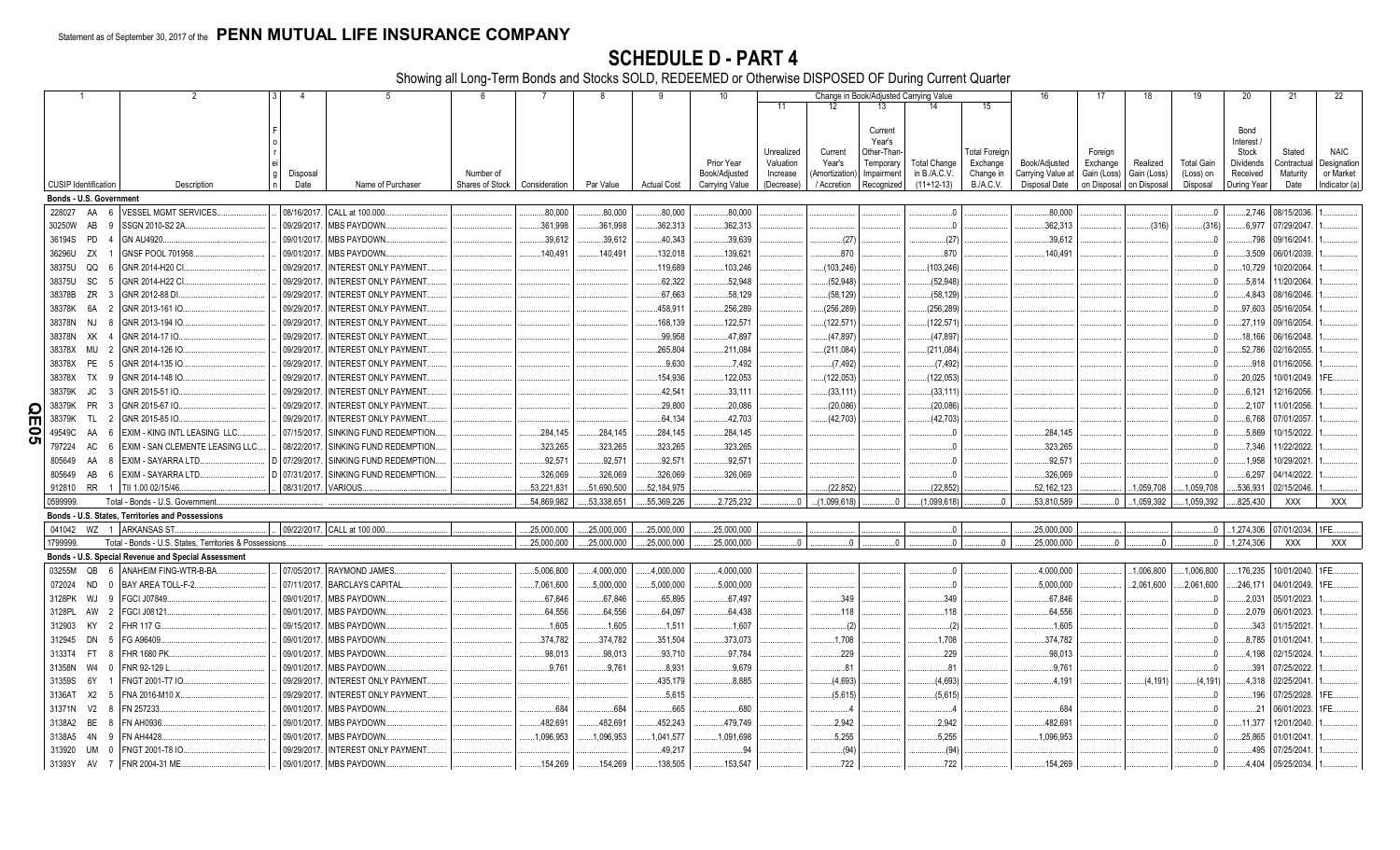|                |                             | -1             |                | $\overline{2}$         | $\mathcal{R}$ | $\overline{4}$           | 5                            | 6               | $\overline{7}$ | 8              | 9                  | 10                          |                                     |                                    |                                                            | Change in Book/Adjusted Carrying Value |                                               | 16                                 | 17                                 | 18                      | 19                             | 20                                                 | 21                                | 22                                      |
|----------------|-----------------------------|----------------|----------------|------------------------|---------------|--------------------------|------------------------------|-----------------|----------------|----------------|--------------------|-----------------------------|-------------------------------------|------------------------------------|------------------------------------------------------------|----------------------------------------|-----------------------------------------------|------------------------------------|------------------------------------|-------------------------|--------------------------------|----------------------------------------------------|-----------------------------------|-----------------------------------------|
|                |                             |                |                |                        |               |                          |                              |                 |                |                |                    |                             | 11                                  | 12                                 | 13                                                         | 14                                     | 15                                            |                                    |                                    |                         |                                |                                                    |                                   |                                         |
|                |                             |                |                |                        |               | Disposal                 |                              | Number of       |                |                |                    | Prior Year<br>Book/Adjusted | Unrealized<br>Valuation<br>Increase | Current<br>Year's<br>Amortization) | Current<br>Year's<br>Other-Than<br>Temporary<br>Impairment | <b>Total Change</b><br>in B./A.C.V.    | <b>Total Foreign</b><br>Exchange<br>Change in | Book/Adjusted<br>Carrying Value at | Foreign<br>Exchange<br>Gain (Loss) | Realized<br>Gain (Loss) | <b>Total Gain</b><br>(Loss) on | Bond<br>Interest<br>Stock<br>Dividends<br>Received | Stated<br>Contractual<br>Maturity | <b>NAIC</b><br>Designation<br>or Market |
|                | <b>CUSIP</b> Identification |                |                | Description            |               | Date                     | Name of Purchaser            | Shares of Stock | Consideration  | Par Value      | <b>Actual Cost</b> | Carrying Value              | (Decrease)                          | / Accretion                        | Recognized                                                 | $(11+12-13)$                           | <b>B./A.C.V.</b>                              | Disposal Date                      | on Disposal on Disposal            |                         | Disposal                       | During Year                                        | Date                              | Indicator (a)                           |
|                | 31394E UD                   |                | - 8            | FNR 2005-59 KA.        |               | 07/01/2017.              | <b>MBS PAYDOWN.</b>          |                 | .5,985         | .5,985         | .5,938             | .5,910                      |                                     | .75                                |                                                            | .75                                    |                                               | .5,985                             |                                    |                         |                                | 157                                                | 07/25/2035                        |                                         |
|                | 31410W H9                   |                | -2             | N 899456               |               | 09/01/2017               | MBS PAYDOWN.                 |                 | .4,901         | .4,901         | .4,849             | .4,883                      |                                     | .18                                |                                                            |                                        |                                               | .4,901                             |                                    |                         |                                | 193                                                | 06/01/2047                        |                                         |
|                | 31412B DS                   |                | - 8            | N 920013               |               | 09/01/2017               | MBS PAYDOWN.                 |                 | .1,776         | 1,776          | 1,766              | .1,776                      |                                     |                                    |                                                            |                                        |                                               | .1,776                             |                                    |                         | $\ldots 0$                     |                                                    | 10/01/2047                        |                                         |
|                | 31412M 2X                   |                |                | N 929690               |               | 09/01/201                | MBS PAYDOWN.                 |                 | .3,923         | .3,923         | .3,816             | .3,904                      |                                     | .19                                |                                                            | 1 <sup>c</sup>                         |                                               | .3,923                             |                                    |                         |                                | 120                                                | 07/01/2023                        |                                         |
|                | 31412M                      | K9             | -8             | FN 929220              |               | 09/01/201                | <b>MBS PAYDOWN.</b>          |                 | .1,021         | .1,021         | .992               | .1,015                      |                                     | 12                                 |                                                            | 12                                     |                                               | .1,021                             |                                    |                         | $\ldots 0$                     | .31<br>.97                                         | 03/01/2023                        |                                         |
|                | 31412M                      | VJ             |                | FN 929517              |               | 09/01/201<br>09/01/2017  | MBS PAYDOWN.                 |                 | .3,636         | .3,636         | .3,536             | .3,625                      |                                     |                                    |                                                            |                                        |                                               | .3,636                             |                                    |                         |                                |                                                    | 05/01/2023                        |                                         |
|                | 31412T CJ                   |                | - 0            | FN 933973<br>FN 937242 |               | 09/01/2017               | MBS PAYDOWN.<br>MBS PAYDOWN. |                 | 44             | 44             | 43                 | .44<br>.407                 |                                     |                                    |                                                            |                                        |                                               | 44                                 |                                    |                         | $\ldots 0$                     |                                                    | 07/01/2023                        |                                         |
|                | 31412W WB                   |                | -8             |                        |               |                          |                              |                 | .411           | .411           | 407                |                             |                                     |                                    |                                                            |                                        |                                               | 411<br>.866                        |                                    |                         |                                |                                                    | .16 05/01/2047                    |                                         |
|                | 31412W WC<br>31412X         | K4             | - 6<br>.5      | FN 937243<br>FN 937815 |               | 09/01/2017<br>09/01/2017 | MBS PAYDOWN.<br>MBS PAYDOWN. |                 | .866<br>.2,720 | .866<br>.2,720 | 858                | .866<br>.2,717              |                                     |                                    |                                                            |                                        |                                               |                                    |                                    |                         |                                | .35<br>.109                                        | 05/01/2047<br>06/01/2047          |                                         |
|                | 31413K RV                   |                | - 5            | FN 947900              |               | 09/01/2017               | MBS PAYDOWN.                 |                 | .2,998         | .2,998         | .2,697<br>.2,966   | .2,992                      |                                     |                                    |                                                            |                                        |                                               | .2,720<br>.2,998                   |                                    |                         |                                | 120                                                | 10/01/2047                        |                                         |
|                | 31413M                      | G6             | -8             | FN 949421              |               | 09/01/2017               | MBS PAYDOWN.                 |                 | 567            | .567           | .552               | .565                        |                                     |                                    |                                                            |                                        |                                               | 567                                |                                    |                         | .0                             | 17                                                 | 03/01/2023                        |                                         |
|                | 31414B AN                   |                | - 0            | N 960913               |               | 09/01/2017               | MBS PAYDOWN.                 |                 | .273           | .273           | 266                | .272                        |                                     |                                    |                                                            |                                        |                                               | 273                                |                                    |                         | . 0                            |                                                    | 03/01/2023                        |                                         |
|                | 31414B                      | H2             | - 9            | FN 961149.             |               | 09/01/2017               | MBS PAYDOWN.                 |                 | .436           | .436           | .424               | .435                        |                                     |                                    |                                                            |                                        |                                               | .436                               |                                    |                         | $\ldots 0$                     | .13                                                | 05/01/2023                        |                                         |
|                | 31414C                      | 4H             |                | N 962624               |               | 09/01/2017               | MBS PAYDOWN.                 |                 | .255           | .255           | .248               | .253                        |                                     |                                    |                                                            |                                        |                                               | .255                               |                                    |                         | .0                             |                                                    | 04/01/2023                        |                                         |
|                | 31414D                      | 6P             |                | N 963578               |               | 09/01/2017               | MBS PAYDOWN.                 |                 | .3,468         | .3,468         | .3,372             | .3,447                      |                                     | .20                                |                                                            | .20                                    |                                               | .3,468                             |                                    |                         | 0                              | 104                                                | 06/01/2023.                       |                                         |
| ш              | 31414D                      | X8             |                | N 963403               |               | 09/01/2017               | MBS PAYDOWN.                 |                 | .1,339         | 1,339          | .1,303             | .1,334                      |                                     | . 5                                |                                                            |                                        |                                               | .1,339                             |                                    |                         | .0                             | .40                                                | 05/01/2023                        |                                         |
| $\bullet$<br>ທ | 31414D                      | Z <sub>3</sub> |                | FN 963462.             |               | 09/01/2017               | MBS PAYDOWN.                 |                 | .1,350         | .1,350         | .1,313             | .1,344                      |                                     | 5                                  |                                                            |                                        |                                               | .1,350                             |                                    |                         | 0                              | .40                                                | 06/01/2023                        |                                         |
| ᅩ              | 31414E                      | 2V             | -5             | NCI 964388             |               | 09/01/2017               | MBS PAYDOWN.                 |                 | .77,482        | .77,482        | 77,031             | .77,400                     |                                     | .82                                |                                                            | .82                                    |                                               | .77,482                            |                                    |                         | $\ldots 0$                     | .2,573                                             | 07/01/2023                        |                                         |
|                | 31414E                      | BQ             | - 6            | FN 963647              |               | 09/01/2017               | MBS PAYDOWN.                 |                 | .2,042         | .2,042         | .1,986             | .2,034                      |                                     | . 8                                |                                                            |                                        |                                               | .2,042                             |                                    |                         | $\ldots 0$                     | 61                                                 | 06/01/2023                        |                                         |
|                | 31414E DA                   |                |                | N 963697               |               | 09/01/2017               | MBS PAYDOWN.                 |                 | .353           | 353            | 343                | 352                         |                                     |                                    |                                                            |                                        |                                               | 353                                |                                    |                         | 0                              | .11                                                | 06/01/2023                        |                                         |
|                | 31414E                      | JB             |                | FN 963858              |               | 09/01/2017               | MBS PAYDOWN.                 |                 | .1,002         | .1,002         | 975                | 997                         |                                     | . 5                                |                                                            |                                        |                                               | .1,002                             |                                    |                         | $\dots 0$                      | . 30                                               | 06/01/2023                        |                                         |
|                | 31414E Q6                   |                |                | N 964077               |               | 09/01/2017               | MBS PAYDOWN.                 |                 | .1,066         | .1,066         | .1,037             | .1,060                      |                                     |                                    |                                                            |                                        |                                               | .1,066                             |                                    |                         | $\ldots 0$                     | . 33                                               | 07/01/2023                        |                                         |
|                | 31414E                      | $V_5$          | $\cap$         | FN 964236              |               | 09/01/2017               | MBS PAYDOWN.                 |                 | .653           | .653           | 635                | 648                         |                                     |                                    |                                                            |                                        |                                               | 653                                |                                    |                         | $\dots 0$                      | .20                                                | 07/01/2023                        |                                         |
|                | 31414F                      | GF             |                | N 964698               |               | 09/01/2011               | MBS PAYDOWN.                 |                 | .1,405         | .1,405         | .1,366             | .1,391                      |                                     | 14                                 |                                                            |                                        |                                               | .1,405                             |                                    |                         | - 0                            | .42                                                | 08/01/2023                        |                                         |
|                | 31414M                      | DH             |                | FN 970004              |               | 09/01/201                | MBS PAYDOWN.                 |                 | .1,187         | 1,187          | .1,154             | .1,181                      |                                     |                                    |                                                            |                                        |                                               | .1,187                             |                                    |                         | $\ldots 0$                     | .35                                                | 06/01/2023                        |                                         |
|                | 31414Q X2                   |                |                | N 973297               |               | 09/01/201                | MBS PAYDOWN.                 |                 | .1,416         | .1,416         | .1,378             | .1,410                      |                                     |                                    |                                                            |                                        |                                               | .1,416                             |                                    |                         |                                | .43                                                | 03/01/2023                        |                                         |
|                | 31414R CF                   |                |                | N 973570               |               | 09/01/2017               | MBS PAYDOWN.                 |                 | .116           | .116           | .112               | .115                        |                                     |                                    |                                                            |                                        |                                               | 116                                |                                    |                         | $\ldots 0$                     |                                                    | 03/01/2023                        |                                         |
|                | 31414S NB                   |                |                | N 974786               |               | 09/01/201                | <b>MBS PAYDOWN.</b>          |                 | .479           | .479           | .466               | .476                        |                                     |                                    |                                                            |                                        |                                               | .479                               |                                    |                         |                                |                                                    | 04/01/2023                        |                                         |
|                | 31414T                      | 7H             |                | FN 976196              |               | 09/01/201                | MBS PAYDOWN.                 |                 | .229           | .229           | .223               | .227                        |                                     |                                    |                                                            |                                        |                                               | .229                               |                                    |                         |                                |                                                    | 05/01/2023                        |                                         |
|                | 31414T T6                   |                |                | FN 975873              |               | 09/01/201                | MBS PAYDOWN.                 |                 | 165            | .165           | .160               | .164                        |                                     |                                    |                                                            |                                        |                                               | .165                               |                                    |                         |                                |                                                    | 05/01/2023                        |                                         |
|                | 31414U                      | K9             | -8             | FN 976520              |               | 09/01/201                | MBS PAYDOWN.                 |                 | .2,100         | .2,100         | .2,043             | .2,093                      |                                     |                                    |                                                            |                                        |                                               | .2,100                             |                                    |                         | 0                              | .63                                                | 05/01/2023                        |                                         |
|                | 31414U LQ                   |                | q              | FN 976535              |               | 09/01/2017               | MBS PAYDOWN.                 |                 | 10,451         | 10,451         | .10,164            | .10,421                     |                                     | .30                                |                                                            | .30                                    |                                               | .10,451                            |                                    |                         |                                | 288                                                | 05/01/2023                        |                                         |
|                | 31414V DM                   |                | - 5            | FN 977208              |               | 09/01/201                | <b>MBS PAYDOWN.</b>          |                 | .1,455         | .1,455         | .1,415             | .1,450                      |                                     |                                    |                                                            |                                        |                                               | .1,455                             |                                    |                         | $\ldots 0$                     | .39                                                | 04/01/2023                        |                                         |
|                | 31415A 5E                   |                |                | FN 981545              |               | 09/01/2017               | MBS PAYDOWN.                 |                 | .500           | .500           | 487                | 497                         |                                     |                                    |                                                            |                                        |                                               | 500                                |                                    |                         |                                | .15                                                | 05/01/2023                        |                                         |
|                | 31415A TV                   |                | - 3            | FN 981264              |               | 09/01/2017               | MBS PAYDOWN.                 |                 | .231           | 231            | .225               | 231                         |                                     |                                    |                                                            |                                        |                                               | 231                                |                                    |                         |                                |                                                    | 03/01/2023                        |                                         |
|                | 31415B                      | 4Z             | - q            | FN 982440              |               | 09/01/2017               | MBS PAYDOWN.                 |                 | .365           | .365           | .355               | .364                        |                                     |                                    |                                                            |                                        |                                               | 365                                |                                    |                         | $\ldots 0$                     | -11                                                | 06/01/2023                        |                                         |
|                | 31415B                      | AN             | - q            | FN 981613.             |               | 09/01/201                | MBS PAYDOWN.                 |                 | .449           | .449           | .436               | .447                        |                                     |                                    |                                                            |                                        |                                               | .449                               |                                    |                         | $\ldots 0$                     | .13                                                | 06/01/2023                        |                                         |
|                | 31415B                      | <b>DY</b>      | $\overline{2}$ | FN 981719.             |               | 09/01/2017               | MBS PAYDOWN.                 |                 | .793           | .793           | .771               | 769                         |                                     | .24                                |                                                            | .24                                    |                                               | 793                                |                                    |                         | $\ldots 0$                     | . 24                                               | 07/01/2023.                       |                                         |
|                | 31415B                      | K5             |                | N 981916               |               | 09/01/2017               | MBS PAYDOWN.                 |                 | .997           | .997           | .970               | .992                        |                                     |                                    |                                                            |                                        |                                               | .997                               |                                    |                         |                                | .30                                                | 06/01/2023                        |                                         |
|                | 31415C                      | ND             | - 5            | FN 982888              |               | 09/01/2017               | MBS PAYDOWN.                 |                 | 1,226          | 1,226          | 1,193              | 1,221                       |                                     | .5                                 |                                                            |                                        |                                               | 1,226                              |                                    |                         |                                | .37                                                | 05/01/2023                        |                                         |
|                | 31415C NH                   |                | - 6            | FN 982892              |               | 09/01/2017               | <b>MBS PAYDOWN.</b>          |                 | .97            | .97            | 95                 | .97                         |                                     |                                    |                                                            |                                        |                                               | .97                                |                                    |                         |                                |                                                    | 05/01/2023.                       |                                         |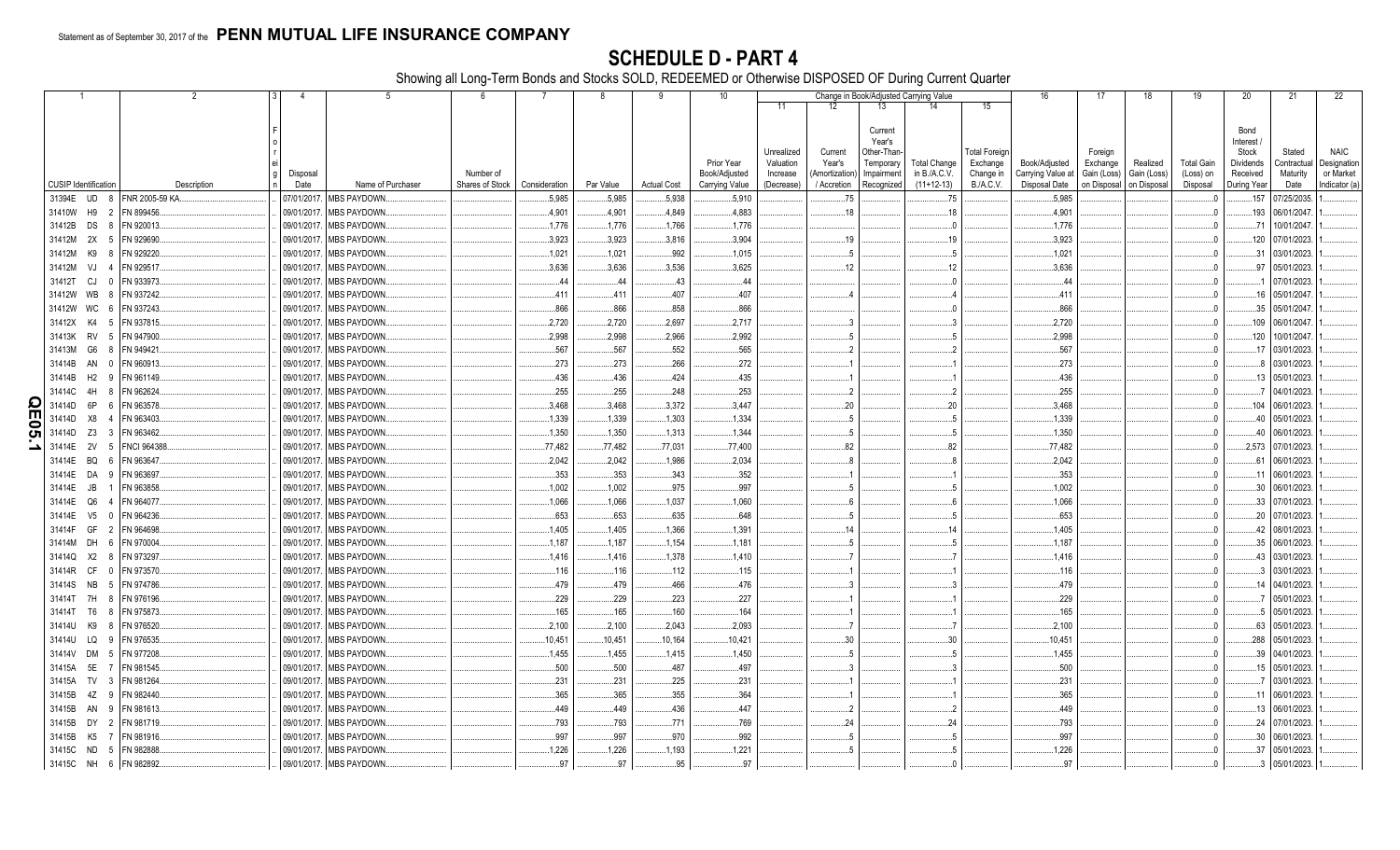|        |                             |           |                |                                                              |                          | -5                                             | -6              |                     | 8                   |                     | 10                          |                                     | Change in Book/Adjusted Carrying Value                                                           |                                     |                                               | 16                                 | 17                                 | 18                      | 19                             | 20                                                 | 21                                | 22                                      |
|--------|-----------------------------|-----------|----------------|--------------------------------------------------------------|--------------------------|------------------------------------------------|-----------------|---------------------|---------------------|---------------------|-----------------------------|-------------------------------------|--------------------------------------------------------------------------------------------------|-------------------------------------|-----------------------------------------------|------------------------------------|------------------------------------|-------------------------|--------------------------------|----------------------------------------------------|-----------------------------------|-----------------------------------------|
|        |                             |           |                |                                                              |                          |                                                |                 |                     |                     |                     |                             | 11                                  | 12<br>13                                                                                         | 14                                  | 15                                            |                                    |                                    |                         |                                |                                                    |                                   |                                         |
|        |                             |           |                |                                                              | Disposal                 |                                                | Number of       |                     |                     |                     | Prior Year<br>Book/Adiusted | Unrealized<br>Valuation<br>Increase | Current<br>Year's<br>Other-Than<br>Current<br>Year's<br>Temporary<br>Amortization)<br>Impairment | <b>Total Change</b><br>in B./A.C.V. | <b>Total Foreigr</b><br>Exchange<br>Change in | Book/Adjusted<br>Carrying Value at | Foreign<br>Exchange<br>Gain (Loss) | Realized<br>Gain (Loss) | <b>Total Gain</b><br>(Loss) on | Bond<br>Interest<br>Stock<br>Dividends<br>Received | Stated<br>Contractual<br>Maturity | <b>NAIC</b><br>Designation<br>or Market |
|        | <b>CUSIP</b> Identification |           |                | Description                                                  | Date                     | Name of Purchaser                              | Shares of Stock | Consideration       | Par Value           | <b>Actual Cost</b>  | Carrying Value              | (Decrease)                          | / Accretion<br>Recognized                                                                        | $(11+12-13)$                        | B./A.C.V.                                     | Disposal Date                      | on Disposal                        | on Disposa              | Disposal                       | During Year                                        | Date                              | Indicator (a)                           |
|        | 31415L                      | 5E        | $\overline{3}$ | FN 983845.                                                   | 09/01/2017.              | <b>MBS PAYDOWN</b>                             |                 | .176                | .176                | .171                | .175                        |                                     |                                                                                                  |                                     |                                               | 176                                |                                    |                         |                                |                                                    | 06/01/2023                        |                                         |
|        | 31415L                      | GB        |                | FN 983194                                                    | 09/01/2017               | MBS PAYDOWN.                                   |                 | .639                | .639                | 622                 | 616                         |                                     | 23                                                                                               | .23                                 |                                               | 639                                |                                    |                         |                                | .19                                                | 05/01/2023                        |                                         |
|        | 31415M                      | 5T        | -8             | FN 984758                                                    | 09/01/2017               | <b>MBS PAYDOWN</b>                             |                 | .906                | .906                | .881                | .902                        |                                     |                                                                                                  |                                     |                                               | .906                               |                                    |                         |                                | .30                                                | 06/01/2023                        |                                         |
|        | 31415M                      | YH        | -2             | FN 984612.                                                   | 09/01/2017               | MBS PAYDOWN.                                   |                 | 1,250               | 1,250               | .1,216              | .1,246                      |                                     |                                                                                                  |                                     |                                               | .1,250                             |                                    |                         |                                | 38                                                 | 05/01/2023                        |                                         |
|        | 31415M                      | ZE        |                | FN 984641                                                    | 09/01/201                | <b>MBS PAYDOWN</b>                             |                 | 55,286              | 55,286              | 55,333              | 55,216                      |                                     | 70                                                                                               | .70                                 |                                               | .55,286                            |                                    |                         |                                | 1.840                                              | 06/01/2023                        |                                         |
|        | 31415M                      | ZS        |                | FN 984653                                                    | 09/01/201                | <b>MBS PAYDOWN.</b>                            |                 | .9,806              | .9,806              | .9,536              | 9,741                       |                                     | .65                                                                                              | .65                                 |                                               | .9,806                             |                                    |                         |                                | .278                                               | 07/01/2023                        |                                         |
|        | 31415P                      | JD        |                | FN 985060                                                    | 09/01/201                | <b>MBS PAYDOWN</b>                             |                 | .115                | .115                | .112                | .115                        |                                     |                                                                                                  |                                     |                                               | .115                               |                                    |                         |                                |                                                    | 05/01/2023                        |                                         |
|        | 31415P                      | U5        |                | FN 985404                                                    | 09/01/2017               | <b>MBS PAYDOWN</b>                             |                 | .282                | .282                | .274                | 281                         |                                     |                                                                                                  |                                     |                                               | .282                               |                                    |                         |                                |                                                    | 06/01/2023                        |                                         |
|        | 31415Q                      | ME        | -3             | FN 986057                                                    | 09/01/2017               | <b>MBS PAYDOWN</b>                             |                 | .2,804              | .2,804              | .2,727              | .2,797                      |                                     |                                                                                                  |                                     |                                               | .2,804                             |                                    |                         |                                | 84                                                 | 08/01/2023                        |                                         |
|        | 31415R                      | <b>P7</b> | -3             | FN 987046                                                    | 09/01/2017               | <b>MBS PAYDOWN</b>                             |                 | .64                 | .64                 | .62                 | 64                          |                                     |                                                                                                  |                                     |                                               | .64                                |                                    |                         |                                |                                                    | 07/01/2023                        |                                         |
|        | 31415R                      | UJ        |                | FN 987185                                                    | 09/01/2017               | <b>MBS PAYDOWN</b>                             |                 | .1,816              | 1,816               | .1,766              | .1,811                      |                                     |                                                                                                  |                                     |                                               | .1,816                             |                                    |                         |                                | .55                                                | 07/01/2023                        |                                         |
|        | 31415T                      | <b>NP</b> |                | FN 988798                                                    | 09/01/2017.              | <b>MBS PAYDOWN</b>                             |                 | .640                | .640                | .622                | .638                        |                                     |                                                                                                  |                                     |                                               | 640                                |                                    |                         |                                | 19                                                 | 08/01/2023                        |                                         |
|        | 31419E                      | XR        |                | <b>FN AE4287</b>                                             | 09/01/2017               | <b>MBS PAYDOWN</b>                             |                 | 282,817             | 282,817             | .266,057            | 280,930                     |                                     | .1,886                                                                                           | .1,886                              |                                               | .282,817                           |                                    |                         |                                | .6,901                                             | 09/01/2040                        |                                         |
|        | 31419J                      | <b>SC</b> | -3             | <b>FN AE7714</b>                                             | 09/01/2017               | <b>MBS PAYDOWN</b>                             |                 | 920,226             | 920,226             | .865,347            | 914,436                     |                                     | .5,790                                                                                           | .5,790                              |                                               | .920,226                           |                                    |                         |                                | .20,911                                            | 11/01/2040                        |                                         |
|        | 31421D                      | <b>WD</b> |                | <b>FN MC3343</b>                                             | 09/01/2017               | <b>MBS PAYDOWN.</b>                            |                 | .506                | .506                | 512                 | .506                        |                                     |                                                                                                  |                                     |                                               | .506                               |                                    |                         |                                |                                                    | 12/01/2038.                       |                                         |
| Q<br>Ш | 478045                      |           |                | JOHN SEVIER COMB.                                            | 07/15/2017               | SINKING FUND REDEMPTION.                       |                 | .39,334             | 39,334              | .39,334             | .39,334                     |                                     |                                                                                                  |                                     |                                               | .39,334                            |                                    |                         |                                |                                                    | .1,819 01/15/2042.                |                                         |
| ဌ      | 74529J                      | AC        | -9             | PR S/TAX-SER B                                               | 08/01/2017               | SALOMON/CITIGROUP.                             |                 | .1,054,000          | .1,700,000          | .1,247,376          | .1,181,500                  | 83,333                              | .6,010                                                                                           | .89,343                             |                                               | .1,270,842                         |                                    | (216, 842)              | (216, 842)                     | .42,854                                            | 08/01/2036.                       |                                         |
|        | 880591                      | ED        | $\Omega$       | <b>TENN VALLEY AUTHORITY</b>                                 | 07/11/2017               | SEELAUS.                                       |                 | 9,497,135           | 7,167,000           | .7,260,888          | .7,248,464                  |                                     | (1,092)                                                                                          | (1,092)                             |                                               | .7,247,372                         |                                    | .2,249,763              | .2,249,763                     |                                                    | .226,656 06/15/2038.              |                                         |
| N      | 958697                      | <b>HP</b> |                | 2   WESTERN MUN PWR-BABS                                     | 07/14/2017.              | <b>BANK OF AMERICA</b>                         |                 | .7,016,250          | .5,000,000          | .5,000,000          | .5,000,000                  |                                     |                                                                                                  |                                     |                                               | .5,000,000                         |                                    | .2,016,250              | 2,016,250                      | .353,544                                           | 01/01/2046.                       |                                         |
|        | 199999                      |           |                | Total - Bonds - U.S. Special Revenue and Special Assessments |                          |                                                |                 | .33,445,840         | .26,677,055         | 26,601,851          | .26,229,329                 | 83.333                              | .14.181                                                                                          | .97,514                             | $\cap$                                        | 26,332,460                         |                                    | $.0$ .7,113,380         | 7,113,380                      | 1,146,578                                          | XXX                               | <b>XXX</b>                              |
|        |                             |           |                | <b>Bonds - Industrial and Miscellaneous</b>                  |                          |                                                |                 |                     |                     |                     |                             |                                     |                                                                                                  |                                     |                                               |                                    |                                    |                         |                                |                                                    |                                   |                                         |
|        | 00434N                      | AA        | $\mathbf{3}$   | <b>ACMP/ACMP FIN</b>                                         | 07/03/2017.              | CALL at 103.831.                               |                 | .6,858,037          | .6,605,000          | .6,704,369          | .6,687,410                  |                                     | 151,472                                                                                          | 151,472                             |                                               | .6,838,882                         |                                    | .19,155                 | .19,155                        |                                                    | 203,929 05/15/2023. 2FE.          |                                         |
|        | 00841U                      | AN        | -6             | ABMT 2014-2 A13.                                             | 09/01/2017               | <b>MBS PAYDOWN</b>                             |                 | .712,482            | 712,482             | 717,381             |                             |                                     | (694)                                                                                            | (694)                               |                                               | 712,482                            |                                    |                         |                                | .12,539                                            | 09/25/2044.                       |                                         |
|        | 00842B                      | AT        |                | ABMT 2015-5 B2.                                              | 09/01/2017               | <b>MBS PAYDOWN</b>                             |                 | .33,346             | .33,346             | .33,895             |                             |                                     | (80)                                                                                             | (80)                                |                                               | .33,346                            |                                    |                         | . 0                            | .202                                               | 07/25/2045.                       |                                         |
|        | 00842C                      | AC        | - q            | ABMT 2015-7 A3                                               | 09/01/2017               | <b>MBS PAYDOWN</b>                             |                 | 523,239             | 523,239             | .527,542            |                             |                                     | (437)                                                                                            | (437)                               |                                               | .523,239                           |                                    |                         |                                | .8,600                                             | 10/25/2045                        |                                         |
|        | 020002                      | AS        | n              | <b>ALLSTATE CORP</b>                                         | 07/12/201                | WELLS FARGO/WACHOVIA                           |                 | .2,435,240          | .2,000,000          | .1,743,860          | .1,785,275                  |                                     | .3,384                                                                                           | .3,384                              |                                               | .1,788,659                         |                                    | 646,581                 | .646,581                       | .76,467                                            | 05/09/2035                        |                                         |
|        | 020002                      | AT        |                | ALLSTATE CORP.                                               | 07/12/201                | WELLS FARGO/WACHOVIA                           |                 | .3,829,650          | .3,000,000          | .2,760,210          | .2,796,306                  |                                     | .2,951                                                                                           | .2,951                              |                                               | .2,799,257                         |                                    | 1,030,393               | .1,030,393                     | .141,808                                           | 04/01/2036.                       |                                         |
|        | 02007X                      | AC        |                | ALLYA 2016-2A3                                               | 07/12/201                | <b>BANK OF AMERICA.</b>                        |                 | 9,984,375           | 10,000,000          | .9,998,502          | .9,999,312                  |                                     | (30)                                                                                             | (30)                                |                                               | .9,999,283                         |                                    | (14,908)                | (14,908)                       | .79,500                                            | 05/15/2020.                       |                                         |
|        | 023766                      | AD        |                | AM AIRLINE 13-1 B                                            | 07/15/201                | SINKING FUND REDEMPTION.                       |                 | .45,787             | .45,787             | .48,362             | .46,092                     |                                     | (305)                                                                                            | (305)                               |                                               | .45,787                            |                                    |                         |                                | .2,576<br>.6.513                                   | 01/15/2021                        |                                         |
|        | 02376T                      | AC        |                | AM AIRLINE 13-2 B                                            | 07/15/201                | SINKING FUND REDEMPTION.                       |                 | .120,052            | 120,052             | 121,312             | .112,737                    |                                     | (189)                                                                                            | (189)                               |                                               | .120,052                           |                                    |                         |                                |                                                    | 07/15/2020                        |                                         |
|        | 02376Y                      | AA        |                | AMERICAN AIRLINES                                            | 07/17/201                | SINKING FUND REDEMPTION.                       |                 | 163,254             | 163,254             | 170,818             | 164,085                     |                                     | (831)                                                                                            | (831)                               |                                               | .163,254                           |                                    |                         |                                | .8,571                                             | 01/15/2024.                       |                                         |
|        | 023772                      | AB        |                | AMERICAN AIRLINE 13-1 /                                      | 07/17/201                | SINKING FUND REDEMPTION.                       |                 | 73,748              | .73,748             | 75,284              | .73,849                     |                                     | (101)                                                                                            | (101)                               |                                               | 73,748                             |                                    |                         |                                | .2,950                                             | 07/15/2025.                       |                                         |
|        | 02377B                      | AA        |                | AMER AIRLN 15-2 A PASS<br>AMER AIRLN 15-2 B PTT              | 09/22/201                | SINKING FUND REDEMPTION.                       |                 | .177,633            | 177,633             | 177,633             | 177,633                     |                                     | .432                                                                                             |                                     |                                               | .177,633                           |                                    |                         |                                | .7.105<br>10,302                                   | 09/22/2027                        |                                         |
|        | 02377B                      | AC        |                |                                                              | 09/25/201                | SINKING FUND REDEMPTION.                       |                 | .233,722            | 233,722             | .234,055            | 233,648                     |                                     |                                                                                                  | .432                                |                                               | .234,080                           |                                    | (358)                   | (358)                          |                                                    | 09/22/2023                        |                                         |
|        | 02377U<br>03215P            | AB<br>EQ  |                | AMERICAN AIRLINES 20<br>AMRES 1998-2 A5.                     | 07/15/201<br>09/01/2017  | SINKING FUND REDEMPTION.<br><b>MBS PAYDOWN</b> |                 | .7,924<br>.36,954   | .7,924<br>.36,954   | .7,924<br>.36,954   | .7,924<br>.36,954           |                                     |                                                                                                  |                                     |                                               | .7,924<br>.36,954                  |                                    |                         |                                | .392<br>.1,827                                     | 01/15/2023.<br>02/25/2028         |                                         |
|        |                             |           |                |                                                              |                          |                                                |                 |                     |                     |                     |                             |                                     |                                                                                                  |                                     |                                               |                                    |                                    |                         |                                |                                                    |                                   |                                         |
|        | 03763K<br>03766K            | AC<br>AB  | q              | AASET 2014-1 B.<br>AASET 2016-1A B                           | 09/15/2017<br>09/15/2017 | <b>MBS PAYDOWN</b><br><b>MBS PAYDOWN</b>       |                 | .259,801<br>100,000 | .259,801<br>100,000 | .261,208<br>.97,966 | 260,095<br>.99,486          |                                     | (294)<br>.514                                                                                    | (294)<br>.514                       |                                               | .259,801<br>.100,000               |                                    |                         |                                | 12,774<br>.4,333                                   | 12/15/2029.<br>03/01/2036.        |                                         |
|        | 045424                      | EX        |                | ASC 1997-D4 B4                                               | 09/11/2017               | <b>MBS PAYDOWN</b>                             |                 | .44,814             | .44,814             | .44,142             | .44,609                     |                                     | .205                                                                                             | 205                                 |                                               | 44,814                             |                                    |                         |                                | .2,152                                             | 04/14/2029.                       |                                         |
|        | 059513                      | AG        |                | BACM 2007-4 AM.                                              | 07/10/2017               | CALL at 100.000.                               |                 | .6,561,241          | .6,561,241          | .5,436,347          | .6,379,468                  |                                     | .181,773                                                                                         | 181,773                             |                                               | .6,561,241                         |                                    |                         |                                | .228,471                                           | 02/10/2051                        |                                         |
|        | 05952C                      | AG        | -5             | BACM 2007-5 AM.                                              | 09/01/2017               | MBS PAYDOWN.                                   |                 | .494,326            | 494,326             | .350,923            | 476,955                     |                                     | .17,371                                                                                          | .17,371                             |                                               | .494,326                           |                                    |                         |                                | .21,399                                            | 02/10/2051                        |                                         |
|        | 060505                      | EU        | 4              | <b>BANK OF AMERICA</b>                                       | 07/12/2017.              | US BANCORP/PIPER JAFFRAY.                      |                 | .2,235,000          | .2,000,000          | .2,126,500          |                             |                                     | (482)                                                                                            | (482)                               |                                               | .2,126,018                         |                                    | .108.982                | 108,982                        | 107,450                                            | 01/01/9999.                       |                                         |
|        |                             |           |                |                                                              |                          |                                                |                 |                     |                     |                     |                             |                                     |                                                                                                  |                                     |                                               |                                    |                                    |                         |                                |                                                    |                                   |                                         |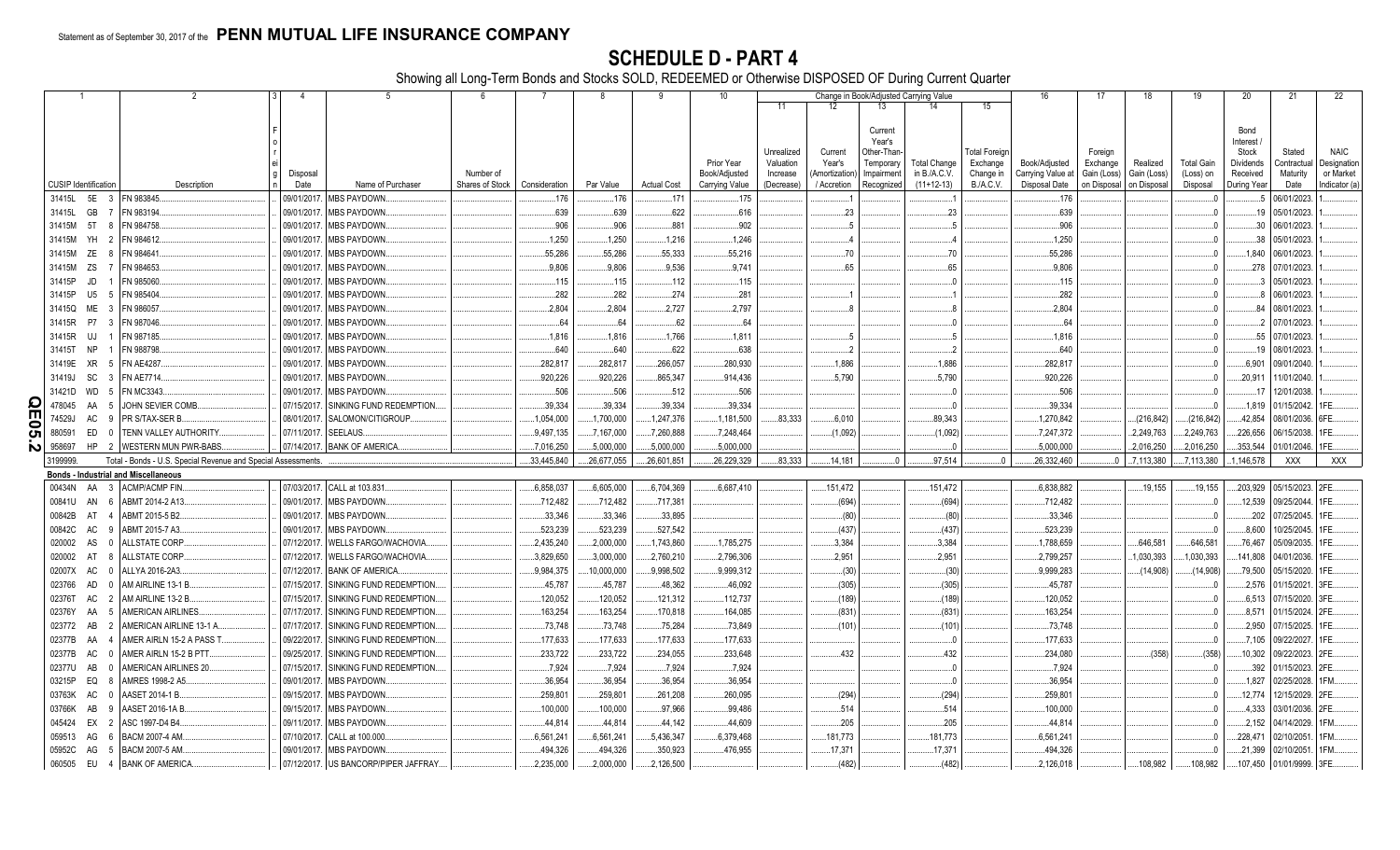|           | -1                          |                     | 2                        | $\mathbf{3}$<br>$\overline{4}$ | 5                             | 6               | 7             | -8         | 9                  | 10                                 |                                     |                                    | Change in Book/Adjusted Carrying Value                      |                                     |                                               | 16                                 | 17                                 | 18                      | 19                             | 20                                                        | 21                                | 22                                      |
|-----------|-----------------------------|---------------------|--------------------------|--------------------------------|-------------------------------|-----------------|---------------|------------|--------------------|------------------------------------|-------------------------------------|------------------------------------|-------------------------------------------------------------|-------------------------------------|-----------------------------------------------|------------------------------------|------------------------------------|-------------------------|--------------------------------|-----------------------------------------------------------|-----------------------------------|-----------------------------------------|
|           |                             |                     |                          |                                |                               |                 |               |            |                    |                                    | 11                                  | 12                                 | 13                                                          | 14                                  | 15                                            |                                    |                                    |                         |                                |                                                           |                                   |                                         |
|           |                             |                     |                          | Disposal                       |                               | Number of       |               |            |                    | <b>Prior Year</b><br>Book/Adjusted | Unrealized<br>Valuation<br>Increase | Current<br>Year's<br>Amortization) | Current<br>Year's<br>Other-Than-<br>Temporary<br>Impairment | <b>Total Change</b><br>in B./A.C.V. | <b>Total Foreign</b><br>Exchange<br>Change in | Book/Adjusted<br>Carrying Value at | Foreign<br>Exchange<br>Gain (Loss) | Realized<br>Gain (Loss) | <b>Total Gain</b><br>(Loss) on | Bond<br>Interest<br>Stock<br><b>Dividends</b><br>Received | Stated<br>Contractual<br>Maturity | <b>NAIC</b><br>Designation<br>or Market |
|           | <b>CUSIP</b> Identification |                     | Description              | Date                           | Name of Purchaser             | Shares of Stock | Consideration | Par Value  | <b>Actual Cost</b> | Carrying Value                     | (Decrease)                          | / Accretion                        | Recognized                                                  | $(11+12-13)$                        | <b>B./A.C.V.</b>                              | Disposal Date                      | on Disposal                        | on Disposal             | Disposal                       | During Year                                               | Date                              | Indicator (a)                           |
|           | 067901                      | AQ                  | <b>BARRICK GOLD CORP</b> | 09/21/2017.                    | CALL at 109.913.              |                 | .690,255      | .628,000   | 555,303            | .566,306                           |                                     | .123,949                           |                                                             | 123,949                             |                                               | .690,255                           |                                    |                         |                                | .22,887                                                   | 05/01/2023                        | 2FE.                                    |
|           | 07387B                      | <b>CR</b>           | <b>BSCMS 2005-T20 D.</b> | 09/01/2017                     | MBS PAYDOWN.                  |                 | .7,674        | .7,674     | .7,079             | .7.669                             |                                     |                                    |                                                             |                                     |                                               | .7,674                             |                                    |                         |                                | .299                                                      | 10/12/2042                        | 1FM.                                    |
|           | 073945                      | AE                  | BSCMS 2007-T28 A4.       | 08/11/2017                     | VARIOUS.                      |                 | .2,856,516    | .2,856,516 | .2,176,977         | .2,733,363                         |                                     | .123,153                           |                                                             | .123,153                            |                                               | .2,856,516                         |                                    |                         |                                | .97.957                                                   | 09/11/2042                        | 1FM.                                    |
|           | 09228Y                      | AB                  | <b>BBIRD 2016-1A B</b>   | 09/15/201                      | <b>MBS PAYDOWN.</b>           |                 | .117,187      | .117,187   | .117,187           | 117,002                            |                                     | 185                                |                                                             | .185                                |                                               | .117,187                           |                                    |                         |                                | .3,703                                                    | 12/16/2041                        |                                         |
|           | 09228Y                      | AC                  | <b>BBIRD 2016-1A B</b>   | 09/15/201                      | MBS PAYDOWN.                  |                 | .46,875       | .46,875    | .46,873            | .46,776                            |                                     | .99                                |                                                             | .99                                 |                                               | .46,875                            |                                    |                         |                                | 1,998                                                     | 12/16/2041                        |                                         |
|           | 11042A                      | AA                  | <b>BRITISH AIRWAYS.</b>  | 09/20/201                      | SINKING FUND REDEMPTION       |                 | 13,081        | .13,081    | 13,179             | .13,089                            |                                     | (. (8))                            |                                                             | (8                                  |                                               | .13,081                            |                                    |                         |                                | .454                                                      | 06/20/2024                        |                                         |
|           | 118230                      | AE                  | <b>BUCKEYE PARTNERS</b>  | 07/01/201                      | MATURITY.                     |                 | .2,700,000    | .2,700,000 | .2,511,536         | .2,687,148                         |                                     | 12,852                             |                                                             | .12,852                             |                                               | .2,700,000                         |                                    |                         |                                | 138,375                                                   | 07/01/2017                        |                                         |
|           | 12189L                      | AK                  | BURLINGTON NORTHERN      | 07/07/201                      | <b>GOLDMAN SACHS &amp; CO</b> |                 | 6,941,870     | .6,500,000 | .6,410,040         | .6,417,015                         |                                     | .935                               |                                                             | .935                                |                                               | .6,417,949                         |                                    | .523,921                | .523,921                       | .245,668                                                  | 09/01/2042.                       |                                         |
|           | 12531W                      | BC                  | CFCRE 2016-C3 XA         | 09/29/2011                     | <b>INTEREST ONLY PAYMENT</b>  |                 |               |            | .6,530             | .5,905                             |                                     | (5,905)                            |                                                             | (5,905)                             |                                               |                                    |                                    |                         |                                | .623                                                      | 01/10/2048.                       |                                         |
|           | 12532A                      | <b>BD</b>           | CFCRE 2016-C6 XA.        | 09/29/201                      | INTEREST ONLY PAYMENT.        |                 |               |            | .6,242             | .6,126                             |                                     | (6, 126)                           |                                                             | (6, 126)                            |                                               |                                    |                                    |                         |                                | .602                                                      | 11/10/2049.                       |                                         |
|           | 12532C                      | BE                  | CFCRE 2017-C8 XA         | 09/29/201                      | INTEREST ONLY PAYMENT.        |                 |               |            | .4,605             |                                    |                                     | (4,605)                            |                                                             | (4,605)                             |                                               |                                    |                                    |                         |                                |                                                           | 113 06/15/2027                    |                                         |
|           | 12591Q                      | AS                  | COMM 2014-UBS4 XA        | 09/29/2011                     | INTEREST ONLY PAYMENT.        |                 |               |            | .27,283            | .19,777                            |                                     | (19, 777)                          |                                                             | (19, 777)                           |                                               |                                    |                                    |                         |                                | .2,761                                                    | 08/10/2047                        |                                         |
|           | 12592K                      | BD<br>-5            | COMM 2014-UBS5 XA        | 09/29/2011                     | <b>INTEREST ONLY PAYMENT.</b> |                 |               |            | .8,367             | .5,930                             |                                     | (5,930)                            |                                                             | (5,930)                             |                                               |                                    |                                    |                         |                                | .873                                                      | 09/10/2047                        |                                         |
|           | 12592M                      | <b>BL</b>           | COMM 2014-LC17 X/        | 09/29/2011                     | <b>INTEREST ONLY PAYMENT</b>  |                 |               |            | .14,257            | .9,836                             |                                     | (9,836)                            |                                                             | (9,836)                             |                                               |                                    |                                    |                         |                                | 1,567                                                     | 10/10/2047                        |                                         |
|           | 12592U                      | AQ                  | CSMLT 2015-1 A9.         | 09/01/2017                     | MBS PAYDOWN.                  |                 | .163,769      | 163,769    | 167,761            |                                    |                                     | (88)                               |                                                             | (88)                                |                                               | 163,769                            |                                    |                         |                                | .773                                                      | 05/25/2045.                       |                                         |
| O         | 12592U                      |                     | CSMLT 2015-1 B2.         | 09/01/2017                     | MBS PAYDOWN.                  |                 | .28,937       | .28,937    | .28,559            | .28,916                            |                                     | .21                                |                                                             | 21                                  |                                               | .28,937                            |                                    |                         |                                | .751                                                      | 05/25/2045.                       |                                         |
| m         | 12592U                      | AX                  | <b>CSMLT 2015-1 B3.</b>  | 09/01/201                      | MBS PAYDOWN.                  |                 | .30,635       | .30,635    | 29,955             |                                    |                                     | 31                                 |                                                             | .31                                 |                                               | .30,635                            |                                    |                         |                                | .692                                                      | 05/25/2045.                       |                                         |
| <b>SO</b> | 12593G                      | AG                  | COMM 2015-PC1 XA         | 09/29/201                      | <b>INTEREST ONLY PAYMENT</b>  |                 |               |            | .11,086            | .8,964                             |                                     | (8,964)                            |                                                             | (8,964)                             |                                               |                                    |                                    |                         |                                |                                                           | .1,192 07/01/2050.                |                                         |
| ىن        | 12626B                      | AF                  | COMM 2013-CR10 XA        | 09/29/2017                     | INTEREST ONLY PAYMENT.        |                 |               |            | 10,872             | .7,150                             |                                     | (7, 150)                           |                                                             | (7, 150)                            |                                               |                                    |                                    |                         |                                | 1,352                                                     | 08/10/2046.                       |                                         |
|           | 12635F                      | AV                  | CSAIL 2015-C3 XA         | 09/29/201                      | INTEREST ONLY PAYMENT.        |                 |               |            | .8,602             | .7,140                             |                                     | (7, 140)                           |                                                             | (7, 140)                            |                                               |                                    |                                    |                         |                                | .918                                                      | 08/15/2048.                       |                                         |
|           | 12637L                      | AL<br>-3            | CSMLT 2015-2 A7          | 09/01/2017                     | MBS PAYDOWN.                  |                 | 166,409       | 166,409    | 170,465            |                                    |                                     | .(181)                             |                                                             | (181)                               |                                               | 166,409                            |                                    |                         |                                | .788                                                      | 08/25/2045.                       |                                         |
|           | 12637L                      | AQ<br>$\mathcal{P}$ | CSMLT 2015-2 B2.         | 09/01/2017                     | MBS PAYDOWN.                  |                 | .48,973       | 48,973     | .50,565            |                                    |                                     | (16)                               |                                                             | (16)                                |                                               | .48,973                            |                                    |                         |                                | .320                                                      | 08/25/2045.                       |                                         |
|           | 12637L                      | AR                  | CSMLT 2015-2 B3.         | 09/01/2017                     | MBS PAYDOWN.                  |                 | .30,182       | .30,182    | 29,513             |                                    |                                     | 38                                 |                                                             | 38                                  |                                               | .30,182                            |                                    |                         |                                | .591                                                      | 08/25/2045.                       |                                         |
|           | 12637U                      | AY<br>-5            | <b>CSAIL 2016-C7 XA</b>  | 09/29/2011                     | <b>INTEREST ONLY PAYMENT</b>  |                 |               |            | .14,510            | .14,211                            |                                     | (14,211)                           |                                                             | (14, 211)                           |                                               |                                    |                                    |                         |                                | 1,560                                                     | 11/15/2049.                       |                                         |
|           | 12646U                      | AD                  | CSMC 2013-IVR1 B2        | 09/01/201                      | <b>MBS PAYDOWN.</b>           |                 | .40,529       | .40,529    | .39,020            | .40,408                            |                                     | .121                               |                                                             | .121                                |                                               | .40,529                            |                                    |                         |                                | .938                                                      | 03/25/2043.                       | <b>IFM</b>                              |
|           | 12647P                      | AS                  | CSMC 2013-7 B2.          | 09/01/201                      | MBS PAYDOWN.                  |                 | .39,052       | .39,052    | .38,650            | .39,029                            |                                     | .23                                |                                                             | .23                                 |                                               | .39,052                            |                                    |                         |                                | .933                                                      | 08/25/2043.                       |                                         |
|           | 12648F                      | AR                  | CSMC 2014-SAF1 B2.       | 09/01/2017                     | MBS PAYDOWN.                  |                 | .29,003       | .29,003    | 29,967             | .29,095                            |                                     | (93)                               |                                                             | (93)                                |                                               | .29,003                            |                                    |                         |                                | .801                                                      | 03/25/2044                        | FM                                      |
|           | 12648X                      | DD                  | <b>CSMC 2014-WIN1 B2</b> | 09/01/201                      | MBS PAYDOWN.                  |                 | .58,890       | .58,890    | .59,106            | .58,919                            |                                     | (29)                               |                                                             | (29)                                |                                               | .58,890                            |                                    |                         |                                | 1,546                                                     | 09/25/2044                        | FM                                      |
|           | 12649D                      | AQ                  | CSMC 2014-WIN2 B2        | 09/01/2011                     | <b>MBS PAYDOWN.</b>           |                 | .30,132       | .30,132    | .30,438            | .30,137                            |                                     | (5)                                |                                                             | (. (5))                             |                                               | .30,132                            |                                    |                         |                                | .805                                                      | 10/25/2044                        |                                         |
|           | 12649R                      | AV                  | CSMC 2015-2 B1           | 09/01/201                      | MBS PAYDOWN.                  |                 | .21,866       | .21,866    | .22,360            | .21,909                            |                                     | (43)                               |                                                             | (43)                                |                                               | 21,866                             |                                    |                         | - 0                            | .574                                                      | 02/25/2045                        |                                         |
|           | 12649R                      | AW                  | CSMC 2015-2 B2.          | 09/01/201                      | MBS PAYDOWN.                  |                 | .27,755       | .27,755    | .27,494            | .27,741                            |                                     | .14                                |                                                             | .14                                 |                                               | .27,755                            |                                    |                         |                                | .729                                                      | 02/25/2045                        |                                         |
|           | 12649X                      | BD                  | CSMC 2015-3 B3.          | 09/01/201                      | MBS PAYDOWN.                  |                 | .27,129       | .27,129    | .27,875            |                                    |                                     | (14)                               |                                                             | (14)                                |                                               | .27,129                            |                                    |                         |                                | .179                                                      | 03/25/2045.                       |                                         |
|           | 12650U                      | AH                  | CSMLT 2015-3 1A6         | 09/01/201                      | MBS PAYDOWN.                  |                 | .498,933      | 498,933    | 502,987            |                                    |                                     | (703)                              |                                                             | (703)                               |                                               | .498,933                           |                                    |                         |                                | .8.777                                                    | 11/25/2045.                       |                                         |
|           | 126650                      | <b>BP</b>           | CVS.                     | 09/10/201                      | SINKING FUND REDEMPTION       |                 | .87,980       | .87,980    | 85,427             | .87,760                            |                                     | .220                               |                                                             | .220                                |                                               | .87,980                            |                                    |                         |                                | .3,542                                                    | 12/10/2028.                       |                                         |
|           | 126650                      | - BQ                | CVS CORP.                | 09/11/201                      | SINKING FUND REDEMPTION.      |                 | .18,711       | 18,711     | .18,604            | .18,674                            |                                     | 37                                 |                                                             | 37                                  |                                               | .18,71'                            |                                    |                         |                                | .867                                                      | 01/10/2030.                       |                                         |
|           | 126650                      | BY                  | <b>CVS PASSTHRU.</b>     | 09/10/201                      | SINKING FUND REDEMPTION.      |                 | .7,684        | .7,684     | .7,684             | .7,684                             |                                     |                                    |                                                             |                                     |                                               | .7,684                             |                                    |                         |                                | .304                                                      | 01/10/2034                        |                                         |
|           | 12677#                      | AA                  | <b>CVS CAREMARK CORP</b> | 09/15/201                      | SINKING FUND REDEMPTION       |                 | .22,344       | .22,344    | 22,344             | .22,344                            |                                     |                                    |                                                             |                                     |                                               | 22,344                             |                                    |                         |                                | .819                                                      | 01/15/2040                        |                                         |
|           | 12680@                      | AF                  | CABELAS INC              | 09/25/201                      | CALL at 106.209.              |                 | .3,186,275    | .3,000,000 | .3,000,000         | .3,000,000                         |                                     |                                    |                                                             |                                     |                                               | .3,000,000                         |                                    | 186,275                 | 186,275                        | 126,856                                                   | 08/04/2022                        |                                         |
|           | 12680@                      | AH                  | CABELAS INC.             | 09/25/201                      | CALL at 109.690.              |                 | 1,096,901     | 1,000,000  | 1,000,000          | .1,000,000                         |                                     |                                    |                                                             |                                     |                                               | 1,000,000                          |                                    | .96,901                 | 96,901                         | .46,303                                                   | 08/04/2025                        |                                         |
|           | 12695*                      | AA<br>- 3           | <b>CVS LEASE BACK</b>    | 09/10/201                      | SINKING FUND REDEMPTION       |                 | .23,511       | .23,511    | 23,511             | .23,511                            |                                     |                                    |                                                             |                                     |                                               | .23,511                            |                                    |                         |                                | .536                                                      | 10/10/2038                        |                                         |
|           | 13057V                      | AC                  | CRART 2015-4 A3.         | 07/12/2011                     | WELLS FARGO/WACHOVIA.         |                 | 4,285,796     | 4,277,775  | .4,315,707         | 4,301,356                          |                                     | (12, 156)                          |                                                             | (12, 156)                           |                                               | 4,289,200                          |                                    | (3, 404)                | (3, 404)                       | .50,663                                                   | 01/15/2020.                       |                                         |
|           | 14070H                      | AA<br>- 6           | <b>CAPSUGEL SA</b>       | D 07/05/2017                   | CALL at 100.000.              |                 | 773,000       | .773,000   | 786,528            | .780,276                           |                                     | (7,276)                            |                                                             | (7,276)                             |                                               | .773,000                           |                                    |                         |                                |                                                           | .34,570 05/15/2019. 5FE           |                                         |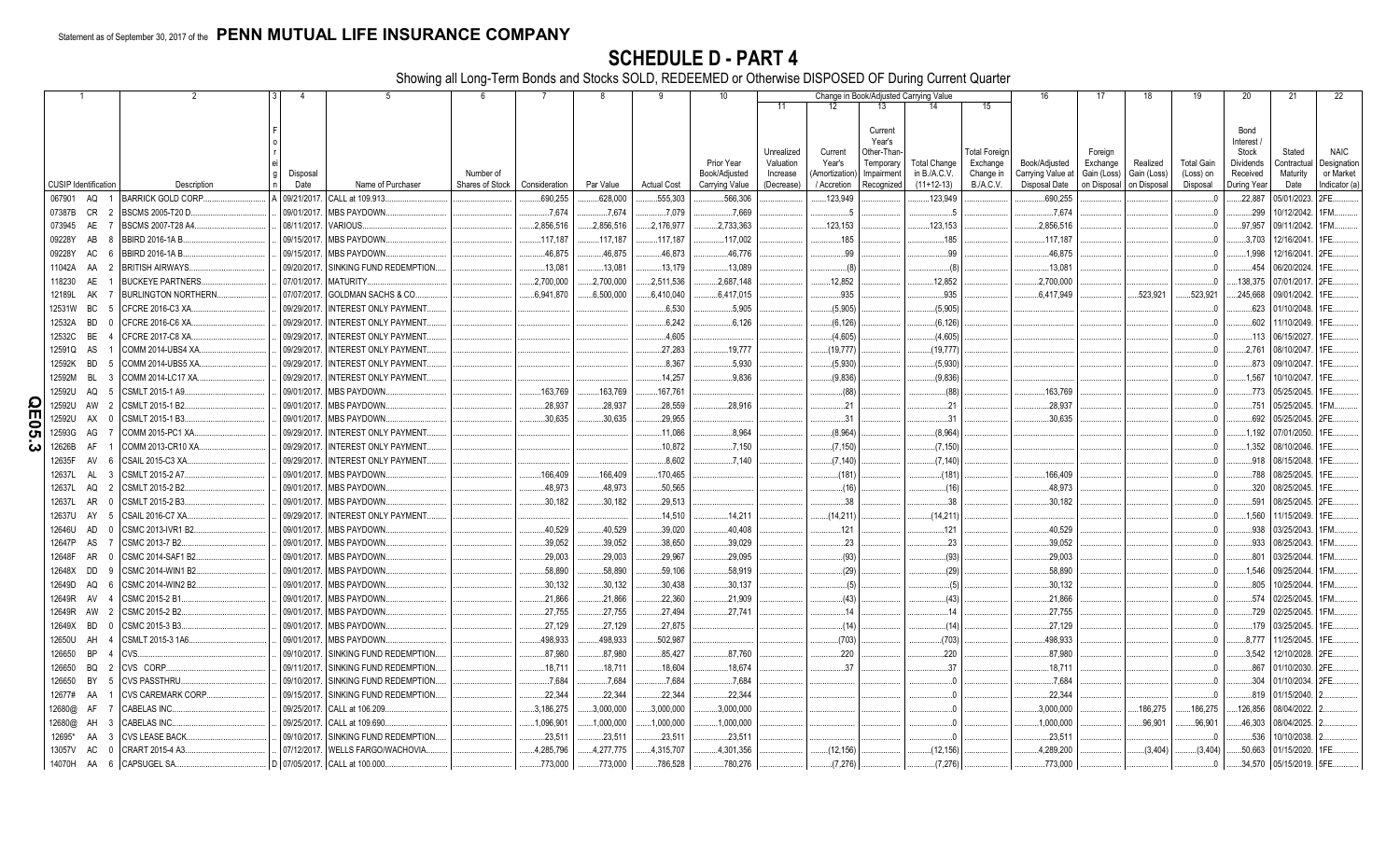|    |                             |     | 2                             | 4                | 5                            | 6                            | 7             | 8          | -9                 | 10                              |                        |                             |                          | Change in Book/Adjusted Carrying Value |                               | 16                                 | 17                         | 18                        | 19                    | 20                      | 21                  | 22                         |
|----|-----------------------------|-----|-------------------------------|------------------|------------------------------|------------------------------|---------------|------------|--------------------|---------------------------------|------------------------|-----------------------------|--------------------------|----------------------------------------|-------------------------------|------------------------------------|----------------------------|---------------------------|-----------------------|-------------------------|---------------------|----------------------------|
|    |                             |     |                               |                  |                              |                              |               |            |                    |                                 | 11                     |                             | 13                       | 14                                     | 15                            |                                    |                            |                           |                       |                         |                     |                            |
|    |                             |     |                               |                  |                              |                              |               |            |                    |                                 |                        |                             | Current<br>Year's        |                                        |                               |                                    |                            |                           |                       | Bond<br>Interest        |                     |                            |
|    |                             |     |                               |                  |                              |                              |               |            |                    |                                 | Unrealized             | Current                     | Other-Than               |                                        | <b>Total Foreigr</b>          |                                    | Foreign                    |                           |                       | Stock                   | Stated              | <b>NAIC</b>                |
|    |                             |     |                               |                  |                              |                              |               |            |                    | Prior Year                      | Valuation              | Year's                      | Temporary                | <b>Total Change</b>                    | Exchange                      | Book/Adjusted                      | Exchange                   | Realized                  | <b>Total Gain</b>     | Dividends               | Contractual         | Designation                |
|    | <b>CUSIP</b> Identification |     | Description                   | Disposal<br>Date | Name of Purchaser            | Number of<br>Shares of Stock | Consideration | Par Value  | <b>Actual Cost</b> | Book/Adjusted<br>Carrying Value | Increase<br>(Decrease) | Amortization<br>/ Accretion | Impairment<br>Recognized | in B./A.C.V.<br>$(11+12-13)$           | Change in<br><b>B./A.C.V.</b> | Carrying Value at<br>Disposal Date | Gain (Loss)<br>on Disposal | Gain (Loss<br>on Disposal | (Loss) on<br>Disposal | Received<br>During Year | Maturity<br>Date    | or Market<br>Indicator (a) |
|    | AB<br>14855J                |     | CLAST 2016-1 A.               | 09/15/2017.      | <b>MBS PAYDOWN</b>           |                              | 101,500       | .101,500   | .101,470           | .101,499                        |                        |                             |                          |                                        |                               | 101,500                            |                            |                           |                       | .3,011                  | 08/15/2041          |                            |
|    | 3K<br>14912L                | -5  | <b>CATERPILLAR FIN SERV.</b>  | 08/30/2017       | CALL at 100.000.             |                              | .2,000,000    | .2,000,000 | 1,999,560          | .1,999,961                      |                        | .39                         |                          | .39                                    |                               | .2,000,000                         |                            |                           |                       | 117,000                 | 09/01/2017          |                            |
|    | 16164A<br>AC                | - q | CHASE 2016-2 M2.              | 09/01/2017       | <b>MBS PAYDOWN</b>           |                              | .264,615      | .264,615   | .271,539           | .226,959                        |                        | (482)                       |                          | (482)                                  |                               | .264.615                           |                            |                           |                       | .5,689                  | 02/25/2044          |                            |
|    | 17290K<br>AB                |     | CHAI 2015-PM2 B               | 09/15/2017       | <b>MBS PAYDOWN</b>           |                              | .794,826      | 794,826    | .791,084           | 792,717                         |                        | .2,109                      |                          | .2,109                                 |                               | .794,826                           |                            |                           |                       | .21,115                 | 03/15/2022          |                            |
|    | 17290X<br>AY                |     | <b>CGCMT 2016-GC37 XA</b>     | 09/29/201        | <b>INTEREST ONLY PAYMENT</b> |                              |               |            | .4,696             | 4,330                           |                        | (4, 330)                    |                          | (4,330)                                |                               |                                    |                            |                           |                       | .447                    | 04/10/2049          |                            |
|    | 173067<br>EQ                |     | CGCMT 2004-C2 E.              | 09/01/201        | <b>MBS PAYDOWN</b>           |                              | 599,211       | 599,211    | .503,338           | 598,017                         |                        | .1,194                      |                          | .1,194                                 |                               | .599,211                           |                            |                           |                       | .20,336                 | 10/15/2041          | 1FM.                       |
|    | 17312D<br>AC                |     | CMSI 2007-8 1A3.              | 09/01/201        | <b>MBS PAYDOWN.</b>          |                              | .371.399      | 371.399    | .346,138           | 365,012                         |                        | .6,387                      |                          | .6,387                                 |                               | .371.399                           |                            |                           |                       | .16,257                 | 10/25/2037          | IFM.                       |
|    | 17322Y<br>AJ                | q   | <b>CGCMT 2014-GC25 XA</b>     | 09/29/201        | <b>INTEREST ONLY PAYMENT</b> |                              |               |            | .7,859             | .6,023                          |                        | (6,023)                     |                          | (6,023)                                |                               |                                    |                            |                           |                       | .711                    | 10/10/2047          |                            |
|    | 17323T<br>AF                |     | CMLTI 2015-RP2 B1             | 09/01/2017       | <b>MBS PAYDOWN</b>           |                              | .42,577       | 42,577     | 41,391             | .42,508                         |                        | 68                          |                          | 68                                     |                               | .42,577                            |                            |                           |                       | .1,206                  | 01/25/2053.         | <b>IFM</b>                 |
|    | 17324R<br>AA                |     | CHAI 2016-MF1 A               | 09/15/2017       | <b>MBS PAYDOWN</b>           |                              | 467,573       | 467,573    | 466,422            | 466,623                         |                        | .949                        |                          | .949                                   |                               | .467,573                           |                            |                           |                       | .14,007                 | 08/15/2022          |                            |
|    | 17324V<br>AQ                |     | CMLTI 2015-PS1 B2.            | 09/01/2017       | <b>MBS PAYDOWN</b>           |                              | .75,997       | .75,997    | 77,365             | 76,110                          |                        | (113)                       |                          | (113)                                  |                               | 75,997                             |                            |                           |                       | .2.664                  | 09/25/2042.         |                            |
|    | 20173V<br>AE                |     | GCCFC 2007-GG11 A4.           | 08/10/2017       | <b>VARIOUS.</b>              |                              | .751,993      | .751,993   | .584,407           | .705,376                        |                        | .46,617                     |                          | .46,617                                |                               | 751,993                            |                            |                           |                       | .24,863                 | 08/10/2017.         |                            |
|    | 202795<br><b>HS</b>         |     | <b>COMMONWEALTH EDISON</b>    | 09/15/2017       | MATURITY.                    |                              | .1,000,000    | 1,000,000  | .873,990           | 986,411                         |                        | .13,589                     |                          | 13,589                                 |                               | .1,000,000                         |                            |                           |                       | .61,500                 | 09/15/2017          |                            |
|    | 20605P<br>AD                |     | CONCHO RESOURCES INC          | 09/25/201        | TENDER OFFER.                |                              | .1,029,340    | .1,000,000 | .960,001           | 968,818                         |                        | .3,406                      |                          | .3,406                                 |                               | .972,223                           |                            | 57,117                    | .57,117               | .54,236                 | 10/01/2022.         |                            |
|    | 21079V<br>AB                |     | <b>CONTINENTAL AIRLINES</b>   | 07/12/201        | SINKING FUND REDEMPTION      |                              | 159,417       | 159,417    | 164,158            | 160,319                         |                        | (902)                       |                          | (902)                                  |                               | .159,417                           |                            |                           |                       | .9.565                  | 01/12/2019.         |                            |
| Q  | 216871<br>AC                |     | COOPER US INC.                | 07/01/2017       | MATURITY.                    |                              | 4,210,000     | .4,210,000 | .4,395,496         | .4,222,278                      |                        | (12,278)                    |                          | (12, 278)                              |                               | 4,210,000                          |                            |                           |                       | .256,810                | 07/01/2017          |                            |
| Ш  | 22536#                      |     | KINDER MORGAN ENERGY PTNR LP. | 09/10/201        | SINKING FUND REDEMPTION.     |                              | .61,309       | .61,309    | 61,309             | 61,309                          |                        |                             |                          |                                        |                               | 61,309                             |                            |                           | (1                    | .1,622                  | 12/10/2035          |                            |
| ဌ  | 23312L<br>AW                |     | DBJPM 2016-C1 XA.             | 09/29/201        | INTEREST ONLY PAYMENT        |                              |               |            | 12,735             | 11,738                          |                        | (11,738)                    |                          | (11,738)                               |                               |                                    |                            |                           |                       | .1,227                  | 05/10/2049.         |                            |
| Ă. | 244199<br><b>BF</b>         |     | DEERE & CO.                   | 07/11/2017       | <b>BANK OF AMERICA</b>       |                              | .5,392,565    | .5,196,000 | .5,012,202         | .5,015,945                      |                        | .2,185                      |                          | .2,185                                 |                               | .5,018,130                         |                            | 374,435                   | .374,435              | .121,024                | 06/09/2042.         |                            |
|    | 24664U<br>AC                |     | <b>DELEK &amp; AVNER</b>      | 07/31/2017       | CALL at 100.328.             |                              | .1,003,280    | .1,000,000 | .1,000,000         | .1,000,000                      |                        |                             |                          |                                        |                               | 1,000,000                          |                            | 3,280                     | .3,280                | .22,175                 | 12/30/2020.         |                            |
|    | 247367<br><b>BH</b>         |     | DELTA AIR 2007 1A             | 08/10/2017       | SINKING FUND REDEMPTION.     |                              | .265,485      | .265,485   | .303,786           | .269,554                        |                        | (4,069)                     |                          | (4,069)                                |                               | .265,485                           |                            |                           |                       |                         | 18,109 08/10/2022.  |                            |
|    | 247367<br><b>BJ</b>         | -3  | DELTA AIR 2007 1B             | 08/10/2017       | SINKING FUND REDEMPTION      |                              | .479,485      | 479,485    | .541,691           | 488,884                         |                        | (9,399)                     |                          | (9,399)                                |                               | .479,485                           |                            |                           |                       | .38,460                 | 08/10/2022. 2FE     |                            |
|    | 24737A<br>AA                | -5  | DAL 4 1/4 07/30/23.           | 07/30/2017       | SINKING FUND REDEMPTION      |                              | .30,105       | .30,105    | 31,159             | .30,225                         |                        | (120)                       |                          | (120)                                  |                               | .30,105                            |                            |                           |                       | 1.279                   | 07/30/2023.         |                            |
|    | 25264V<br>AB                | 5   | DHAL 2015-1 B.                | 09/14/2017       | <b>MBS PAYDOWN</b>           |                              | 150,894       | 150,894    | 150,870            | 150,611                         |                        | .283                        |                          | .283                                   |                               | 150,894                            |                            |                           |                       | .5.955                  | 07/14/2028.         |                            |
|    | 26138E<br>AH                |     | DR PEPPER SNAPPLE GROUP       | 07/06/2017       | CALL at 104.142.             |                              | .1,047,669    | 1,006,000  | .1,005,849         | 1,005,974                       |                        | .41,694                     |                          | .41,694                                |                               | .1,047,669                         |                            |                           |                       | .46,692                 | 05/01/2018.         |                            |
|    | 26875P<br>AA                | a   | <b>EOG RESOURCES INC</b>      | 09/15/2017       | MATURITY.                    |                              | .5,000,000    | .5,000,000 | .5,016,370         | .5,001,677                      |                        | (1,677)                     |                          | (1,677)                                |                               | .5,000,000                         |                            |                           |                       | 293,750                 | 09/15/2017          |                            |
|    | 290408<br>AB                |     | <b>ELWOOD ENERGY</b>          | 07/05/201        | SINKING FUND REDEMPTION.     |                              | 3,840         | .3,840     | 3,858              | .3,842                          |                        | (2                          |                          | $\cdot$ (2)                            |                               | 3,840                              |                            |                           |                       | 313                     | 07/05/2026.         |                            |
|    | 29379V<br>AA                |     | <b>ENTERPRISE PRODUCTS</b>    | 09/15/2017       | MATURITY.                    |                              | .2,000,000    | .2,000,000 | .1,713,660         | .1,968,349                      |                        | 31,651                      |                          | .31,651                                |                               | .2,000,000                         |                            |                           |                       | .126.000                | 09/15/2017          |                            |
|    | 29429C<br>AJ                |     | CGCMT 2016-P3 XA              | 09/29/201        | <b>INTEREST ONLY PAYMENT</b> |                              |               |            | .5,282             | .4,916                          |                        | (4,916)                     |                          | (4,916)                                |                               |                                    |                            |                           |                       | 519                     | 04/15/2049.         |                            |
|    | 294429<br>AF                |     | EQUIFAX INC.                  | 07/01/2017       | MATURITY.                    |                              | .4,000,000    | .4,000,000 | .4,011,600         | .4,000,813                      |                        | (813)                       |                          | .(813)                                 |                               | .4,000,000                         |                            |                           |                       | .252,000                | 07/01/2017          |                            |
|    | 302471<br>CA                |     | FMACT 1998-BA A2              | 09/01/2017       | <b>MBS PAYDOWN</b>           |                              | 2,960         | .2,960     | .2,429             | 2,379                           |                        |                             |                          | . 0                                    |                               | 2,379                              |                            | .581                      | .581                  | .133                    | 09/15/2027          |                            |
|    | 30251B<br>AC                |     | <b>FIDELITY INVESTMENTS</b>   | 07/11/2017       | JEFFERIES & CO.              |                              | 2,765,994     | .2,100,000 | .2,118,837         | .2,117,576                      |                        | (171)                       |                          | (171)                                  |                               | .2,117,405                         |                            | .648,589                  | .648,589              |                         | .79,625 12/14/2040. |                            |
|    | 30257G<br>AA                | -9  | FPL ENERGY NATL WIND          | 09/10/2017       | SINKING FUND REDEMPTION.     |                              | .54,220       | .54,220    | .43,579            | .53,001                         |                        | .1,218                      |                          | .1,218                                 |                               | .54,220                            |                            |                           |                       | .3,041                  | 03/10/2024.         |                            |
|    | AS<br>30262S                |     | FREMF 2015-K42 C              | 08/16/2017       | ROBERT W BAIRD.              |                              | .6,824,840    | .6,700,000 | .6,430,446         | .6,471,475                      |                        | .14,368                     |                          | .14,368                                |                               | 6,485,843                          |                            | .338,997                  | .338,997              | .188,627                | 12/25/2024          |                            |
|    | 3136A7<br>2B                |     | FNA 2012-M9 X1                | 09/29/201        | <b>INTEREST ONLY PAYMENT</b> |                              |               |            | .1,620,495         | .374,183                        |                        | (374,183)                   |                          | (374, 183)                             |                               |                                    |                            |                           |                       | .556,500                | 12/25/2017          |                            |
|    | 3136A7<br>ML                | -3  | FNA 2012-M8 X1                | 09/29/201        | <b>INTEREST ONLY PAYMENT</b> |                              |               |            | 214,441            | 93,275                          |                        | (93, 275)                   |                          | (93, 275)                              |                               |                                    |                            |                           |                       | 57,986                  | 12/25/2019          |                            |
|    | 3136AC<br>4H                |     | FNA 2013-M4 X1                | 09/29/201        | <b>INTEREST ONLY PAYMENT</b> |                              |               |            | .1,813,709         | 509,222                         |                        | (509, 222)                  |                          | (509, 222)                             |                               |                                    |                            |                           |                       | 510,951                 | 02/25/2018          |                            |
|    | 3136AM<br>LC                |     | FNA 2015-M1 X2                | 09/29/201        | INTEREST ONLY PAYMENT        |                              |               |            | .38,194            | 31,306                          |                        | (31,306)                    |                          | (31, 306)                              |                               |                                    |                            |                           |                       | .3,501                  | 09/25/2024          |                            |
|    | 3136AM<br>M7                |     | FNA 2015-M4 X2                | 09/29/201        | INTEREST ONLY PAYMENT        |                              |               |            | 160,925            | 119,543                         |                        | (119,543)                   |                          | (119, 543)                             |                               |                                    |                            |                           |                       | .24.945                 | 07/25/2022          |                            |
|    | 3136AN<br>LJ                |     | FNA 2015-M7 X2                | 09/29/201        | <b>INTEREST ONLY PAYMENT</b> |                              |               |            | 9,730              | .8,144                          |                        | (8, 144)                    |                          | (8, 144)                               |                               |                                    |                            |                           |                       | .1,433                  | 12/25/2024          |                            |
|    | 3137A1 NA                   | 7   | FHMS K008 X1                  | 09/29/2017.      | <b>INTEREST ONLY PAYMENT</b> |                              |               |            | 29,397             | 17,345                          |                        | (17, 345)                   |                          | (17, 345)                              |                               |                                    |                            |                           |                       | .4.716                  | 06/25/2020          |                            |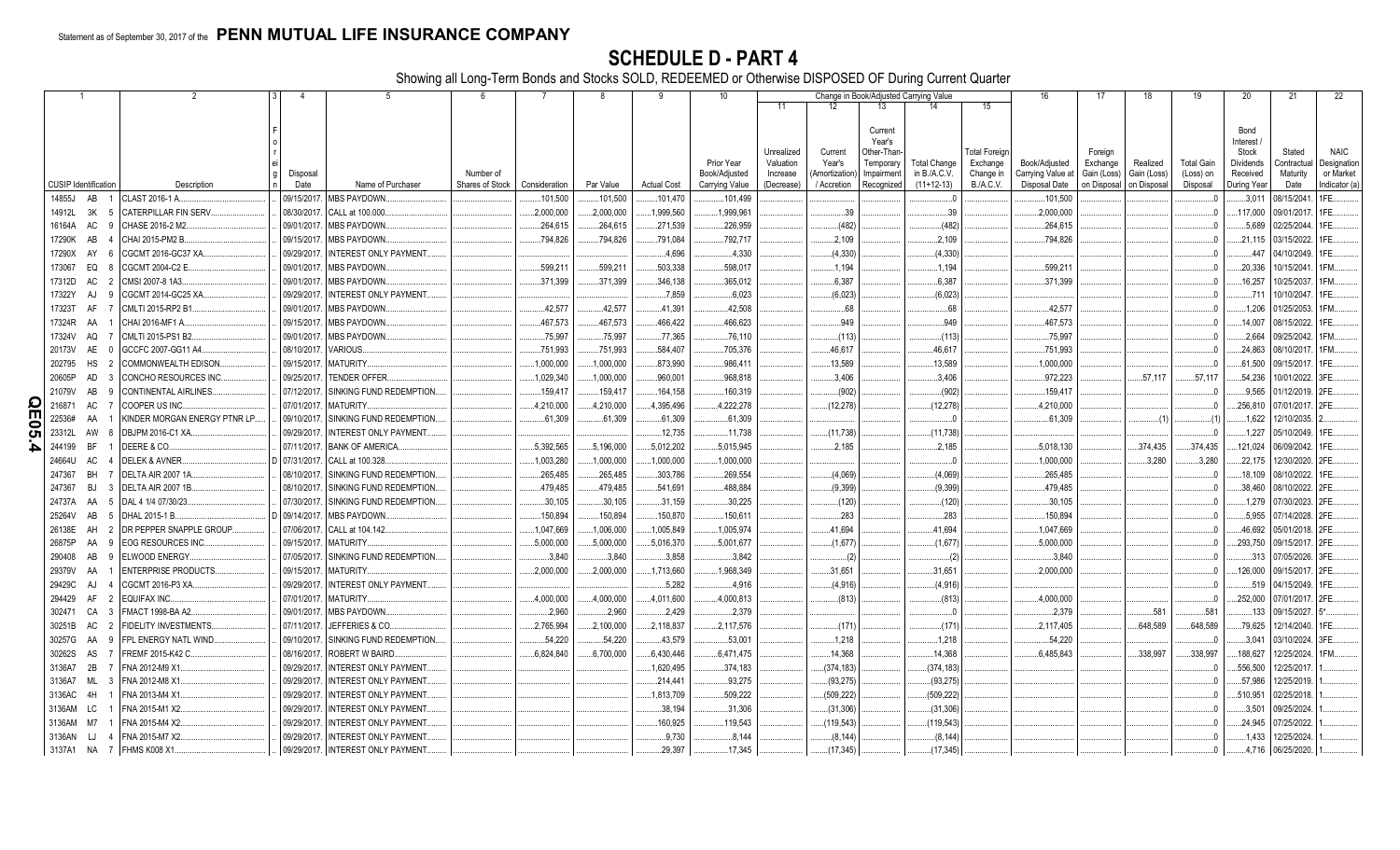|                |                             |                      | 2                              | 4           | 5                            | 6               | 7             | -8         | 9                  | 10                          |                                     |                                    |                                                            | Change in Book/Adjusted Carrying Value |                                               | 16                                 | 17                                 | 18                     | 19                             | 20                                                 | 21                                | 22                                      |
|----------------|-----------------------------|----------------------|--------------------------------|-------------|------------------------------|-----------------|---------------|------------|--------------------|-----------------------------|-------------------------------------|------------------------------------|------------------------------------------------------------|----------------------------------------|-----------------------------------------------|------------------------------------|------------------------------------|------------------------|--------------------------------|----------------------------------------------------|-----------------------------------|-----------------------------------------|
|                |                             |                      |                                |             |                              |                 |               |            |                    |                             | 11                                  |                                    | 13                                                         |                                        | 15                                            |                                    |                                    |                        |                                |                                                    |                                   |                                         |
|                |                             |                      |                                | Disposal    |                              | Number of       |               |            |                    | Prior Year<br>Book/Adjusted | Unrealized<br>Valuation<br>Increase | Current<br>Year's<br>Amortization) | Current<br>Year's<br>Other-Than<br>Temporary<br>Impairment | <b>Total Change</b><br>in $B.A.C.V.$   | <b>Total Foreign</b><br>Exchange<br>Change in | Book/Adjusted<br>Carrying Value at | Foreign<br>Exchange<br>Gain (Loss) | Realized<br>Gain (Loss | <b>Total Gain</b><br>(Loss) on | Bond<br>Interest<br>Stock<br>Dividends<br>Received | Stated<br>Contractual<br>Maturity | <b>NAIC</b><br>Designation<br>or Market |
|                | <b>CUSIP</b> Identification |                      | Description                    | Date        | Name of Purchaser            | Shares of Stock | Consideration | Par Value  | <b>Actual Cost</b> | <b>Carrying Value</b>       | (Decrease)                          | / Accretion                        | Recognized                                                 | $(11+12-13)$                           | <b>B./A.C.V.</b>                              | Disposal Date                      | on Disposal                        | on Disposal            | Disposal                       | During Year                                        | Date                              | Indicator (a)                           |
|                | 3137A2                      | <b>B3</b>            | FHMS K009 X1                   | 09/29/2017  | <b>INTEREST ONLY PAYMENT</b> |                 |               |            | 173,759            | 100,147                     |                                     | (100,147                           |                                                            | (100, 147)                             |                                               |                                    |                                    |                        |                                | .23,844                                            | 08/25/2020                        |                                         |
|                | 3137AB FW                   |                      | <b>FHMS K702 X1</b>            | 09/29/201   | <b>INTEREST ONLY PAYMENT</b> |                 |               |            | .562,901           | 192,024                     |                                     | (192,024)                          |                                                            | (192,024).                             |                                               |                                    |                                    |                        |                                | 152,753                                            | 02/25/2018                        |                                         |
|                | 3137AH                      | 6D                   | FHMS K015 X1                   | 09/29/201   | INTEREST ONLY PAYMENT.       |                 |               |            | 40,422             | .28,169                     |                                     | (28, 169)                          |                                                            | (28, 169)                              |                                               |                                    |                                    |                        |                                | .5,089                                             | 07/25/2021                        |                                         |
|                | 3137AH                      | 6R                   | <b>FHMS K704 X1</b>            | 09/29/201   | INTEREST ONLY PAYMENT        |                 |               |            | 36,625             | .17,138                     |                                     | (17, 138)                          |                                                            | (17, 138)                              |                                               |                                    |                                    |                        |                                | .8,752                                             | 08/25/2018                        |                                         |
|                | 3137AJ                      | МG                   | FHMS K016 X1                   | 09/29/201   | <b>INTEREST ONLY PAYMENT</b> |                 |               |            | .23,993            | .17,379                     |                                     | (17, 379)                          |                                                            | (17, 379)                              |                                               |                                    |                                    |                        |                                | .2,991                                             | 10/25/2021                        |                                         |
|                | 3137AQ                      | <b>T3</b><br>-2      | <b>FHMS K708 X1</b>            | 09/29/201   | INTEREST ONLY PAYMENT        |                 |               |            | .25,287            | .12,570                     |                                     | (12,570)                           |                                                            | (12, 570)                              |                                               |                                    |                                    |                        |                                | .4,759                                             | 01/25/2019.                       |                                         |
|                | 3137AR                      | PZ                   | <b>FHMS K710 X1</b>            | 09/29/201   | <b>INTEREST ONLY PAYMENT</b> |                 |               |            | 101,704            | .54,972                     |                                     | (54, 972)                          |                                                            | (54, 972)                              |                                               |                                    |                                    |                        |                                | .17,827                                            | 05/25/2019.                       |                                         |
|                | 3137AS                      | <b>NK</b>            | <b>FHMS K019 X1</b>            | 09/29/2017  | <b>INTEREST ONLY PAYMENT</b> |                 |               |            | 45,315             | 31,299                      |                                     | (31,299)                           |                                                            | (31, 299)                              |                                               |                                    |                                    |                        |                                | .5,126                                             | 03/25/2022.                       |                                         |
|                | 3137AT                      | <b>RX</b>            | <b>FHMS K020 X1</b>            | 09/29/201   | <b>INTEREST ONLY PAYMENT</b> |                 |               |            | 39,069             | .33,171                     |                                     | (33, 171)                          |                                                            | (33, 171)                              |                                               |                                    |                                    |                        |                                | .5,294                                             | 05/25/2022                        |                                         |
|                | 3137AV                      | XP                   | <b>FHMS K022 X1</b>            | 09/29/2017  | <b>INTEREST ONLY PAYMENT</b> |                 |               |            | .31,180            | .22,105                     |                                     | (22, 105)                          |                                                            | (22, 105)                              |                                               |                                    |                                    |                        |                                | .3,435                                             | 07/25/2022.                       |                                         |
|                | 3137AY                      | CF<br>-6             | <b>FHMS K025 X1</b>            | 09/29/2017  | <b>INTEREST ONLY PAYMENT</b> |                 |               |            | 32,371             | .23,107                     |                                     | (23, 107)                          |                                                            | (23, 107)                              |                                               |                                    |                                    |                        |                                | .3,448                                             | 10/25/2022.                       |                                         |
|                | 3137B1                      | BT<br>-8             | FHMS K026 X1                   | 09/29/2017  | <b>INTEREST ONLY PAYMENT</b> |                 |               |            | .23,817            | .17,278                     |                                     | (17, 278)                          |                                                            | (17, 278)                              |                                               |                                    |                                    |                        |                                | .2,543                                             | 11/25/2022.                       |                                         |
|                | 3137B7                      | N <sub>2</sub>       | FHMS K036 X1                   | 09/29/201   | <b>INTEREST ONLY PAYMENT</b> |                 |               |            | .25,568            | .19,181                     |                                     | (19,181)                           |                                                            | (19, 181)                              |                                               |                                    |                                    |                        |                                | .2,436                                             | 10/25/2023.                       |                                         |
|                | 3137B8                      | G5                   | FHMS K037 X1                   | 09/29/2017  | <b>INTEREST ONLY PAYMENT</b> |                 |               |            | .28,514            | 21,435                      |                                     | (21, 435)                          |                                                            | (21, 435)                              |                                               |                                    |                                    |                        |                                | .2,714                                             | 01/25/2024.                       |                                         |
|                | 3137BB                      | BE                   | FHMS K038 X1                   | 09/29/2017  | INTEREST ONLY PAYMENT        |                 |               |            | .29,530            | .22,586                     |                                     | (22, 586)                          |                                                            | (22, 586)                              |                                               |                                    |                                    |                        |                                | .2,731                                             | 03/25/2024                        |                                         |
| Q              | 3137BE                      | VJ                   | <b>FHMS K040 X1</b>            | 09/29/2017  | INTEREST ONLY PAYMENT        |                 |               |            | 19,261             | .17,619                     |                                     | (17,619)                           |                                                            | (17,619)                               |                                               |                                    |                                    |                        |                                | .1,948                                             | 09/25/2024                        |                                         |
| Ш<br>$\bullet$ | 3137BF                      | XU<br>$\Omega$       | <b>FHMS K042 X1</b>            | 09/29/201   | INTEREST ONLY PAYMENT        |                 |               |            | .9,258             | .7,542                      |                                     | (7, 542)                           |                                                            | (7, 542)                               |                                               |                                    |                                    |                        |                                | 798                                                | 12/25/2024                        |                                         |
| ິທ             | 3137BG                      | K <sub>3</sub><br>-2 | <b>FHMS K043 X1</b>            | 09/29/201   | INTEREST ONLY PAYMENT        |                 |               |            | .4,829             | .3,962                      |                                     | (3,962)                            |                                                            | (3,962)                                |                                               |                                    |                                    |                        |                                | .420                                               | 12/25/2024                        |                                         |
| <u>ርክ</u>      | 3137BH                      | CZ<br>-8             | FHMS K044 X1                   | 09/29/201   | INTEREST ONLY PAYMENT        |                 |               |            | .5,056             | .4,239                      |                                     | (4, 239)                           |                                                            | (4,239)                                |                                               |                                    |                                    |                        |                                | .449                                               | 01/25/2025                        |                                         |
|                | 3137BK                      | GL<br>-8             | <b>FHMS K151 X1</b>            | 09/29/201   | INTEREST ONLY PAYMENT        |                 |               |            | .7,005             | 6,245                       |                                     | (6, 245)                           |                                                            | (6,245)                                |                                               |                                    |                                    |                        |                                | .1.114                                             | 04/25/2030                        |                                         |
|                | 3137BL                      | ME<br>-5             | FHMS KS03 X                    | 09/29/201   | INTEREST ONLY PAYMENT        |                 |               |            | .3,180             |                             |                                     | (3, 180)                           |                                                            | (3, 180)                               |                                               |                                    |                                    |                        |                                | 152                                                | 08/25/2025                        |                                         |
|                | 3137BN                      | 6H<br>$\mathcal{D}$  | <b>FHMS K053 X1</b>            | 09/29/201   | INTEREST ONLY PAYMENT        |                 |               |            | .4,884             | .4,499                      |                                     | (4, 499)                           |                                                            | (4, 499)                               |                                               |                                    |                                    |                        |                                | .446                                               | 12/25/2025.                       |                                         |
|                | 3137BN                      | GU<br>$\mathcal{D}$  | FHMS K054 X1                   | 09/29/201   | INTEREST ONLY PAYMENT        |                 |               |            | .3,949             | .3,672                      |                                     | (3,672)                            |                                                            | (3,672)                                |                                               |                                    |                                    |                        |                                | .356                                               | 01/25/2026                        |                                         |
|                | 3137BP                      | CR<br>-8             | FHMS KW01 X1                   | 09/29/201   | INTEREST ONLY PAYMENT        |                 |               |            | .5,014             | .4,664                      |                                     | (4,664)                            |                                                            | (4,664)                                |                                               |                                    |                                    |                        |                                | .500                                               | 01/25/2026                        |                                         |
|                | 3137BP                      | <b>VP</b>            | <b>FHMS K152 X1</b>            | 09/29/201   | INTEREST ONLY PAYMENT        |                 |               |            | 13,398             | .12,919                     |                                     | (12,919)                           |                                                            | (12, 919)                              |                                               |                                    |                                    |                        |                                | .995                                               | 1/25/2031                         |                                         |
|                | 3137BP                      | W <sub>3</sub><br>-9 | <b>FHMS K055 X1</b>            | 09/29/201   | INTEREST ONLY PAYMENT        |                 |               |            | .11,615            |                             |                                     | (11,615)                           |                                                            | (11,615)                               |                                               |                                    |                                    |                        |                                | .964                                               | 03/25/2026.                       |                                         |
|                | 3137BQ                      | YV                   | FHMS K056 X1.                  | 09/29/201   | INTEREST ONLY PAYMENT        |                 |               |            | .3,199             | .3,071                      |                                     | (3,071)                            |                                                            | (3,071)                                |                                               |                                    |                                    |                        |                                | .288                                               | 05/25/2026.                       |                                         |
|                | 3137BQ                      | ZQ                   | FHMS X2FX X1                   | 09/29/201   | INTEREST ONLY PAYMENT        |                 |               |            | 14,917             | 14,086                      |                                     | (14,086)                           |                                                            | (14,086)                               |                                               |                                    |                                    |                        |                                | .1,726                                             | 09/25/2025                        |                                         |
|                | 3137BR                      | QL                   | <b>FHMS K057 X1</b>            | 09/29/201   | INTEREST ONLY PAYMENT        |                 |               |            | .3,943             | .3,815                      |                                     | (3,815)                            |                                                            | (3,815)                                |                                               |                                    |                                    |                        |                                | .354                                               | 07/25/2026.                       |                                         |
|                | 3137BS                      | 5P                   | FHMS KS06 X                    | 09/29/201   | INTEREST ONLY PAYMENT        |                 |               |            | .1,943             |                             |                                     | (1,943)                            |                                                            | (1,943)                                |                                               |                                    |                                    |                        |                                |                                                    | 08/25/2026                        |                                         |
|                | 3137BS                      | PY                   | <b>FHMS K723 X1</b>            | 09/29/20    | INTEREST ONLY PAYMENT        |                 |               |            | 1,829              | .1,785                      |                                     | (1,785)                            |                                                            | (1,785)                                |                                               |                                    |                                    |                        |                                | .231                                               | 08/25/2023                        |                                         |
|                | 3137BX                      | R2                   | <b>FHMS K064 X1</b>            | 09/29/201   | INTEREST ONLY PAYMENT        |                 |               |            | 5,250              |                             |                                     | (5,250)                            |                                                            | (5,250)                                |                                               |                                    |                                    |                        |                                | 183                                                | 03/25/2027                        |                                         |
|                | 31398Q                      | HC                   | <b>FHMS K007 X1</b>            | 09/29/20    | INTEREST ONLY PAYMENT        |                 |               |            | 21,729             | 12,228                      |                                     | (12, 228)                          |                                                            | (12, 228)                              |                                               |                                    |                                    |                        |                                | .3,513                                             | 04/25/2020                        |                                         |
|                | 31503A                      | AA                   | FERMACA ENTERPRISES S R        | 09/30/201   | SINKING FUND REDEMPTION.     |                 | 42,043        | 42,043     | .42,043            | .42,043                     |                                     |                                    |                                                            |                                        |                                               | .42,043                            |                                    |                        |                                | 1,340                                              | 03/30/2038.                       |                                         |
|                | 33767C                      | AV<br>- q            | FKMT 2015-1 B2.                | 09/01/2017  | MBS PAYDOWN.                 |                 | 42,470        | 42,470     | .43,780            | .42,571                     |                                     | (101)                              |                                                            | (101)                                  |                                               | .42,470                            |                                    |                        |                                | .1,112                                             | 03/25/2045.                       |                                         |
|                | 33767C                      | AW                   | FKMT 2015-1 B3.                | 09/01/2017  | MBS PAYDOWN.                 |                 | .30,466       | 30,466     | .29,619            |                             |                                     | .21                                |                                                            | .21                                    |                                               | .30,466                            |                                    |                        |                                | .598                                               | 03/25/2045                        |                                         |
|                | 33903*                      | DC                   | TEXACO OVERSEAS TANKSHIPS LTD. | 07/02/2017  | SINKING FUND REDEMPTION.     |                 | 46,699        | 46,699     | .46,699            | .46,699                     |                                     |                                    |                                                            |                                        |                                               | .46,699                            |                                    |                        |                                | .3.348                                             | 01/02/2018                        |                                         |
|                | 341099                      | CH<br>- 0            | FLORIDA POWER CORP             | 07/14/2017  | USB.                         |                 | .4,076,130    | .3,000,000 | .2,996,040         | .2,996,583                  |                                     | . 45                               |                                                            | 45                                     |                                               | .2,996,628                         |                                    | 1,079,502              | .1,079,502                     |                                                    | .159,808 09/15/2037.              |                                         |
|                | 35040T                      | AA                   | FFIN 2016-1A A.                | 09/15/2017  | <b>MBS PAYDOWN</b>           |                 | .251,040      | .251,040   | .251,007           | .250,780                    |                                     | .260                               |                                                            | .260                                   |                                               | 251,040                            |                                    |                        |                                | .6,571                                             | 06/15/2035.                       |                                         |
|                | 35671D                      | CB<br>q              | PLAINS EXPLORATION             | 09/18/2017  | CALL at 101.531.             |                 | 659,952       | .650,000   | .650,000           | 650,000                     |                                     |                                    |                                                            |                                        |                                               | .650,000                           |                                    | 9,952                  | .9,952                         |                                                    | .40,325 02/15/2023.               |                                         |
|                | 36186X                      | AD<br>- q            | GMACN 2012 BLIS A.             | 09/11/2017  | SINKING FUND REDEMPTION.     |                 | .23,804       | .23,804    | .24,305            | .23,811                     |                                     |                                    |                                                            | (7)                                    |                                               | .23,804                            |                                    |                        |                                | .821                                               | 07/10/2050.                       |                                         |
|                | 36192K AW                   |                      | GSMS 2012-GCJ7 XA.             | 09/29/2017. | <b>INTEREST ONLY PAYMENT</b> |                 |               |            | 22,928             | 18,351                      |                                     | (18, 351)                          |                                                            | (18, 351)                              |                                               |                                    |                                    |                        |                                |                                                    | .5,779 05/10/2045.                |                                         |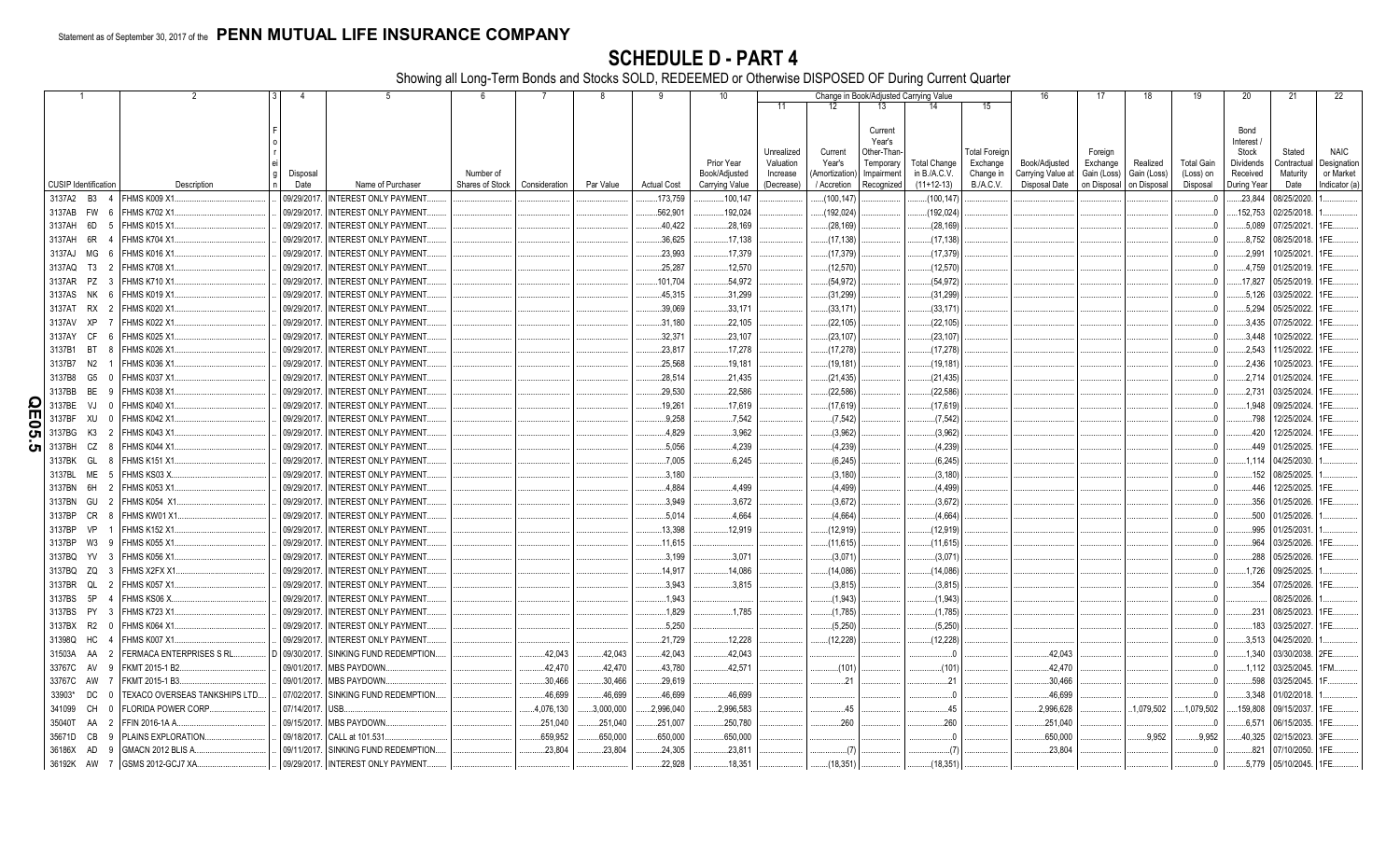|     |                             |                      | 2                                | 4           | 5                            | 6               | 7             | -8         | -9                 | 10                          |                                     | Change in Book/Adjusted Carrying Value                                                           |                                      |                                               | 16                                 | 17                                 | 18                     | 19                             | 20                                                 | 21                                | 22                                      |
|-----|-----------------------------|----------------------|----------------------------------|-------------|------------------------------|-----------------|---------------|------------|--------------------|-----------------------------|-------------------------------------|--------------------------------------------------------------------------------------------------|--------------------------------------|-----------------------------------------------|------------------------------------|------------------------------------|------------------------|--------------------------------|----------------------------------------------------|-----------------------------------|-----------------------------------------|
|     |                             |                      |                                  |             |                              |                 |               |            |                    |                             | 11                                  | 13                                                                                               |                                      | 15                                            |                                    |                                    |                        |                                |                                                    |                                   |                                         |
|     |                             |                      |                                  | Disposal    |                              | Number of       |               |            |                    | Prior Year<br>Book/Adjusted | Unrealized<br>Valuation<br>Increase | Current<br>Year's<br>Other-Than<br>Current<br>Year's<br>Temporary<br>Amortization)<br>Impairment | <b>Total Change</b><br>in $B.A.C.V.$ | <b>Total Foreigr</b><br>Exchange<br>Change in | Book/Adjusted<br>Carrying Value at | Foreign<br>Exchange<br>Gain (Loss) | Realized<br>Gain (Loss | <b>Total Gain</b><br>(Loss) on | Bond<br>Interest<br>Stock<br>Dividends<br>Received | Stated<br>Contractual<br>Maturity | <b>NAIC</b><br>Designation<br>or Market |
|     | <b>CUSIP</b> Identification |                      | Description                      | Date        | Name of Purchaser            | Shares of Stock | Consideration | Par Value  | <b>Actual Cost</b> | Carrying Value              | (Decrease)                          | / Accretion<br>Recognized                                                                        | $(11+12-13)$                         | <b>B./A.C.V.</b>                              | Disposal Date                      | on Disposal                        | on Disposa             | Disposal                       | During Year                                        | Date                              | Indicator (a)                           |
|     | 36244W                      | AA                   | GSAMP 2006-S5 A1                 | 09/25/2017  | MBS PAYDOWN.                 |                 | .7,250        | .7,250     | .261               | .261                        |                                     |                                                                                                  |                                      |                                               | .261                               |                                    | .6,989                 | .6,989                         |                                                    | 09/25/2036                        | IFM.                                    |
|     | 36249@                      | AA                   | GTH GSA.                         | 09/15/201   | /arious.                     |                 | .37,679       | .37,679    | .37,644            |                             |                                     |                                                                                                  |                                      |                                               | .37,644                            |                                    | .35                    | .35                            | .334                                               | 05/15/2038                        | FE.                                     |
|     | 36252W                      | AZ                   | GSMS 2014-GC20 XA.               | 09/29/2017  | <b>INTEREST ONLY PAYMENT</b> |                 |               |            | 24,440             | .17,397                     |                                     | (17, 397)                                                                                        | (17, 397)                            |                                               |                                    |                                    |                        |                                | .5,029                                             | 04/10/2047                        |                                         |
|     | 36298G                      | AA                   | <b>GSPA MONETIZATION TRUST</b>   | 09/09/201   | SINKING FUND REDEMPTION.     |                 | .53,661       | 53,661     | .54,734            | .53,707                     |                                     | (47)                                                                                             | (47)                                 |                                               | .53.661                            |                                    |                        |                                | .2,298                                             | 10/09/2029.                       |                                         |
|     | 36416U                      | AG                   | GFMT 2017-1 A21                  | 09/01/201   | MBS PAYDOWN.                 |                 | .910,921      | .910,921   | .920,770           |                             |                                     | (1, 303)                                                                                         | (1,303)                              |                                               | .910,921                           |                                    |                        |                                | .14,895                                            | 07/25/2056                        |                                         |
|     | 36416U                      | BG                   | GFMT 2017-1 B1.                  | 09/01/2017  | VARIOUS.                     |                 | .27,838       | .27,838    | 28,516             |                             |                                     | (8)                                                                                              | (8)                                  |                                               | .27,838                            |                                    |                        |                                | .206                                               | 07/25/2056.                       |                                         |
|     | 36877*                      | AA                   | <b>GENCONN ENERGY LLC.</b>       | 07/15/2017  | SINKING FUND REDEMPTION.     |                 | .118,422      | .118,422   | .118,422           | .118,422                    |                                     |                                                                                                  |                                      |                                               | .118,422                           |                                    |                        |                                | .5,601                                             | 07/25/2041                        |                                         |
|     | 37045X                      | BK                   | <b>GENERAL MOTORS FINANCE</b>    | 08/02/2017  | <b>BARCLAYS CAPITAL</b>      |                 | .3,045,270    | .3,000,000 | .2,994,430         | .2,994,886                  |                                     | .433                                                                                             | .433                                 |                                               | .2,995,319                         |                                    | 49,951                 | .49,951                        | .82,633                                            | 05/09/2023.                       |                                         |
|     | 393505                      | <b>JM</b>            | GT 1995-7 B1                     | 09/15/2017  | <b>MBS PAYDOWN</b>           |                 | .264,895      | .264,895   | .254,165           | .264,458                    |                                     | .437                                                                                             | .437                                 |                                               | .264,895                           |                                    |                        |                                | 12,899                                             | 10/15/2026.                       |                                         |
|     | 393505                      | <b>MR</b><br>n       | GT 1996-4 M1                     | 09/15/2017  | <b>MBS PAYDOWN</b>           |                 | .277,355      | .277,355   | .269,552           | .277,381                    |                                     | (25)                                                                                             | (25)                                 |                                               | .277,355                           |                                    |                        |                                | .14,432                                            | 06/15/2027                        |                                         |
|     | 393505                      | NC.<br>-2            | GT 1996-5 M1                     | 09/15/2017  | <b>MBS PAYDOWN</b>           |                 | .175,386      | 175,386    | 171,481            | .174,598                    |                                     | .789                                                                                             | .789                                 |                                               | .175,386                           |                                    |                        |                                | .9,438                                             | 07/15/2027                        |                                         |
|     | 396789                      | <b>FY</b><br>$\cap$  | GCCFC 2004-GG1 F.                | 09/01/2017  | <b>MBS PAYDOWN</b>           |                 | .28,711       | .28,711    | .27,275            | 28,711                      |                                     |                                                                                                  |                                      |                                               | 28,711                             |                                    |                        |                                | .1,236                                             | 06/10/2036.                       |                                         |
|     | 402524                      | AC                   | <b>GULF SOUTH PIPELINE</b>       | 08/15/2017  | <b>MATURITY</b>              |                 | .5,000,000    | .5,000,000 | .4,252,550         | .4,927,040                  |                                     | .72,960                                                                                          | .72,960                              |                                               | .5,000,000                         |                                    |                        |                                | 315,000                                            | 08/15/2017.                       |                                         |
|     | 448055                      | AC                   | HUSKY ENERGY INC                 | 09/15/2017  | <b>MATURITY</b>              |                 | .5,000,000    | .5,000,000 | .5,029,270         | .5,002,698                  |                                     | (2,698)                                                                                          | (2,698)                              |                                               | .5,000,000                         |                                    |                        |                                | 310,000                                            | 09/15/2017.                       |                                         |
|     | 46590K                      | AN                   | JPMCC 2015-JP1 XA                | 09/29/2017  | <b>INTEREST ONLY PAYMENT</b> |                 |               |            | .6,173             | .5,291                      |                                     | (5,291)                                                                                          | (5,291)                              |                                               |                                    |                                    |                        |                                | .711                                               | 01/15/2049.                       |                                         |
| Q   | 46590R                      | AG                   | <b>JPMCC 2016-JP3 XA</b>         | 09/29/2017  | <b>INTEREST ONLY PAYMENT</b> |                 |               |            | .4,651             | .4,472                      |                                     | (4, 472)                                                                                         | (4, 472)                             |                                               |                                    |                                    |                        |                                | .448                                               | 08/15/2049.                       |                                         |
| Ш   | 46625M                      | ZE                   | <b>JPMCC 2003-PM1A F</b>         | 09/01/2017  | <b>MBS PAYDOWN</b>           |                 | .284.199      | .284,199   | 198,939            | .284,199                    |                                     |                                                                                                  |                                      |                                               | .284,199                           |                                    |                        |                                | .11.478                                            | 08/12/2040.                       |                                         |
| 95. | 46625Y                      | DG.<br>-5            | JPMCC 2004-CBX B.                | 09/01/2017  | <b>MBS PAYDOWN</b>           |                 | 160,026       | 160,026    | 142,823            | 160,026                     |                                     |                                                                                                  |                                      |                                               | 160,026                            |                                    |                        |                                | .5,269                                             | 01/12/2037                        |                                         |
| ග   | 46629P                      | AE<br>-8             | JPMCC 2006-LDP9 AM.              | 09/01/2017  | <b>MBS PAYDOWN</b>           |                 | .1,606,887    | 1,606,887  | 1,265,235          | .1,604,967                  |                                     | .1,920                                                                                           | .1,920                               |                                               | .1,606,887                         |                                    |                        |                                | .58,473                                            | 05/15/2047                        |                                         |
|     | 46630J                      | AE<br>-9             | JPMCC 2007-LDPX AM               | 09/01/2017  | <b>MBS PAYDOWN</b>           |                 | .56,748       | .56,748    | .45,833            | .56,273                     |                                     | .476                                                                                             | .476                                 |                                               | .56,748                            |                                    |                        |                                | .2,213                                             | 01/15/2049.                       |                                         |
|     | 46631B                      | AJ                   | JPMCC 2007-LD11 AM.              | 09/01/2017  | <b>MBS PAYDOWN</b>           |                 | .1,813,372    | .1,813,372 | 1,829,239          | 1,821,967                   |                                     | (8,595)                                                                                          | (8,595)                              |                                               | 1,813,372                          |                                    |                        |                                | .57,227                                            | 06/15/2049.                       | FM                                      |
|     | 46638U                      | AE<br>6              | JPMCC 2012-C8 XA.                | 09/29/201   | <b>INTEREST ONLY PAYMENT</b> |                 |               |            | .28,730            | .21,227                     |                                     | (21, 227)                                                                                        | (21, 227)                            |                                               |                                    |                                    |                        |                                | .4,992                                             | 10/15/2045.                       |                                         |
|     | 46639E                      | AG                   | JPMCC 2012-LC9 XA                | 09/29/2017  | <b>INTEREST ONLY PAYMENT</b> |                 |               |            | .293,300           | .245,728                    |                                     | (245,728)                                                                                        | (245, 728)                           |                                               |                                    |                                    |                        |                                | .53,904                                            | 12/15/2047                        |                                         |
|     | 46640B                      | AK                   | JPMMT 2013-2 B2.                 | 09/01/2017  | <b>MBS PAYDOWN</b>           |                 | .29,968       | .29,968    | .30,172            | .29,991                     |                                     | (23)                                                                                             | (23)                                 |                                               | .29,968                            |                                    |                        |                                | .731                                               | 05/25/2043                        | FM                                      |
|     | 46640M                      | AS                   | JPMMT 2013-3 B2.                 | 09/01/2017  | <b>MBS PAYDOWN</b>           |                 | 49,887        | 49,887     | 49,731             | .37,696                     |                                     | (14)                                                                                             | (14)                                 |                                               | .49,887                            |                                    |                        |                                | .910                                               | 07/25/2043                        | FM                                      |
|     | 46641C                      | <b>BP</b>            | JPMMT 2014-1 B2.                 | 09/01/201   | <b>MBS PAYDOWN</b>           |                 | 38,386        | 38,386     | .38,386            | .38,386                     |                                     |                                                                                                  |                                      |                                               | .38,386                            |                                    |                        |                                | .961                                               | 01/25/2044                        |                                         |
|     | 46643A                      | BG                   | JPMBB 2014-C23 XA.               | 09/29/201   | <b>INTEREST ONLY PAYMENT</b> |                 |               |            | 18,989             | .13,035                     |                                     | (13,035)                                                                                         | (13,035)                             |                                               |                                    |                                    |                        |                                | .2,098                                             | 09/15/2047                        |                                         |
|     | 46643D                      | AS                   | JPMMT 2014-OAK4 A16.             | 09/01/201   | <b>MBS PAYDOWN</b>           |                 | 694,583       | 694,583    | .711,997           |                             |                                     | (4, 593)                                                                                         | (4, 593)                             |                                               | .694,583                           |                                    |                        |                                | .16,771                                            | 09/25/2044                        |                                         |
|     | 46643D                      | <b>BE</b>            | JPMMT 2014-OAK4 B2.              | 09/01/2017  | MBS PAYDOWN.                 |                 | 43.696        | 43,696     | .43,786            | .43,712                     |                                     | (16)                                                                                             | (16)                                 |                                               | .43,696                            |                                    |                        |                                | .1.181                                             | 09/25/2044                        |                                         |
|     | 46643P                      | <b>BG</b>            | JPMBB 2014-C25 XA.               | 09/29/201   | <b>INTEREST ONLY PAYMENT</b> |                 |               |            | .30,811            | .23,205                     |                                     | (23, 205)                                                                                        | (23, 205)                            |                                               |                                    |                                    |                        |                                | .2.744                                             | 11/15/2047                        |                                         |
|     | 46643T                      | <b>BC</b>            | JPMBB 2014-C26 XA                | 09/29/201   | <b>INTEREST ONLY PAYMENT</b> |                 |               |            | .27,870            | .20,739                     |                                     | (20, 739)                                                                                        | (20, 739)                            |                                               |                                    |                                    |                        |                                | .3.169                                             | 01/15/2048                        |                                         |
|     | 46644F                      | AF                   | JPMBB 2015-C28 XA                | 09/29/201   | <b>INTEREST ONLY PAYMENT</b> |                 |               |            | .6,211             | .4,862                      |                                     | (4,862)                                                                                          | (4,862)                              |                                               |                                    |                                    |                        |                                | .650                                               | 10/15/2048.                       |                                         |
|     | 46645L                      | <b>BA</b>            | <b>JPMBB 2016-C1 XA</b>          | 09/29/201   | <b>INTEREST ONLY PAYMENT</b> |                 |               |            | .9,170             | .8,293                      |                                     | (8, 293)                                                                                         | (8, 293)                             |                                               |                                    |                                    |                        |                                | .959                                               | 03/15/2049                        |                                         |
|     | 46646R                      | AI                   | <b>JPMDB 2016-C4 XA</b>          | 09/29/201   | <b>INTEREST ONLY PAYMENT</b> |                 |               |            | .4,768             | .4,683                      |                                     | (4,683)                                                                                          | (4,683)                              |                                               |                                    |                                    |                        |                                | .441                                               | 12/15/2049                        |                                         |
|     | 48128K                      | AV                   | JPMCC 2017-JP6 XA                | 09/29/201   | <b>INTEREST ONLY PAYMENT</b> |                 |               |            | .6,361             |                             |                                     | (6,361)                                                                                          | (6, 361)                             |                                               |                                    |                                    |                        |                                | .176                                               | 07/15/2050                        |                                         |
|     | 494368                      | BC                   | KIMBERLY-CLARK                   | 07/11/2017  | ROBERT W BAIRD.              |                 | 1,401,030     | .1,000,000 | .995,610           | .996,223                    |                                     | .47                                                                                              | 47                                   |                                               | .996,270                           |                                    | .404,760               | 404,760                        | .63,122                                            | 08/01/2037                        |                                         |
|     | 50075N                      | AS                   | KRAFT FOODS INC.                 | 08/11/2017  | MATURITY.                    |                 | .6,500,000    | .6,500,000 | .6,717,730         | .6,517,495                  |                                     | (17, 495)                                                                                        | (17, 495)                            |                                               | .6,500,000                         |                                    |                        |                                | 422,500                                            | 08/11/2017                        |                                         |
|     | 50077L                      | AL                   | KRAFT HEINZ FOODS CO.            | 08/09/2017  | GOLDMAN SACHS & CO.          |                 | .5,456,100    | .5,000,000 | .5,273,500         |                             |                                     | (5,246)                                                                                          | (5,246)                              |                                               | .5,268,254                         |                                    | .187,846               | 187,846                        | .145,139                                           | 07/15/2035.                       |                                         |
|     | 50190D                      | AI<br>AB             | <b>LCCM 2017-LC26 XA</b>         | 09/29/201   | <b>INTEREST ONLY PAYMENT</b> |                 |               |            | .7,825             |                             |                                     | (7, 825)                                                                                         | (7,825)                              |                                               |                                    |                                    |                        |                                | .191                                               | 07/12/2050.                       |                                         |
|     | 50543L                      |                      | LAFL 2016-1A B1                  | 09/15/2017  | <b>MBS PAYDOWN</b>           |                 | 70,312        | .70,312    | .70,310            | .70,161                     |                                     | .151                                                                                             | 151                                  |                                               | .70,312                            |                                    |                        |                                | .2,663                                             | 01/15/2042.                       |                                         |
|     | 52108H                      | F <sub>8</sub><br>-2 | LBUBS 2004-C4 J<br>LRF 2016-1 D. | 09/11/2017  | <b>MBS PAYDOWN</b>           |                 | 106,465       | 106,465    | 106,798            | 106,445                     |                                     | .21<br>47                                                                                        | .21<br>47                            |                                               | 106,465                            |                                    |                        |                                | .7,519<br>46.944                                   | 06/15/2036.                       |                                         |
|     | 52177F AG                   | 9                    |                                  | 08/15/2017. | CALL at 100.000.             |                 | 1,440,000     | 1,440,000  | .1,439,708         | 1,439,953                   |                                     |                                                                                                  |                                      |                                               | 1,440,000                          |                                    |                        |                                |                                                    | 01/17/2023.                       |                                         |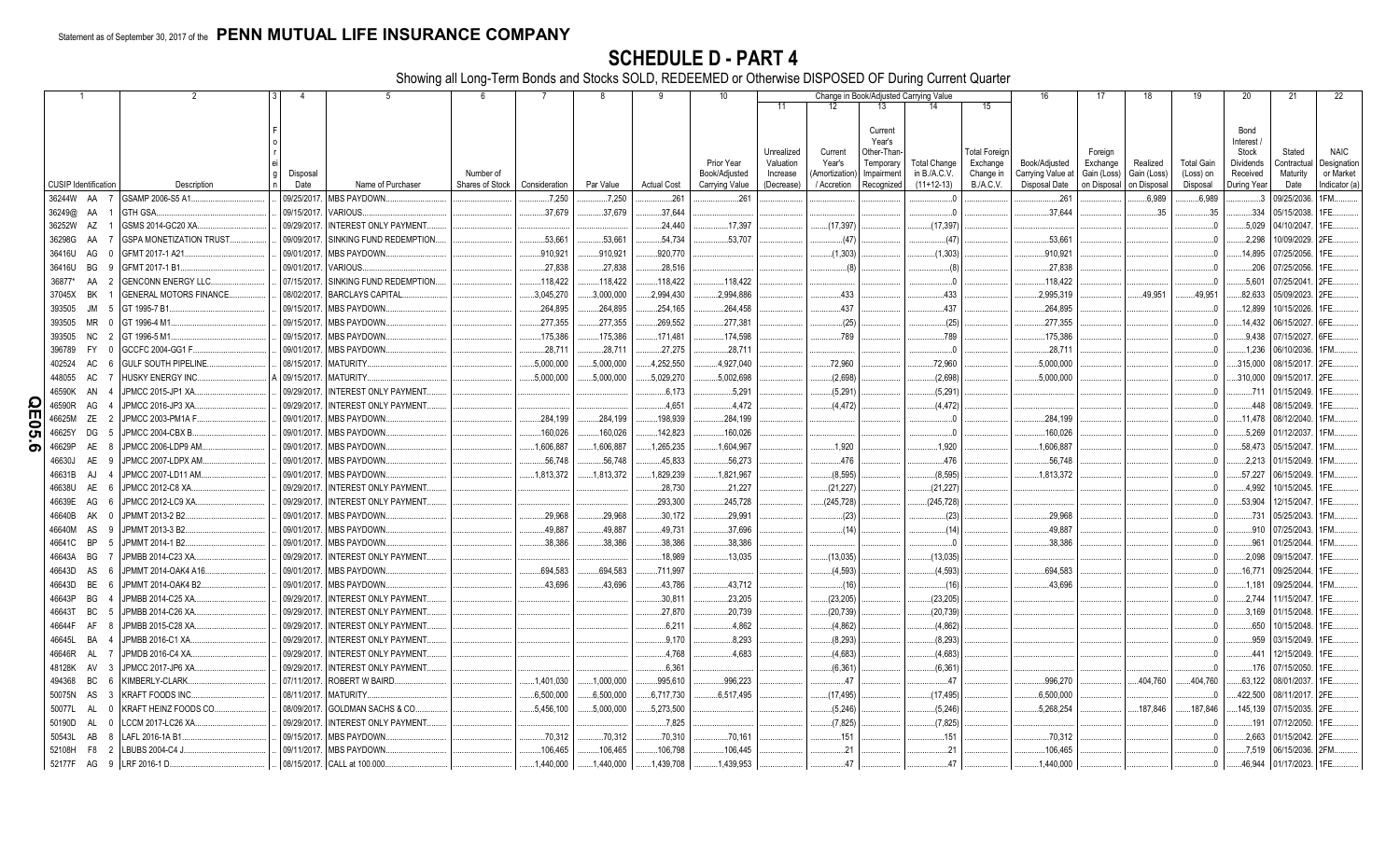|                         |                             |                 | 2                                            | $\mathcal{R}$<br>$\overline{4}$ |                     | -5                                                           | 6               | 7             | 8          | 9                  | 10                          |                                     |                                   |                                                            | Change in Book/Adjusted Carrying Value |                                               | 16                                 | 17                                 | 18                      | 19                             | 20                                                 | 21                               | 22                                      |
|-------------------------|-----------------------------|-----------------|----------------------------------------------|---------------------------------|---------------------|--------------------------------------------------------------|-----------------|---------------|------------|--------------------|-----------------------------|-------------------------------------|-----------------------------------|------------------------------------------------------------|----------------------------------------|-----------------------------------------------|------------------------------------|------------------------------------|-------------------------|--------------------------------|----------------------------------------------------|----------------------------------|-----------------------------------------|
|                         |                             |                 |                                              |                                 |                     |                                                              |                 |               |            |                    |                             | 11                                  | 12                                | 13                                                         | 14                                     | 15                                            |                                    |                                    |                         |                                |                                                    |                                  |                                         |
|                         |                             |                 |                                              | Disposal                        |                     |                                                              | Number of       |               |            |                    | Prior Year<br>Book/Adjusted | Unrealized<br>Valuation<br>Increase | Current<br>Year's<br>Amortization | Current<br>Year's<br>Other-Than<br>Temporary<br>Impairment | <b>Total Change</b><br>in B./A.C.V.    | <b>Total Foreign</b><br>Exchange<br>Change in | Book/Adjusted<br>Carrying Value at | Foreign<br>Exchange<br>Gain (Loss) | Realized<br>Gain (Loss) | <b>Total Gain</b><br>(Loss) on | Bond<br>Interest<br>Stock<br>Dividends<br>Received | Stated<br>Contractua<br>Maturity | <b>NAIC</b><br>Designation<br>or Market |
|                         | <b>CUSIP</b> Identification |                 | Description                                  | Date                            |                     | Name of Purchaser                                            | Shares of Stock | Consideration | Par Value  | <b>Actual Cost</b> | Carrying Value              | (Decrease)                          | / Accretion                       | Recognized                                                 | $(11+12-13)$                           | <b>B./A.C.V.</b>                              | Disposal Date                      | on Disposal on Disposal            |                         | Disposal                       | During Year                                        | Date                             | Indicator (a)                           |
|                         | 52465#                      | AA              | RITE AID LEASE.<br>- 3                       | 09/10/2017.                     |                     | SINKING FUND REDEMPTION                                      |                 | .20,285       | .20,285    | .9,940             | .18,969                     |                                     | 1,316                             |                                                            | .1,316                                 |                                               | .20,285                            |                                    |                         |                                | .988                                               | 03/10/2019                       |                                         |
|                         | 52465#                      | AZ              | EGG MASON MTG CAP CORP.                      | 09/30/2017                      | <b>VARIOUS</b>      |                                                              |                 | .42,128       | .42,128    | .42,129            | .42,129                     |                                     |                                   |                                                            |                                        |                                               | .42,129                            |                                    | .(2                     | (2)                            | .2,241                                             | 06/10/2021                       |                                         |
|                         | 565849                      | AD              | <b>MARATHON OIL CORP.</b>                    | 08/14/2017                      | CALL at 100.626.    |                                                              |                 | .3,018,781    | .3,000,000 | .3,124,440         | .3,012,112                  |                                     | .6,669                            |                                                            | 6,669                                  |                                               | .3,018,781                         |                                    |                         |                                | .156,500                                           | 10/01/2017                       |                                         |
|                         | 58013M                      | EH              | <b>MCDONALDS CORP.</b>                       | 07/07/201                       |                     | SALOMON/CITIGROUP                                            |                 | .3,597,600    | .3,000,000 | .3,143,160         | .3,128,332                  |                                     | (1,646)                           |                                                            | (1,646)                                |                                               | .3,126,686                         |                                    | .470,914                | .470,914                       | .161,975                                           | 02/01/2039.                      |                                         |
|                         | 589929                      | <b>PW</b>       | <b>JLMI 1998-C1 C.</b>                       | 09/01/201                       | MBS PAYDOWN.        |                                                              |                 | 1,671,338     | 1,671,338  | 1,758,561          | 1,681,974                   |                                     | (10,636)                          |                                                            | (10,636)                               |                                               | 1,671,338                          |                                    |                         |                                | .77,388                                            | 11/15/2026.                      |                                         |
|                         | 59010R                      | AA              | MRLN 2016-1 A.                               | 09/15/201                       | MBS PAYDOWN.        |                                                              |                 | .76,923       | .76,923    | .73,965            | .76,420                     |                                     | .503                              |                                                            | 503                                    |                                               | 76,923                             |                                    |                         |                                | .2,260                                             | 12/15/2032.                      |                                         |
|                         | 59524E                      | AB              | MIDATLANTIC MILITARY CO (MH).                | 08/01/2017                      |                     | SINKING FUND REDEMPTION                                      |                 | .34,777       | .34,777    | .29,045            | .34,699                     |                                     | 78                                |                                                            | 78                                     |                                               | .34,777                            |                                    |                         |                                | .1,822                                             | 08/01/2050.                      |                                         |
|                         | 605275                      | EH.             | <b>MISSISSIPPI BUSINESS FINANCE CORP.</b>    | 09/15/2017                      |                     | SINKING FUND REDEMPTION                                      |                 | .636,000      | .636,000   | .636,000           | .636,000                    |                                     |                                   |                                                            |                                        |                                               | .636,000                           |                                    |                         |                                | .53,233                                            | 09/15/2019                       |                                         |
|                         | 606935                      | AL              | MLCFC 2006-1 B.                              | 09/01/2017                      | MBS PAYDOWN.        |                                                              |                 | .86,688       | .86,688    | .86,147            | .86,289                     |                                     | .399                              |                                                            | 399                                    |                                               | .86,688                            |                                    |                         |                                | .3,468                                             | 02/12/2039.                      |                                         |
|                         | 61690A                      | AF              | MSBAM 2015-C27 XA                            | 09/29/2017                      |                     | INTEREST ONLY PAYMENT.                                       |                 |               |            | .8,254             | .7,145                      |                                     | (7, 145)                          |                                                            | (7, 145)                               |                                               |                                    |                                    |                         |                                | 839                                                | 12/15/2047                       |                                         |
|                         | 61690V                      | BA<br><b>BV</b> | <b>MSBAM 2015-C26 XA</b>                     | 09/29/2011                      |                     | <b>INTEREST ONLY PAYMENT</b>                                 |                 |               |            | .5,252             | .4,579                      |                                     | (4,579)                           |                                                            | (4, 579)                               |                                               |                                    |                                    |                         |                                | .513                                               | 11/15/2048                       |                                         |
|                         | 61690Y                      |                 | MSC 2016-BNK2 XA                             | 09/29/2011<br>09/29/2011        |                     | <b>INTEREST ONLY PAYMENT</b><br><b>INTEREST ONLY PAYMENT</b> |                 |               |            | .13,186            | 12,919                      |                                     | (12,919)                          |                                                            | (12, 919)                              |                                               |                                    |                                    |                         |                                | .1,348                                             | 11/15/2049                       |                                         |
|                         | 61691A                      | BM<br>AT        | <b>MSC 2015-UBS8 XA</b><br>MSBAM 2016-C32 XA | 09/29/2011                      |                     | <b>INTEREST ONLY PAYMENT</b>                                 |                 |               |            | .13,785            | 12,188                      |                                     | (12, 188)                         |                                                            | (12, 188)                              |                                               |                                    |                                    |                         |                                | 1,349                                              | 12/15/2048                       |                                         |
|                         | 61691G                      | AW              | MSC 2017-H1 XA                               | 09/29/2017                      |                     | INTEREST ONLY PAYMENT.                                       |                 |               |            | .7,401<br>.4,986   | .7,324                      |                                     | (7, 324)                          |                                                            | (7, 324)                               |                                               |                                    |                                    |                         |                                | .739                                               | 12/15/2049.                      |                                         |
| Q                       | 61691J<br>61745M            |                 | MSC 2005-T17 B.                              | 09/01/2017                      | <b>MBS PAYDOWN</b>  |                                                              |                 | 1,822,553     | 1,822,553  | 1,535,501          | 1,805,280                   |                                     | . (4,986)<br>.17,272              |                                                            | (4,986)<br>.17,272                     |                                               | 1,822,553                          |                                    |                         | .0<br>. 0                      | .124<br>.59,579                                    | 06/15/2050<br>12/13/2041         |                                         |
| Ш                       | 61761A                      | AA              | <b>MSBAM 2012-C5 XA</b>                      | 09/29/2011                      |                     | INTEREST ONLY PAYMENT.                                       |                 |               |            | 130,749            | 102,903                     |                                     | (102,903)                         |                                                            | (102, 903)                             |                                               |                                    |                                    |                         |                                | .20,397                                            | 08/15/2045.                      |                                         |
| $\overline{\mathbf{S}}$ | 61761D                      | AJ              | <b>MSBAM 2012-C6 XA</b>                      | 09/29/201                       |                     | <b>INTEREST ONLY PAYMENT</b>                                 |                 |               |            | 692,694            | .587,279                    |                                     | (587, 279)                        |                                                            | (587, 279)                             |                                               |                                    |                                    |                         | 0                              | .135,177                                           | 11/15/2045.                      |                                         |
| ↘                       | 61764P                      | BV              | <b>MSBAM 2014-C19 XA</b>                     | 09/29/2017                      |                     | INTEREST ONLY PAYMENT.                                       |                 |               |            | .23,761            | .17,445                     |                                     | (17,445)                          |                                                            | (17, 445)                              |                                               |                                    |                                    |                         |                                | .2,821                                             | 12/15/2047                       |                                         |
|                         | 61765L                      | AV              | <b>MSBAM 2015-C24 XA</b>                     | 09/29/201                       |                     | INTEREST ONLY PAYMENT.                                       |                 |               |            | .5,921             | .4,988                      |                                     | (4,988)                           |                                                            | (4,988)                                |                                               |                                    |                                    |                         | 0                              | 572                                                | 08/15/2047                       |                                         |
|                         | 61766C                      | AH              | MSC 2016-UBS9 XA                             | 09/29/2017                      |                     | INTEREST ONLY PAYMENT                                        |                 |               |            | .15,119            | .13,702                     |                                     | (13,702)                          |                                                            | (13,702)                               |                                               |                                    |                                    |                         | .0                             | .1,547                                             | 03/15/2049                       |                                         |
|                         | 61766E                      | <b>BF</b>       | <b>MSBAM 2016-C29 XA</b>                     | 09/29/2011                      |                     | <b>INTEREST ONLY PAYMENT</b>                                 |                 |               |            | .9,665             | .8,963                      |                                     | (8,963)                           |                                                            | (8,963)                                |                                               |                                    |                                    |                         | 0                              | 954                                                | 05/15/2049                       |                                         |
|                         | 61766L                      | <b>BT</b>       | <b>JSBAM 2016-C28 XA</b>                     | 09/29/2017                      |                     | INTEREST ONLY PAYMENT.                                       |                 |               |            | .13,317            | .11,989                     |                                     | (11,989)                          |                                                            | (11,989)                               |                                               |                                    |                                    |                         | 0                              | .1,340                                             | 01/15/2026                       |                                         |
|                         | 61766N                      | BC              | <b>MSBAM 2016-C30 XA</b>                     | 09/29/2017                      |                     | <b>INTEREST ONLY PAYMENT</b>                                 |                 |               |            | .13,311            | 12,820                      |                                     | (12,820)                          |                                                            | (12,820)                               |                                               |                                    |                                    |                         | $\ldots 0$                     | 1,243                                              | 09/15/2049                       |                                         |
|                         | 61766R                      | BA              | <b>JSBAM 2016-C31 XA</b>                     | 09/29/2011                      |                     | INTEREST ONLY PAYMENT.                                       |                 |               |            | .10,255            | .10,061                     |                                     | (10,061)                          |                                                            | (10,061)                               |                                               |                                    |                                    |                         | $\ldots 0$                     | .1,033                                             | 10/15/2026                       |                                         |
|                         | 61911B                      | AA              | MECA 2010-1A A.                              | 09/01/201                       | <b>MBS PAYDOWN.</b> |                                                              |                 | .97,096       | .97,096    | .95,382            | .97,096                     |                                     |                                   |                                                            |                                        |                                               | .97,096                            |                                    |                         | $\dots 0$                      | .2,488                                             | 07/25/2060.                      |                                         |
|                         | 62942K                      | AG              | <b>NRPMT 2013-1 B3.</b>                      | 09/01/201                       | MBS PAYDOWN.        |                                                              |                 | .29,079       | .29,079    | .28,120            | .29,026                     |                                     | 53                                |                                                            | 53                                     |                                               | .29,079                            |                                    |                         |                                | .643                                               | 07/25/2043                       | 1FM.                                    |
|                         | 64829F                      | AJ              | <b>NRZT 2016-1A B2</b>                       | 09/01/201                       | MBS PAYDOWN.        |                                                              |                 | .77,604       | 77,604     | .81,186            | 77,775                      |                                     | (172)                             |                                                            | (172)                                  |                                               | .77,604                            |                                    |                         | $\ldots 0$                     | .2,484                                             | 03/25/2056.                      | 1FM.                                    |
|                         | 64829G                      | AL              | <b>NRZT 2016-2A B2</b>                       | 09/01/201                       | MBS PAYDOWN.        |                                                              |                 | .103,048      | 103,048    | 106,093            | .103,285                    |                                     | (238)                             |                                                            | (238)                                  |                                               | 103,048                            |                                    |                         |                                | .3,298                                             | 11/25/2035.                      |                                         |
|                         | 64829L                      | <b>BM</b>       | <b>NRZT 2016-4A B4</b>                       | 09/01/201                       | MBS PAYDOWN.        |                                                              |                 | .64,593       | .64,593    | .65,360            |                             |                                     | (16)                              |                                                            | (16)                                   |                                               | .64,593                            |                                    |                         | $\ldots 0$                     | .1.414                                             | 11/25/2056.                      |                                         |
|                         | 65536H                      | <b>BE</b>       | <b>VHELI 2005-HE1 M3.</b>                    | 09/26/201                       | <b>MBS PAYDOWN.</b> |                                                              |                 | .196,886      | 196,886    | 132,406            | .190,094                    |                                     | .6,792                            |                                                            | .6,792                                 |                                               | 196,886                            |                                    |                         |                                | .2,096                                             | 09/25/2035.                      |                                         |
|                         | 65536W                      | AA              | VAA 2006-S3 A1                               | 09/30/201                       | MBS PAYDOWN.        |                                                              |                 | .7,517        | .23,945    | .7,495             | 7,495                       |                                     |                                   |                                                            |                                        |                                               | .7,495                             |                                    | .21                     | 21                             | .222                                               | 08/25/2036.                      |                                         |
|                         | 665789                      | AW              | <b>NORTHERN STATES POWER</b>                 | 07/11/201                       | <b>SUN TRUST</b>    |                                                              |                 | 2,643,640     | .2,000,000 | 1,984,700          | 1,986,527                   |                                     | 158                               |                                                            | 158                                    |                                               | 1,986,685                          |                                    | .656,955                | 656,955                        | .110,854                                           | 09/01/2038.                      |                                         |
|                         | 67085K                      | AA              | OFFUTT AFB AMERICA FIRST (MH)                | 09/01/201                       |                     | SINKING FUND REDEMPTION                                      |                 | .12,727       | .12,727    | .12,154            | .12,719                     |                                     |                                   |                                                            |                                        |                                               | .12,727                            |                                    |                         |                                | .695                                               | 09/01/2050.                      |                                         |
|                         | 68245X                      | AA              | BURGER KING WORLDWIDE                        | 09/07/2017                      | CALL at 103.278.    |                                                              |                 | .574,225      | .556,000   | 556,000            | .556,000                    |                                     |                                   |                                                            |                                        |                                               | .556,000                           |                                    | .18,225                 | 18,225                         | 24,718                                             | 04/01/2022.                      |                                         |
|                         | 69352P                      | AC              | PP&L CAPITAL FDG.                            | 08/21/2017                      |                     | CANTOR FITZGERALD.                                           |                 | 6,938,415     | .7,062,000 | 6,188,010          | 6,189,070                   |                                     | .1,504                            |                                                            | .1,504                                 |                                               | .6,190,573                         |                                    | 747,842                 | .747,842                       | .347,607                                           | 03/30/2067                       |                                         |
|                         | 72650T                      | AA              | PLAINS END FINANCING LLC                     | 07/01/2017                      |                     | SINKING FUND REDEMPTION                                      |                 | .62,685       | .62,685    | .59,394            | .62,550                     |                                     | .135                              |                                                            | .135                                   |                                               | .62,685                            |                                    |                         |                                | .2,826                                             | 04/15/2028.                      |                                         |
|                         | 73019#                      | AA              | PNC EQUIPMENT FINANCE LLC<br>$\Omega$        | 09/13/2017                      |                     | SINKING FUND REDEMPTION.                                     |                 | .43,264       | .43,264    | .43,264            | .43,264                     |                                     |                                   |                                                            |                                        |                                               | .43,264                            |                                    |                         | 0                              | .1,298                                             | 09/13/2027                       |                                         |
|                         | 73019#                      | AB              | PNC EQUIPMENT FINANCE LLC                    | 09/13/2011                      |                     | SINKING FUND REDEMPTION.                                     |                 | .44,892       | .44,892    | .44,892            | .44,892                     |                                     |                                   |                                                            | . 0                                    |                                               | .44,892                            |                                    |                         |                                | .1,347                                             | 09/13/2027                       |                                         |
|                         | 73019#                      | AC              | PNC EQUIPMENT FINANCE LLC                    | 09/13/2017                      |                     | SINKING FUND REDEMPTION.                                     |                 | .41,008       | .41,008    | .41,008            | .41,008                     |                                     |                                   |                                                            |                                        |                                               | .41,008                            |                                    |                         |                                | 1,230                                              | 09/13/2027                       |                                         |
|                         | 74979A                      | AA              | RIAL 2015-LT7 A                              | 07/01/2017                      | MBS PAYDOWN.        |                                                              |                 | .62,983       | .62,983    | .62,983            | .62,983                     |                                     |                                   |                                                            |                                        |                                               | .62,983                            |                                    |                         |                                | .1,102                                             | 12/25/2032.                      |                                         |
|                         | 767759                      | AB              | <b>RITE AID LEASE</b><br>-9                  | 09/05/2017                      |                     | SINKING FUND REDEMPTION.                                     |                 | .63,938       | .63,938    | .34,686            | .61,735                     |                                     | .2,203                            |                                                            | .2,203                                 |                                               | .63,938                            |                                    |                         |                                | .2,895                                             | 01/02/2021                       |                                         |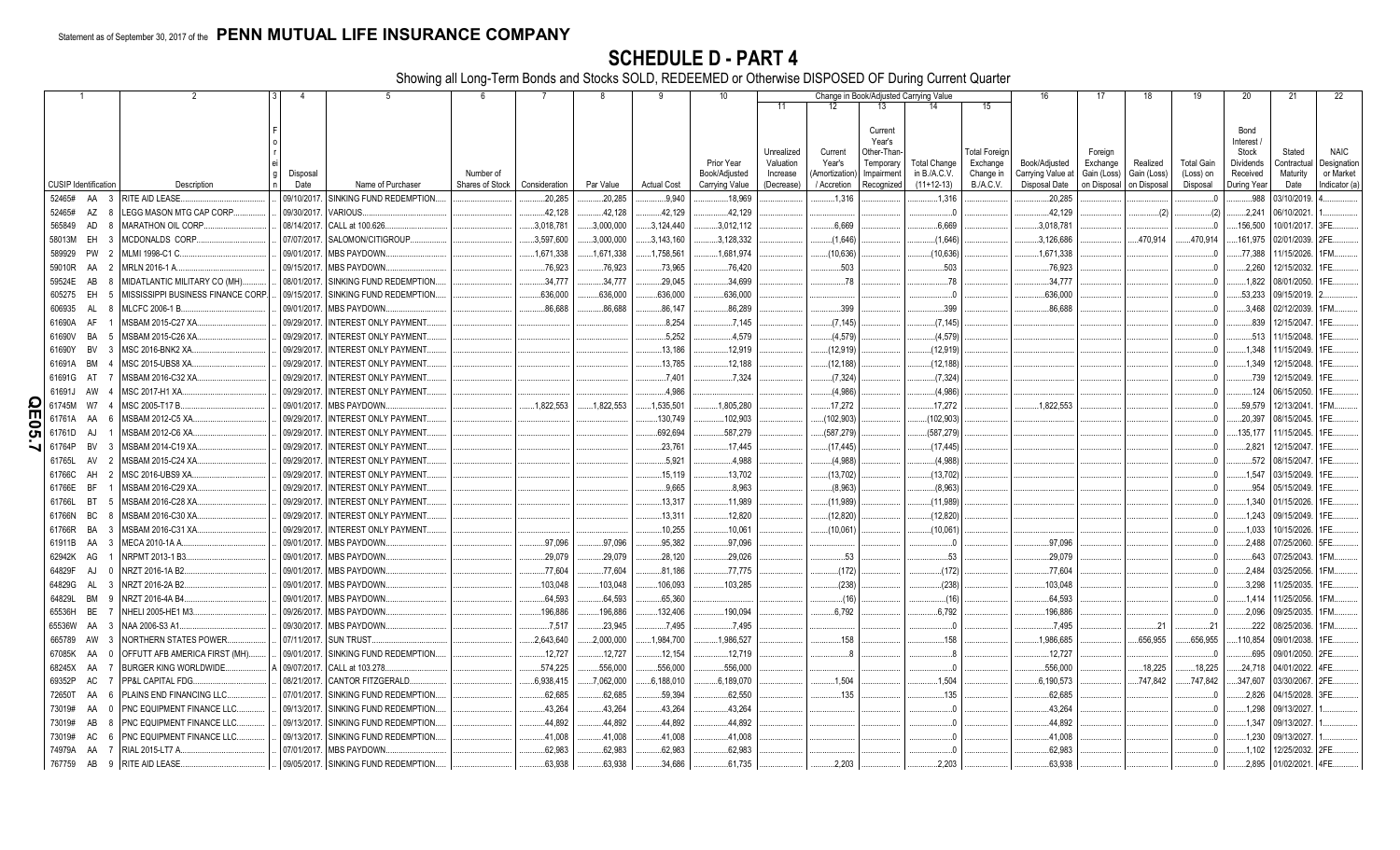|           |                             |                   | 2                                                         | $\mathbf{3}$<br>$\overline{4}$ | -5                                  | 6               | 7                       | -8                       | 9                        | 10                          |                                     |                                    | Change in Book/Adjusted Carrying Value                      |                                     |                                               | 16                                 | 17                                 | 18                      | 19                             | 20                                                 | 21                                | 22                                      |
|-----------|-----------------------------|-------------------|-----------------------------------------------------------|--------------------------------|-------------------------------------|-----------------|-------------------------|--------------------------|--------------------------|-----------------------------|-------------------------------------|------------------------------------|-------------------------------------------------------------|-------------------------------------|-----------------------------------------------|------------------------------------|------------------------------------|-------------------------|--------------------------------|----------------------------------------------------|-----------------------------------|-----------------------------------------|
|           |                             |                   |                                                           |                                |                                     |                 |                         |                          |                          |                             | 11                                  |                                    | 13                                                          | 14                                  | 15                                            |                                    |                                    |                         |                                |                                                    |                                   |                                         |
|           |                             |                   |                                                           | Disposal                       |                                     | Number of       |                         |                          |                          | Prior Year<br>Book/Adjusted | Unrealized<br>Valuation<br>Increase | Current<br>Year's<br>Amortization) | Current<br>Year's<br>Other-Than-<br>Temporary<br>Impairment | <b>Total Change</b><br>in B./A.C.V. | <b>Total Foreign</b><br>Exchange<br>Change in | Book/Adjusted<br>Carrying Value at | Foreign<br>Exchange<br>Gain (Loss) | Realized<br>Gain (Loss) | <b>Total Gain</b><br>(Loss) on | Bond<br>Interest<br>Stock<br>Dividends<br>Received | Stated<br>Contractual<br>Maturity | <b>NAIC</b><br>Designation<br>or Market |
|           | <b>CUSIP</b> Identification |                   | Description                                               | Date                           | Name of Purchaser                   | Shares of Stock | Consideration           | Par Value                | <b>Actual Cost</b>       | Carrying Value              | (Decrease)                          | / Accretion                        | Recognized                                                  | $(11+12-13)$                        | B.A.C.V.                                      | Disposal Date                      | on Disposal                        | on Disposal             | Disposal                       | During Year                                        | Date                              | Indicator (a)                           |
|           | 77426N                      | AB                | ROCKW 2007-1A A1LB.<br>- q                                | D 08/02/2017                   | MBS PAYDOWN.                        |                 | .3,602,283              | .3,602,283               | .3,334,861               | .3,558,583                  |                                     | 43,700                             |                                                             | .43,700                             |                                               | .3,602,283                         |                                    |                         |                                | .43,156                                            | 08/01/2024                        |                                         |
|           | 775371                      | AV                | ROHM & HAAS CO.                                           | 09/15/2011                     | MATURITY.                           |                 | .4,000,000              | .4,000,000               | .3,986,980               | .3,998,813                  |                                     | .1,187                             |                                                             | .1,187                              |                                               | 4,000,000                          |                                    |                         |                                | .240,000                                           | 09/15/2017                        | 2FE.                                    |
|           | 78419C                      | AG                | <b>SGCMS 2016-C5 XA</b>                                   | 09/29/201                      | <b>INTEREST ONLY PAYMENT</b>        |                 |                         |                          | .6,712                   | .6,320                      |                                     | (6, 320)                           |                                                             | (6,320)                             |                                               |                                    |                                    |                         |                                | .681                                               | 10/10/2048                        |                                         |
|           | 78442G                      | - FJ              | SLMA 2003-1 B.                                            | 09/15/201                      | <b>MBS PAYDOWN.</b>                 |                 | .38,275                 | .38,275                  | .35,596                  |                             |                                     | .133                               |                                                             | 133                                 |                                               | .38,275                            |                                    |                         |                                | .350                                               | 06/15/2037                        |                                         |
|           | 78443B                      | AK                | SLMA 2006-10 B.                                           | 07/25/201                      | MBS PAYDOWN.                        |                 | .164,713                | 164,713                  | 145,977                  | 163,137                     |                                     | .1,575                             |                                                             | .1,575                              |                                               | 164,713                            |                                    |                         |                                | 1,555                                              | 03/25/2044                        |                                         |
|           | 805564                      | GA                | SAST 2000-2 MF2                                           | 09/30/201                      | MBS PAYDOWN.                        |                 | .56,966                 | .64,296                  | .52,080                  | .58,990                     |                                     | (2,024)                            |                                                             | (2,024)                             |                                               | .56,966                            |                                    |                         |                                | 1,966                                              | 07/25/2030.                       | IFM.                                    |
|           | 81744N                      | AH                | SEMT 2012-6 B2.<br>-3                                     | 09/01/2017                     | <b>MBS PAYDOWN.</b>                 |                 | .27,318                 | .27,318                  | .27,592                  | .27,347                     |                                     | (29)                               |                                                             | (29)                                |                                               | 27,318                             |                                    |                         |                                | .682                                               | 12/25/2042.                       | IFM                                     |
|           | 81744V                      | AH                | SEMT 2012-4 B2.                                           | 09/01/2017                     | MBS PAYDOWN.                        |                 | .41,344                 | .41,344                  | .42,378                  | .41,438                     |                                     | (94)                               |                                                             | (94)                                |                                               | .41,344                            |                                    |                         |                                | .1,122                                             | 09/25/2042.                       | IFM                                     |
|           | 81745A                      | AF                | SEMT 2013-5 B2                                            | 09/01/201                      | MBS PAYDOWN.                        |                 | .50,957                 | .50,957                  | .50,065                  | .50,942                     |                                     | 15                                 |                                                             | .15                                 |                                               | .50,957                            |                                    |                         |                                | .1,194                                             | 05/25/2043.                       |                                         |
|           | 81745E                      | <b>AD</b>         | SEMT 2013-8 B2.                                           | 09/01/2017                     | MBS PAYDOWN.                        |                 | .49,770                 | .49,770                  | .49,241                  | .49,756                     |                                     | .14                                |                                                             | .14                                 |                                               | .49,770                            |                                    |                         |                                | .1,173                                             | 06/25/2043.                       |                                         |
|           | 81745L                      | BN                | SEMT 2014-4 B2.                                           | 09/01/201                      | MBS PAYDOWN.                        |                 | .32,561                 | .32,561                  | .32,737                  | .32,579                     |                                     | (18)                               |                                                             | (18)                                |                                               | .32,561                            |                                    |                         |                                | .841                                               | 11/25/2044                        |                                         |
|           | 81745M                      | AE                | <b>SEMT 2013-2 B2</b>                                     | 09/01/2017                     | MBS PAYDOWN.                        |                 | .66,343                 | .66,343                  | 66,177                   | .66,343                     |                                     |                                    |                                                             |                                     |                                               | .66,343                            |                                    |                         |                                |                                                    | .1,612 02/25/2043.                |                                         |
|           | 81745Q                      | AA                | SEMT 2015-1 A1                                            | 09/01/201                      | MBS PAYDOWN.                        |                 | .381,055                | 381,055                  | 385,342                  |                             |                                     | (2,527)                            |                                                             | (2,527)                             |                                               | .381,055                           |                                    |                         |                                | .6.315                                             | 01/25/2045.                       |                                         |
|           | 81745Y                      | AZ                | SEMT 2013-12 B2.                                          | 09/01/201                      | MBS PAYDOWN.                        |                 | .35,268                 | .35,268                  | .36,358                  | .35,382                     |                                     | (115)                              |                                                             | (115)                               |                                               | .35,268                            |                                    |                         |                                | .991                                               | 12/25/2043.                       |                                         |
|           | 82280Q                      | BZ                | SCOT 2015-1 B2.                                           | 09/01/201                      | MBS PAYDOWN.                        |                 | .25,989                 | .25,989                  | .25,424                  | .25,954                     |                                     | 35                                 |                                                             | .35                                 |                                               | 25,989                             |                                    |                         |                                | .666                                               | 08/25/2045.                       |                                         |
| Q<br>m    | 828326                      | AA                | <b>ACCUDYNE INDUSTRIES LLC</b>                            | 08/21/2017                     | CALL at 103.875.                    |                 | .3,116,250              | .3,000,000               | .2,647,500               | .2,720,895                  |                                     | .395,355                           |                                                             | .395,355                            |                                               | .3,116,250                         |                                    |                         |                                | .157,583                                           | 12/15/2020.                       |                                         |
| <u>ငွ</u> | 837004                      | CG                | SOUTH CAROLINA ELEC&GAS                                   | 08/16/201                      | JEFFERIES & CO.                     |                 | .2,206,080              | .2,000,000               | .1,994,840               | 1,995,146                   |                                     | $.6^{\circ}$                       |                                                             | .6 <sup>1</sup>                     |                                               | 1,995,207                          |                                    | .210,873                | 210,873                        | .62.867                                            | 06/15/2043.                       |                                         |
|           | 845467                      | AI                | SOUTHWESTERN ENERGY CO.                                   | 09/13/201                      | <b>VARIOUS.</b>                     |                 | .4,925,000              | .5,000,000               | .5,085,520               | 5,073,238                   |                                     | (4,095)                            |                                                             | (4,095)                             |                                               | 5,069,143                          |                                    | (144, 143)              | (144,143)                      | .383,389                                           | 01/23/2025.                       |                                         |
| $\infty$  | 86212T                      | AA                | STR 2012-1A A.                                            | 08/21/2017                     | VARIOUS.                            |                 | .4,637,343              | 4,636,350                | .5,010,880               | 4,847,294                   |                                     | (209, 951)                         |                                                             | (209,951                            |                                               | 4,637,343                          |                                    |                         |                                | .179,091                                           | 08/20/2042.                       |                                         |
|           | 86212U                      | AB                | STR 2013-1A A2.                                           | 09/20/201                      | MBS PAYDOWN.                        |                 | .9,270                  | .9,270                   | .9,267                   | .9,247                      |                                     | 23                                 |                                                             | .23                                 |                                               | .9,270                             |                                    |                         |                                | .288                                               | 03/20/2043.                       |                                         |
|           | 86213A                      | AB                | STR 2013-3A A2.                                           | 09/20/201                      | <b>MBS PAYDOWN.</b>                 |                 | .8,657                  | .8,657                   | .8,649                   | .8,633                      |                                     | .24                                |                                                             | .24                                 |                                               | .8,657                             |                                    |                         |                                | .301                                               | 11/20/2043                        |                                         |
|           | 86213C                      | AB                | STR 2015-1A A2                                            | 09/20/201                      | <b>MBS PAYDOWN.</b>                 |                 | .6,250                  | .6,250                   | .6,247                   | .6,236                      |                                     | .14                                |                                                             | .14                                 |                                               | .6,250                             |                                    |                         | . . 0                          | .174                                               | 04/20/2045.                       |                                         |
|           | 87342R                      | AB                | <b>BELL 2016-1A A2II</b>                                  | 08/25/2011                     | MBS PAYDOWN.                        |                 | .11,250                 | .11,250                  | .11,250                  | .11,250                     |                                     |                                    |                                                             |                                     |                                               | .11,250                            |                                    |                         |                                | .369                                               | 05/25/2046.                       |                                         |
|           | 87427T                      | A#                | <b>TALK TALK TELECOM GROUP PLC.</b>                       | D 08/10/2017                   | TENDER OFFER<br><b>TENDER OFFER</b> |                 | .2,042,000              | .2,000,000               | .2,000,000               | .2,000,000                  |                                     |                                    |                                                             | 0.5                                 |                                               | .2,000,000                         |                                    | .42,000                 | .42,000                        | .103,172                                           | 07/17/2026.                       |                                         |
|           | 87427T<br>88163V            | $A^{\circ}$<br>AD | ALK TALK TELECOM GROUP PLC.<br><b>TEVA PHARACEUTICALS</b> | D 08/10/2017<br>08/08/2017     | SALOMON/CITIGROUP                   |                 | .3,030,000<br>3,304,380 | .3,000,000<br>.3,000,000 | .3,000,000<br>.2,896,890 | .3,000,000<br>.2,915,131    |                                     | .1,428                             |                                                             | .1,428                              |                                               | .3,000,000<br>.2,916,560           |                                    | .30,000<br>.387,820     | .30,000<br>.387,820            | 136,923<br>189,625                                 | 07/17/2021<br>02/01/2036.         |                                         |
|           | 88606W                      | AB                | <b>BOLT 2017-A B.</b>                                     | 09/15/201                      | MBS PAYDOWN.                        |                 | .24,107                 | .24,107                  | 23,922                   |                             |                                     | 121                                |                                                             | .121                                |                                               | .24,107                            |                                    |                         |                                | .393                                               | 05/17/2032.                       |                                         |
|           | 88606W                      | AC                | <b>BOLT 2017-A C.</b>                                     | 09/15/201                      | MBS PAYDOWN.                        |                 | .35,714                 | .35,714                  | .32,489                  |                             |                                     | .273                               |                                                             | .273                                |                                               | .35,714                            |                                    |                         |                                | .455                                               | 05/17/2032.                       |                                         |
|           | 88607J                      | AA                | 'HNDR 2016-1 A.                                           | 09/15/201                      | MBS PAYDOWN.                        |                 | .725,481                | 725,481                  | .724,249                 | 724,249                     |                                     |                                    |                                                             |                                     |                                               | .724,249                           |                                    | .1,233                  | 1,233                          | 19,010                                             | 09/15/2022.                       |                                         |
|           | 90272*                      | AA                | <b>JNITED HEALTHCARE SERVICES</b>                         | 09/17/201                      | SINKING FUND REDEMPTION             |                 | .31,292                 | .31,292                  | .31,292                  | .31,292                     |                                     |                                    |                                                             |                                     |                                               | .31,292                            |                                    |                         |                                | .730                                               | 05/17/2033                        |                                         |
|           | 90783W                      | AA                | <b>JNION PACIFIC CORP</b>                                 | 07/03/201                      | SINKING FUND REDEMPTION             |                 | .39,151                 | .39,151                  | 39,178                   | .39,178                     |                                     |                                    |                                                             |                                     |                                               | .39,178                            |                                    | (27)                    | (27)                           | .2,252                                             | 07/02/2030.                       |                                         |
|           | 909287                      | AA                | <b>JAL 2007 TRUST</b>                                     | 07/02/201                      | SINKING FUND REDEMPTION.            |                 | .101,214                | 101,214                  | 108,880                  | .101,862                    |                                     | (648)                              |                                                             | (648)                               |                                               | .101,214                           |                                    |                         |                                | .6,716                                             | 07/02/2022                        |                                         |
|           | 90932Q                      | AB                | JNITED AIR 2014-2 B PTT                                   | 09/03/201                      | SINKING FUND REDEMPTION.            |                 | .145,469                | 145,469                  | 144,875                  | .145,411                    |                                     | .57                                |                                                             | .57                                 |                                               | 145,469                            |                                    |                         |                                | .6,728                                             | 09/03/2022.                       |                                         |
|           | 91474@                      | AA                | JNIVERSITY OF MICHIGAN.                                   | 09/15/201                      | SINKING FUND REDEMPTION.            |                 | .37,079                 | .37,079                  | .37,079                  | .37,079                     |                                     |                                    |                                                             |                                     |                                               | .37,079                            |                                    |                         |                                | .873                                               | 06/15/2039                        |                                         |
|           | 917435                      | AA                | JT MILITARY-TXB-BOYER (MH)                                | 07/01/201                      | SINKING FUND REDEMPTION.            |                 | 31,622                  | .31,622                  | .31,472                  | .31,616                     |                                     |                                    |                                                             |                                     |                                               | 31,622                             |                                    |                         |                                | .1.705                                             | 07/01/2050.                       |                                         |
|           | 927804                      | FC                | <b>/IRGINIA ELECTRIC POWER</b><br>-3.                     | 09/15/201                      | MATURITY.                           |                 | .2,000,000              | .2,000,000               | 1,992,240                | 1,999,294                   |                                     | .706                               |                                                             | 706                                 |                                               | .2,000,000                         |                                    |                         |                                | .119,000                                           | 09/15/2017                        |                                         |
|           | 92890K                      | BD                | WFRBS 2014-C22 XA                                         | 09/29/201                      | INTEREST ONLY PAYMENT.              |                 |                         |                          | 13,717                   | .3,896                      |                                     | (12,305)                           |                                                             | (12, 305)                           |                                               |                                    |                                    |                         |                                | .1,393                                             | 09/15/2057                        |                                         |
|           | 92890N                      | AA                | NFRBS 2012-C10 XA                                         | 09/29/2011                     | INTEREST ONLY PAYMENT.              |                 |                         |                          | 147,194                  | .116,526                    |                                     | (116,526)                          |                                                             | (116, 526)                          |                                               |                                    |                                    |                         |                                | .23,627                                            | 12/15/2045.                       |                                         |
|           | 92930R                      | AF                | <b>NFRBS 2012-C9 XA.</b>                                  | 09/29/201                      | INTEREST ONLY PAYMENT.              |                 |                         |                          | .331,906                 | .231,420                    |                                     | (231,420)                          |                                                             | (231, 420)                          |                                               |                                    |                                    |                         |                                | 42,431                                             | 11/15/2045.                       |                                         |
|           | 92935J                      | AE                | VFRBS 2011-C2 XA.                                         | 09/29/201                      | INTEREST ONLY PAYMENT               |                 |                         |                          | .339,477                 | .290,228                    |                                     | (290, 228)                         |                                                             | (290, 228)                          |                                               |                                    |                                    |                         |                                | .83,554                                            | 02/15/2044                        |                                         |
|           | 92939K                      | AH                | <b>NFRBS 2014-C24 XA</b>                                  | 09/29/201                      | INTEREST ONLY PAYMENT.              |                 |                         |                          | 13,654                   | .11,461                     |                                     | (11,461)                           |                                                             | (11, 461)                           |                                               |                                    |                                    |                         |                                | 1,484                                              | 11/15/2047                        |                                         |
|           | 929766                      | WU                | WBCMT 2004-C15 F<br>- 3                                   | 09/01/2017                     | MBS PAYDOWN.                        |                 | .69,760                 | .69,760                  | .65,967                  | .69,623                     |                                     | 137                                |                                                             | .137                                |                                               | .69.760                            |                                    |                         |                                | .3,580                                             | 10/15/2041                        |                                         |
|           |                             |                   |                                                           |                                |                                     |                 |                         |                          |                          |                             |                                     |                                    |                                                             |                                     |                                               |                                    |                                    |                         |                                |                                                    |                                   |                                         |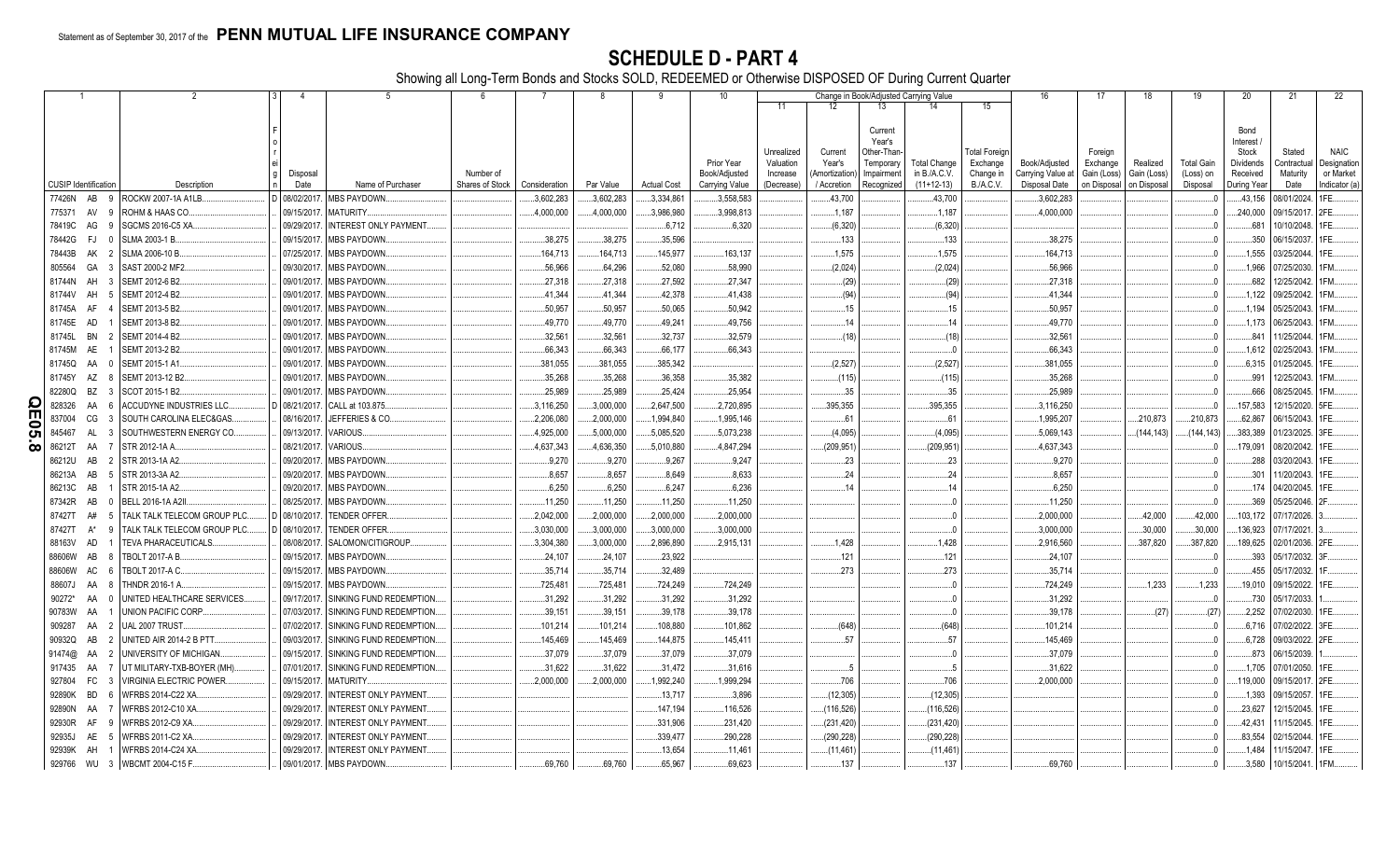|     |                             |                 | 2                                            | 4                       | 5                               | 6               | 7                       | -8                     | 9                      | 10                          |                                     |                                    |                                                            | Change in Book/Adjusted Carrying Value |                                               | 16                                 | 17                                 | 18                     | 19                             | 20                                                        | 21                                | 22                                      |
|-----|-----------------------------|-----------------|----------------------------------------------|-------------------------|---------------------------------|-----------------|-------------------------|------------------------|------------------------|-----------------------------|-------------------------------------|------------------------------------|------------------------------------------------------------|----------------------------------------|-----------------------------------------------|------------------------------------|------------------------------------|------------------------|--------------------------------|-----------------------------------------------------------|-----------------------------------|-----------------------------------------|
|     |                             |                 |                                              |                         |                                 |                 |                         |                        |                        |                             | 11                                  |                                    | 13                                                         |                                        | 15                                            |                                    |                                    |                        |                                |                                                           |                                   |                                         |
|     |                             |                 |                                              | Disposal                |                                 | Number of       |                         |                        |                        | Prior Year<br>Book/Adjusted | Unrealized<br>Valuation<br>Increase | Current<br>Year's<br>Amortization) | Current<br>Year's<br>Other-Than<br>Temporary<br>Impairment | <b>Total Change</b><br>in B./A.C.V.    | <b>Total Foreign</b><br>Exchange<br>Change in | Book/Adjusted<br>Carrying Value at | Foreign<br>Exchange<br>Gain (Loss) | Realized<br>Gain (Loss | <b>Total Gain</b><br>(Loss) on | Bond<br>Interest<br>Stock<br><b>Dividends</b><br>Received | Stated<br>Contractual<br>Maturity | <b>NAIC</b><br>Designation<br>or Market |
|     | <b>CUSIP Identification</b> |                 | Description                                  | Date                    | Name of Purchaser               | Shares of Stock | Consideration           | Par Value              | <b>Actual Cost</b>     | Carrying Value              | (Decrease)                          | / Accretion                        | Recognized                                                 | $(11+12-13)$                           | <b>B./A.C.V.</b>                              | Disposal Date                      | on Disposal                        | on Disposal            | Disposal                       | During Year                                               | Date                              | Indicator (a)                           |
|     | 94982D                      | AA              | WFMBS 2005-AR14 A1.                          | 09/01/2017.             | <b>MBS PAYDOWN</b>              |                 | 165,553                 | 165,553                | 151,505                | 159,526                     |                                     | .6,027                             |                                                            | .6,027                                 |                                               | 165,553                            |                                    |                        |                                | .3,458                                                    | 08/25/2035                        | IFM.                                    |
|     | 949834                      | AA<br>-3        | WFMBS 2007-14 1A1.                           | 09/30/2017              | MBS PAYDOWN.                    |                 | .204, 177               | 216,713                | 198,825                | .202,357                    |                                     | .1,821                             |                                                            | .1,821                                 |                                               | .204,177                           |                                    |                        |                                | .8,707                                                    | 10/25/2037                        | IFM.                                    |
|     | 94983D                      | AL<br>-9        | WFMBS 2005-AR13 4A1                          | 09/01/2017              | <b>MBS PAYDOWN</b>              |                 | 135,741                 | 135,741                | 123,153                | 129,441                     |                                     | .6,300                             |                                                            | .6,300                                 |                                               | .135,741                           |                                    |                        |                                | .2,873                                                    | 05/25/2035.                       | <b>IFM</b>                              |
|     | 94986L                      | AK              | WFMBS 2007-16 2A1                            | 09/30/201               | MBS PAYDOWN.                    |                 | 160,482                 | 170,884                | 161,140                | 154,736                     |                                     | .5,745                             |                                                            | .5,745                                 |                                               | .160,482                           |                                    |                        |                                | .6,681                                                    | 07/01/2038                        | IFM.                                    |
|     | 94989W                      |                 | WFCM 2015-C31 XA.                            | 09/29/20                | <b>INTEREST ONLY PAYMENT</b>    |                 |                         |                        | .5,920                 | .5,174                      |                                     | (5, 174)                           |                                                            | (5, 174)                               |                                               |                                    |                                    |                        |                                | .580                                                      | 11/15/2048                        |                                         |
|     | 94989Y                      | <b>BC</b>       | WFCM 2016-C32 XA.                            | 09/29/20                | <b>INTEREST ONLY PAYMENT</b>    |                 |                         |                        | .7,314                 | 6,584                       |                                     | (6, 584)                           |                                                            | (6,584)                                |                                               |                                    |                                    |                        |                                | .736                                                      | 01/15/2059.                       |                                         |
|     | 95000C                      | BE              | WFCM 2016-NXS5 XA                            | 09/29/201               | <b>INTEREST ONLY PAYMENT</b>    |                 |                         |                        | 17,291                 | 15,413                      |                                     | (15, 413)                          |                                                            | (15, 413)                              |                                               |                                    |                                    |                        |                                | 1,851                                                     | 01/15/2059                        |                                         |
|     | 95000D                      | BG<br>5         | WFCM 2016-C34 XA.                            | 09/29/201               | <b>INTEREST ONLY PAYMENT</b>    |                 |                         |                        | 16,999                 | 15,667                      |                                     | (15,667)                           |                                                            | (15,667)                               |                                               |                                    |                                    |                        |                                | 1,762                                                     | 05/15/2049.                       |                                         |
|     | 95000H                      | BJ              | WFCM 2016-LC24 XA.                           | 09/29/201               | <b>INTEREST ONLY PAYMENT</b>    |                 |                         |                        | .8,435                 | .8,112                      |                                     | (8, 112)                           |                                                            | (8, 112)                               |                                               |                                    |                                    |                        |                                | .826                                                      | 10/15/2049.                       |                                         |
|     | 95000J                      | AY              | WFCM 2016-LC25 XA.                           | 09/29/201               | <b>INTEREST ONLY PAYMENT</b>    |                 |                         |                        | .8,752                 | .8,663                      |                                     | (8,663)                            |                                                            | (8,663)                                |                                               |                                    |                                    |                        |                                | .966                                                      | 12/15/2059.                       |                                         |
|     | 95000K                      | BE              | WFCM 2016-NXS6 XA                            | 09/29/2017              | <b>INTEREST ONLY PAYMENT</b>    |                 |                         |                        | 18,048                 | 13,453                      |                                     | (17,632)                           |                                                            | (17, 632)                              |                                               |                                    |                                    |                        |                                | .1,813                                                    | 11/15/2049.                       |                                         |
|     | 95829T                      | AA<br>-3        | <b>WESTERN GROUP.</b>                        | 09/15/2017              | SINKING FUND REDEMPTION         |                 | .5,125                  | .5,125                 | .5,125                 | .5,125                      |                                     |                                    |                                                            |                                        |                                               | .5,125                             |                                    |                        |                                | .346                                                      | 03/15/2057                        |                                         |
|     | 96221Q                      | AH              | WFRBS 2013-C18 XA                            | 09/29/201               | <b>INTEREST ONLY PAYMENT</b>    |                 |                         |                        | .78,974                |                             |                                     | (78, 974)                          |                                                            | (78, 974)                              |                                               |                                    |                                    |                        |                                | .9,483                                                    | 12/15/2046                        |                                         |
|     | 96928*                      | <b>FR</b><br>-3 | <b>WALGREEN CO.</b>                          | 09/15/2017              | SINKING FUND REDEMPTION.        |                 | .27,878                 | 27,878                 | 27,878                 | 27,878                      |                                     |                                    |                                                            |                                        |                                               | .27,878                            |                                    |                        |                                | .944                                                      | 09/15/2038                        |                                         |
|     | 97063Q                      | AB              | <b>WESTF 2017-A B</b>                        | 09/15/2017              | <b>MBS PAYDOWN</b>              |                 | .9,375                  | .9,375                 | .9,215                 |                             |                                     | 43                                 |                                                            | .43                                    |                                               | .9,375                             |                                    |                        |                                | .70                                                       | 08/15/2042.                       |                                         |
| Q   | 97652Q                      | <b>BK</b>       | WIN 2014-2 B2                                | 09/01/2017              | <b>MBS PAYDOWN</b>              |                 | .21,956                 | .21,956                | .22,917                |                             |                                     | (14)                               |                                                            | (14)                                   |                                               | .21,956                            |                                    |                        |                                | . 74                                                      | 09/20/2044                        |                                         |
| E05 | 97652R                      | BA              | WIN 2014-3 B2                                | 09/01/2017              | <b>MBS PAYDOWN</b>              |                 | 30,131                  | 30,131                 | 30,521                 | .30,169                     |                                     | (39)                               |                                                            | (39)                                   |                                               | .30,131                            |                                    |                        |                                | .800                                                      | 1/20/2044.                        |                                         |
| ەن  | 97652R                      | <b>BB</b><br>-2 | WIN 2014-3 B3.                               | 09/01/2017              | <b>MBS PAYDOWN.</b>             |                 | 16,848                  | 16,848                 | .17,486                |                             |                                     | . (1                               |                                                            | (1)                                    |                                               | .16,848                            |                                    |                        |                                | 28                                                        | 1/20/2044                         |                                         |
|     | 97652T                      | <b>BD</b>       | WIN 2015-1 B3.                               | 09/01/2017              | <b>MBS PAYDOWN</b>              |                 | 26,312                  | 26,312                 | .25,635                |                             |                                     |                                    |                                                            | 8                                      |                                               | .26,312                            |                                    |                        |                                | .601                                                      | 01/20/2045.                       |                                         |
|     | 97652U                      | BE<br>-9        | WIN 2015-2 B1                                | 09/01/2017              | <b>MBS PAYDOWN</b>              |                 | .33,123                 | .33,123                | .33,876                | 33,184                      |                                     | (61)                               |                                                            | (61)                                   |                                               | .33,123                            |                                    |                        |                                | .865                                                      | 02/20/2045.                       |                                         |
|     | 97652U                      | <b>BF</b>       | WIN 2015-2 B2.                               | 09/01/2017              | <b>MBS PAYDOWN</b>              |                 | .37,139                 | .37,139                | .37,244                | .37,152                     |                                     | (13)                               |                                                            | (13)                                   |                                               | .37,139                            |                                    |                        |                                | .969                                                      | 02/20/2045.                       |                                         |
|     | 98310W                      |                 | WYNDHAM WORLDWIDE CORE                       | 08/23/201               | <b>JP MORGAN CHASE</b>          |                 | .4,187,000              | .4,000,000             | .3,998,640             | .3,998,686                  |                                     | .80                                |                                                            | .80                                    |                                               | .3,998,766                         |                                    | .188,234               | 188,234                        | 185,300                                                   | 10/01/2025.                       |                                         |
|     | 98313R                      | AA<br>q         | WYNN MACAU LTD                               | 09/20/201               | TENDER OFFER.                   |                 | .4,115,000              | .4,000,000             | .3,862,500             | .3,885,183                  |                                     | 14,990                             |                                                            | .14,990                                |                                               | .3,900,173                         |                                    | .214,827               | 214,827                        | 195,417                                                   | 10/15/2021                        |                                         |
|     | G0014F                      | AB<br>-2        | AABS 2013-1 A.                               | 09/15/2017              | /ARIOUS.                        |                 | 48,175                  | .48,175                | .48,657                | .48,175                     |                                     |                                    |                                                            |                                        |                                               | .48,175                            |                                    |                        |                                | .1,611                                                    | 01/15/2038.                       |                                         |
|     | G0620B<br>046353            | AC<br>AB        | ATLSS 2014-1 B.<br>ASTRAZENECA PLC           | 09/15/201<br>09/15/2017 | <b>MBS PAYDOWN</b><br>MATURITY. |                 | .233,382<br>.10,000,000 | .233,382<br>10,000,000 | .233,382<br>.9,993,200 | .233,382<br>.9,999,388      |                                     | 612                                |                                                            | 612                                    |                                               | .233,382<br>10,000,000             |                                    |                        |                                | .10,474<br>590,000                                        | 12/15/2039.                       |                                         |
|     | 09625J                      | AE              | BLUEM 2013-3A C.                             | 07/31/2017              | CALL at 100.000.                |                 | .8,000,000              |                        |                        |                             |                                     |                                    |                                                            | 127,822                                |                                               | .8,000,000                         |                                    |                        |                                |                                                           | 09/15/2017                        |                                         |
|     | 29100X                      | AA<br>3         | EAFL 2013-1 A.                               | D 09/15/2017            | <b>MBS PAYDOWN</b>              |                 | .92,466                 | .8,000,000<br>.92,466  | .7,840,000<br>94,951   | .7,872,178<br>.92,842       |                                     | 127,822<br>(376)                   |                                                            | (376)                                  |                                               | .92,466                            |                                    |                        |                                | .226,406<br>.2,866                                        | 10/29/2025.<br>10/15/2038         |                                         |
|     | 29268B                      | AB              | <b>ENEL FINANCE INTI</b>                     | D 09/15/2017            | MATURITY.                       |                 | .1,000,000              | .1,000,000             | .998,110               | .999,824                    |                                     | 176                                |                                                            | 176                                    |                                               | .1,000,000                         |                                    |                        |                                | .62.500                                                   | 09/15/2017                        |                                         |
|     | 294829                      | AA              | <b>ERICSSON LM.</b>                          | D 09/14/2017            | <b>MORGAN STANLEY</b>           |                 | .2,000,000              | .2,000,000             | .2,032,260             | .2,019,004                  |                                     | (2,303)                            |                                                            | (2,303)                                |                                               | .2,016,700                         |                                    | (16,700)               | (16, 700)                      | .69,438                                                   | 05/15/2022                        |                                         |
|     | 36319R                      | AA              | GALXY 2015-19A D.                            | D 08/25/2017            | CALL at 100.000.                |                 | .5,200,000              | .5,200,000             | .4,694,196             | .4,797,940                  |                                     | .402,060                           |                                                            | 402,060                                |                                               | .5,200,000                         |                                    |                        |                                | .270,264                                                  | 01/24/2027                        |                                         |
|     | 43641N                      | <b>BU</b>       | HMI 2012-3A B1                               | D 07/15/2017            | <b>MBS PAYDOWN</b>              |                 | .4,999,500              | .4,999,500             | .4,999,500             | .4,999,500                  |                                     |                                    |                                                            |                                        |                                               | .4,999,500                         |                                    |                        |                                | 122,061                                                   | 10/15/2054                        |                                         |
|     | 46617D                      | AE              | JFINR 2013-1A C.                             | D 07/20/201             | <b>MBS PAYDOWN</b>              |                 | .2,165,760              | .2,165,760             | .2,172,257             | .2,169,005                  |                                     | (3,245)                            |                                                            | (3,245)                                |                                               | .2,165,760                         |                                    |                        |                                | .66,056                                                   | 01/20/2021                        |                                         |
|     | 48206P                      | AA              | JUPITER ISSUER TRUST                         | D 07/23/2017            | CALL at 85.380.                 |                 | .17,076,000             | .20,000,000            | .7,612,902             | 12,417,171                  |                                     | .4,658,829                         |                                                            | .4,658,829                             |                                               | 17,076,000                         |                                    |                        |                                |                                                           | 07/24/2017                        |                                         |
|     | 48206P                      | AC              | <b>IUPITER ISSUER TRUST</b>                  | D 09/28/2017            | CALL at 78.000.                 |                 | .12,480,000             | .16,000,000            | .2,250,725             | .9,717,496                  | 141,461                             | .2,621,043                         |                                                            | .2,762,504                             |                                               | 12,480,000                         |                                    |                        |                                |                                                           | 09/29/201                         |                                         |
|     | 67590E                      | AJ              | OCT15 2013-1A D.                             | D 07/19/2017            | CALL at 100.000.                |                 | 4,000,000               | .4,000,000             | .3,820,000             | .3,849,129                  |                                     | 150,871                            |                                                            | 150,871                                |                                               | .4,000,000                         |                                    |                        |                                | .138,616                                                  | 01/19/2025                        |                                         |
|     | 77732W                      | AH              | ROSED I-A D2                                 | D 08/15/2017            | <b>MBS PAYDOWN</b>              |                 | 7,000,000               | 7,000,000              | .6,860,000             | .6,903,970                  |                                     | .96,030                            |                                                            | .96,030                                |                                               | .7,000,000                         |                                    |                        |                                | .192,860                                                  | 07/24/2021                        |                                         |
|     | 87938W                      | AG              | <b>TELEFONICA EMISIONES</b>                  | D 07/03/201             | MATURITY.                       |                 | .2,000,000              | 2,000,000              | .2,071,440             | .2,004,825                  |                                     | (4,825)                            |                                                            | (4,825)                                |                                               | .2,000,000                         |                                    |                        |                                | .124,420                                                  | 07/03/2017                        |                                         |
|     | G07980                      | AF<br>5         | <b>BARCLAYS BANK PLC</b>                     | 09/29/2017              | <b>BARCLAYS CAPITA</b>          |                 | .1,740,000              | .2,000,000             | .1,707,600             |                             |                                     | .261                               |                                                            | .261                                   |                                               | .1,707,861                         |                                    | .32,139                | .32,139                        | .6.656                                                    | 07/29/2049.                       |                                         |
|     | Q8277*                      | AK              | 7 SANTOS FINANCE LTD.                        | D 08/02/2017. MATURITY. |                                 |                 | .3,250,000              | .3,250,000             | .3,585,498             | .3,297,982                  |                                     | .(47,982)                          |                                                            | (47,982)                               |                                               | .3,250,000                         |                                    |                        |                                | .201,500                                                  | 08/02/2017                        |                                         |
|     | 3899999                     |                 | Total - Bonds - Industrial and Miscellaneous |                         |                                 |                 | .287,513,231            | 286,599,769            | 261,994,505            | 259,905,715                 | .141.461                            | .5,002,697                         | $\cap$                                                     | .5.144.158                             | $\cap$                                        | .278,917,447                       | $\bigcap$                          | 8,595,782              | .8,595,782                     | 12,419,450                                                | <b>XXX</b>                        | <b>XXX</b>                              |
|     | 8399997                     |                 | Total - Bonds - Part 4.                      |                         |                                 |                 | 400,829,053             | .391,615,475           | 368,965,582            | .313,860,276                | .224,794                            | .3,917,260                         | $\Omega$                                                   | 4,142,054                              | $\Omega$                                      | .384,060,496                       | .0 <sub>1</sub>                    | 16,768,554             | 16,768,554                     | 15,665,764                                                | XXX                               | <b>XXX</b>                              |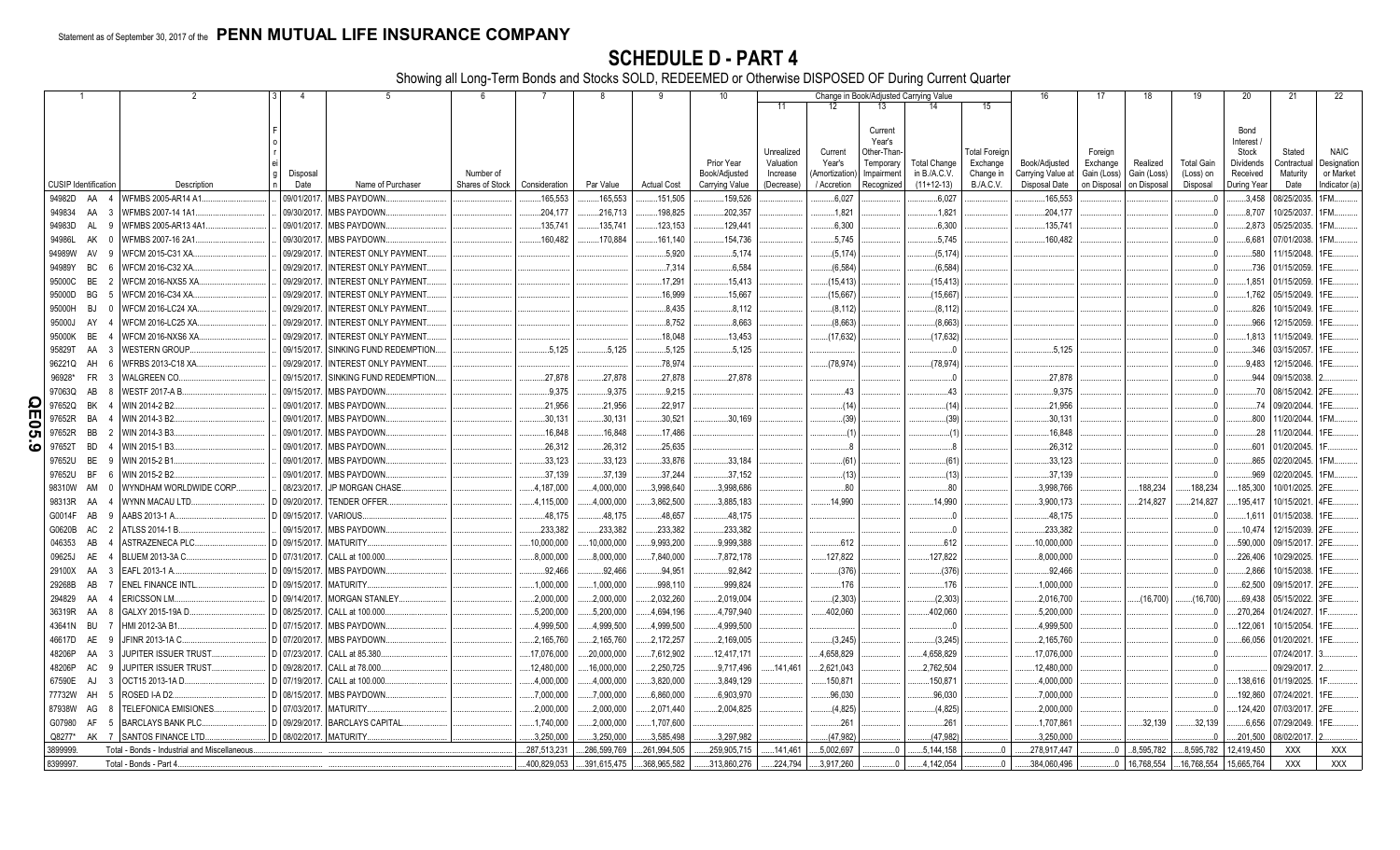# **SCHEDULE D - PART 4**

Showing all Long-Term Bonds and Stocks SOLD, REDEEMED or Otherwise DISPOSED OF During Current Quarter

|                             |                                                       |             |                                |                 |               |              |                    |                |            |               |             | Change in Book/Adjusted Carrying Value |                               |                                 |             |                            |                       | 20                      |            | -22          |
|-----------------------------|-------------------------------------------------------|-------------|--------------------------------|-----------------|---------------|--------------|--------------------|----------------|------------|---------------|-------------|----------------------------------------|-------------------------------|---------------------------------|-------------|----------------------------|-----------------------|-------------------------|------------|--------------|
|                             |                                                       |             |                                |                 |               |              |                    |                |            |               |             |                                        |                               |                                 |             |                            |                       |                         |            |              |
|                             |                                                       |             |                                |                 |               |              |                    |                |            |               |             |                                        |                               |                                 |             |                            |                       |                         |            |              |
|                             |                                                       |             |                                |                 |               |              |                    |                |            |               | Current     |                                        |                               |                                 |             |                            |                       | Bond                    |            |              |
|                             |                                                       |             |                                |                 |               |              |                    |                |            |               | Year's      |                                        |                               |                                 |             |                            |                       | Interest                |            |              |
|                             |                                                       |             |                                |                 |               |              |                    |                | Unrealized | Current       | Other-Than- |                                        | <b>Total Foreign</b>          |                                 | Foreign     |                            |                       | Stock                   | Stated     | <b>NAIC</b>  |
|                             |                                                       |             |                                |                 |               |              |                    | Prior Year     | Valuation  | Year's        | Temporan    | <b>Total Change</b>                    | Exchange                      | Book/Adiusted                   | Exchange    | Realized                   | <b>Total Gain</b>     | Dividends               | Contractua | Designation  |
| <b>CUSIP</b> Identification | Description                                           | Disposal    | Name of Purchaser              | Number of       | Consideration | Par Value    | <b>Actual Cost</b> | Book/Adjusted  | Increase   | (Amortization | Impairment  | in B./A.C.V.<br>$11+12-13$             | Change in<br><b>B./A.C.V.</b> | Carrying Value at   Gain (Loss) | on Disposal | Gain (Loss)<br>on Disposal | (Loss) on<br>Disposal | Received                | Maturity   | or Market    |
|                             |                                                       | Date        |                                | Shares of Stock |               |              |                    | Carrying Value | (Decrease) | / Accretion   | Recognized  |                                        |                               | Disposal Date                   |             |                            |                       | During Year             | Date       | Indicator (a |
| 8399999.                    | Total - Bonds.                                        |             |                                |                 | 400,829,053   | .391,615,475 | 368,965,582        | 313,860,276    | .224.794   | .3.917.260    |             | .4.142.054                             |                               | .384,060,496                    |             | 16,768,554                 | 16,768,554            | 15,665,764              | <b>XXX</b> | <b>XXX</b>   |
|                             | <b>Common Stocks - Industrial and Miscellaneous</b>   |             |                                |                 |               |              |                    |                |            |               |             |                                        |                               |                                 |             |                            |                       |                         |            |              |
| 00900T                      | <b>AIMMUNE THERAPEUTICS INC</b>                       | 09/25/2017. | MERRILL LYNCH.                 | 11,688.000      | .293,742      | <b>XXX</b>   | .280,317           | .239,020       | 41.297     |               |             | .41.297                                |                               | .280,317                        |             | .13.426                    | .13.426               |                         | <b>XXX</b> |              |
| 035710                      | ANNALY CAPITAL MANAGEMENT INC.                        |             | 08/10/2017. WELLS FARGO.       | .398.500.000    | .4,893,746    | <b>XXX</b>   | 4,533,390          | .3,973,045     | 560,345    |               |             | .560.345                               |                               | 4,533,390                       |             | 360.356                    | .360,356              | 374,939                 | <b>XXX</b> |              |
| 16934Q<br>- 20              | CHIMERA INVESTMENT CORP.                              | 08/28/2017. | <b>WELLS FARGO.</b>            | .38,000.000     | 724,930       | <b>XXX</b>   | .699,873           |                |            |               |             |                                        |                               | .699,873                        |             | 25.058                     | 25,058                | 19,000                  | <b>XXX</b> |              |
| 31338@<br>- 10              | 6 FHLN OF PITTSBURGH.                                 |             | 07/17/2017. DIRECT ISSUER.     | .80,000.000     | 0.8000, 000   | <b>XXX</b>   | 0.8000, 000        |                |            |               |             |                                        |                               | .8,000,000                      |             |                            |                       | 88,082                  | <b>XXX</b> |              |
| 72202D                      | PIMCO DYNAMIC CREDIT INCOME.                          |             | 08/24/2017. VARIOUS            | 120.247.000     | .2,696,815    | <b>XXX</b>   | 2,664,357          | .2,431,394     | .232,962   |               |             | .232.962                               |                               | .2.664.357                      |             | .32.459                    | .32.459               | .196,350                | <b>XXX</b> |              |
| 75281A                      | <b>RANGE RESOURCES CORP.</b>                          |             | 08/04/2017. MERRILL LYNCH.     | .15,707.000     | .280,166      | <b>XXX</b>   | .617,128           | .539,693       | .77,435    |               |             | .77.435                                |                               | .617,128                        |             | (336,962)                  | (336,962)             |                         | <b>XXX</b> |              |
| 83304A                      | SNAP INC - A                                          |             | 09/08/2017. MERRILL LYNCH.     | .265,588.000    | 3,806,348     | <b>XXX</b>   | 3,637,645          |                |            |               |             |                                        |                               | .3.637.645                      |             | 168,704                    | .168,704              |                         | <b>XXX</b> |              |
| 880192                      | <b>TEMPLETON EMERGING MARKETS INC</b>                 |             | 06/30/2017. PRIOR YEAR INCOME. |                 |               | <b>XXX</b>   |                    |                |            |               |             |                                        |                               |                                 |             |                            |                       | .1,833                  | <b>XXX</b> |              |
| 9099999.                    | Total - Common Stocks - Industrial and Miscellaneous. |             |                                |                 | 20,695,747    | <b>XXX</b>   | 20,432,710         | 7,183,152      | 912.039    |               |             | .912.039                               |                               | .20,432,710                     |             | 263,041                    | .263,041              | 680,204                 | <b>XXX</b> | <b>XXX</b>   |
| 9799997                     | Total - Common Stocks - Part 4                        |             |                                |                 | .20,695,747   | XXX          | 20,432,710         | .7,183,152     | .912,039   |               |             | .912,039                               |                               | .20,432,710                     |             | 263,041                    | .263,041              | 680,204                 | <b>XXX</b> | XXX          |
| 9799999.                    | Total - Common Stocks.                                |             |                                |                 | .20,695,747   | <b>XXX</b>   | 20,432,710         | .7,183,152     | .912.039   |               |             | .912.039                               |                               | 20,432,710                      |             | 263,041                    | .263,041              | 680,204                 | <b>XXX</b> | <b>XXX</b>   |
| 9899999.                    | Total - Preferred and Common Stocks.                  |             |                                |                 | .20,695,747   | XXX          | 20,432,710         | .7,183,152     | .912,039   |               |             | .912,039                               |                               | .20,432,710                     |             | 263,041                    | 263,041               | 680,204                 | <b>XXX</b> | XXX          |
| 9999999.                    | Total - Bonds, Preferred and Common Stocks            |             |                                |                 | .421,524,800  | <b>XXX</b>   | 389,398,292        | .321,043,428   | 1,136,833  | 3,917,260     |             | 5,054,093                              |                               | 404,493,206                     |             | 17,031,595                 |                       | 17,031,595   16,345,968 | <b>XXX</b> | <b>XXX</b>   |

(a) For all common stock bearing the NAIC market indicator "U" provide: the number of such issues: 1.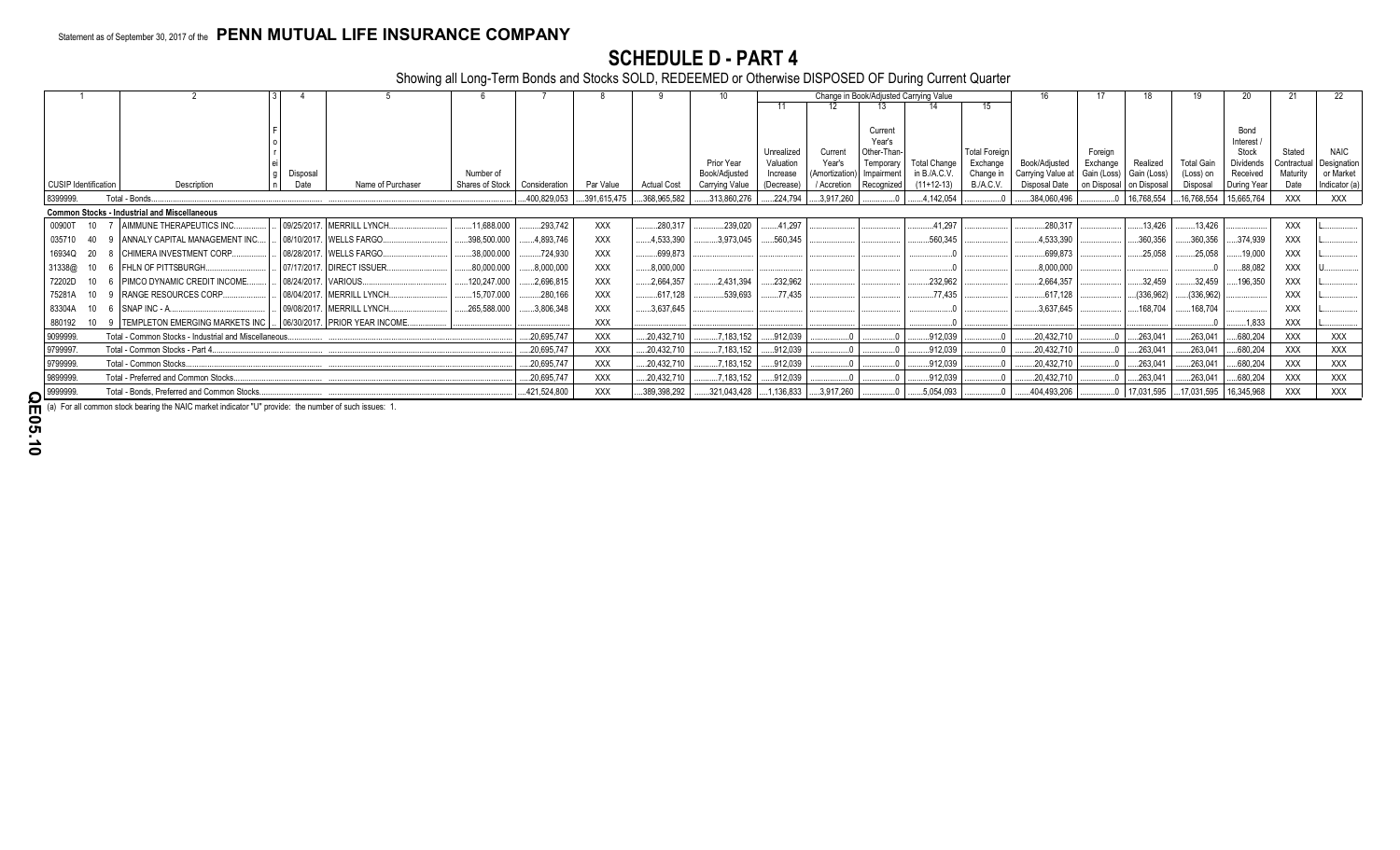# **SCHEDULE DB - PART A - SECTION 1**

|        |                                                             | $\mathfrak{p}$                                                                        | 3                        | $\overline{4}$  | 5                                                                                         | 6                     |                           | 8                            | 9                     | 10 <sup>1</sup>                 | 11                                                        | 12                                         | 13                            | 14                              | 16         | 17                      | 18                               | 19                          | 20                                   | 21                    | 22                  | 23                                     |
|--------|-------------------------------------------------------------|---------------------------------------------------------------------------------------|--------------------------|-----------------|-------------------------------------------------------------------------------------------|-----------------------|---------------------------|------------------------------|-----------------------|---------------------------------|-----------------------------------------------------------|--------------------------------------------|-------------------------------|---------------------------------|------------|-------------------------|----------------------------------|-----------------------------|--------------------------------------|-----------------------|---------------------|----------------------------------------|
|        |                                                             |                                                                                       | Sched<br>ule /<br>Exhibi | Type(s) of      |                                                                                           |                       | Date of                   |                              |                       | Strike Price, Rate o            | Cumulative<br>Prior Year(s)<br>Initial Cost of<br>Premium | Current Year<br>Initial Cost of<br>Premium |                               |                                 |            | Unrealized<br>Valuation | <b>Total Foreigr</b><br>Exchange | Current<br>Year's           | Adjustmen<br>to Carrying<br>Value of |                       | Credit<br>Quality o | Hedge<br>Effectiveness<br>at Inception |
|        | Description                                                 | Description of Item(s) Hedged, Used for<br>Income Generation or Replicated            | Identifi<br>er           | Risk(s)<br>(a)  | Exchange, Counterparty<br>or Central Clearinghouse                                        | Trade<br>Date         | Maturity or<br>Expiration | Number o<br><b>Contracts</b> | Notional<br>Amount    | <b>Index Received</b><br>(Paid) | (Received)<br>Paid                                        | (Received)<br>Paid                         | <b>Current Year</b><br>Income | Book/Adjusted<br>Carrying Value | Fair Value | Increase<br>(Decrease)  | Change in<br>B./A.C.V.           | Amortization<br>/ Accretion | Hedged<br>Items                      | Potential<br>Exposure | Reference<br>Entity | and at Year<br>end (b)                 |
|        |                                                             | Purchased Options - Hedging Effective - Call Options and Warrants                     |                          |                 |                                                                                           |                       |                           |                              |                       |                                 |                                                           |                                            |                               |                                 |            |                         |                                  |                             |                                      |                       |                     |                                        |
|        | Call Spread.                                                | Embedded option within IUL products                                                   | ٧A.                      | Equity/Index.   | W22LROWP2IHZNBB6K528<br>International                                                     | 10/05/2016            | 10/02/201                 | 16,384                       | 35,386,982            | 2203 / 2354                     | 1,060,864                                                 |                                            |                               | .1,060,864                      | .2,473,415 |                         |                                  |                             |                                      |                       |                     | 98/98                                  |
|        | Call Spread.                                                | Embedded option within IUL products                                                   | WΑ.                      | Equity/Index    | B4TYDEB6GKMZO031MB27<br>Bank of America, N.A.<br>JUIUITIAIT JAUTS                         | 10/11/2016            | 10/09/201                 | 21,276                       | 45,982,329            | 2204 / 2356.                    | 1,324,431                                                 |                                            |                               | .1,324,431                      | .3,229,194 |                         |                                  |                             |                                      |                       |                     | 97/99.                                 |
|        | Call Spread                                                 | Embedded option within IUL products                                                   |                          | Equity/Index    | International<br>Gordinan Sacris<br>W22LROWP2IHZNBB6K528                                  | 10/17/2016            | 10/13/2017                | 12,486                       | .26,660,482           | 2178 / 2327                     | 791,363                                                   |                                            |                               | .791,363                        | 1,854,165  |                         |                                  |                             |                                      |                       |                     | 96/97.                                 |
|        | Call Spread                                                 | Embedded option within IUL products.                                                  |                          | Equity/Index    | W22LROWP2IHZNBB6K528<br>nternational                                                      | 10/24/201             | 10/16/201                 | 20,218                       | .43,165,430           | 2178 / 2327                     | 1,350,967                                                 |                                            |                               | .1,350,967                      | .2,999,156 |                         |                                  |                             |                                      |                       |                     | 96/97.                                 |
|        | Call Spread                                                 | Embedded option within IUL products.                                                  |                          | Equity/Index    | B4TYDEB6GKMZO031MB27<br>Bank of America, N.A                                              | 10/31/201             | 10/30/201                 | 18,765                       | .40,145,841           | 2182 / 2332.                    | 1,173,188                                                 |                                            |                               | 1,173,188                       | .2,787,073 |                         |                                  |                             |                                      |                       |                     | 96/97.                                 |
|        | Call Spread.                                                | Embedded option within IUL products.                                                  |                          | Equity/Index    | IYDOJBGJWY9T8XKCSX06.<br>SunTrust Bank.                                                   | 1/04/201              | 11/01/201                 | 12,366                       | .26,022,763           | 2146 / 2294                     | 780,418                                                   |                                            |                               | .780,418                        | 1,817,504  |                         |                                  |                             |                                      |                       |                     | 97/98.                                 |
|        | Call Spread.                                                | Embedded option within IUL products                                                   |                          | Equity/Index    | <b>Nells Fargo Bank, N.A</b><br>KB1H1DSPRFMYMCUFXT09                                      | 1/08/201              | 1/06/201                  | 9,963                        | 21,130,925            | 2163 / 2312.                    | .677,285                                                  |                                            |                               | .677,285                        | 1,465,262  |                         |                                  |                             |                                      |                       |                     | 96/97.                                 |
|        | Call Spread.                                                | Embedded option within IUL products                                                   |                          | Equity/Index.   | KB1H1DSPRFMYMCUFXT09.<br>Wells Fargo Bank, N.A                                            | 1/15/2016             | 11/13/2017                | 14,97                        | .32,362,811           | 2205 / 2356.                    | .994,524                                                  |                                            |                               | .994,524                        | 2,207,299  |                         |                                  |                             |                                      |                       |                     | 96/97.                                 |
|        | Call Spread.                                                | Embedded option within IUL products                                                   | N/A                      | Equity/Index.   | Canadian Imperial Bank of<br>2IGI19DL77OX0HC3ZE78.<br>Commerce                            | 1/22/2016             | 11/20/201                 | 18,560                       | .40,653,824           | 2234 / 2388.                    | .1,237,210                                                |                                            |                               | 1,237,210                       | 2,749,083  |                         |                                  |                             |                                      |                       |                     | 96/98.                                 |
|        | Call Spread.                                                | Embedded option within IUL products.                                                  | I/A.                     | Equity/Index.   | Canadian Imperial Bank of<br>2IGI19DL77OX0HC3ZE78.<br>Commerce                            | 1/29/2016             | 11/27/201                 | 13,932                       | .30,771,469           | 2253 / 2407.                    | .895,270                                                  |                                            |                               | .895,270                        | .2,035,066 |                         |                                  |                             |                                      |                       |                     | 94/95.                                 |
|        | Call Spread.                                                | Embedded option within IUL products                                                   |                          | Equity/Index    | G5GSEF7VJP5I7OUK5573<br>Barclays Bank.                                                    | 1/29/201              | 11/28/201                 | 13,624                       | .29,996,233           | 2246 / 2400.                    | .900,819                                                  |                                            |                               | .900,819                        | .2,003,310 |                         |                                  |                             |                                      |                       |                     | 97/99.                                 |
|        | Call Spread.                                                | Embedded option within IUL products                                                   |                          | Equity/Index    | Bank of America, N.A<br>B4TYDEB6GKMZO031MB27                                              | 12/05/2016            | 12/01/2017                | 10,344                       | 22,666,497            | 2235 / 2388.                    | .689,738                                                  |                                            |                               | .689,738                        | .1,501,807 |                         |                                  |                             |                                      |                       |                     | 97/97.                                 |
|        | Call Spread.                                                | Embedded option within IUL products                                                   | J/A.                     | Equity/Index.   | Canadian Imperial Bank of<br>2IGI19DL77OX0HC3ZE78.<br>Commerce                            | 12/07/201             | 12/04/201                 | 9,710                        | .21,429,193           | 2251 / 2406.                    | .680,574                                                  |                                            |                               | .680,574                        | 1,412,449  |                         |                                  |                             |                                      |                       |                     | 96/98.                                 |
| π<br>0 | Call Spread.                                                | Embedded option within IUL products                                                   |                          | Equity/Index.   | Wells Fargo Bank, N.A<br>Gordman Sacris<br>KB1H1DSPRFMYMCUFXT09                           | 12/12/201             | 12/07/201                 | 8,484                        | .19,066,433           | 2292 / 2450.                    | .572,840                                                  |                                            |                               | .572,840                        | 1,215,918  |                         |                                  |                             |                                      |                       |                     | 98/99.                                 |
| ာ.     | Call Spread.                                                | Embedded option within IUL products                                                   |                          | Equity/Index.   | W22LROWP2IHZNBB6K528<br>nternational                                                      | 12/14/2016            | 12/11/201                 | 8,759                        | .19,796,829           | 2305 / 2464.                    | .570,649                                                  |                                            |                               | .570,649                        | .1,240,036 |                         |                                  |                             |                                      |                       |                     | 96/98.                                 |
|        | Call Spread.                                                | Embedded option within IUL products                                                   |                          | Equity/Index    | IYDOJBGJWY9T8XKCSX06.<br>SunTrust Bank.                                                   | 12/20/201             | 12/18/201                 | 18,31                        | .41,382,494           | 2305 / 2463.                    | .1,235,077                                                |                                            |                               | 1,235,077                       | .2,544,123 |                         |                                  |                             |                                      |                       |                     | 97/97.                                 |
|        | Call Spread.                                                | Embedded option within IUL products                                                   | N/A                      | Equity/Index    | KB1H1DSPRFMYMCUFXT09<br>Wells Fargo Bank, N.A                                             | 12/22/2016            | 12/21/201                 | 10,589                       | .23,997,215           | 2312 / 2470.                    | .673,037                                                  |                                            |                               | .673,037                        | .1,458,928 |                         |                                  |                             |                                      |                       |                     | 97/98.                                 |
|        | Call Spread.                                                | Embedded option within IUL products.                                                  | JΙA                      | Equity/Index    | Canadian Imperial Bank of<br>2IGI19DL77OX0HC3ZE78.<br>Commerce                            | 12/28/201             | 12/26/201                 | 16,772                       | .38,008,539           | 2312 / 2470.                    | 1,064,854                                                 |                                            |                               | .1,064,854                      | .2,296,244 |                         |                                  |                             |                                      |                       |                     | 95/97.                                 |
|        | Call Spread                                                 | Embedded option within IUL products                                                   |                          | Equity/Index    | KB1H1DSPRFMYMCUFXT09<br>Wells Fargo Bank, N.A.                                            | 12/29/201             | 2/28/201                  | 10.367                       | 23.324.921            | 2295 / 2452.                    | .681,838                                                  |                                            |                               | 681,838                         | 1,432,886  |                         |                                  |                             |                                      |                       |                     | 7/98                                   |
|        |                                                             | 019999. Total-Purchased Options-Hedging Effective-Call Options and Warrants           |                          |                 |                                                                                           |                       |                           |                              |                       |                                 | 17,354,944                                                |                                            |                               | 17,354,944                      | 38,722,918 |                         |                                  |                             |                                      |                       | XXX                 | XXX                                    |
|        | 079999. Total-Purchased Options-Hedging Effective           |                                                                                       |                          |                 |                                                                                           |                       |                           |                              |                       |                                 | 17.354.944                                                |                                            |                               | 17.354.944                      | 38,722,918 |                         |                                  |                             |                                      |                       | <b>XXX</b>          | <b>XXX</b>                             |
|        | Call Option                                                 | Purchased Options - Hedging Other - Call Options and Warrants<br>Eauity Risk Exposure | A/V                      | Equity/Index    | W22LROWP2IHZNBB6K528.<br>nternational                                                     | 08/07/2017            | 03/09/201                 | 25.000                       | 63.750.000            | 2.550.0000                      |                                                           | 1.094.250                                  |                               | 1.358.256                       | .1.358.256 | .264.006                |                                  |                             |                                      |                       |                     | 008                                    |
|        |                                                             | 0089999. Total-Purchased Options-Hedging Other-Call Options and Warrants.             |                          |                 |                                                                                           |                       |                           |                              |                       |                                 |                                                           | .1.094.250                                 |                               | 1.358.256                       | .1.358.256 | .264.006                |                                  |                             |                                      |                       | <b>XXX</b>          | <b>XXX</b>                             |
|        | Purchased Options - Hedging Other - Put Options             |                                                                                       |                          |                 |                                                                                           |                       |                           |                              |                       |                                 |                                                           |                                            |                               |                                 |            |                         |                                  |                             |                                      |                       |                     |                                        |
|        | Put Option                                                  | <b>Equity Risk Exposure</b>                                                           | $N/A$                    | Equity/Index    | W22LROWP2IHZNBB6K528.<br>Internationa                                                     | 08/11/2017 02/12/2018 |                           |                              | $.60,000$ 130,500,000 | 2,175.0000                      |                                                           | .2,110,200                                 |                               | .738,717                        | .738,717   | (1,371,483)             |                                  |                             |                                      |                       |                     | 008                                    |
|        | 0099999. Total-Purchased Options-Hedging Other-Put Options  |                                                                                       |                          |                 |                                                                                           |                       |                           |                              |                       |                                 |                                                           | .2.110.200                                 |                               | .738.717                        | .738.717   | (1.371.483)             |                                  |                             |                                      |                       | <b>XXX</b>          | <b>XXX</b>                             |
|        | Purchased Options - Hedging Other - Other                   |                                                                                       |                          |                 |                                                                                           |                       |                           |                              |                       |                                 |                                                           |                                            |                               |                                 |            |                         |                                  |                             |                                      |                       |                     |                                        |
|        | Swaption                                                    | nterest Rate Exposure                                                                 | <b>V/A</b>               | Interes:        | B4TYDEB6GKMZO031MB27<br>Bank of America, N.A<br>Critici บนม์ Giopai เพลเพีย<br>iugi oup : | 09/21/2017            | 10/23/201                 |                              | .100,000,000          | 2.1/(LIBOR 3M)                  |                                                           | .185,000                                   |                               | .75,620                         | .75,620    | (109,380)               |                                  |                             |                                      | 125,513               |                     | 004                                    |
|        | waption.                                                    | nterest Rate Exposure                                                                 | VA.                      | <b>Interest</b> | MBNUM2BPBDO7JBLYG310.                                                                     |                       | 09/21/2017 10/23/2017     |                              | 100,000,000           | 2.1/(LIBOR 3M)                  |                                                           | 180,000                                    |                               | 104,320                         | 104,320    | .(75,680                |                                  |                             |                                      | 125,513               |                     | 104                                    |
|        | 139999. Total-Purchased Options-Hedging Other-Other         |                                                                                       |                          |                 |                                                                                           |                       |                           |                              |                       |                                 |                                                           | 365.000                                    |                               | 179.940                         | 179,940    | (185.060)               |                                  |                             |                                      | .251,026              | <b>XXX</b>          | <b>XXX</b>                             |
|        | 149999. Total-Purchased Options-Hedging Other               |                                                                                       |                          |                 |                                                                                           |                       |                           |                              |                       |                                 |                                                           | 3,569,450                                  |                               | .2,276,913                      | .2,276,913 | (1, 292, 537)           |                                  |                             |                                      | .251,026              | XXX                 | XXX                                    |
|        | 369999. Total-Purchased Options-Call Options and Warrants   |                                                                                       |                          |                 |                                                                                           |                       |                           |                              |                       |                                 | .17.354.944                                               | 1.094.250                                  |                               | 18,713,200                      | 40,081,174 | .264.006                |                                  |                             |                                      |                       | <b>XXX</b>          | <b>XXX</b>                             |
|        | 379999. Total-Purchased Options-Put Options.                |                                                                                       |                          |                 |                                                                                           |                       |                           |                              |                       |                                 |                                                           | .2.110.200                                 |                               | .738.717                        | .738,717   | (1.371.483              |                                  |                             |                                      |                       | <b>XXX</b>          | <b>XXX</b>                             |
|        | 419999. Total-Purchased Options-Other                       |                                                                                       |                          |                 |                                                                                           |                       |                           |                              |                       |                                 |                                                           | 365,000                                    |                               | 179,940                         | 179,940    | (185,060                |                                  |                             |                                      | .251,026              | <b>XXX</b>          | <b>XXX</b>                             |
|        | 0429999. Total-Purchased Options                            |                                                                                       |                          |                 |                                                                                           |                       |                           |                              |                       |                                 | 17.354.944                                                | .3.569.450                                 |                               | 19,631,857                      | 40.999.831 | (1.292.537              |                                  |                             |                                      | 251.026               | <b>XXX</b>          | <b>XXX</b>                             |
|        | Written Options - Hedging Other - Put Options<br>Put Option |                                                                                       | N/A.                     |                 | W22LROWP2IHZNBB6K528                                                                      | 08/07/2017            | 03/09/2018                | 25,000                       | .58.250,000           | .2.330.0000                     |                                                           | (1.223.000)                                |                               | (795.778)                       | (795.778)  | 427.222                 |                                  |                             |                                      |                       |                     | 008                                    |
|        |                                                             | Equity Risk Exposure                                                                  |                          | Equity/Index    | nternational                                                                              |                       |                           |                              |                       |                                 |                                                           |                                            |                               |                                 |            |                         |                                  |                             |                                      |                       |                     |                                        |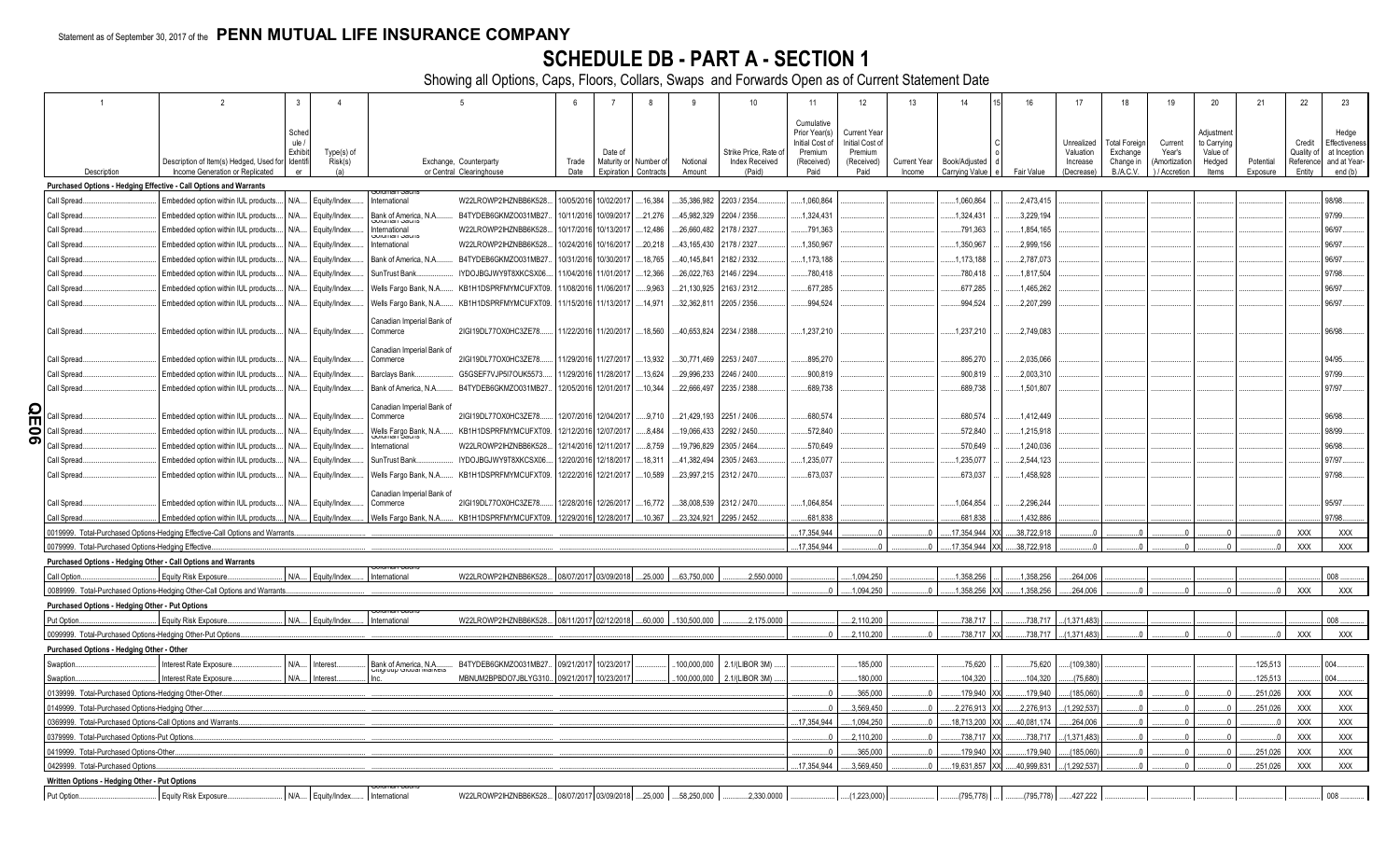# **SCHEDULE DB - PART A - SECTION 1**

|    |                                                          | $\overline{2}$                          | 3                  | $\Delta$              |                      | 5                                         | 6                    |                        | 8         | $\alpha$     | 10 <sup>1</sup>                               | 11                          | 12                    | 13            | 14               | 16           | 17                    | 18                    | 19                      | 20                 | 21         | 22                           | 23                          |
|----|----------------------------------------------------------|-----------------------------------------|--------------------|-----------------------|----------------------|-------------------------------------------|----------------------|------------------------|-----------|--------------|-----------------------------------------------|-----------------------------|-----------------------|---------------|------------------|--------------|-----------------------|-----------------------|-------------------------|--------------------|------------|------------------------------|-----------------------------|
|    |                                                          |                                         |                    |                       |                      |                                           |                      |                        |           |              |                                               |                             |                       |               |                  |              |                       |                       |                         |                    |            |                              |                             |
|    |                                                          |                                         | Scheo              |                       |                      |                                           |                      |                        |           |              |                                               | Cumulative<br>Prior Year(s) | <b>Current Year</b>   |               |                  |              |                       |                       |                         | Adjustment         |            |                              | Hedge                       |
|    |                                                          |                                         | ule /              |                       |                      |                                           |                      |                        |           |              |                                               | Initial Cost of             | Initial Cost of       |               |                  |              | Unrealized            | <b>Total Foreigr</b>  | Current                 | to Carrying        |            | Credit                       | Effectiveness               |
|    |                                                          | Description of Item(s) Hedged, Used for | Exhibi<br>ldentifi | Type(s) of<br>Risk(s) |                      | Exchange, Counterparty                    | Trade                | Date of<br>Maturity or | Number    | Notional     | Strike Price, Rate o<br><b>Index Received</b> | Premium<br>(Received)       | Premium<br>(Received) | Current Yea   | Book/Adjusted    |              | Valuation<br>Increase | Exchange<br>Change in | Year's<br>(Amortization | Value of<br>Hedged | Potential  | Quality o<br><b>Referenc</b> | at Inception<br>and at Year |
|    | Description                                              | Income Generation or Replicated         |                    | (a)                   |                      | or Central Clearinghouse                  | Date                 | Expiration             | Contracts | Amount       | (Paid)                                        | Paid                        | Paid                  | Income        | Carrying Value   | Fair Value   | (Decrease)            | B./A.C.V.             | ) / Accretion           | Items              | Exposure   | Entity                       | end (b)                     |
|    | Put Option                                               | Equity Risk Exposure                    | N/A                | Equity/Index          | iternational         | W22LROWP2IHZNBB6K528                      | 18/22/2011           | 02/12/201              | 30,000    | .67,200,000  | .2,240.0000                                   |                             | (1,025,100)           |               | (499, 209)       | (499,209)    | .525,891              |                       |                         |                    |            |                              | 008.                        |
|    | Put Option                                               | Equity Risk Exposure                    | N/A.               | Equity/Index          | Deutsche Bank.       | 7LTWFZYICNSX8D621K86.                     | 9/21/2017 06/20/201  |                        | 20.000    | 47.000.000   | .2,350.0000                                   |                             | (1.344.000)           |               | (1,235,863       | (1,235,863   | .108.137              |                       |                         |                    |            |                              | 008 <sub>1</sub>            |
|    | 0519999. Total-Written Options-Hedging Other-Put Options |                                         |                    |                       |                      |                                           |                      |                        |           |              |                                               |                             | (3.592.100)           |               | (2.530.850)      | (2.530.850)  | 1.061.250             |                       |                         |                    |            | <b>XXX</b>                   | <b>XXX</b>                  |
|    | 569999. Total-Written Options-Hedging Other.             |                                         |                    |                       |                      |                                           |                      |                        |           |              |                                               |                             | (3.592.100)           |               | $(2.530.850)$ XX | (2,530,850)  | 1.061.250             | $\bigcap$             | $\Omega$                |                    |            | <b>XXX</b>                   | <b>XXX</b>                  |
|    | 799999. Total-Written Options-Put Options                |                                         |                    |                       |                      |                                           |                      |                        |           |              |                                               |                             | (3,592,100)           |               | (2,530,850)      | (2,530,850)  | .1,061,250            | $\sqrt{ }$            |                         |                    |            | XXX                          | XXX                         |
|    | 0849999. Total-Written Options.                          |                                         |                    |                       |                      |                                           |                      |                        |           |              |                                               |                             | (3,592,100)           |               | $(2,530,850)$ XX | (2,530,850)  | 1.061.250             |                       |                         |                    |            | <b>XXX</b>                   | <b>XXX</b>                  |
|    | Swaps - Hedging Effective - Interest Rate                |                                         |                    |                       |                      |                                           |                      |                        |           |              |                                               |                             |                       |               |                  |              |                       |                       |                         |                    |            |                              |                             |
|    | nterest Rate Swap.                                       | Interest Rate Exposure                  | N/A                | Interes               | CME Group Ind        | KJNXBSWZVIKEX4NFOL81                      | 4/16/2015            | 04/20/202              |           | .50.000.000  | 1.971/(LIBOR 3M)                              |                             |                       | .306.318      |                  | (748,237)    |                       |                       |                         |                    | 687,337    |                              | 101/100.                    |
|    | nterest Rate Swap.                                       | Interest Rate Exposure                  | N/A.               | <b>Interest</b>       | CME Group Inc.       | KJNXBSWZVIKEX4NFOL81.                     |                      | 5/19/2015 05/21/2045   |           | 20.000.000   | LIBOR 3M/(2.761)                              |                             |                       | (245.185      |                  | (816.355)    |                       |                       |                         |                    | 525.904    |                              | 104/103.                    |
|    | 859999. Total-Swaps-Hedging Effective-Interest Rate.     |                                         |                    |                       |                      |                                           |                      |                        |           |              |                                               |                             |                       | .61.133       | $.0$ XX          | (1.564.592)  |                       |                       |                         |                    | 1.213.241  | <b>XXX</b>                   | <b>XXX</b>                  |
|    | 0909999. Total-Swaps-Hedging Effective.                  |                                         |                    |                       |                      |                                           |                      |                        |           |              |                                               |                             |                       | .61.133       | $.0 \times X$    | .(1.564.592) |                       |                       |                         |                    | 1.213.241  | <b>XXX</b>                   | <b>XXX</b>                  |
|    | Swaps - Hedging Other - Interest Rate                    |                                         |                    |                       |                      |                                           |                      |                        |           |              |                                               |                             |                       |               |                  |              |                       |                       |                         |                    |            |                              |                             |
|    | nterest Rate Swap.                                       | Interest Rate Exposure                  | N/A.               | nteres <sup>®</sup>   | CME Group Inc.       | KJNXBSWZVIKEX4NFOL81                      | 9/10/201             | 09/10/202              |           | .50,000,000  | LIBOR 3M/(2.934)                              |                             |                       | (670, 075)    | (2,181,791       | .(2,181,791) | 220,614               |                       |                         |                    | 556,099    |                              | 004.                        |
|    | nterest Rate Swap                                        | Interest Rate Exposure.                 | N/A                | <b>Interest</b>       | CME Group Inc.       | KJNXBSWZVIKEX4NFOL81                      | 15/15/2014           | 05/19/204              |           | .8,000,000   | LIBOR 3M/(3.346)                              |                             |                       | (132,825      | .(1,268,247      | .(1,268,247) | (58, 762)             |                       |                         |                    | 206,503    |                              | 002.                        |
|    | nterest Rate Swap                                        | Interest Rate Exposure                  | N/A                | <b>Interest</b>       | CME Group Inc.       | KJNXBSWZVIKEX4NFOL81                      | 15/15/2014           | 05/19/204              |           | .6,000,000   | LIBOR 3M/(3.3055)                             |                             |                       | . (97, 803)   | .(901,998)       | (901,998)    | (44,998)              |                       |                         |                    | 154,877    |                              | 02.                         |
| c  | nterest Rate Swap                                        | Interest Rate Exposure.                 | N/A                | Interest              | CME Group Inc.       | KJNXBSWZVIKEX4NFOL81                      | 09/11/2014           | 09/15/2044             |           | 25,000,000   | LIBOR 3M/(3.253)                              |                             |                       | .(392,569     | (3,519,476)      | (3,519,476)  | (3,519,476)           |                       |                         |                    | 649,255    |                              | 002.                        |
| е  | nterest Rate Swap                                        | nterest Rate Exposure                   | N/A.               | Interest              | <b>LCH Clearnet</b>  | WAM6YERMS7OXFZUOY219                      | 11/17/2015           | 11/19/204              |           | 120,000,000  | LIBOR 3M/(2.6365)                             |                             |                       | (1,356,194    | (2,758,068)      | (2,758,068)  | (1,476,757)           |                       |                         |                    | .3,183,743 |                              | 004.                        |
| ာ. | Interest Rate Swap                                       | Interest Rate Exposure                  | N/A                | Interest              | <b>LCH Clearnet</b>  | WAM6YERMS7OXFZUOY219                      | 11/17/2015           | 1/19/2045              |           | 130,000,000  | LIBOR 3M/(2.6475)                             |                             |                       | (1,479,895    | (3,290,309)      | (3,290,309)  | .(1,594,961)          |                       |                         |                    | 3,449,055  |                              | 004.                        |
|    | nterest Rate Swap.                                       | Interest Rate Exposure.                 | N/A                | Interest              | CME Group Inc        | KJNXBSWZVIKEX4NFOL81.                     | 2/05/201             | 02/09/203              |           | .210,000,000 | 2.037/(LIBOR 3M)                              | (2, 248)                    |                       | 1,419,230     | . (9,476,176)    | (9,476,176)  | 2,472,682             |                       |                         |                    | 3.839.306  |                              | 004.                        |
|    | nterest Rate Swap.                                       | Interest Rate Exposure.                 | N/A.               | Interest              | <b>LCH Clearnet.</b> | WAM6YERMS7OXFZUOY219                      | 06/27/2016           | 06/23/203              |           | 100,000,000  | 1.585/(LIBOR 3M)                              |                             |                       | .306,499      | .(9,784,604      | (9,784,604)  | 1,538,539             |                       |                         |                    | .1,853,172 |                              | 004.                        |
|    | nterest Rate Swap.                                       | Interest Rate Exposure.                 | N/A                | Interest              | LCH Clearnet.        | WAM6YERMS7OXFZUOY219                      | 06/29/2016           | 07/01/202              |           | 170,000,000  | 1.4835/(LIBOR 3M)                             |                             |                       | .395,148      | (13, 659, 597)   | (13,659,597) | 2,406,411             |                       |                         |                    | .2,788,065 |                              | 004.                        |
|    | nterest Rate Swap                                        | Interest Rate Exposure.                 | N/A.               | <b>Interest</b>       | <b>LCH Clearnet</b>  | WAM6YERMS7OXFZUOY219                      | 10/28/2016           | 11/01/2026             |           | 110,500,000  | 1.725/(LIBOR 3M)                              |                             |                       | .483,595      | (4,765,801       | (4,765,801)  | .1,215,072            |                       |                         |                    | 1,666,056  |                              | 004.                        |
|    | nterest Rate Swap.                                       | Interest Rate Exposure.                 | N/A                | Interest              | <b>LCH Clearnet</b>  | WAM6YERMS7OXFZUOY219                      | 11/03/2016           | 11/07/2026             |           | .228,000,000 | 1.675/(LIBOR 3M)                              |                             |                       | .923,999      | (10,820,158)     | (10,820,158) | 2,583,239             |                       |                         |                    | .3,440,759 |                              | 004.                        |
|    | nterest Rate Swap                                        | nterest Rate Exposure                   | ٧Ά.                | Interest              | <b>LCH Clearnet</b>  | WAM6YERMS7OXFZUOY219                      | 1/03/201             | 1/07/202               |           | 150,000,000  | 1.4725/(LIBOR 3M)                             |                             |                       | .380,925      | (5,217,726)      | (5,217,726)  | 1,323,495             |                       |                         |                    | 1,853,403  |                              | 004.                        |
|    | nterest Rate Swap                                        | Interest Rate Exposure.                 | N/A                | Interest              | <b>LCH Clearnet</b>  | WAM6YERMS7OXFZUOY219                      | 12/09/2016           | 12/13/2046             |           | .69,000,000  | LIBOR 3M/(2.593)                              |                             |                       | (746,568      | (964, 115)       | (964,115     | (867,969)             |                       |                         |                    | 1,864,977  |                              | 004.                        |
|    | nterest Rate Swap.                                       | Interest Rate Exposure.                 | N/A                | Interest              | LCH Clearnet         | WAM6YERMS7OXFZUOY219                      | 12/15/2010           | 12/19/202              |           | .50,000,000  | LIBOR 3M/(2.5024)                             |                             |                       | (498,203      | (1,080,090)      | (1,080,090)  | (307,997)             |                       |                         |                    | 759,303    |                              | 004.                        |
|    | nterest Rate Swap.                                       | Interest Rate Exposure.                 | N/A.               | Interest              | LCH Clearnet.        | WAM6YERMS7OXFZUOY219                      | 01/12/2017           | 01/17/204              |           | .25,000,000  | LIBOR 3M/(2.4341)                             |                             |                       | (222,788      | 515,682          | .515,682     | 515,682               |                       |                         |                    | 676,824    |                              | 002.                        |
|    | nterest Rate Swap                                        | Interest Rate Exposure                  | N/A                | Interest              | <b>LCH Clearnet</b>  | WAM6YERMS7OXFZUOY219                      | 01/12/2017           | 01/17/204              |           | .25,000,000  | LIBOR 3M/(2.4355)                             |                             |                       | .(223,034     | 508,066          | .508,066     | 508,066               |                       |                         |                    | 676,824    |                              | 002.                        |
|    | nterest Rate Swap                                        | Interest Rate Exposure                  | N/A                | Interest              | <b>LCH Clearnet</b>  | WAM6YERMS7OXFZUOY219                      | 01/12/2017           | 01/17/204              |           | .20,000,000  | LIBOR 3M/(2.4285)                             |                             |                       | .(177,443     | 436,919          | 436,919      | .436,919              |                       |                         |                    | 541,459    |                              | 002.                        |
|    | nterest Rate Swap.                                       | Interest Rate Exposure.                 | N/A                | Interest              | <b>LCH Clearnet</b>  | WAM6YERMS7OXFZUOY219                      | 01/12/2017           | 01/17/2047             |           | .30,000,000  | LIBOR 3M/(2.4219)                             |                             |                       | (264,774      | 698,465          | .698,465     | .698,465              |                       |                         |                    | 812,189    |                              | 002.                        |
|    | nterest Rate Swap                                        | Interest Rate Exposure                  | N/A                | Interest              | <b>LCH Clearnet</b>  | WAM6YERMS7OXFZUOY219                      | 1/12/2017            | 01/17/204              |           | 15,000,000   | LIBOR 3M/(2.4242)                             |                             |                       | .(132,629     | 341,725          | 341,725      | 341,725               |                       |                         |                    | 406,094    |                              | 002                         |
|    | nterest Rate Swap                                        | Interest Rate Exposure                  | N/A                | Interest              | <b>LCH Clearnet</b>  | WAM6YERMS7OXFZUOY219                      | 01/12/2017           | 01/17/2047             |           | 15,000,000   | LIBOR 3M/(2.4255)                             |                             |                       | .(132,766     | 337,482          | .337,482     | 337,482               |                       |                         |                    | 406,094    |                              | 002.                        |
|    | nterest Rate Swap.                                       | Interest Rate Exposure.                 | N/A.               | Interest.             | <b>LCH Clearnet.</b> | WAM6YERMS7OXFZUOY219                      | 1/12/201             | 01/17/204              |           | 15,000,000   | LIBOR 3M/(2.4266)                             |                             |                       | .(132,882     | 333,891          | .333,891     | 333,891               |                       |                         |                    | 406,094    |                              | 002.                        |
|    | nterest Rate Swap                                        | Interest Rate Exposure                  | N/A                | Interest              | LCH Clearnet.        | WAM6YERMS7OXFZUOY219                      | 01/12/201            | 01/17/204              |           | .25,000,000  | LIBOR 3M/(2.4261)                             |                             |                       | (221, 383)    | 559,205          | .559,205     | .559,205              |                       |                         |                    | 676,824    |                              | 002.                        |
|    | nterest Rate Swap                                        | interest Rate Exposure.                 | N/A                | Interest              | <b>LCH Clearnet</b>  | WAM6YERMS7OXFZUOY219                      | 01/12/2017           | 01/17/204              |           | .25,000,000  | LIBOR 3M/(2.4229)                             |                             |                       | .(220,820     | 576,614          | 576,614      | 576,614               |                       |                         |                    | 676,824    |                              | 002.                        |
|    | nterest Rate Swap                                        | Interest Rate Exposure                  | N/A                | Interest              | <b>LCH Clearnet</b>  | WAM6YERMS7OXFZUOY219                      | 01/12/2017           | 01/17/204              |           | .30,000,000  | LIBOR 3M/(2.4564)                             |                             |                       | .(272,047     | 473,235          | .473,235     | 473,235               |                       |                         |                    | 812,189    |                              | 002.                        |
|    | nterest Rate Swap                                        | Interest Rate Exposure                  | N/A                | Interest              | <b>LCH Clearnet</b>  | WAM6YERMS7OXFZUOY219                      | 01/12/2017           | 01/17/204              |           | 30,000,000   | LIBOR 3M/(2.461)                              |                             |                       | (273, 017)    | 443,204          | 443,204      | .443,204              |                       |                         |                    | 812,189    |                              | 002.                        |
|    | nterest Rate Swap                                        | nterest Rate Exposure                   | N/A                | Interest              | LCH Clearnet         | WAM6YERMS7OXFZUOY219                      | 01/12/2017 01/17/204 |                        |           | .25,000,000  | 3M/(2.47386)                                  |                             |                       | (229, 774)    | 299,374          | .299,374     | 299,374               |                       |                         |                    | 676,824    |                              | DO2.                        |
|    |                                                          |                                         |                    |                       |                      |                                           |                      |                        |           |              |                                               |                             |                       |               |                  |              |                       |                       |                         |                    |            |                              |                             |
|    | nterest Rate Swap                                        | nterest Rate Exposure                   | N/A                | Interest              | <b>CH Clearnet</b>   | WAM6YERMS7OXFZUOY219 01/26/2017 01/17/204 |                      |                        |           | .20,000,000  | LIBOR<br>3M/(2.534448)                        |                             |                       | (192, 265)    | (24, 196)        | (24, 196)    | (24,196)              |                       |                         |                    | 541,459    |                              | 002.                        |
|    |                                                          |                                         |                    |                       |                      |                                           |                      |                        |           |              | LIBOR                                         |                             |                       |               |                  |              |                       |                       |                         |                    |            |                              |                             |
|    | Interest Rate Swap.                                      | Interest Rate Exposure                  | N/A.               | Interest              | <b>LCH Clearnet</b>  | WAM6YERMS7OXFZUOY219 01/26/2017 01/17/204 |                      |                        |           | 120,000,000  | 3M/(2.534447)                                 |                             |                       | (1, 153, 588) | (145, 152)       | (145, 152)   | (145, 152)            |                       |                         |                    | 3.248.755  |                              | 002.                        |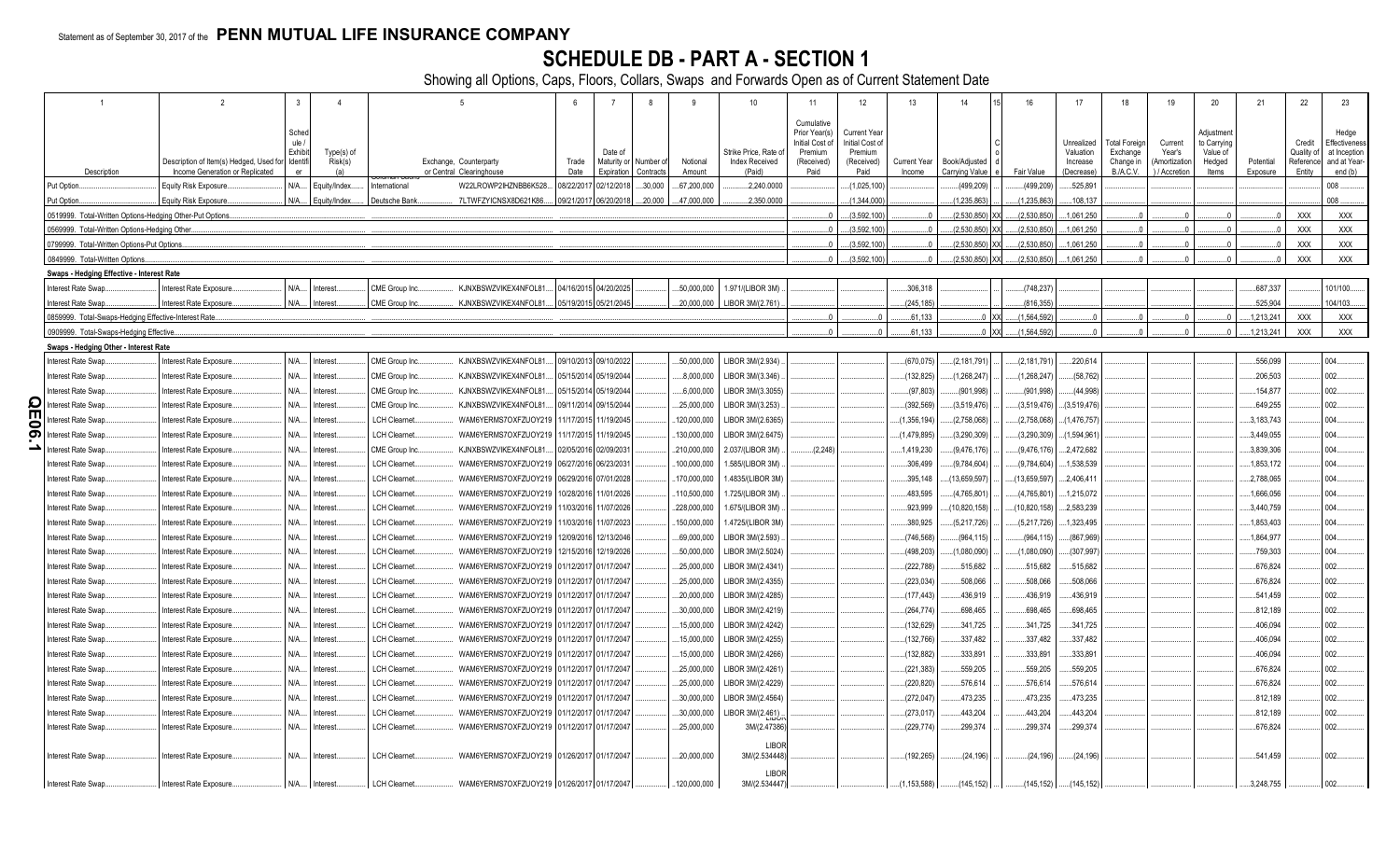# **SCHEDULE DB - PART A - SECTION 1**

|   |                                                               |                              |                                                                            |                                     |                              |                                                           |                                                    |               |                                      | 8                     | 9                   | 10 <sup>1</sup>                                | 11                                                                              | 12                                                              | 13                            | 14                              | 16             | 17                                                | 18                                                         | 19                                                  | 20                                                      | 21                    | 22                                         | 23                                                               |
|---|---------------------------------------------------------------|------------------------------|----------------------------------------------------------------------------|-------------------------------------|------------------------------|-----------------------------------------------------------|----------------------------------------------------|---------------|--------------------------------------|-----------------------|---------------------|------------------------------------------------|---------------------------------------------------------------------------------|-----------------------------------------------------------------|-------------------------------|---------------------------------|----------------|---------------------------------------------------|------------------------------------------------------------|-----------------------------------------------------|---------------------------------------------------------|-----------------------|--------------------------------------------|------------------------------------------------------------------|
|   | Description                                                   |                              | Description of Item(s) Hedged, Used for<br>Income Generation or Replicated | 3chei<br>ule i<br>Exhibi<br>Identif | Type(s) of<br>Risk(s)<br>(a) |                                                           | Exchange, Counterparty<br>or Central Clearinghouse | Trade<br>Date | Date of<br>Maturity or<br>Expiration | Number o<br>Contracts | Notional<br>Amount  | Strike Price, Rate<br>Index Received<br>(Paid) | Cumulative<br>Prior Year(s)<br>Initial Cost of<br>Premium<br>(Received)<br>Paid | Current Yea<br>Initial Cost of<br>Premium<br>(Received)<br>Paid | <b>Current Year</b><br>Income | Book/Adjusted<br>Carrying Value | Fair Value     | Unrealized<br>Valuation<br>Increase<br>(Decrease) | <b>Total Foreign</b><br>Exchange<br>Change in<br>B./A.C.V. | Current<br>Year's<br>(Amortizatioı<br>) / Accretion | Adjustmen<br>to Carrying<br>Value of<br>Hedged<br>Items | Potential<br>Exposure | Credit<br>Quality o<br>Reference<br>Entity | Hedge<br>ffectiveness<br>at Inception<br>and at Year-<br>end (b) |
|   | nterest Rate Swap                                             | nterest Rate Exposure.       |                                                                            | N/A                                 | Interest.                    | LCH Clearnet.                                             | WAM6YERMS7OXFZUOY219 01/26/2017                    |               | 01/22/204                            |                       | 70,000,000          | <b>LIBOF</b><br>3M/(2.455892                   |                                                                                 |                                                                 | (628, 892)                    | 1,112,314                       | .1,112,314     | 1,112,314                                         |                                                            |                                                     |                                                         | .1,895,550            |                                            | 002                                                              |
|   | nterest Rate Swap                                             | nterest Rate Exposure.       |                                                                            | N/A                                 | Interest                     | <b>LCH Clearnet</b>                                       | WAM6YERMS7OXFZUOY219 01/26/201                     |               | 01/22/204                            |                       | 10,000,000          | LIBOR<br>3M/(2.455891                          |                                                                                 |                                                                 | .(89,842                      | 158,904                         | 158,904        | .158,904                                          |                                                            |                                                     |                                                         | .270,793              |                                            | 002                                                              |
|   | nterest Rate Swap                                             | Interest Rate Exposure.      |                                                                            | N/A                                 | Interest                     | <b>LCH Clearnet</b>                                       | WAM6YERMS7OXFZUOY219                               | 03/09/201     | 03/08/203                            |                       | .51,300,000         | LIBOR 3M/(2.71).                               |                                                                                 |                                                                 | .(433,942                     | (1,900,548)                     | (1,900,548)    | (1,900,548                                        |                                                            |                                                     |                                                         | .974,922              |                                            | 004                                                              |
|   | nterest Rate Swap                                             | Interest Rate Exposure.      |                                                                            | N/A                                 | Interest                     | <b>LCH Clearnet</b>                                       | WAM6YERMS7OXFZUOY219                               | 03/13/201     | 03/15/202                            |                       | .50,000,000         | LIBOR 3M/(2.5591                               |                                                                                 |                                                                 | (361,890)                     | .(1,309,871                     | (1,309,87)     | (1,309,871                                        |                                                            |                                                     |                                                         | 768,939               |                                            | 004                                                              |
|   | nterest Rate Swap                                             | nterest Rate Exposure.       |                                                                            | N/A                                 | nterest                      | <b>LCH Clearnet</b>                                       | WAM6YERMS7OXFZUOY219                               | 05/22/201     | 05/24/204                            |                       | 100,000,000         | LIBOR 3M/(2.4447)                              |                                                                                 |                                                                 | (415, 642)                    | .1,845,472                      | .1,845,472     | 1,845,472                                         |                                                            |                                                     |                                                         | .2,723,314            |                                            | 002                                                              |
|   | nterest Rate Swap                                             | nterest Rate Exposure.       |                                                                            | N/A.                                | nterest.                     | LCH Clearnet.                                             | WAM6YERMS7OXFZUOY219                               | 08/08/201     | 08/10/202                            |                       | .300,000,000        | LIBOR 3M/(1.718)                               |                                                                                 |                                                                 | (159,321                      | 1,001,005                       | 1,001,005      | 1,001,005                                         |                                                            |                                                     |                                                         | .2,538,066            |                                            | 004                                                              |
|   | nterest Rate Swap                                             | Interest Rate Exposure.      |                                                                            | N/A.                                | Interest                     | <b>LCH Clearnet.</b>                                      | WAM6YERMS7OXFZUOY219                               | 08/08/201     | 08/12/204                            |                       | 59,400,000          | LIBOR 3M/(2.524)                               |                                                                                 |                                                                 | . (98, 04)                    | .67,171                         | .67,171        | 67,171                                            |                                                            |                                                     |                                                         | 1,623,613             |                                            | 004                                                              |
|   | nterest Rate Swap                                             | Interest Rate Exposure.      |                                                                            | N/A.                                | Interest                     | LCH Clearnet.                                             | WAM6YERMS7OXFZUOY219                               | 08/14/201     | 08/16/204                            |                       | 46,700,000          | LIBOR 3M/(2.471)                               |                                                                                 |                                                                 | . (64.325)                    | .598,238                        | .598,238       | 598,238                                           |                                                            |                                                     |                                                         | 1,276,71              |                                            | 004                                                              |
|   | nterest Rate Swap                                             | Interest Rate Exposure.      |                                                                            | N/A                                 | Interest                     | LCH Clearnet.                                             | WAM6YERMS7OXFZUOY219                               | 08/23/201     | 08/31/202                            |                       | 170,700,000         | 2.112/(LIBOR 3M)                               |                                                                                 |                                                                 | .106,729                      | (2,528,653)                     | (2,528,653)    | (2,528,653)                                       |                                                            |                                                     |                                                         | .2,688,632            |                                            | 004                                                              |
|   | Interest Rate Swap                                            | Interest Rate Exposure.      |                                                                            | N/A                                 | Interest                     | <b>LCH Clearnet</b>                                       | WAM6YERMS7OXFZUOY219                               | 08/30/201     | 09/01/202                            |                       | .79,700,000         | 2.0892/(LIBOR 3M)                              |                                                                                 |                                                                 | .49,635                       | (1,354,398)                     | (1, 354, 398)  | (1,354,398).                                      |                                                            |                                                     |                                                         | 1,255,498             |                                            | 004                                                              |
|   | nterest Rate Swap                                             | Interest Rate Exposure.      |                                                                            | N/A                                 | Interest                     | <b>LCH Clearnet</b>                                       | WAM6YERMS7OXFZUOY219                               | 08/31/201     | 08/23/202                            |                       | 170,000,000         | 1.91/(LIBOR 3M)                                |                                                                                 |                                                                 | .97,850                       | (2,338,468)                     | (2,338,468     | (2,338,468)                                       |                                                            |                                                     |                                                         | .2,232,989            |                                            | 004                                                              |
|   | nterest Rate Swap                                             | Interest Rate Exposure.      |                                                                            | N/A                                 | <b>Interest</b>              | <b>LCH Clearnet</b>                                       | WAM6YERMS7OXFZUOY219                               | 08/31/201     | 08/23/203                            |                       | 000,000,000         | 2.25/(LIBOR 3M).                               |                                                                                 |                                                                 | .74,003                       | .(1,788,210                     | (1,788,210     | (1,788,210                                        |                                                            |                                                     |                                                         | 1.544.376             |                                            | 004                                                              |
|   | nterest Rate Swap                                             | nterest Rate Exposure.       |                                                                            | V/A.                                | Interest                     | <b>LCH Clearnet</b>                                       | WAM6YERMS7OXFZUOY219                               | 09/05/201     | 09/07/202                            |                       | .200,000,000        | 1.885/(LIBOR 3M)                               |                                                                                 |                                                                 | .72,550                       | (3, 133, 622)                   | (3, 133, 622)  | (3, 133, 622)                                     |                                                            |                                                     |                                                         | .2.634.856            |                                            | 004.                                                             |
| O | Interest Rate Swap                                            | nterest Rate Exposure.       |                                                                            | N/A                                 | Interest                     | <b>LCH Clearnet</b>                                       | WAM6YERMS7OXFZUOY219 09/14/201                     |               | 09/19/202                            |                       | 150,000,000         | LIBOR 3M/(1.876)                               |                                                                                 |                                                                 | (27, 745)                     | .872,063                        | .872,063       | 872,063                                           |                                                            |                                                     |                                                         | 1,672,450             |                                            | 004                                                              |
|   | nterest Rate Swap                                             | Interest Rate Exposure.      |                                                                            | V/A.                                | Interest.                    | LCH Clearnet.                                             | WAM6YERMS7OXFZUOY219                               | 09/15/201     | 09/19/204                            |                       | .22,500,000         | 2.4333/(LIBOR 3M)                              |                                                                                 |                                                                 | .7,627                        | (476,259                        | (476, 259)     | (476, 259)                                        |                                                            |                                                     |                                                         | .616,075              |                                            | 004                                                              |
| Е | Interest Rate Swap                                            | Interest Rate Exposure.      |                                                                            | N/A                                 |                              | LCH Clearnet.                                             | WAM6YERMS7OXFZUOY219                               | 09/15/201     |                                      |                       | .22,500,000         | 2.429/(LIBOR 3M)                               |                                                                                 |                                                                 | .7,598                        | (497, 652)                      | (497,652       | .(497,652                                         |                                                            |                                                     |                                                         | .616,075              |                                            | 004.                                                             |
| თ | Interest Rate Swap                                            | Interest Rate Exposure       |                                                                            | N/A.                                | Interest<br>Interes          | <b>LCH Clearnet</b>                                       | WAM6YERMS7OXFZUOY219                               | 09/18/201     | 09/19/204                            |                       | 150,000,000         | LIBOR 3M/(1.9075)                              |                                                                                 |                                                                 | (24.27)                       | .649.966                        | 649.966        | 649.966                                           |                                                            |                                                     |                                                         | 1.672.911             |                                            | 004.                                                             |
|   | 919999. Total-Swaps-Hedging Other-Interest Rate               |                              |                                                                            |                                     |                              |                                                           |                                                    |               |                                      |                       |                     |                                                | (2.248)                                                                         |                                                                 | (7.201.865                    | (73.356.190) XX                 | (73,356,190)   | 221.096                                           |                                                            |                                                     |                                                         | 64.640.985            | <b>XXX</b>                                 | <b>XXX</b>                                                       |
|   |                                                               |                              |                                                                            |                                     |                              |                                                           |                                                    |               |                                      |                       |                     |                                                |                                                                                 |                                                                 |                               |                                 |                |                                                   |                                                            |                                                     |                                                         |                       |                                            |                                                                  |
|   | Swaps - Hedging Other - Credit Default<br>Credit Default Swap | 530715AD3 Liberty Media LLC. |                                                                            | D <sub>1</sub>                      | Credit                       | Bank of America, N.A                                      | B4TYDEB6GKMZO031MB27.                              | 07/10/2009    |                                      |                       | 5.000.000 CE/(5.00) |                                                | 232.770                                                                         |                                                                 | (125.694                      | (445.465)                       | (445.465       | 72.403                                            |                                                            |                                                     |                                                         |                       |                                            |                                                                  |
|   |                                                               |                              |                                                                            |                                     |                              |                                                           |                                                    |               |                                      |                       |                     |                                                | 232.770                                                                         |                                                                 | (125.694                      | (445.465)                       | (445.465       | 72.403                                            |                                                            |                                                     |                                                         |                       | <b>XXX</b>                                 | <b>XXX</b>                                                       |
|   | 0929999. Total-Swaps-Hedging Other-Credit Default             |                              |                                                                            |                                     |                              |                                                           |                                                    |               |                                      |                       |                     |                                                |                                                                                 |                                                                 |                               |                                 |                |                                                   |                                                            |                                                     |                                                         |                       |                                            |                                                                  |
|   | Swaps - Hedging Other - Total Return<br>Total Return Swap.    | VAGLB Hedge                  |                                                                            | N/A.                                |                              | nternational                                              | W22LROWP2IHZNBB6K528.                              | 1/17/2015     | 1/22/201                             | 10,460                | 40.000.504          | 3L+24bps/(SPTR)                                |                                                                                 |                                                                 | 409,168                       | (11,118,045).                   | (11, 118, 045) | (6,402,521)                                       |                                                            |                                                     |                                                         | .76,213               |                                            | 008                                                              |
|   |                                                               |                              |                                                                            |                                     | Equity Index.                | Goldman Sachs                                             |                                                    |               |                                      |                       |                     |                                                |                                                                                 |                                                                 |                               |                                 |                |                                                   |                                                            |                                                     |                                                         |                       |                                            |                                                                  |
|   | Fotal Return Swap.                                            | VAGLB Hedge                  |                                                                            | N/A                                 | Equity Index.                | nternational                                              | W22LROWP2IHZNBB6K528.                              | 02/02/2016    | 02/07/2018                           | 6,215                 | .30,000,949         | 74bps/(RU20INTR                                |                                                                                 |                                                                 | .85,517                       | (15,616,469)                    | (15,616,469)   | (4,523,944)                                       |                                                            |                                                     |                                                         | .89.522               |                                            | 008.                                                             |
|   | Fotal Return Swap.                                            | VAGLB Hedge                  |                                                                            | N/A.                                | Equity Index.                | Goldman Sachs<br>nternational                             | W22LROWP2IHZNBB6K528.                              | 02/03/201     | 02/08/201                            | 6,205                 | .29,998,259         | 74bps/(RU20INTR                                |                                                                                 |                                                                 | .86,296                       | .(15,545,681)                   | (15,545,681    | (4,517,134)                                       |                                                            |                                                     |                                                         | .89,858               |                                            | 008                                                              |
|   | Fotal Return Swap.                                            | VAGLB Hedge                  |                                                                            | N/A.                                | Equity Index                 | JPMorgan Chase.                                           | 7H6GLXDRUGQFU57RNE97                               | 2/08/201      | 02/13/201                            | 20,161                | .69,999,969         | 3L+6bps/(SPTR).                                |                                                                                 |                                                                 | .622,624                      | .(28,646,767                    | (28,646,767    | (12,262,264                                       |                                                            |                                                     |                                                         | .213,644              |                                            | 008.                                                             |
|   | <b>Total Return Swap.</b>                                     | VAGLB Hedge                  |                                                                            | N/A.                                | Equity Index                 | Bank of America, N.A.                                     | B4TYDEB6GKMZO031MB27                               | 08/26/201     | 08/28/201                            | 9,028                 | 48,267,209          | 3L+24bps/(XNDX)                                |                                                                                 |                                                                 | .429,846                      | (12,813,032                     | (12,813,032    | (11, 825, 535)                                    |                                                            |                                                     |                                                         | .230,168              |                                            | $008$                                                            |
|   | Total Return Swap.                                            | VAGLB Hedge                  |                                                                            | N/A                                 | Equity Index                 | Wells Fargo Bank, N.A                                     | KB1H1DSPRFMYMCUFXT09.                              | 11/07/201     | 11/13/2018                           | 12,784                | 51,881,358          | 3L+11bps/(SPTR)                                |                                                                                 |                                                                 | .481,297                      | (10,606,416)                    | (10,606,416)   | (7,789,339)                                       |                                                            |                                                     |                                                         | .274,597              |                                            | 008 <sub>1</sub>                                                 |
|   | <b>Total Return Swap.</b>                                     | /AGLB Hedge.                 |                                                                            | N/A                                 | Equity Index                 | Canadian Imperial Bank of<br>Commerce<br>Gordinari Sacris | 2IGI19DL77OX0HC3ZE78.                              | 12/02/201     | 12/07/201                            | 3,763                 | .25,251,411         | 3L+21bps/(XNDX)                                |                                                                                 |                                                                 | .235,71                       | .(5,350,300                     | (5,350,300)    | (4,825,148)                                       |                                                            |                                                     |                                                         | .137,516              |                                            | 008.                                                             |
|   | <b>Total Return Swap.</b>                                     | /AGLB Hedge                  |                                                                            | N/A.                                | Equity Index                 | International                                             | W22LROWP2IHZNBB6K528.                              | 02/01/201     | 02/06/201                            | 10,528                | .60,885,635         | 3L+17bps/(XNDX)                                |                                                                                 |                                                                 | .529,940                      | (10, 371, 588)                  | (10,371,588)   | (10,371,588                                       |                                                            |                                                     |                                                         | 180,981               |                                            | 008.                                                             |
|   | Fotal Return Swap.                                            | /AGLB Hedge                  |                                                                            | N/A                                 | Equity Index                 | Bank of America, N.A.                                     | B4TYDEB6GKMZO031MB27.                              | 02/22/201     | 08/27/201                            | .8,540                | .38,677,370         | 3L+22bps/(SPTR)                                |                                                                                 |                                                                 | 317,617                       | (3,059,314)                     | .(3,059,314    | (3,059,314)                                       |                                                            |                                                     |                                                         | 184,160               |                                            | $008$                                                            |
|   | Fotal Return Swap.                                            | /AGLB Hedge                  |                                                                            | N/A.                                | Equity Index                 | Bank of America, N.A.                                     | B4TYDEB6GKMZO031MB27                               | )2/22/201     | 02/27/201                            | .14,154               | .64,102,985         | 3L+23bps/(SPTR)                                |                                                                                 |                                                                 | .530,239                      | (5,070,365)                     | .(5,070,365    | .(5,070,365                                       |                                                            |                                                     |                                                         | .380,720              |                                            | 008 <sub>1</sub>                                                 |
|   | Total Return Swap.                                            | VAGLB Hedge                  |                                                                            | N/A                                 | Equity Index.                | Bank of America, N.A                                      | B4TYDEB6GKMZO031MB27.                              | 06/06/201     | 06/11/201                            | 21,349                | 100,000,013         | 3L+31bps/(SPTR)                                |                                                                                 |                                                                 | 485,642                       | (4,485,150)                     | (4,485,150)    | (4,485,150)                                       |                                                            |                                                     |                                                         | .651,132              |                                            | 008                                                              |
|   | Fotal Return Swap.                                            | /AGLB Hedge                  |                                                                            | N/A                                 | Equity Index                 | Canadian Imperial Bank of<br>Commerce<br>Gordman Gauns    | 2IGI19DL77OX0HC3ZE78.                              | 06/19/201     | 06/24/201                            | 21,150                | 100,134,252         | 3L+30.5bps/(SPTR)                              |                                                                                 |                                                                 | .443,675                      | (3,083,475)                     | . (3,083,475)  | (3,083,475)                                       |                                                            |                                                     |                                                         | .658,817              |                                            | 008.                                                             |
|   | Fotal Return Swap.                                            | AGLB Hedge                   |                                                                            | N/A                                 | Equity Index                 | nternational                                              | W22LROWP2IHZNBB6K528.                              | 17/18/201     | )7/22/2020                           | 21,000                | .99,839,733         | 3L+31bps/(SPTR)                                |                                                                                 |                                                                 | 318,441                       | (3,016,083)                     | (3,016,083)    | (3,016,083)                                       |                                                            |                                                     |                                                         | .836,952              |                                            | 008.                                                             |
|   |                                                               |                              |                                                                            |                                     |                              | Canadian Imperial Bank of                                 |                                                    |               |                                      |                       |                     |                                                |                                                                                 |                                                                 |                               |                                 |                |                                                   |                                                            |                                                     |                                                         |                       |                                            |                                                                  |
|   | Total Return Swap.                                            | VAGLB Hedge.                 |                                                                            | N/A                                 | Equity Index                 | Commerce                                                  | 2IGI19DL77OX0HC3ZE78.                              | 08/04/2017    | 11/08/2018                           | 21.000                | 100.571.268         | SPTR/(3L+32bps)                                |                                                                                 |                                                                 | (236,991)                     | 2.014.099                       | .2,014,099     | 2.014.099                                         |                                                            |                                                     |                                                         | .529.040              |                                            | 008                                                              |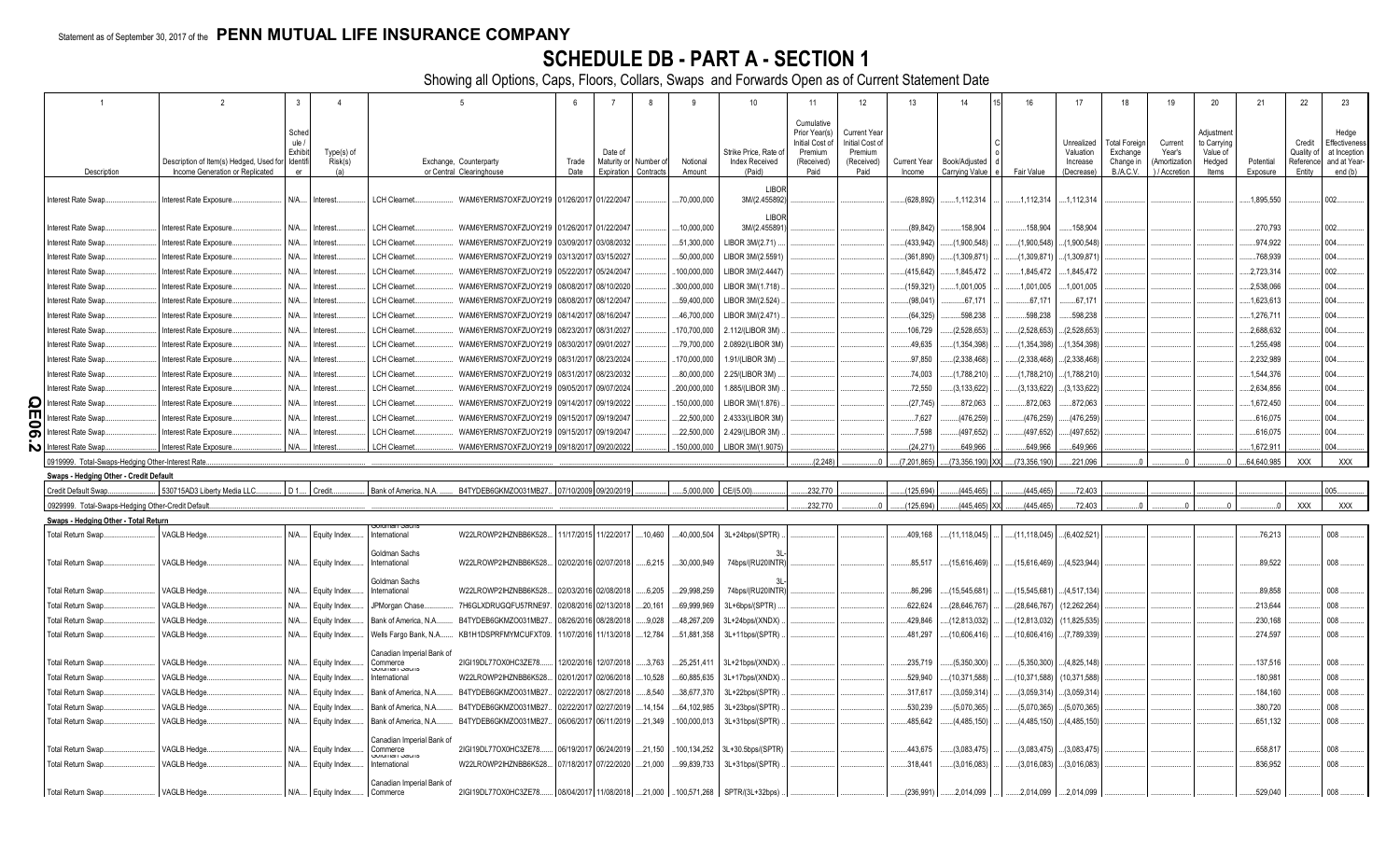# **SCHEDULE DB - PART A - SECTION 1**

|        |                                                  | $\overline{2}$                                                             |                                            |                               | 5                                                                                                        | 6                    |                                     |                                    | q                  | 10 <sup>1</sup>                                   | 11                                                                              | 12                                                                      | 13                    | 14                              | 16                        | 17                                                | 18                                                                | 19                                                  | 20                                                       | 21                    | 22                                        | 23                                                                |
|--------|--------------------------------------------------|----------------------------------------------------------------------------|--------------------------------------------|-------------------------------|----------------------------------------------------------------------------------------------------------|----------------------|-------------------------------------|------------------------------------|--------------------|---------------------------------------------------|---------------------------------------------------------------------------------|-------------------------------------------------------------------------|-----------------------|---------------------------------|---------------------------|---------------------------------------------------|-------------------------------------------------------------------|-----------------------------------------------------|----------------------------------------------------------|-----------------------|-------------------------------------------|-------------------------------------------------------------------|
|        | Description                                      | Description of Item(s) Hedged, Used for<br>Income Generation or Replicated | Sched<br>ule /<br>Exhibit<br>Identif<br>er | Type(s) of<br>Risk(s)<br>(a)  | Exchange, Counterparty<br>or Central Clearinghouse                                                       | Trade<br>Date        | Date of<br>Expiration               | Maturity or Number of<br>Contracts | Notional<br>Amount | Strike Price, Rate o<br>Index Received<br>(Paid)  | Cumulative<br>Prior Year(s)<br>Initial Cost of<br>Premium<br>(Received)<br>Paid | <b>Current Year</b><br>Initial Cost of<br>Premium<br>(Received)<br>Paid | Current Yea<br>Income | Book/Adjusted<br>Carrying Value | Fair Value                | Unrealized<br>Valuation<br>Increase<br>(Decrease) | <b>Total Foreign</b><br>Exchange<br>Change in<br><b>B./A.C.V.</b> | Current<br>Year's<br>(Amortization<br>) / Accretion | Adjustment<br>to Carrying<br>Value of<br>Hedged<br>Items | Potential<br>Exposure | Credit<br>Quality o<br>Referenc<br>Entity | Hedge<br>Effectiveness<br>at Inception<br>and at Year-<br>end (b) |
|        | <b>Total Return Swap.</b>                        | VAGLB Hedge.                                                               | N/A                                        | Equity Index                  | B4TYDEB6GKMZO031MB27<br>Bank of America, N.A.,                                                           | 08/07/2017           | 08/10/2018                          | 8,860                              | .59,371,480        | XNDX/(3L+31bps)                                   |                                                                                 |                                                                         | (136, 210)            | 559,981                         | .559,981                  | 559,981                                           |                                                                   |                                                     |                                                          | .275,338              |                                           | 008.                                                              |
|        | <b>Total Return Swap.</b>                        | VAGLB Hedge.                                                               | N/A.                                       | Equity Index                  | B4TYDEB6GKMZO031MB27<br>Bank of America, N.A.                                                            | 08/08/2017           | 02/08/201                           | 21,290                             | 101,896,559        | SPTR/(3L+36bps)                                   |                                                                                 |                                                                         | (236, 226)            | .2,201,710                      | 2,201,710                 | 2,201,710                                         |                                                                   |                                                     |                                                          | 305,224               |                                           | 008.                                                              |
|        | <b>Total Return Swap.</b>                        | VAGLB Hedge.                                                               | N/A                                        | Equity Index                  | 7LTWFZYICNSX8D621K86.<br>Deutsche Bank.                                                                  | 08/09/2017           | 06/13/201                           | 27,000                             | .129,193,434       | SPTR/(3L+35.5bps)                                 |                                                                                 |                                                                         | .(280,684             | 2,769,739                       | .2,769,739                | 2,769,739                                         |                                                                   |                                                     |                                                          | .842,577              |                                           | 008.                                                              |
|        | <b>Total Return Swap.</b>                        | VAGLB Hedge.                                                               | N/A.                                       | Equity Index                  | KB1H1DSPRFMYMCUFXT09<br>Wells Fargo Bank, N.A                                                            | 08/18/2017 02/22/201 |                                     | 27,000                             | .126,797,940       | 3L+29bps/(SPTR)                                   |                                                                                 |                                                                         | 214,742               | (5, 177, 177)                   | (5, 177, 177)             | (5, 177, 177)                                     |                                                                   |                                                     |                                                          | 749,412               |                                           | 008.                                                              |
|        | Total Return Swap.                               | /AGLB Hedge.                                                               | N/A                                        | Equity Index.                 | G5GSEF7VJP5I7OUK5573<br>Barclays Bank                                                                    |                      | 08/23/2017 08/29/2019               | 7,266                              | 54,954,121         | 3L+57bps/(GDDUEA                                  |                                                                                 |                                                                         | .92.187               | (1,666,410                      | (1,666,410)               | (1,666,410)                                       |                                                                   |                                                     |                                                          | 379,972               |                                           | 008                                                               |
|        | <b>Total Return Swap.</b>                        | VAGLB Hedge.                                                               | N/A.                                       | Equity Index.                 | Canadian Imperial Bank of<br>2IGI19DL77OX0HC3ZE78.<br>Commerce                                           |                      | 08/24/2017 08/28/2018               | 14,512                             |                    | 68,540,582 3L+30.5bps/(SPTR)                      |                                                                                 |                                                                         | 98,868                | (2,348,155)                     | (2,348,155)               | (2,348,155)                                       |                                                                   |                                                     |                                                          | 326,844               |                                           | 008.                                                              |
|        | Fotal Return Swap.                               | VAGLB Hedge.                                                               | N/A                                        | Equity Index                  | 7LTWFZYICNSX8D621K86.<br>Deutsche Bank.                                                                  |                      | 09/07/2017 09/11/2019               | 20,934                             | 100,021,187        | SPTR/(3L+38bps)                                   |                                                                                 |                                                                         | .(89.594              | .2,294,090                      | .2,294,090                | 2,294,090                                         |                                                                   |                                                     |                                                          | 697,992               |                                           | 008.                                                              |
|        | Total Return Swap.<br>Total Return Swap.         | VAGLB Hedge.<br>VAGLB Hedge.                                               | N/A<br>N/A.                                | Equity Index.<br>Equity Index | Canadian Imperial Bank of<br>2IGI19DL77OX0HC3ZE78.<br>Commerce<br>7LTWFZYICNSX8D621K86<br>Deutsche Bank. | 19/08/2017           | 09/07/2017 12/11/2019<br>03/12/2019 | 20,934<br>16,750                   | .79,914,585        | .100,021,145 3L+34.5bps/(SPTR)<br>SPTR/(3L+38bps) |                                                                                 |                                                                         | .87.747<br>(67, 541)  | (2,290,385)<br>1,951,363        | (2,290,385)<br>.1,951,363 | (2,290,385)<br>1,951,363                          |                                                                   |                                                     |                                                          | 741,315<br>480,581    |                                           | 008.<br>008.                                                      |
|        | Total Return Swap.                               | VAGLB Hedge.                                                               | N/A.                                       | Equity Index                  | E58DKGMJYYYJLN8C3868.<br>Credit Suisse International.                                                    | 19/08/2017           | 09/12/2018                          | 16,750                             | 79,914,568         | 3L+34bps/(SPTR)                                   |                                                                                 |                                                                         | 65,943                | (1,951,552)                     | (1,951,552)               | (1,951,552)                                       |                                                                   |                                                     |                                                          | 389,596               |                                           | 008.                                                              |
|        | <b>Total Return Swap.</b>                        | VAGLB Hedge.                                                               | N/A.                                       | Equity Index                  | 7LTWFZYICNSX8D621K86<br>Deutsche Bank.                                                                   |                      | 06/11/2017 06/21/2019               | 21,150                             | 102,002,220        | SPTR/(3L+36.43bps)                                |                                                                                 |                                                                         | (81, 113)             | 1,325,861                       | 1,325,861                 | 1,325,861                                         |                                                                   |                                                     |                                                          | 669,512               |                                           | 008.                                                              |
| г      | Total Return Swap                                | VAGLB Hedge.                                                               | N/A.                                       | Equity Index.                 | KB1H1DSPRFMYMCUFXT09<br>Wells Fargo Bank, N.A                                                            | 09/18/2017           | 01/23/201                           | 21,000                             | .101,977,659       | SPTR/(3L+32bps)                                   |                                                                                 |                                                                         | (46,598)              | .669,654                        | 669,654                   | 669,654                                           |                                                                   |                                                     |                                                          | .584,722              |                                           | 008.                                                              |
|        | Total Return Swap.                               | VAGLB Hedge.                                                               | N/A.                                       | Equity Index.                 | 7LTWFZYICNSX8D621K86.<br>Deutsche Bank.                                                                  | 9/25/2017            | 09/27/2018                          | 5,163                              | .25,001,373        | SPTR/(3L+36bps)                                   |                                                                                 |                                                                         | (3,520)               | 232,855                         | .232,855                  | 232,855                                           |                                                                   |                                                     |                                                          | 124,492               |                                           | 008.                                                              |
| 8<br>၈ | Total Return Swap.                               | VAGLB Hedge.                                                               |                                            | Equity Index                  | Credit Suisse International. E58DKGMJYYYJLN8C3868.                                                       |                      | 06/27/2016 06/27                    | 3.766                              | .24,999,913        | 3L+33bps/(XNDX)                                   |                                                                                 |                                                                         | .3.458                | (476.583                        | (476.583)                 | (476,583)                                         |                                                                   |                                                     |                                                          | 107.509               |                                           | 008.                                                              |
|        | 0949999. Total-Swaps-Hedging Other-Total Return. |                                                                            |                                            |                               |                                                                                                          |                      |                                     |                                    |                    |                                                   |                                                                                 |                                                                         | 4,360,489             | 128,673,595)                    | (128, 673, 595)           | (81.122.772                                       |                                                                   |                                                     |                                                          | 11,208,406            | XXX                                       | <b>XXX</b>                                                        |
|        | Swaps - Hedging Other - Other                    |                                                                            |                                            |                               |                                                                                                          |                      |                                     |                                    |                    |                                                   |                                                                                 |                                                                         |                       |                                 |                           |                                                   |                                                                   |                                                     |                                                          |                       |                                           |                                                                   |
|        | Inflation Swap.                                  | Swap<br>imiation-rioating Rate Zero Goupon                                 | VA.                                        | Inflation.                    | Credit Suisse International E58DKGMJYYYJLN8C3868                                                         | 4/25/2013            | 04/29/2023                          |                                    | .75.000.000        | CPURNSA/(2.66).                                   |                                                                                 |                                                                         | (1,048,553)           | (4,796,500)                     | (4,796,500)               | 19,633                                            |                                                                   |                                                     |                                                          | .885,891              |                                           | 009.                                                              |
|        | nflation Swap.                                   | Swan                                                                       |                                            | Inflation.                    | 7LTWFZYICNSX8D621K86<br><b>Deutsche Bank</b>                                                             |                      | 4/26/2013 04/30/202                 |                                    | .50.000.000        | CPURNSA/(2.64).                                   |                                                                                 |                                                                         | (690,821              | (3, 181, 338)                   | (3, 181, 338)             | 14.299                                            |                                                                   |                                                     |                                                          | 590,739               |                                           | 009.                                                              |
|        | 959999. Total-Swaps-Hedging Other-Other.         |                                                                            |                                            |                               |                                                                                                          |                      |                                     |                                    |                    |                                                   |                                                                                 |                                                                         | (1.739.374            | (7.977.838)                     | (7.977.838                | 33.932                                            |                                                                   |                                                     |                                                          | 1.476.630             | <b>XXX</b>                                | <b>XXX</b>                                                        |
|        | 969999. Total-Swaps-Hedging Other                |                                                                            |                                            |                               |                                                                                                          |                      |                                     |                                    |                    |                                                   | .230,522                                                                        |                                                                         | (4,706,444)           | (210,453,088                    | (210.453.088              | (80.795.341)                                      |                                                                   |                                                     |                                                          | .77.326.021           | <b>XXX</b>                                | XXX                                                               |
|        | 1159999. Total-Swaps-Interest Rate               |                                                                            |                                            |                               |                                                                                                          |                      |                                     |                                    |                    |                                                   | (2, 248)                                                                        |                                                                         | (7.140.732            | (73.356.190)                    | (74.920.782)              | 221.096                                           |                                                                   |                                                     |                                                          | .65.854.226           | <b>XXX</b>                                | <b>XXX</b>                                                        |
|        | 1169999. Total-Swaps-Credit Default              |                                                                            |                                            |                               |                                                                                                          |                      |                                     |                                    |                    |                                                   | .232,770                                                                        |                                                                         | .(125,694             | (445.465)                       | .(445,465)                | .72.403                                           |                                                                   |                                                     |                                                          |                       | <b>XXX</b>                                | XXX                                                               |
|        | 1189999. Total-Swaps-Total Return                |                                                                            |                                            |                               |                                                                                                          |                      |                                     |                                    |                    |                                                   |                                                                                 |                                                                         | 4.360.489             | (128.673.595)                   | (128.673.595)             | (81.122.772)                                      |                                                                   |                                                     |                                                          | 11.208.406            | <b>XXX</b>                                | <b>XXX</b>                                                        |
|        | 1199999. Total-Swaps-Other                       |                                                                            |                                            |                               |                                                                                                          |                      |                                     |                                    |                    |                                                   |                                                                                 |                                                                         | (1,739,374            | (7,977,838)                     | (7,977,838)               | 33,932                                            |                                                                   |                                                     |                                                          | .1,476,630            | <b>XXX</b>                                | XXX                                                               |
|        | 1209999. Total-Swaps                             |                                                                            |                                            |                               |                                                                                                          |                      |                                     |                                    |                    |                                                   | .230,522                                                                        |                                                                         | (4,645,31)            | (210,453,088)                   | (212,017,680)             | (80,795,341)                                      |                                                                   |                                                     |                                                          | .78,539,262           | <b>XXX</b>                                | XXX                                                               |
|        | 399999. Total-Hedging Effective                  |                                                                            |                                            |                               |                                                                                                          |                      |                                     |                                    |                    |                                                   | .17,354,944                                                                     |                                                                         | 61.133                | 17,354,944                      | 37,158,326                |                                                   |                                                                   |                                                     |                                                          | 1,213,241             | XXX                                       | XXX                                                               |
|        | 409999. Total-Hedging Other                      |                                                                            |                                            |                               |                                                                                                          |                      |                                     |                                    |                    |                                                   | .230,522                                                                        | (22.650)                                                                | (4,706,444            | (210,707,025                    | (210,707,025)             | (81,026,628)                                      |                                                                   |                                                     |                                                          | 77.577.047            | <b>XXX</b>                                | XXX                                                               |
|        | 449999. TOTAL                                    |                                                                            |                                            |                               |                                                                                                          |                      |                                     |                                    |                    |                                                   | .17,585,466                                                                     | (22,650)                                                                | (4,645,311            | (193,352,081                    | (173,548,699)             | (81,026,628                                       |                                                                   |                                                     |                                                          | .78,790,288           | <b>XXX</b>                                | XXX                                                               |

| Code<br><u>vuu</u> | uc Imnact of the Hedge at the End of the Renorting Period<br>FIN                                                                                                                         |
|--------------------|------------------------------------------------------------------------------------------------------------------------------------------------------------------------------------------|
| . UU.              | arate bond portfolio. For the neriod ended September 30 2<br>$---$<br>The objectiv<br>a roo risk (change in price of option for corresponding change in interaction<br>`ণ its obiectiv∈. |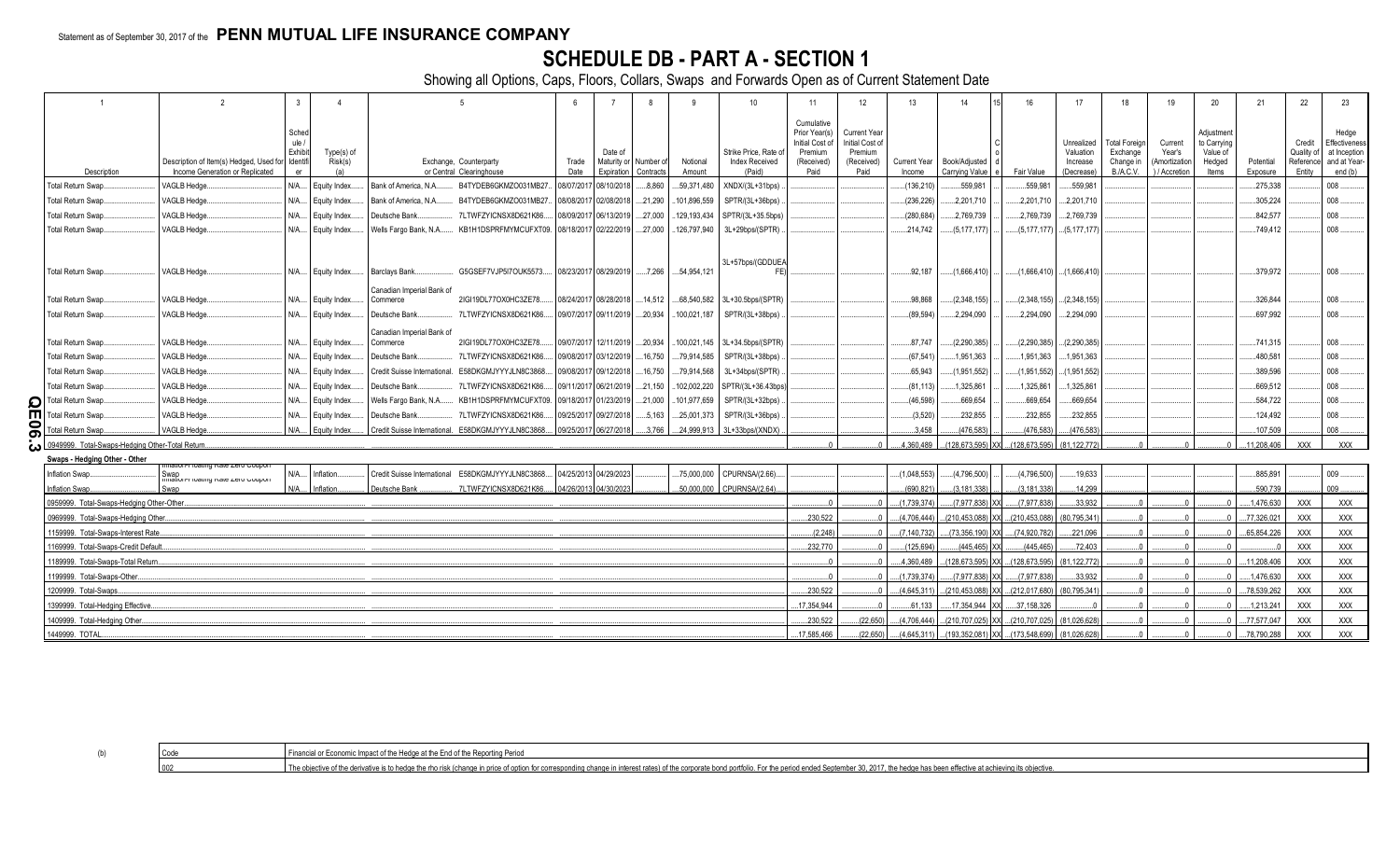# **SCHEDULE DB - PART A - SECTION 1**

|             |                                                                                     |                  |                       |                                                                                                                                                                                                                                |               |                                                                 |                    |                                                          |                                             |                                                                          |        |                                                                        |  | 17                                                              | 18                           |                                                                 |                                                          |                      | 22                  |                                                                                     |
|-------------|-------------------------------------------------------------------------------------|------------------|-----------------------|--------------------------------------------------------------------------------------------------------------------------------------------------------------------------------------------------------------------------------|---------------|-----------------------------------------------------------------|--------------------|----------------------------------------------------------|---------------------------------------------|--------------------------------------------------------------------------|--------|------------------------------------------------------------------------|--|-----------------------------------------------------------------|------------------------------|-----------------------------------------------------------------|----------------------------------------------------------|----------------------|---------------------|-------------------------------------------------------------------------------------|
| Description | Description of Item(s) Hedged, Used for Identifi<br>Income Generation or Replicated | Sched<br>Exhibit | Type(s) of<br>Risk(s) | Exchange, Counterparty<br>or Central Clearinghouse                                                                                                                                                                             | Trade<br>Date | Date of<br>Maturity or Number of<br><b>Expiration</b> Contracts | Notional<br>Amount | Strike Price, Rate of<br><b>Index Received</b><br>(Paid) | Cumulative<br>Premium<br>(Received)<br>Paid | Prior Year(s) Current Year<br>Initial Cost of Initial Cost of<br>Premium | Income | (Received) Current Year Book/Adjusted d<br>Carrying Value e Fair Value |  | Unrealized Total Foreign<br>Valuation<br>Increase<br>(Decrease) | Exchange<br><b>B./A.C.V.</b> | Current<br>Year's<br>Change in (Amortization)<br>1) / Accretion | Adiustment<br>to Carrying<br>Value of<br>Hedged<br>Items | Potentia<br>Exposure | Reference<br>Entity | Hedge<br>Credit Effectiveness<br>Quality of at Inception<br>and at Year-<br>end (b) |
|             |                                                                                     |                  |                       | The derivative is part of the Company's Equity Hedging program. The objective of the derivative is to hedge the rho risk (change in price of option for corresponding change in interest rates) of the variable annuity rider  |               |                                                                 |                    |                                                          |                                             |                                                                          |        |                                                                        |  |                                                                 |                              |                                                                 |                                                          |                      |                     |                                                                                     |
|             |                                                                                     |                  |                       | The objective of the derivative is to protect the Company from a decline in credit quality associated with a bond position. For the period ended September 30, 2017, the hedge has been effective at achieving its objective.  |               |                                                                 |                    |                                                          |                                             |                                                                          |        |                                                                        |  |                                                                 |                              |                                                                 |                                                          |                      |                     |                                                                                     |
|             |                                                                                     |                  |                       | The derivative is part of the Company's Equity Hedging program. The objective of the derivative is to hedge the delta risk (change in price of option for corresponding change in equity index) of the variable annuity rider  |               |                                                                 |                    |                                                          |                                             |                                                                          |        |                                                                        |  |                                                                 |                              |                                                                 |                                                          |                      |                     |                                                                                     |
|             |                                                                                     |                  |                       | The derivative is part of the Company's Equity Hedging program. The objective of the derivative is to hedge the inflation risk of the variable annuity rider liabilities. For the period ended September 30, 2017, the hedge h |               |                                                                 |                    |                                                          |                                             |                                                                          |        |                                                                        |  |                                                                 |                              |                                                                 |                                                          |                      |                     |                                                                                     |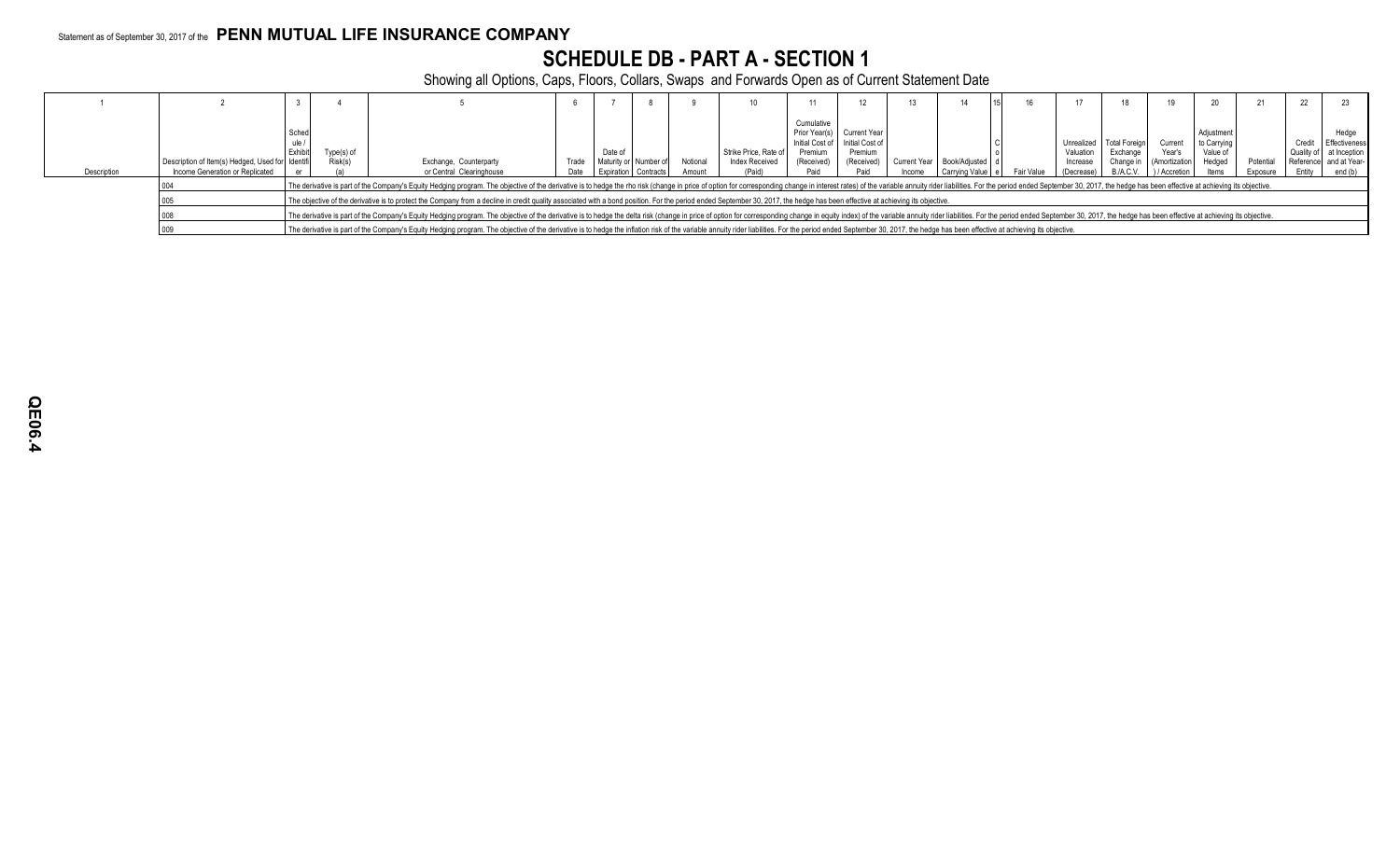# **SCHEDULE DB - PART B - SECTION 1**

Futures Contracts Open as of the Current Statement Date

|   |                                              |                               | 12<br>Description of Item(s) Hedged, Schedule<br>Type(s)<br>Date of<br>/ Exhibit<br>Used for Income Generation or<br>of Risk(s) Maturity or<br>Trade<br>Notional<br>Transaction<br>Reporting<br>Expiration<br>Date Price<br>Replicated<br>Identifier<br>Price<br>Description<br>(a)<br>Exchange<br>Date<br>Amount<br>Interest<br>49,537,500 UL T-Bond<br>VAGLB Hedge.<br>165.1250<br>N/A<br>12/31/2017 CME Group Inc.  KJNXBSWZVIKEX4NFOL81 09/14/2017<br>167.4209<br>Rates<br>Interest<br>1,000 215,703,125 CBT 2 YR NOTE.<br>VAGLB Hedge.<br>$N/A$ .<br>12/31/2017 CME Group Inc.<br>107.8516<br>Rates<br>. KJNXBSWZVIKEX4NFOL81 09/19/2017    107.9555<br>Interest<br>200 33.025.000 UL T-Bond<br>165.1250<br>VAGLB Hedge.<br>N/A<br>Rates<br>12/31/2017 CME Group Inc.  KJNXBSWZVIKEX4NFOL81 09/14/2017    167.9063  <br>12829999. Total-Long Futures-Hedging Other.<br>1329999. Total-Long Futures. |                                     |              |  |                   |  |                           |  |                                 |          |          |               |                                 |                                   | <b>Highly Effective Hedges</b>  |                                                                                                     | 18                                                        | 19                                                                                      | 20                    |                                                                   | 22                        |
|---|----------------------------------------------|-------------------------------|----------------------------------------------------------------------------------------------------------------------------------------------------------------------------------------------------------------------------------------------------------------------------------------------------------------------------------------------------------------------------------------------------------------------------------------------------------------------------------------------------------------------------------------------------------------------------------------------------------------------------------------------------------------------------------------------------------------------------------------------------------------------------------------------------------------------------------------------------------------------------------------------------------|-------------------------------------|--------------|--|-------------------|--|---------------------------|--|---------------------------------|----------|----------|---------------|---------------------------------|-----------------------------------|---------------------------------|-----------------------------------------------------------------------------------------------------|-----------------------------------------------------------|-----------------------------------------------------------------------------------------|-----------------------|-------------------------------------------------------------------|---------------------------|
|   |                                              |                               |                                                                                                                                                                                                                                                                                                                                                                                                                                                                                                                                                                                                                                                                                                                                                                                                                                                                                                          |                                     |              |  |                   |  |                           |  |                                 |          |          |               |                                 | 15                                | 16                              | 17                                                                                                  |                                                           |                                                                                         |                       |                                                                   |                           |
|   | Ticker<br>Symbol                             | Number<br>Contracts           |                                                                                                                                                                                                                                                                                                                                                                                                                                                                                                                                                                                                                                                                                                                                                                                                                                                                                                          |                                     |              |  |                   |  |                           |  |                                 |          |          | Fair Value    | Book/Adjusted<br>Carrying Value | Cumulative<br>Variation<br>Margin | Deferred<br>Variation<br>Margin | Change in<br>Variation<br>Margin Gain<br>(Loss) Used to<br><b>Adjust Basis</b><br>of Hedged<br>Item | Cumulative<br>Variation<br>Margin for All<br>Other Hedges | Change in<br>Variation<br>Margin Gain<br>(Loss)<br>Recognized in<br><b>Current Year</b> | Potential<br>Exposure | Hedge<br>Effectiveness<br>at Inception<br>and at Year-<br>end (b) | Value of One<br>(1) Point |
|   | <b>Long Futures</b>                          |                               |                                                                                                                                                                                                                                                                                                                                                                                                                                                                                                                                                                                                                                                                                                                                                                                                                                                                                                          |                                     |              |  |                   |  |                           |  |                                 |          |          |               |                                 |                                   |                                 |                                                                                                     |                                                           |                                                                                         |                       |                                                                   |                           |
|   | <b>Hedging Other</b>                         |                               |                                                                                                                                                                                                                                                                                                                                                                                                                                                                                                                                                                                                                                                                                                                                                                                                                                                                                                          |                                     |              |  |                   |  |                           |  |                                 |          |          |               |                                 |                                   |                                 |                                                                                                     |                                                           |                                                                                         |                       |                                                                   |                           |
|   | WNZ7.                                        | 300                           |                                                                                                                                                                                                                                                                                                                                                                                                                                                                                                                                                                                                                                                                                                                                                                                                                                                                                                          |                                     |              |  |                   |  |                           |  |                                 |          |          | (688, 781)    | (688, 781)                      |                                   |                                 |                                                                                                     | (688, 781)                                                | (688, 781)                                                                              | 1,110,000             |                                                                   | .1,000                    |
|   | TUZ7.                                        |                               |                                                                                                                                                                                                                                                                                                                                                                                                                                                                                                                                                                                                                                                                                                                                                                                                                                                                                                          |                                     |              |  |                   |  |                           |  |                                 |          |          | (207, 811)    | (207, 811)                      |                                   |                                 |                                                                                                     | (207, 812)                                                | (207, 811)                                                                              | .380,000              |                                                                   | 0.2,000                   |
|   | WNZ7.                                        |                               |                                                                                                                                                                                                                                                                                                                                                                                                                                                                                                                                                                                                                                                                                                                                                                                                                                                                                                          |                                     |              |  |                   |  |                           |  |                                 |          |          | (556, 250)    | .(556.250                       |                                   |                                 |                                                                                                     | (556.250)                                                 | (556, 250)                                                                              | 740.000               |                                                                   | 1,000                     |
|   |                                              |                               |                                                                                                                                                                                                                                                                                                                                                                                                                                                                                                                                                                                                                                                                                                                                                                                                                                                                                                          |                                     |              |  |                   |  |                           |  |                                 |          |          | . (1,452,842) | (1, 452, 842)                   |                                   |                                 |                                                                                                     | (1,452,844)                                               | (1,452,842)                                                                             | .2,230,000            | XXX                                                               | <b>XXX</b>                |
|   |                                              |                               |                                                                                                                                                                                                                                                                                                                                                                                                                                                                                                                                                                                                                                                                                                                                                                                                                                                                                                          |                                     |              |  |                   |  |                           |  |                                 |          |          | .1.452.842    | (1,452,842)                     |                                   |                                 |                                                                                                     | (1.452.844)                                               | (1,452,842)                                                                             | 2.230.000             | <b>XXX</b>                                                        | XXX                       |
|   | <b>Short Futures</b><br><b>Hedaina Other</b> |                               |                                                                                                                                                                                                                                                                                                                                                                                                                                                                                                                                                                                                                                                                                                                                                                                                                                                                                                          |                                     |              |  |                   |  |                           |  |                                 |          |          |               |                                 |                                   |                                 |                                                                                                     |                                                           |                                                                                         |                       |                                                                   |                           |
|   | <b>TYZ7</b>                                  |                               |                                                                                                                                                                                                                                                                                                                                                                                                                                                                                                                                                                                                                                                                                                                                                                                                                                                                                                          | 1,000   125,312,500 CBT 10 YR NOTE. | VAGLB Hedge. |  | Interest<br>Rates |  | 12/31/2017 CME Group Inc. |  | KJNXBSWZVIKEX4NFOL81 08/28/2017 | 126.1328 | 125.3125 | .820,313      | 820,313                         |                                   |                                 |                                                                                                     | .820.313                                                  | .820,313                                                                                | .1,150,000            |                                                                   | 1,000                     |
|   |                                              |                               | 13429999. Total-Short Futures-Hedging Other.                                                                                                                                                                                                                                                                                                                                                                                                                                                                                                                                                                                                                                                                                                                                                                                                                                                             |                                     |              |  |                   |  |                           |  |                                 |          |          | .820,313      | 820,313                         |                                   |                                 |                                                                                                     | .820,313                                                  | .820,313                                                                                | .1,150,000            | XXX                                                               | <b>XXX</b>                |
|   |                                              | 1389999. Total-Short Futures. |                                                                                                                                                                                                                                                                                                                                                                                                                                                                                                                                                                                                                                                                                                                                                                                                                                                                                                          |                                     |              |  |                   |  |                           |  |                                 |          |          | .820,313      | 820,313                         |                                   |                                 |                                                                                                     | .820,313                                                  | 820,313                                                                                 | .1,150,000            | <b>XXX</b>                                                        | <b>XXX</b>                |
| っ |                                              | 1409999. Total-Hedging Other. |                                                                                                                                                                                                                                                                                                                                                                                                                                                                                                                                                                                                                                                                                                                                                                                                                                                                                                          |                                     |              |  |                   |  |                           |  |                                 |          |          | (632, 529)    | (632, 529)                      |                                   |                                 |                                                                                                     | (632, 531)                                                | (632, 529)                                                                              | .3,380,000            | <b>XXX</b>                                                        | XXX                       |
|   | 1449999. TOTAL.                              |                               |                                                                                                                                                                                                                                                                                                                                                                                                                                                                                                                                                                                                                                                                                                                                                                                                                                                                                                          |                                     |              |  |                   |  |                           |  |                                 |          |          | .(632,529)    | (632, 529)                      |                                   |                                 |                                                                                                     | (632,531)                                                 | (632, 529)                                                                              | 3,380,000             | XXX                                                               | XXX                       |
|   |                                              |                               |                                                                                                                                                                                                                                                                                                                                                                                                                                                                                                                                                                                                                                                                                                                                                                                                                                                                                                          |                                     |              |  |                   |  |                           |  |                                 |          |          |               |                                 |                                   |                                 |                                                                                                     |                                                           |                                                                                         |                       |                                                                   |                           |

|                               | Beain               | Cumulative     | Endino          |
|-------------------------------|---------------------|----------------|-----------------|
| <b>Broker Name</b>            | Cash<br>Balance     | 3ash<br>Change | Cash<br>Balance |
| Bank of America Merrill Lynch | $\dots(1,834,121)$  | $.277.871$ .   | (556, 250)      |
| Wells Fargo Bank              |                     | (57 782)       | (76, 279)       |
| Total Net Cash Deposits       | $1$ (1,852,618) $ $ | 1,220,089      | (632, 529)      |

(b) Code Financial or Economic Impact of the Hedge at the End of the Reporting Period

15 The derivative is part of the Company's Equity Hedging program. The objective of the derivative is to hedge the delta risk (change in price of option for corresponding change in equity index) of the variable annuity rid

16 The derivative is part of the Company's Equity Hedging program. The objective of the derivative is to hedge the rho risk (change in price of option for corresponding change in interest rates) of the variable annuity rid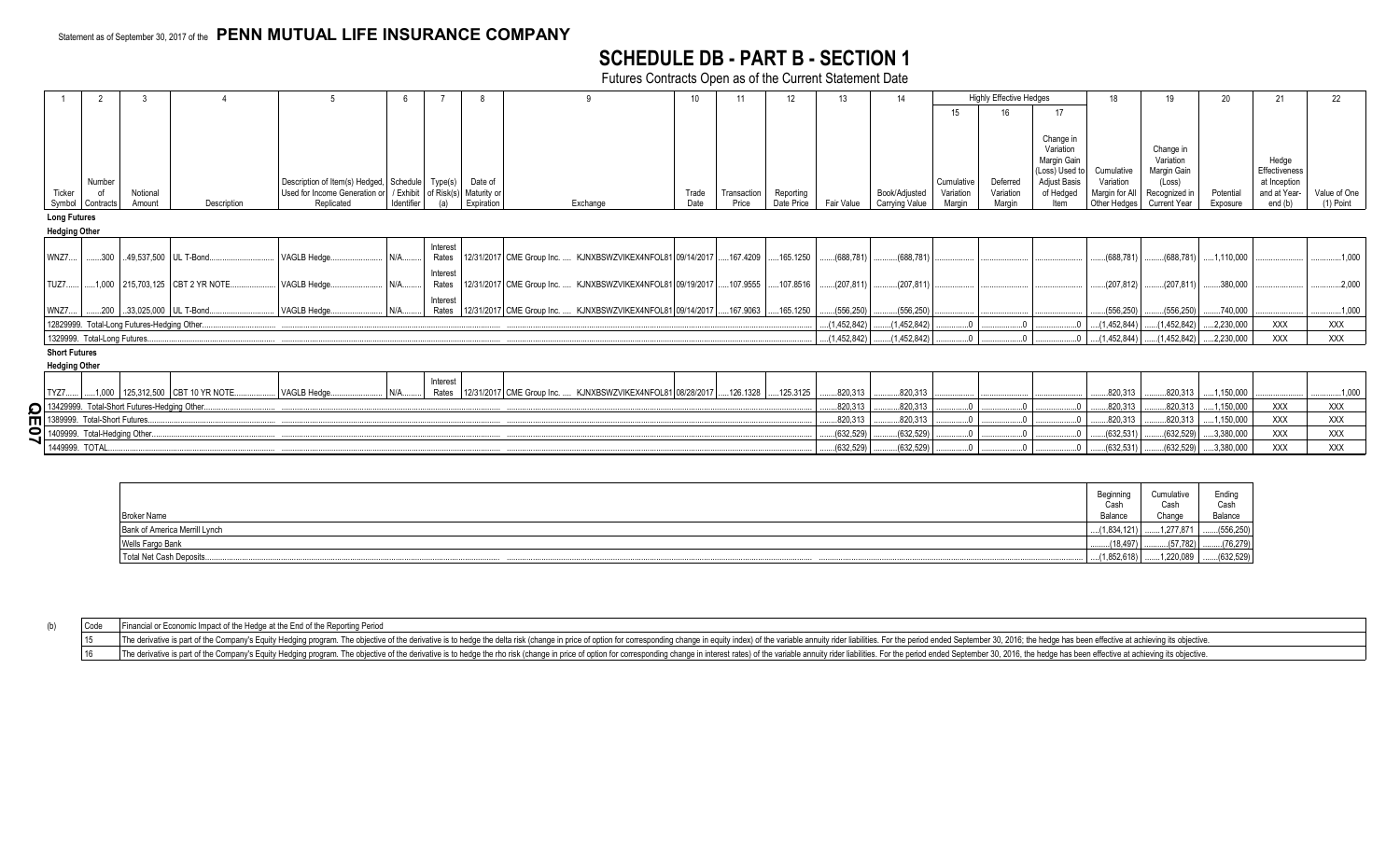# SCHEDULE DB - PART D - SECTION 1<br>Counterparty Exposure for Derivative Instruments Open as of Current Statement Date

|                                                                 |                       |                   |                          |                        | Book Adjusted Carrying Value |               | Fair Value     |                 |               | 11          | 12             |
|-----------------------------------------------------------------|-----------------------|-------------------|--------------------------|------------------------|------------------------------|---------------|----------------|-----------------|---------------|-------------|----------------|
|                                                                 |                       |                   |                          |                        |                              |               |                |                 | 10            |             |                |
|                                                                 |                       |                   |                          |                        |                              |               |                |                 |               |             |                |
|                                                                 | Master                | Credit<br>Support |                          | Contracts with         | Contracts with               |               |                |                 |               |             |                |
|                                                                 | Agreement<br>(Y or N) | Annex             | Fair Value of Acceptable | Book/Adjusted Carrying | Book/Adjusted Carrying       | Exposure Net  | Contracts with | Contracts with  | Exposure Net  | Potential   | Off-Balance    |
| Description of Exchange, Counterparty or Central Clearinghouse  |                       | (Y or N)          | Collateral               | Value $> 0$            | Value $< 0$                  | of Collateral | Fair Value > 0 | Fair Value < 0  | of Collateral | Exposure    | Sheet Exposure |
| <b>Exchange Traded Derivatives</b>                              |                       |                   |                          |                        |                              |               |                |                 |               |             |                |
| 0199999. Aggregate Sum of Exchange Traded                       | <b>XXX</b>            | <b>XXX</b>        | <b>XXX</b>               | .820,313               | (1,452,842)                  | .820,313      | .820,313       | (1,452,842)     | (632, 529)    | .3,380,000  | .3,380,000     |
| <b>NAIC 1 Designation</b>                                       |                       |                   |                          |                        |                              |               |                |                 |               |             |                |
| Barclays Bank<br>G5GSEF7VJP5I7OUK5573                           |                       |                   | .3,590,000               | .900,819               | (1,666,410)                  |               | .2,003,310     | (1,666,410)     |               | 379.972     |                |
| Canadian Imperial Bank of Commerce.<br>2IGI19DL77OX0HC3ZE78     |                       |                   | .14,825,000              | .5,892,007             | (13,072,315)                 |               | 10,506,941     | (13,072,315)    |               | .2,393,532  |                |
| MBNUM2BPBDO7JBLYG310<br>Citigroup Global Markets Inc.           |                       |                   |                          | .104.320               |                              | 104.320       | .104,320       |                 | .104.320      | .125.513    | .125,513       |
| Credit Suisse International.<br>E58DKGMJYYYJLN8C3868.           |                       |                   |                          |                        | (7, 224, 635)                |               |                | (7, 224, 635)   |               | 1,382,996   |                |
| Deutsche Bank.<br>7LTWFZYICNSX8D621K86.                         |                       |                   |                          | 8,573,908              | (4,417,201)                  | .4,156,707    | 8,573,908      | (4,417,201)     | .4,156,707    | .3,405,893  | .3,405,893     |
| Goldman Sachs International.<br>W22LROWP2IHZNBB6K528            |                       |                   |                          | .5,870,815             | (56,962,853)                 |               | 10,663,745     | (56,962,853)    |               | .1,273,526  |                |
| JPMorgan Chase<br>7H6GLXDRUGQFU57RNE97                          |                       |                   |                          |                        | .(28,646,767                 |               |                | (28,646,767)    |               | 213,644     |                |
| Wells Fargo Bank, N.A<br>KB1H1DSPRFMYMCUFXT09                   |                       |                   |                          | .4,269,176             | (15, 783, 593)               |               | 8,449,947      | (15,783,593)    |               | .1,608,731  |                |
| 0299999. Total NAIC 1 Designation.                              |                       |                   | 18,415,000               | .25,611,045            | (127, 773, 774)              | .4,261,027    | .40,302,171    | (127, 773, 774) | 4.261.027     | .10,783,807 | .3,531,406     |
| <b>NAIC 2 Designation</b>                                       |                       |                   |                          |                        |                              |               |                |                 |               |             |                |
| B4TYDEB6GKMZO031MB27 Y.<br>Bank of America, N.A.                |                       |                   |                          | .6,024,668             | (25,873,326)                 |               | 10,355,385     | (25,873,326)    |               | .2,152,255  |                |
| SunTrust Bank<br>IYDOJBGJWY9T8XKCSX06.                          |                       |                   | .4,200,000               | .2,015,495             |                              |               | .4,361,627     |                 | .161.627      |             |                |
| 0399999. Total NAIC 2 Designation.                              |                       |                   | .4,200,000               | 8,040,163              | (25,873,326)                 |               | 14,717,012     | (25,873,326)    | .161,627      | .2,152,255  |                |
| <b>XXX</b><br>0899999. Aggregate Sum of Central Clearinghouse.  | <b>XXX</b>            | <b>XXX</b>        |                          | .11,828,995            | (85, 185, 185)               |               | 11,828,995     | (86,749,777)    |               | .65,854,226 |                |
| 0999999. Gross Totals<br><b>ITI</b> 1. Offset per SSAP No. 64.  |                       |                   | .22,615,000              | .46,300,516            | (240.285.127)                | 5,081,340     | .67,668,491    | (241, 849, 719) | .3,790,125    | .82,170,288 | .6,911,406     |
|                                                                 |                       |                   |                          |                        |                              |               |                |                 |               |             |                |
| $\overline{8}$<br>2. Net after right of offset per SSAP No. 64. |                       |                   |                          | .46,300,516            | (240, 285, 127)              |               |                |                 |               |             |                |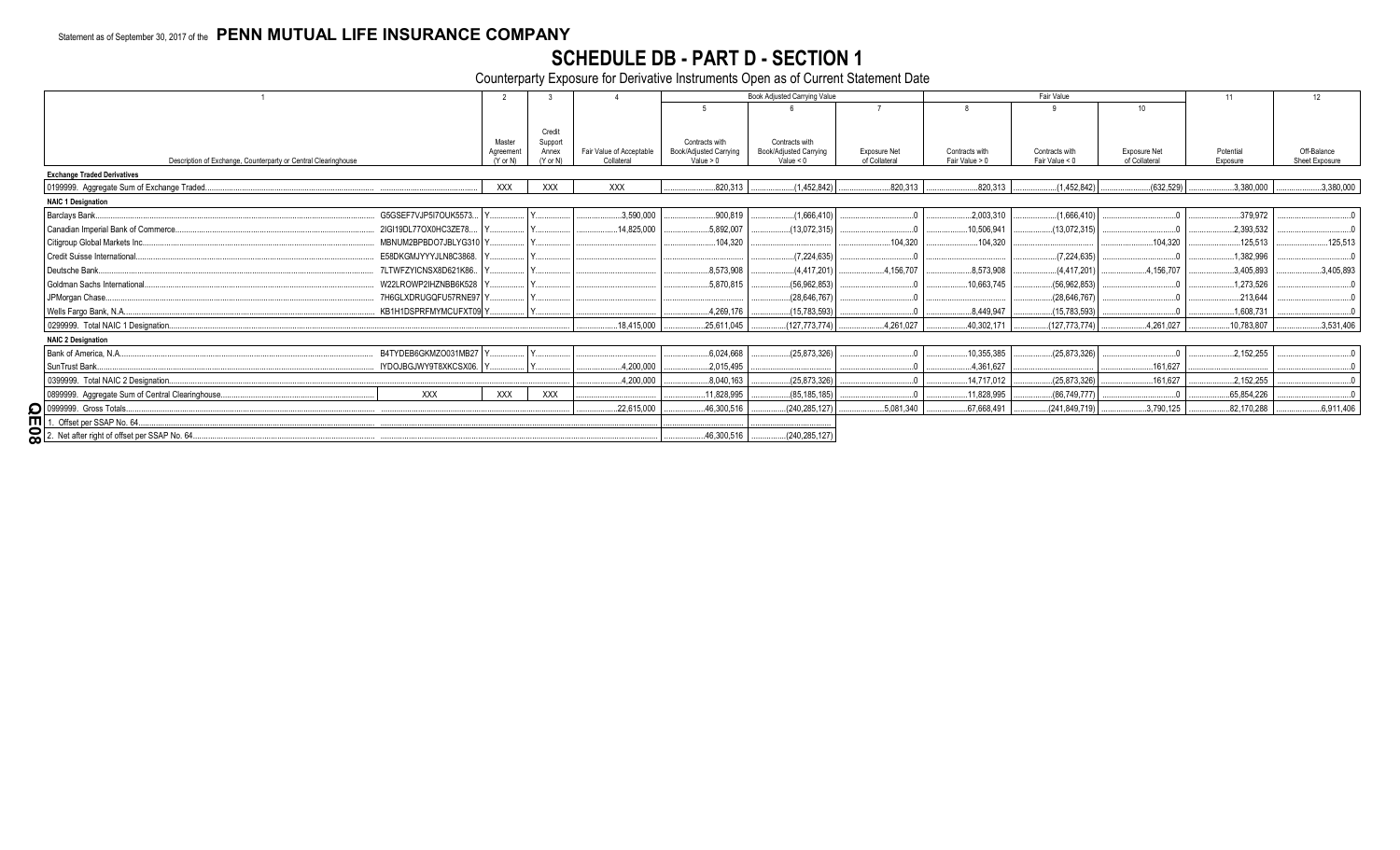# **SCHEDULE DB - PART D - SECTION 2**

# Collateral for Derivative Instruments Open as of Current Statement Date

| Exchange, Counterparty or Central Clearinghouse                   | Type of Asset Pledged | <b>CUSIP</b> Identification | Description        | Fair Value   | Par Value    | Book/Adjusted<br>Carrying Value | Maturity<br>Date | Type of Margin<br>$(I, V \text{ or } IV)$ |
|-------------------------------------------------------------------|-----------------------|-----------------------------|--------------------|--------------|--------------|---------------------------------|------------------|-------------------------------------------|
| <b>Collateral Pledged by Reporting Entity</b>                     |                       |                             |                    |              |              |                                 |                  |                                           |
| B4TYDEB6GKMZO031MB27. Cash.<br>Bank of America, N.A               |                       |                             |                    | .12,801,504  | .12,801,504  | 12,801,504                      |                  |                                           |
| Canadian Imperial Bank of Commerce<br>2IGI19DL77OX0HC3ZE78        | Cash.                 |                             |                    | 1,465,000    | .1,465,000   | .1,465,000                      |                  |                                           |
| Credit Suisse International.<br>E58DKGMJYYYJLN8C3868              | Cash.                 |                             |                    | .9,950,125   | .9,950,125   | .9,950,125                      |                  |                                           |
| Deutsche Bank<br>7LTWFZYICNSX8D621K86                             | Cash.                 |                             |                    | .229,999     | .229,999     | .229.999                        |                  |                                           |
| W22LROWP2IHZNBB6K528 Cash<br>Goldman Sachs International          |                       |                             |                    | .43,400,000  | .43,400,000  | .43,400,000                     |                  |                                           |
| JPMorgan Chase<br>7H6GLXDRUGQFU57RNE97. Cash.                     |                       |                             |                    | .28,030,000  | 28,030,000   | .28.030.000                     |                  |                                           |
| Wells Fargo Bank, N.A<br>KB1H1DSPRFMYMCUFXT09. Cash.              |                       |                             |                    | 6,530,000    | .6.530.000   | 6.530.000                       |                  |                                           |
| Credit Suisse Securities (USA) LLC.<br>1V8Y6QCX6YMJ2OELII46 Cash. |                       |                             |                    | .16,393,541  | .16,393,541  | 16,393,541                      |                  |                                           |
| Wells Fargo Bank, NA<br>VYVVCKR63DVZZN70PB21.                     | . Cash.               |                             |                    | .63,679,904  | 63,679,904   | .63,679,904                     |                  |                                           |
| Wells Fargo Bank, NA<br>VYVVCKR63DVZZN70PB21.                     | MBS.                  | ZX<br>36296U                | GNSF POOL 701958.  | .2,068,928   | .1,960,976   | .1,869,775                      |                  |                                           |
| Wells Fargo Bank, NA<br>VYVVCKR63DVZZN70PB21.                     | Treasurv              | 912810<br><b>RR</b>         | TII 1.00 02/15/46. | .20,961,798  | .20,662,400  | .21,236,038                     |                  |                                           |
| 0199999. Totals.                                                  |                       |                             |                    | .205,510,799 | .205,103,449 | .205,585,886                    | <b>XXX</b>       | XXX                                       |
| <b>Collateral Pledged to Reporting Entity</b>                     |                       |                             |                    |              |              |                                 |                  |                                           |
| Barclays Bank.<br>G5GSEF7VJP5I7OUK5573                            | Cash.                 |                             |                    | 620,000      | 0.620,000    | <b>XXX</b>                      |                  |                                           |
| SunTrust Bank<br>IYDOJBGJWY9T8XKCSX06 Cash.                       |                       |                             |                    | 4,200,000    | .4.200.000   | <b>XXX</b>                      |                  |                                           |
| 0299999. Totals.                                                  |                       |                             |                    | .4,820,000   | .4,820,000   | <b>XXX</b>                      | XXX              | XXX                                       |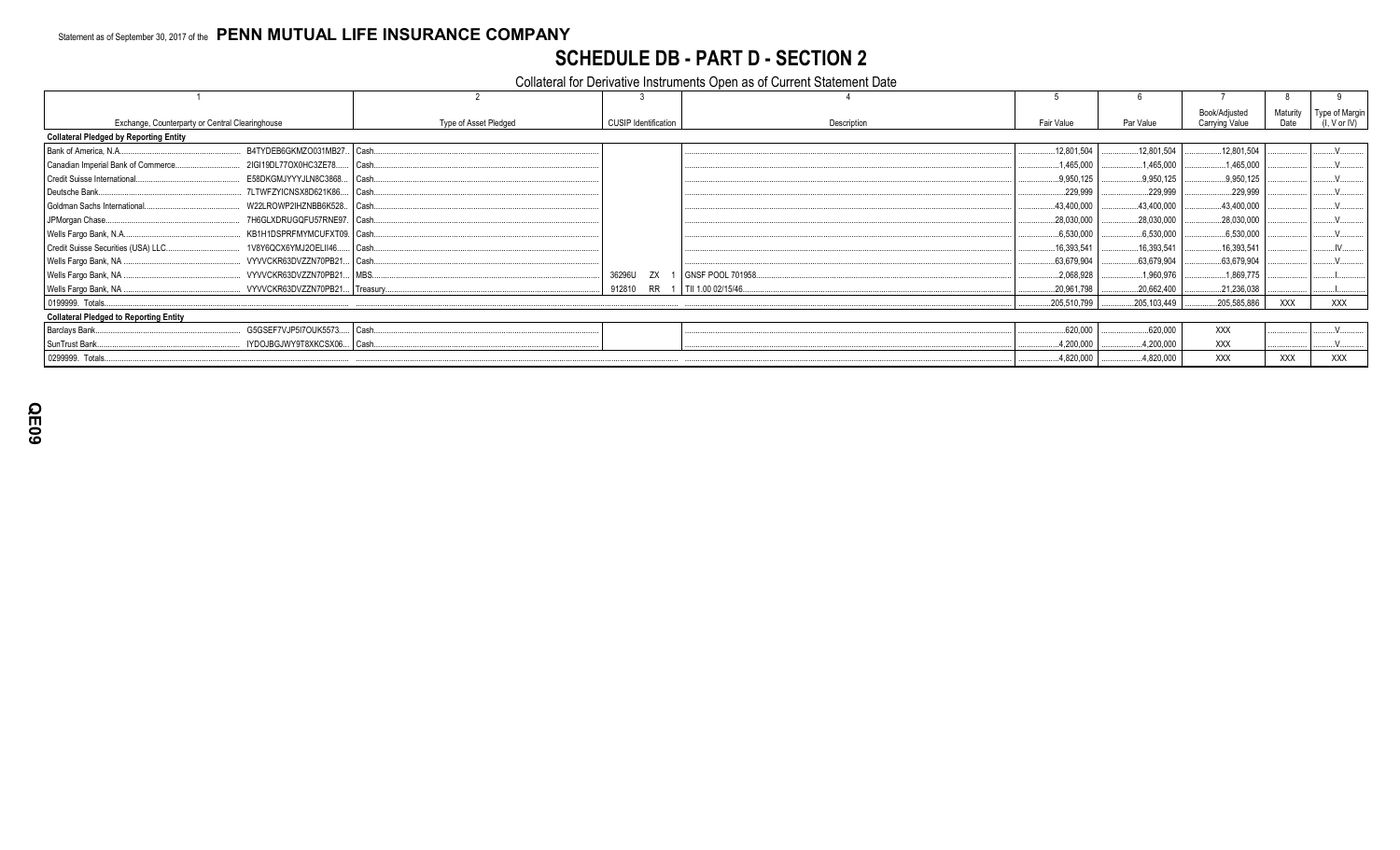**Sch. DL - Pt. 1 NONE**

**Sch. DL - Pt. 2 NONE**

**QE10, QE11**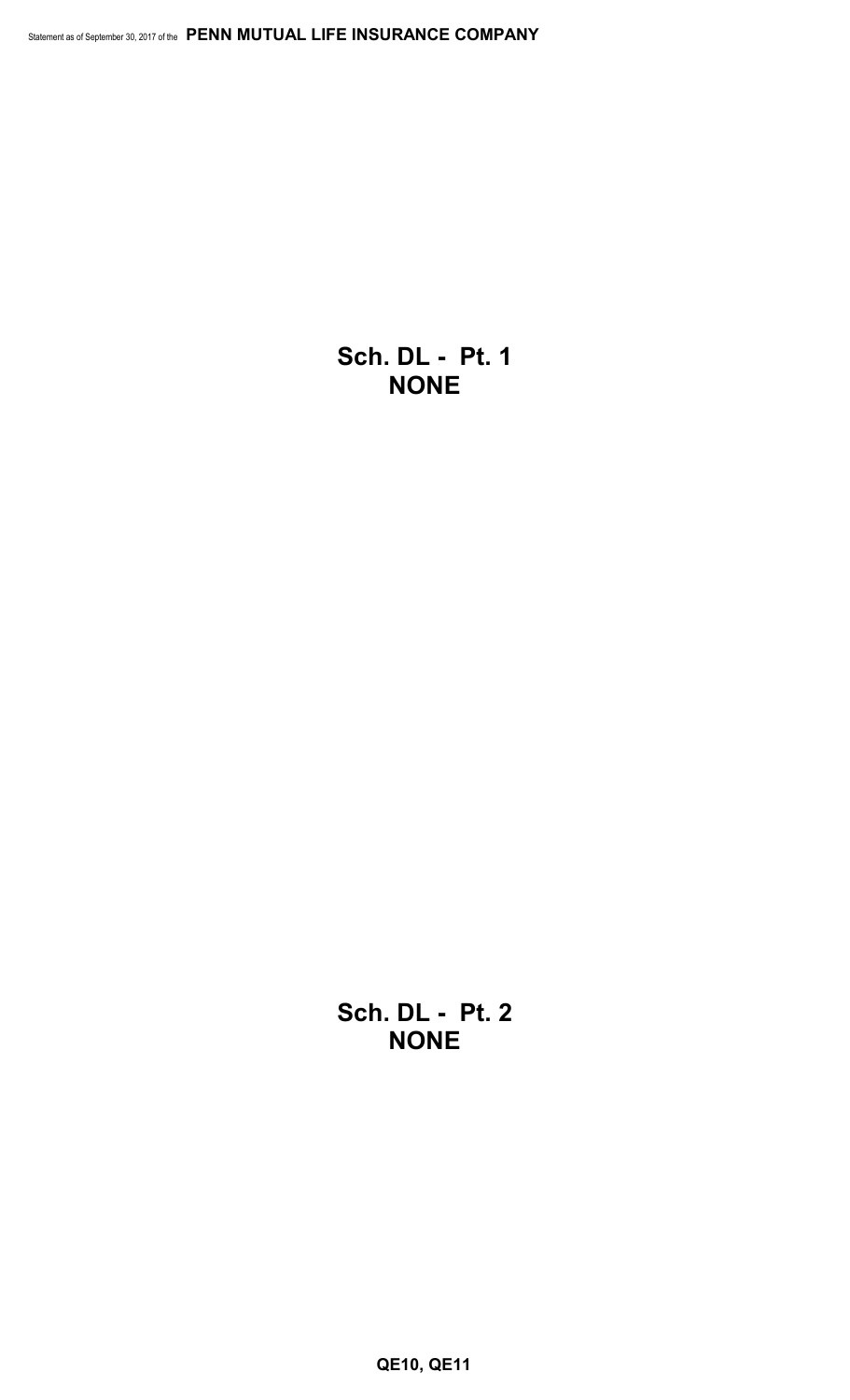# Statement as of September 30, 2017 of the PENN MUTUAL LIFE INSURANCE COMPANY **SCHEDULE E - PART 1 - CASH**

|                          |            |            |                  | <b>Month End Depository Balances</b> |                       |                                                             |                         |                    |            |
|--------------------------|------------|------------|------------------|--------------------------------------|-----------------------|-------------------------------------------------------------|-------------------------|--------------------|------------|
|                          |            |            |                  |                                      | 5                     | Book Balance at End of Each<br>Month During Current Quarter |                         |                    | g          |
|                          |            |            |                  |                                      |                       |                                                             |                         |                    |            |
|                          |            |            |                  |                                      |                       | $\mathsf{6}$                                                |                         | 8                  |            |
|                          |            |            |                  | Amount of Interest                   | Amount of Interest    |                                                             |                         |                    |            |
|                          |            |            |                  | <b>Received During</b>               | Accrued at Current    |                                                             |                         |                    |            |
|                          | Depository | Code       | Rate of Interest | <b>Current Quarter</b>               | <b>Statement Date</b> | <b>First Month</b>                                          | Second Month            | <b>Third Month</b> |            |
| <b>Open Depositories</b> |            |            |                  |                                      |                       |                                                             |                         |                    |            |
|                          |            |            |                  |                                      |                       | 23.089.935                                                  |                         |                    | <b>XXX</b> |
|                          |            |            |                  |                                      |                       |                                                             | 129,968 230,120         |                    | XXX        |
|                          |            |            |                  |                                      |                       |                                                             |                         |                    | XXX        |
|                          |            |            |                  |                                      |                       |                                                             |                         |                    | <b>XXX</b> |
|                          |            |            |                  |                                      |                       | 1,046,154 1,046,154 1,046,154                               |                         |                    | XXX        |
|                          |            |            |                  |                                      |                       | 1,015,975 746,875 1,296,250                                 |                         |                    | <b>XXX</b> |
|                          |            |            |                  |                                      |                       |                                                             |                         |                    | <b>XXX</b> |
|                          |            |            |                  |                                      |                       | 370,184                                                     |                         |                    | XXX        |
|                          |            |            |                  |                                      |                       |                                                             |                         |                    | <b>XXX</b> |
|                          |            |            |                  |                                      |                       | 2,992,265                                                   |                         |                    | <b>XXX</b> |
|                          |            | <b>XXX</b> | XXX              |                                      |                       | 45,840,453                                                  | 33,869,082 55,984,633   |                    | <b>XXX</b> |
|                          |            | XXX        | XXX              |                                      |                       | 45.840.453                                                  | 33,869,082 55,984,633   |                    | <b>XXX</b> |
|                          |            | XXX        | XXX              |                                      | 0                     |                                                             | 33,869,082   55,984,633 |                    | <b>XXX</b> |